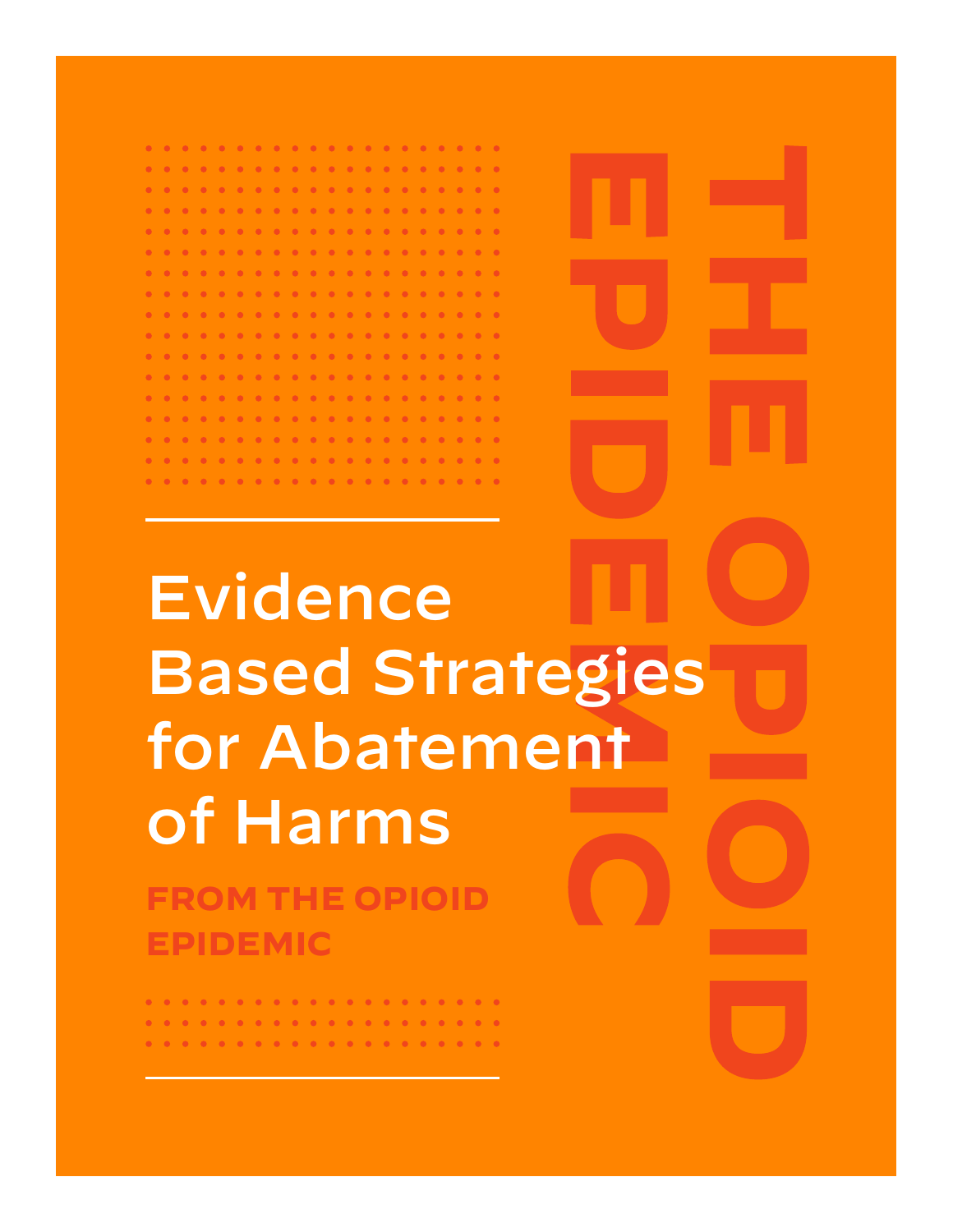## **TABLE OF CONTENTS**

| 02 | Funder's Note |  |
|----|---------------|--|
|----|---------------|--|

- Acknowledgements
- CHAPTER 1: Introduction
- CHAPTER 2: Treatment Components
- CHAPTER 3: Harm Reduction
- CHAPTER 4: Care for Opioid Use Disorder in the Criminal Justice System
- CHAPTER 5: Prevention of Opioid Misuse and its Harmful Effects on Children and Families
- CHAPTER 6: Data Infrastructure
- CHAPTER 7: Policy Infrastructure
- Final Observations
- References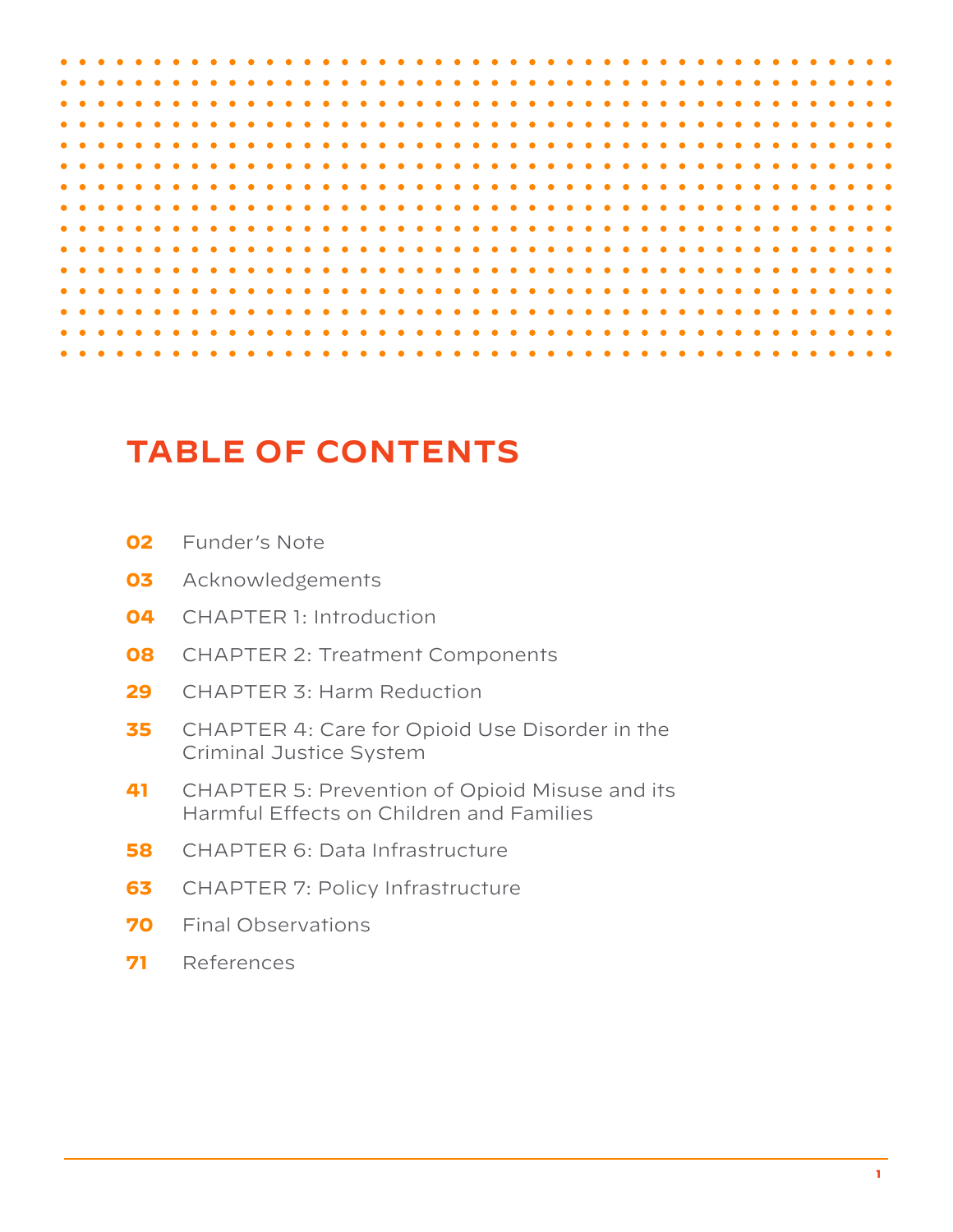### **FUNDER'S NOTE**

The opioid epidemic has created tremendous loss across the country—in terms of lives lost, families impacted, increased strain on public services, and more. The ongoing opioid litigation represents an opportunity to begin to address those losses. Over the next several years, an estimated \$50 billion or more in damages is expected to be paid out to states, counties, cities, Indian tribes, hospitals, and other groups nationwide, to settle lawsuits brought against opioid manufacturers, distributors, and retail pharmacy chains, for their role in the opioid epidemic.

The question of how to allocate these funds to best serve the communities that have been affected by the opioid crisis remains a question for many jurisdictions. Policymakers, community leaders, and all those affected, want to avoid the outcomes of the tobacco litigation, in which only 2.6% of litigation payouts actually went to smoking prevention and cessation programs. State and local policymakers will, in many cases, have considerable discretion over how these lawsuit dollars will be spent in their communities—and they will need to weigh important trade-offs and make evidence-informed decisions to ensure the funds are well-spent.

Arnold Ventures is a nonpartisan philanthropy dedicated to tackling some of the most pressing problems in the United States, including criminal justice, education, health, and public finance issues. Our core mission is to invest in evidence-based solutions that maximize opportunity and minimize injustice. For years, we have sought to leverage data and evidence to save lives and reduce the social, economic, and criminal justice costs of the opioid epidemic. As part of that work, we chose to support the research and development of this guide to provide state and local governments with a resource that will serve the unique needs of their communities.

The team that developed this guide includes leading experts in a variety of fields and systems related to the opioid epidemic, including addiction medicine, primary care, specialty addiction systems, criminal justice, harm reduction, prevention, health policy and payment, and related outcome metrics. Collectively, these experts have deep familiarity with the relevant literature, cost-estimation methodologies, and management of the systems and interventions that jurisdictions may consider implementing in their communities.

By consolidating the research and providing concrete, practical recommendations to policymakers on how to pay for what works in an array of different systems, we hope this guide supports state and local officials in critical decisions ahead on how to spend dollars to reduce the harms of the opioid epidemic. The need to improve the lives of people living with opioid use disorder and their families is paramount, and the opportunity is now.

#### **ARNOLD VENTURES**

**\_**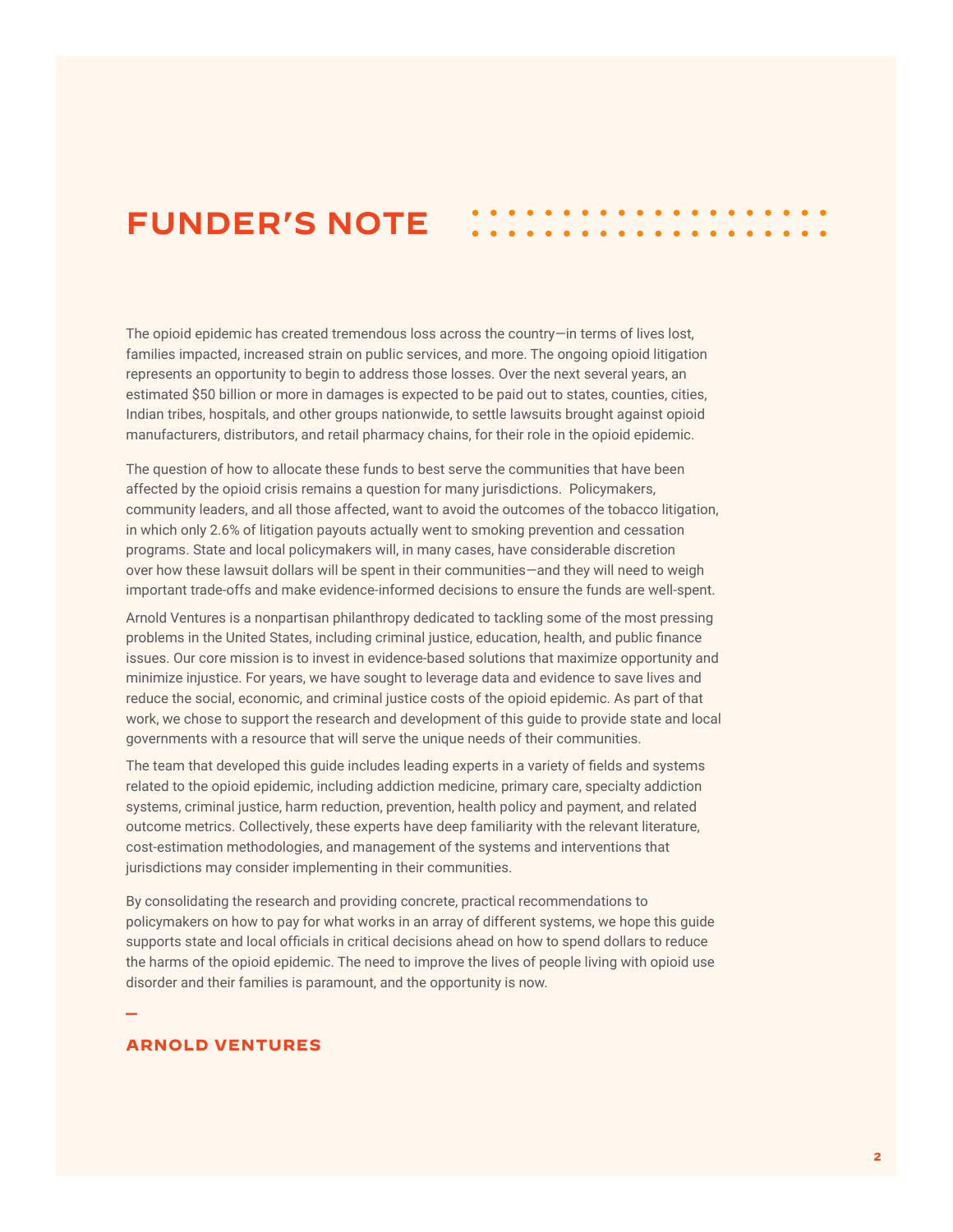### **ACKNOWLEDGEMENTS**

Harvard Medical School, Blavatnik Institute for Health Care Policy thanks the following individuals and institutes for their invaluable contributions to this project. The team of authors of this report follows:

Michael L. Barnett, MD, MS, *Harvard T. H. Chan School of Public Health*

Colleen Barry, PhD, MPP, *Johns Hopkins Bloomberg School of Public Health*

Tamara Beetham, MPH, *Yale University*

John T. Carnevale, PhD, *Carnevale Associates, LL*C

Emily Feinstein, JD, *Partnership to End Addiction*

Richard G. Frank, PhD, *Harvard University*

Gabrielle de la Gueronniere, JD, *Director of Policy, Legal Action Center*

Rebecca L. Haffajee, JD PhD MPH *(Policy Researcher, RAND, Boston MA; Adjunct Assistant Professor of Health Management and Policy, University of Michigan School of Public Health, Ann Arbor MI)*

Alene Kennedy-Hendricks, PhD, *Johns Hopkins Bloomberg School of Public Health*

Keith Humphreys, PhD, *Stanford University*

Geralyn Magan, *Editor*

A. Thomas McLellan, e*meritus professor of Psychology in Psychiatry, University of Pennsylvania, Perelman School of Medicine*

Mary M. Mitchell, PhD, *Friends Research Institute*

Robyn Oster, BA, *Partnership to End Addiction*

Stephen W. Patrick, MD MPH MS *(Director of the Center for Child Health Policy, Vanderbilt University, Nashville TN; Associate Professor of Pediatrics and Health Policy, Division of Neonatology, Vanderbilt University School of Medicine, Nashville TN; Adjunct Physician Policy Researcher, RAND)*

Linda Richter, PhD, *Partnership to End Addiction*

Paul N. Samuels, JD, *Director and President, Legal Action Center*

Tisamarie B. Sherry, MD PhD *(Associate Physician Policy Researcher, RAND, Arlington VA)*

Bradley D. Stein, MD PhD MPH *(Senior Physician Policy Researcher, RAND, Pittsburgh PA; Adjunct Associate Professor of Psychiatry, University of Pittsburgh, Pittsburgh PA)*

Mishka Terplan MD MPH, *Friends Research Institute*

Lindsey Vuolo, JD, MPH, *Partnership to End Addiction*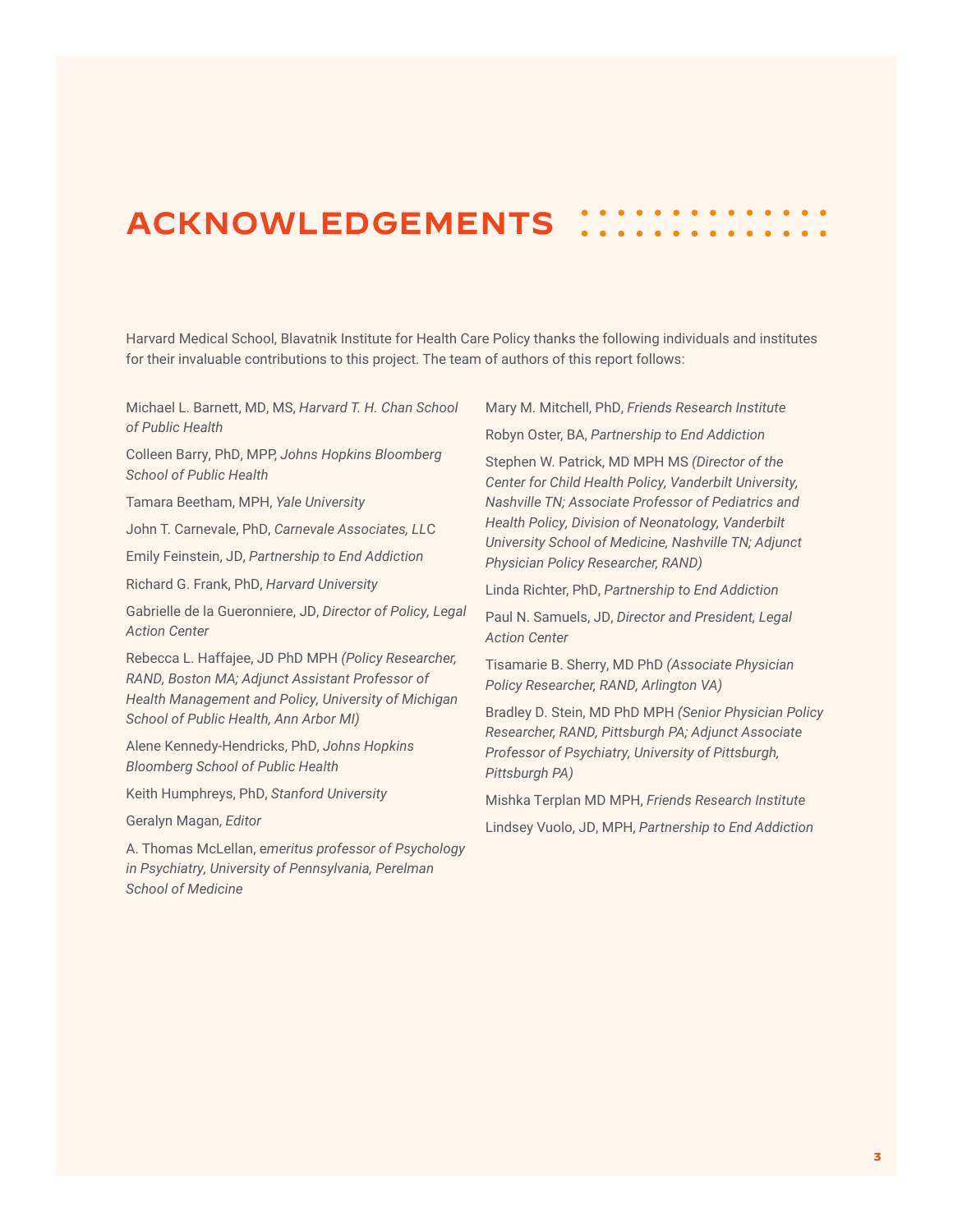

### **CHAPTER 1: Introduction**

#### **Background on the Opioid Crisis and this Report**

The current opioid epidemic has been raging for over 20 years in the United States. The number of deaths from drug overdoses in 2018 was estimated to be 67,367 (Hedegaard et al., 2020). From 1999-2018, more than 232,000 Americans died while taking prescription opioids. Many more Americans died while taking illicit opioids.

Until the 1990s, opioid-related overdoses resulted largely from use of illicit heroin. Beginning in the 1990s, however, the United States experienced the consequences of two dangerous trends: growing concerns about the under-treatment of acute and chronic pain in American medicine, and massive promotion of prescription opioids for the treatment of that pain. This confluence contributed to rapid growth in opioid use within the general population, illustrated by the more than 250 million prescriptions for opioids issued in 2011 alone. This alarming figure implies that medical professionals in the U.S. wrote enough prescriptions in 2011 to give 72 opioid pills to each American.

The growing supply of opioids, beginning in the 1990s, can be attributed directly to the activities of prescription drug manufacturers, physicians and dentists, and drug distributors, including wholesalers and pharmacies.

There are currently 42 states and 1,600 cities and counties suing manufacturers and distributors of prescription opioids and demanding billions of dollars in damages. Some of those claims have been consolidated into a legal case currently being heard in Cleveland, OH. Other claims are being adjudicated in courts around the country.

Some industry analysts are projecting a damages payout of \$50 billion or more to settle existing claims. In addition, a bankruptcy court in New York is considering how to distribute funds from the Purdue Pharma bankruptcy to aid in abatement of the harms stemming from Purdue's products. As the maker of OxyContin, Purdue is perhaps the most visible purveyor of prescription opioids.

According to the order consolidating the cases brought by cities and counties, there are two common allegations against drug manufacturers and distributors:

- **•** Manufacturers of prescription opioid medications overstated the benefits and downplayed the risks associated with the use of their opioids, and aggressively marketed these drugs to physicians, either directly or through key opinion leaders.
- **•** Distributors failed to monitor, detect, investigate, refuse, and report suspicious orders of prescription opioids.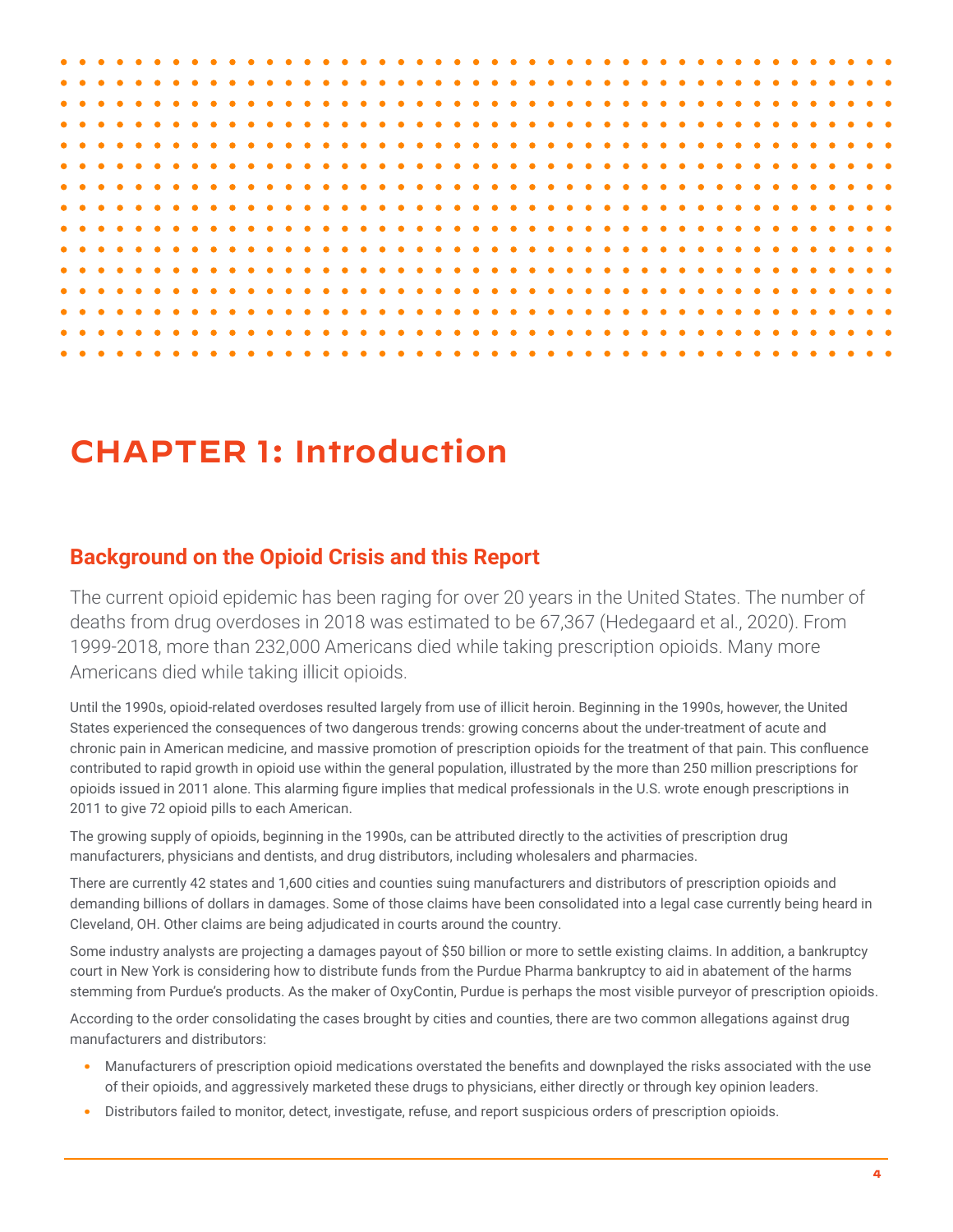#### DAMAGE CLASSES

The lawsuits currently in the courts involve two major classes of damages: backward-looking costs, or "compensatory damages," incurred as a result of inappropriate prescribing and negligent distribution; and forward-looking, "abatement costs" that must be incurred in the future to remedy the opioid epidemic.

This report's abatement analysis, therefore, has two functions:

- **1.** To estimate the costs of evidence-based abatement actions.
- **2.** To offer a strategy for how funds recovered from defendants would be spent.

#### ABATEMENT ESTIMATES

The abatement estimates made public to date are based on the estimated cost of implementing a large variety of programs that have been proposed by state officials, policy analysts, and federal commissions. These estimates include lists of nearly every abatement strategy that has been discussed or tried in the U.S. and elsewhere. Thus far, there has been a limited effort to distinguish among programs that have been shown to work, programs with uncertain effects, and programs that don't work.

State and local governments distributing abatement funds will be forced to make hard choices about the abatement programs they will pursue, because:

- **•** The financial outcomes of the litigation will surely result in payouts that are far lower than damage claims.
- **•** Many of the proposed abatement actions are unlikely to contribute to reducing the harms created by the opioid epidemic.

#### OVERVIEW OF ADDICTION TREATMENT

Historically, nearly all addiction treatment has been provided by specialty substance use disorder treatment "programs" that feature standardized durations, and regimens of counseling and behavioral therapies, for all patients. These programs have been variously sub-categorized by:

- **•** Setting of care, including hospital, residential, outpatient, and office-based programs.
- **•** Level of service intensity, such as those included in the American Society of Addiction Medicine's Levels of Care (Mee-Lee, 2013).
- **•** Modality or philosophy of care, including detoxification, methadone maintenance, and abstinence.

#### *Realistic Outcomes for Addiction Treatment*

Regardless of the particular setting, modality, or approach to addiction treatment, the goals of care are similar to treatment approaches for other serious, chronic medical illnesses:

- **•** Reduce the major symptoms of the illness.
- **•** Improve health and social function.
- **•** Teach patients how to self-monitor.
- **•** Manage threats to relapse.
- **•** Achieving these goals in the treatment of other chronic illnesses is termed "disease control," signifying that the illness is not cured, but is controlled through active management by the patient. In the treatment of opioid and other substance use disorders, the same result is termed "recovery."

The 2016 Surgeon General's Report, entitled Facing Addiction in America, concluded that recovery should be considered a realistic, even expected, result of comprehensive, continuing addiction treatment and management, just as disease control is considered a realistic outcome for most other chronic illnesses.

#### **About This Report**

This report organizes what is known about public health-related services, programs, and strategies that are considered "best bets" for effectively putting abatement funds to work, based on current evidence about their impacts. The goal of this document is to inform the constrained choices state and local governments may soon be facing as they attempt to apply settlement funds to address the epidemic. This report sought to achieve this goal by:

- **1.** Generating a list of evidence-based abatement options, describing the infrastructure and context required to successfully implement such efforts, and assembling existing evidence about the potential impact of abatement options.
- **2.** Providing cost estimates for scaling the activities.
- **3.** Considering how the political, financial, and infrastructure circumstances of states may make some packages of abatement programs more practical than others.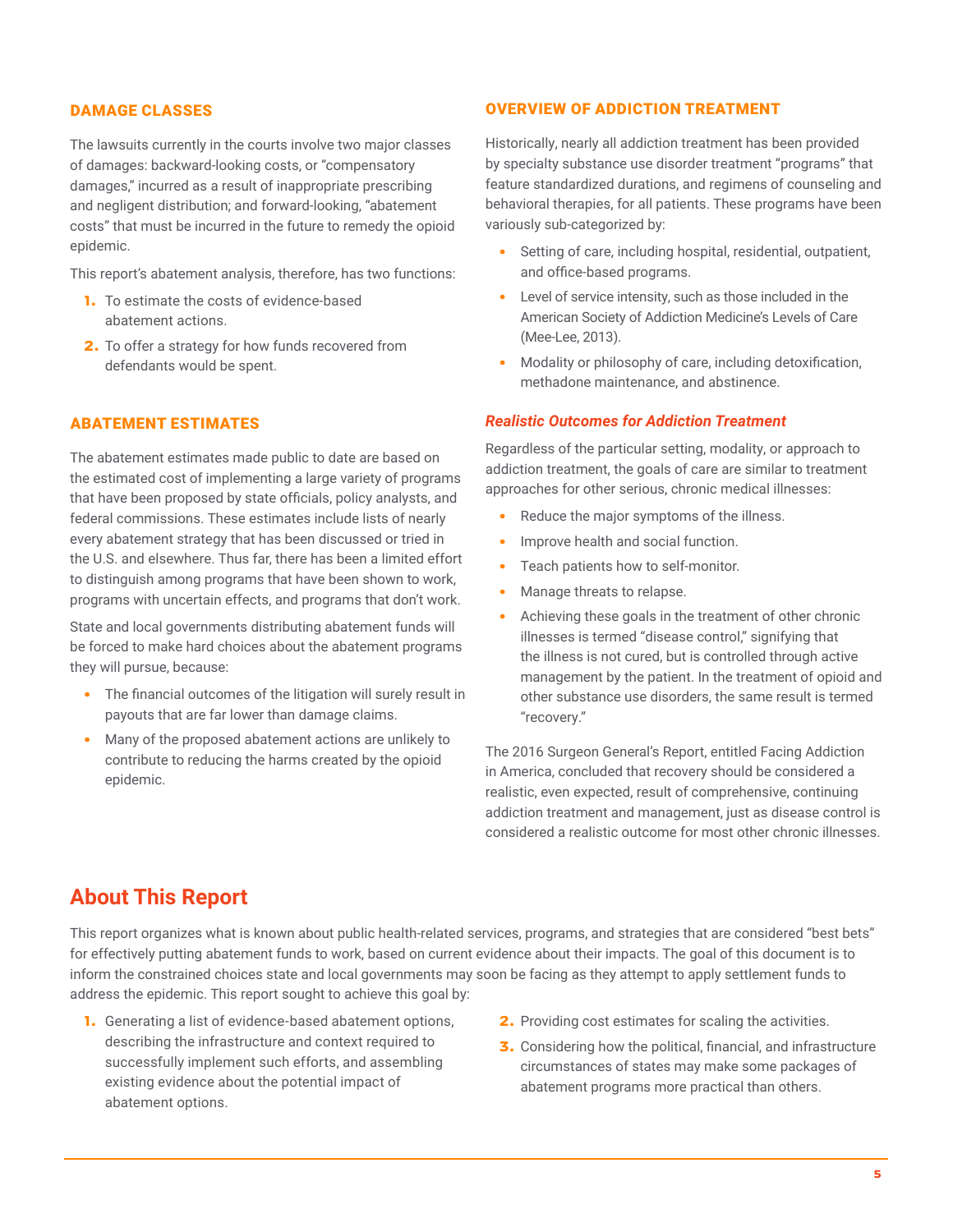#### ORGANIZATION OF THE REPORT

This report begins by reviewing the core elements of treatment for opioid use disorder. It then considers the delivery of those treatments in specific contexts, including the specialty treatment system, primary care settings, harm reduction programs, and criminal justice settings.

The report then turns to issues of prevention, followed by a discussion of the data and policy infrastructures that are likely to maximize the impacts of spending that is guided by the evidence reviews contained in this report.

Finally, the report looks at the policy infrastructure governing the supply of treatment and the likelihood that those treatments yield the best possible outcomes.

#### NOTES ON RESEARCH REPORTING

This document reviews the results of research on medications, behavioral therapies, and recovery support services designed to bring about stable recovery from opioid addiction. The aim of these discussions is to identify components shown to result in better outcomes.

The document does not emphasize modalities, settings, or levels of addiction care because research on such comparisons is meager and provides little direction for future investment. Most of interventions discussed in this report can be used across modalities and settings. In a few instances, the report focuses on the application of the components of treatment in various settings, such as primary care or criminal justice.

#### **Scientific Standards Used to Judge Effectiveness of Treatment Components**

#### FIVE SOURCES OF RESEARCH FINDINGS

Research findings cited in this report come largely from reviews of five major scientific documents published on addiction treatment in recent years. These studies are listed below, followed by the reference that will be used to refer to each study throughout this report:

- **1.** Medications for Opioid Use Disorder Save Lives, published by The National Academy of Sciences, Engineering, and Medicine in 2019. **(National Academies, 2019)**
- **2.** Facing Addiction in America: The Surgeon General's Report on Alcohol, Drugs, and Health, published by the Office of the Surgeon General, U.S. Department of Health and Human Services, in 2016. **(Surgeon General, 2016)**
- **3.** Facing Addiction in America: The Surgeon General's Spotlight on Opioids, published by the Office of the Surgeon General, U.S. Department of Health and Human Services, in 2018. This report focuses more specifically on opioids. **(Surgeon General, 2018)**
- **4.** National Practice Guideline for the Use of Medications in the Treatment of Addiction Involving Opioid Use, published by The American Society of Addiction Medicine in 2015. **[ASAM (Kampman & Jarvis, 2015)]**
- **5.** Guidelines for the Psychosocially Assisted Pharmacological Treatment of Opioid Dependence, published by The World Health Organization (WHO) in 2009. **(WHO, 2009)**

Each of these documents was chosen because it was compiled separately and independently by teams of experienced and politically impartial researchers. Moreover, each of these separate reports has already been extensively reviewed and broadly accepted for their comprehensiveness and accuracy by other addiction professionals.

These reports relied on findings from systematic searches of electronic databases of research articles published in English. Within those searches—and reflected here—priority was given to systematic literature reviews and to replicated findings from multiple controlled trials and/or large scale, real-world population studies. The Food and Drug Administration uses the same standards for evidence of effectiveness.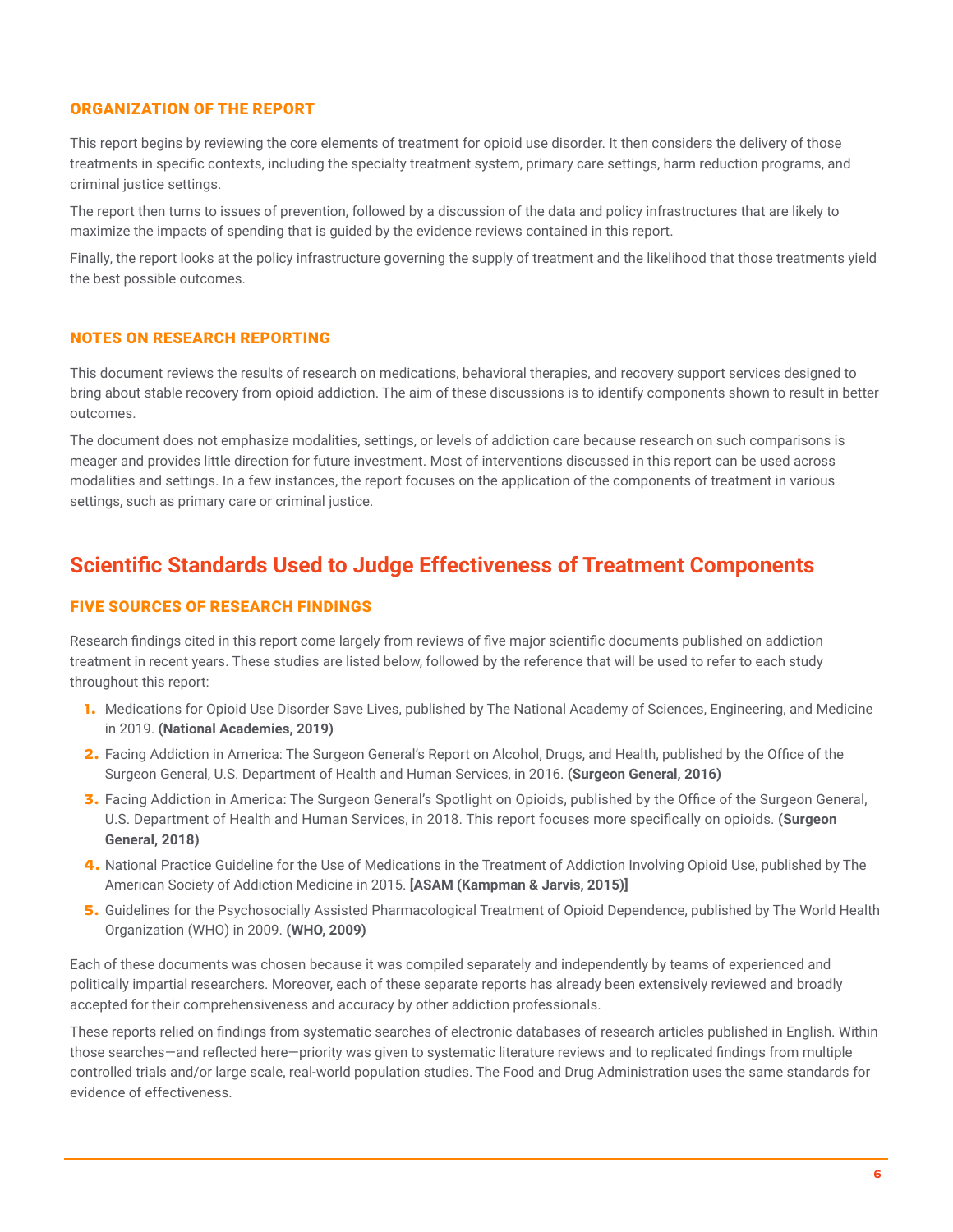#### CLASSIFICATION OF RESEARCH EVIDENCE

Many important issues in addiction treatment have not yet received rigorous scientific examination. This report includes information about potentially promising interventions that have not been rigorously evaluated. In summarizing the body of research for each treatment component, this report classifies the strength of evidence for specific interventions using the same system employed by the Centers for Disease Control and Prevention (Puddy & Wilkins, 2011):

- **• Well supported:** Evidence derived from multiple controlled trials or large-scale population studies.
- **• Supported:** Evidence derived from rigorous, but fewer or smaller, trials or restricted samples.
- **• Promising:** Findings that do not derive from rigorously controlled studies but, nonetheless, make practical or clinical sense and are widely practiced.

One exception to this classification system appears in Chapter 5, which focuses on prevention. Chapter 5 uses the modified Grading of Recommendations, Assessment, Development, and Evaluations (GRADE) approach to rating the strength of interventions for prevention.

### **Applying Scientific Standards to Patient Groups with Special Needs**

This document prioritizes research findings that apply most broadly to the general population of individuals with opioid use disorder. With the exception of pregnant women and adolescents, the report offers less evidence on the many special-needs subgroups within the population of individuals with opioid use disorder, such as non-pregnant women, racial/ethnic minorities, individuals involved in the criminal justice system, veterans, persons with disabilities, and persons with an LGBTQ sexual orientation.

Issues associated with populations primarily served in specific contexts, such as the criminal justice system, are addressed in this document's review of how delivery of core services is best organized within specific contexts.

There are two reasons for prioritizing research findings most broadly:

#### *Similar Processes Underlying Addiction*

The genetic, neurochemical, and learned processes underlying the addiction process are largely similar across most subgroups. As a result, most research findings from the general population of individuals with opioid use disorder also apply to most special populations or subgroups.

Likewise, available research findings generally indicate that medications, therapies, and recovery supports shown to be effective in one subgroup generally are effective with other subgroups. These broad findings also apply to pregnant women and adolescents, whose needs are addressed separately in this report. However, the report also notes meaningful differences with respect to use of medications for opioid use disorder and behavioral therapies for these two groups.

In addition, it should be noted that individuals often vary in their response to standard treatment options, and that patients with special needs may require additional social supports, in addition to medication or behavioral interventions, to ensure treatment success.

#### *A Dearth of Research on Subgroups*

At this writing, available research only permits general population-level conclusions. Research on the specific effects of medications, therapies, or recovery supports for most important subgroups is limited.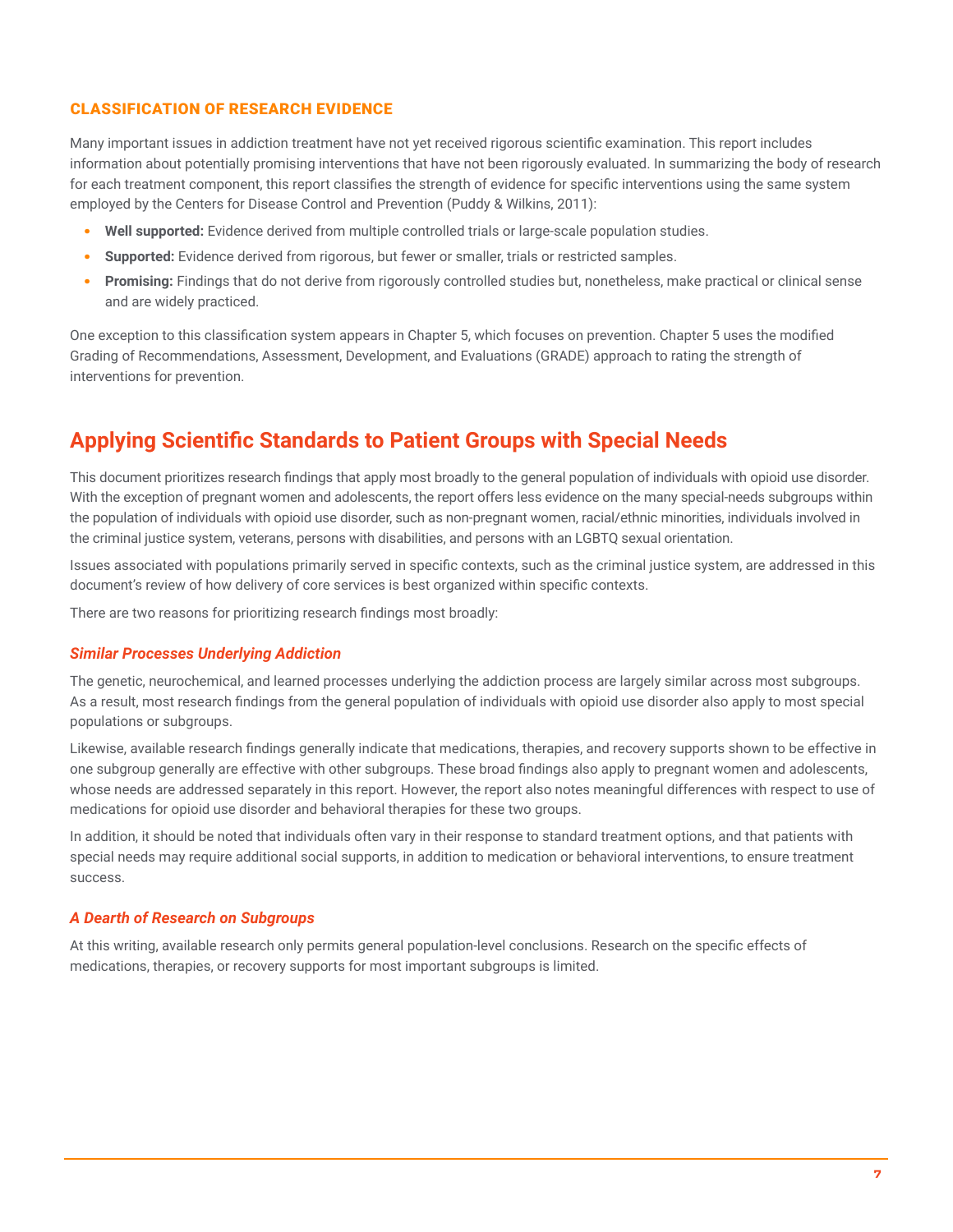### **CHAPTER 2: Treatment Components**

### **Evidence-Based Components of Addiction Care in All Treatment Settings**

Regardless of the setting, level, or approach to addiction care, all addiction treatments should offer a personalized set of evidencebased clinical practices shown by research to be effective in promoting recovery. These practices fall into three categories:

- **1.** Medications for opioid use disorder.
- **2.** Behavioral therapies.
- **3.** Recovery support services.

Treatments or treatment programs that offer the greatest number of these evidence-based components tend to have the greatest likelihood of facilitating recovery.

The following sections offer recommendations for treatment in each of the categories listed above. These recommendations are based on a combination of evidence from the five scientific review documents cited in Chapter 1 and are listed in rank order based on the strength of the scientific evidence available to support each component.

#### **Medications for Opioid Use Disorder**

Several medications are among the most effective components of treatment for opioid use disorder (Wakeman et al., 2020). These medications include methadone, buprenorphine, and extended-release naltrexone. All three medications are approved by the U.S. Food and Drug Administration (FDA).

While the other essential treatment components discussed in Chapter 2 of this report, including behavioral therapies and recovery supports, have been determined to be effective for other substances, methadone and buprenorphine are only FDA-approved for the treatment of opioid use disorder. While extended-release naltrexone is approved for opioid use disorder, other formulations of naltrexone are also approved for the

treatment of alcohol use disorder. However, this discussion will be limited to research related to opioid use disorder.

Methadone, buprenorphine, and naltrexone are potentially effective in all treatment settings, as long as an appropriately trained workforce is available. Despite evidence on the effectiveness of these medications, however, fewer than half of facilities providing addiction treatment services offered any medications for opioid use disorder in 2019 and only four percent offered all three FDA-approved medications (amfAR, 2019).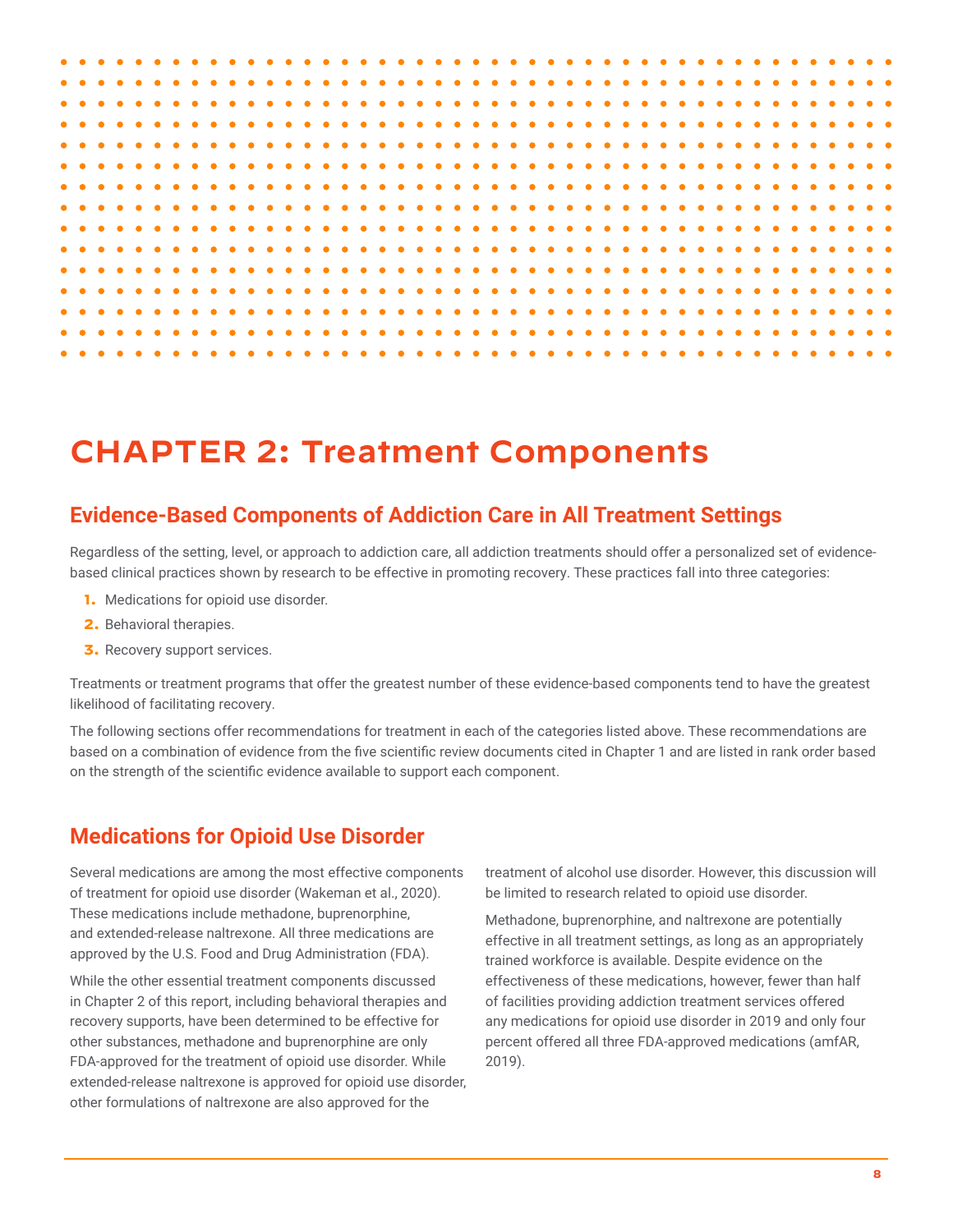#### METHADONE: WELL-SUPPORTED

Methadone has the strongest evidence supporting its effectiveness as a treatment for opioid use disorder, in part because it has been in use the longest. The Surgeon General (2016) and National Academies (2019) have determined that there is well-supported evidence demonstrating methadone's efficacy in treating opioid use disorder. The use of methadone to treat opioid use disorder is also strongly recommended by the American Association of Addiction Medicine (Kampman & Jarvis, 2015) and World Health Organization (2009). Importantly, World Health Organization lists methadone as an essential medicine and considers it "optimal treatment" for opioid use disorder.

#### *Methadone Studies*

Methadone is an orally administered full opioid agonist, meaning it activates certain receptors in the brain over 24-36 hours to block opioid withdrawal and cravings. Methadone safely helps to manage addiction, withdrawal symptoms, and cravings. It also prevents overdose.

While methadone is an opioid, oral administration and a more complex metabolism produce slower onset at brain receptors and a much less intense euphoric rush than heroin or misused prescription opioids. Like other opioids, methadone can cause respiratory depression and, therefore, carries a risk for overdose. Methadone can be used for withdrawal management, but is more effective when used for long-term treatment, also referred to as "maintenance."

A number of large systematic reviews, large population studies, and randomized controlled trials demonstrate that, when compared to those who receive no treatment, patients with opioid use disorder who are maintained on methadone have:

- **•** Fewer overdoses (Degenhardt et al., 2011; Wakeman et al., 2020).
- **•** Reduced morbidity and mortality (Degenhardt et al., 2014; Larochelle et al., 2018; Sordo et al., 2017; Wakeman et al., 2020).
- **•** Less injection drug use (Dolan et al., 2003; Gowing et al., 2011; Woody et al., 2014).
- **•** Reduced risk for HIV/HCV transmission (Dolan et al., 2005; Marsch, 1998; Mattick et al., 2003; Sees et al., 2000).
- **•** Improved social functioning (Mattick et al., 2003).
- **•** Decreased criminality/criminal activity (Marsch, 1998; Mattick et al., 2003; Schwartz, et al., 2009, 2011).
- **•** Lower rates of other opioid use (Mattick et al., 2009).
- **•** Better retention in treatment (Mattick et al., 2009; Strain et al., 1993).
- **•** Greater patient satisfaction than buprenorphine or naltrexone, the two other FDA-approved medications (Ali et al., 2017).

#### *Prescribing Methadone*

The effectiveness of methadone depends on proper dosing. Improved treatment retention and reduced illicit opioid use are associated with receiving higher doses of the medication (Bao et al., 2009; Strain et al., 1993, 1999).

There are instances in which methadone is diverted to illegal channels. However, research indicates that much of that diversion occurs among already-addicted individuals engaging in self-treatment, rather than among opioid-naïve individuals using methadone to get high (Mitchel, et al., 2009).

#### BUPRENORPHINE: WELL-SUPPORTED

There is well-supported evidence for the effectiveness of buprenorphine to treat opioid use disorder (Kampman & Jarvis, 2015; National Academies, 2019; Surgeon General, 2016). World Health Organization (2009, p. 31) has recommended buprenorphine as a "second-line therapy for patients in whom methadone is unwanted, inappropriate, or ineffective."

#### *Buprenorphine Studies*

Like methadone, buprenorphine acts on opioid receptors to block withdrawal and craving. Unlike methadone, buprenorphine is a partial opioid agonist, so there is a physiological limit on its ability to produce euphoria and the respiratory depression responsible for overdose.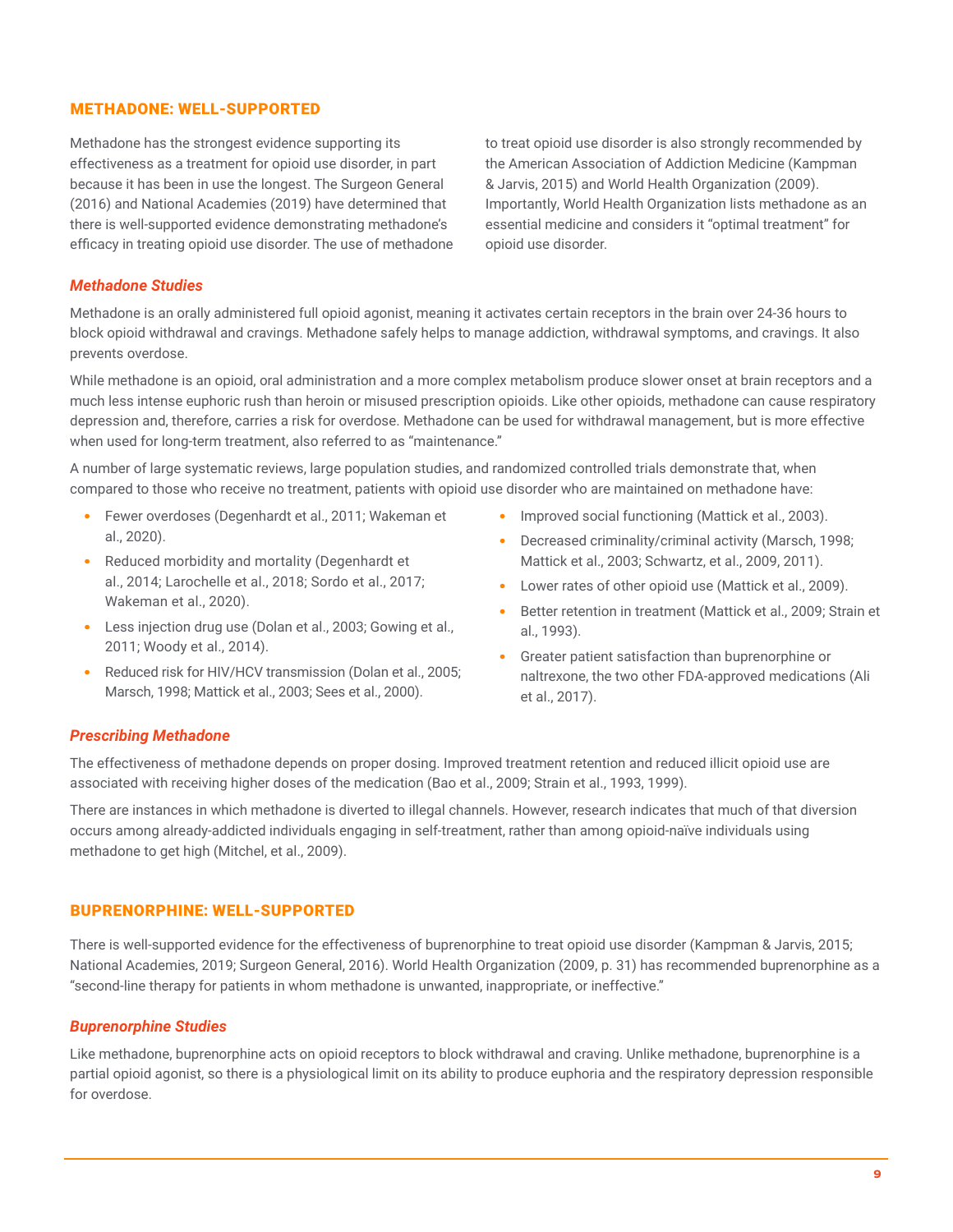In the U.S., buprenorphine is combined with naloxone in the product Suboxone to produce a misuse-deterrent formulation. Suboxone eliminates or markedly reduces the likelihood of illicit use of buprenorphine by an individual with an opioid use disorder. Buprenorphine is available in sublingual, subcutaneous, subdermal implant, and extended-release injectable formulations, allowing for greater flexibility than methadone in prescribing and dosing.

Because of its relatively safer risk profile, buprenorphine in all formulations can be prescribed in office-based settings by physicians and other prescribers who receive training and obtain a federal waiver to administer the medication. However, when buprenorphine use is combined with alcohol and/or sedatives, it can still result in overdose.

Like methadone, buprenorphine has been diverted, but research indicates that it is typically diverted to already-addicted individuals for self-treatment, rather than to opioid-naïve individuals for the purposes of misuse (Carroll et al., 2018; Cicero et al., 2018; Schuman-Olivier et al., 2010).

A number of large systematic reviews, large population studies, and randomized controlled trials demonstrate that, compared with placebo or no treatment, buprenorphine is associated with:

- **•** Improved treatment outcomes (Thomas, et al., 2014).
- **•** Fewer overdoses (Schwartz et al., 2013; Wakeman et al., 2020).
- **•** Better treatment retention rates (Mattick et al., 2014).
- **•** Less injection drug use (Woody et al., 2014).
- **•** Reduced HIV/HCV transmission/risk (Mattick et al., 2003; Woody et al., 2014).
- **•** Improved social functioning (Bart, 2012; Kakko et al, 2003; Mattick et al., 2003).
- **•** Decreased criminal activity (Mattick et al., 2003).
- **•** Lower rates of other opioid use (Fudala et al., 2003; Johnson et al., 1995; Thomas et al., 2014).

Some studies have found buprenorphine to be associated with reduced mortality (Larochelle et al., 2018; Schwartz et al., 2013), but additional research is needed (Sordo et al., 2017).

As with methadone, higher doses of buprenorphine, such as 16-24 mg/day, are associated with better treatment retention (Ling et al., 1998) and reduction in heroin and cocaine use (Mattick et al., 2014). Compared to methadone, buprenorphine is slightly less effective in retaining patients in treatment (Mattick et al., 2014).

#### EXTENDED-RELEASE NALTREXONE: SUPPORTED

Research supports the effectiveness of naltrexone for the treatment of opioid use disorder. Naltrexone is different from methadone and buprenorphine because it is an opioid antagonist, meaning it blocks the opioid receptors completely, thereby preventing the intoxication and overdose effects of opioids.

#### *About Naltrexone*

Naltrexone comes in two forms: an oral, relatively short-acting formulation that lasts for 24-36 hours, and an extended-release injectable formulation that continues acting for 30 days. Vivitrol, the extended-release, injectable formulation of naltrexone is FDAapproved for the treatment of opioid use disorder. The oral formulation of vivitrol is not FDA-approved for this purpose.

Extended-release naltrexone has not been studied in the United States as extensively as methadone and buprenorphine. However, several European and Russian studies have found that naltrexone is associated with substantially lower rates of opioid use, reduced opioid cravings, and reduced polysubstance use, compared to a placebo (Lee et al., 2017; Tanum et al., 2017).

Naltrexone has the lowest initiation rates and the poorest adherence rates among patients, when compared to the other FDAapproved medications for opioid use disorder. However, several features may make naltrexone a more attractive treatment option for certain patients. First, because naltrexone is not an opioid, health care providers do not need special licensing to prescribe it. In addition, there is no risk that naltrexone will be diverted to the illicit drug marketplace. Abstinence for at least three days prior to administration of naltrexone is required to ensure the patient does not experience withdrawal symptoms.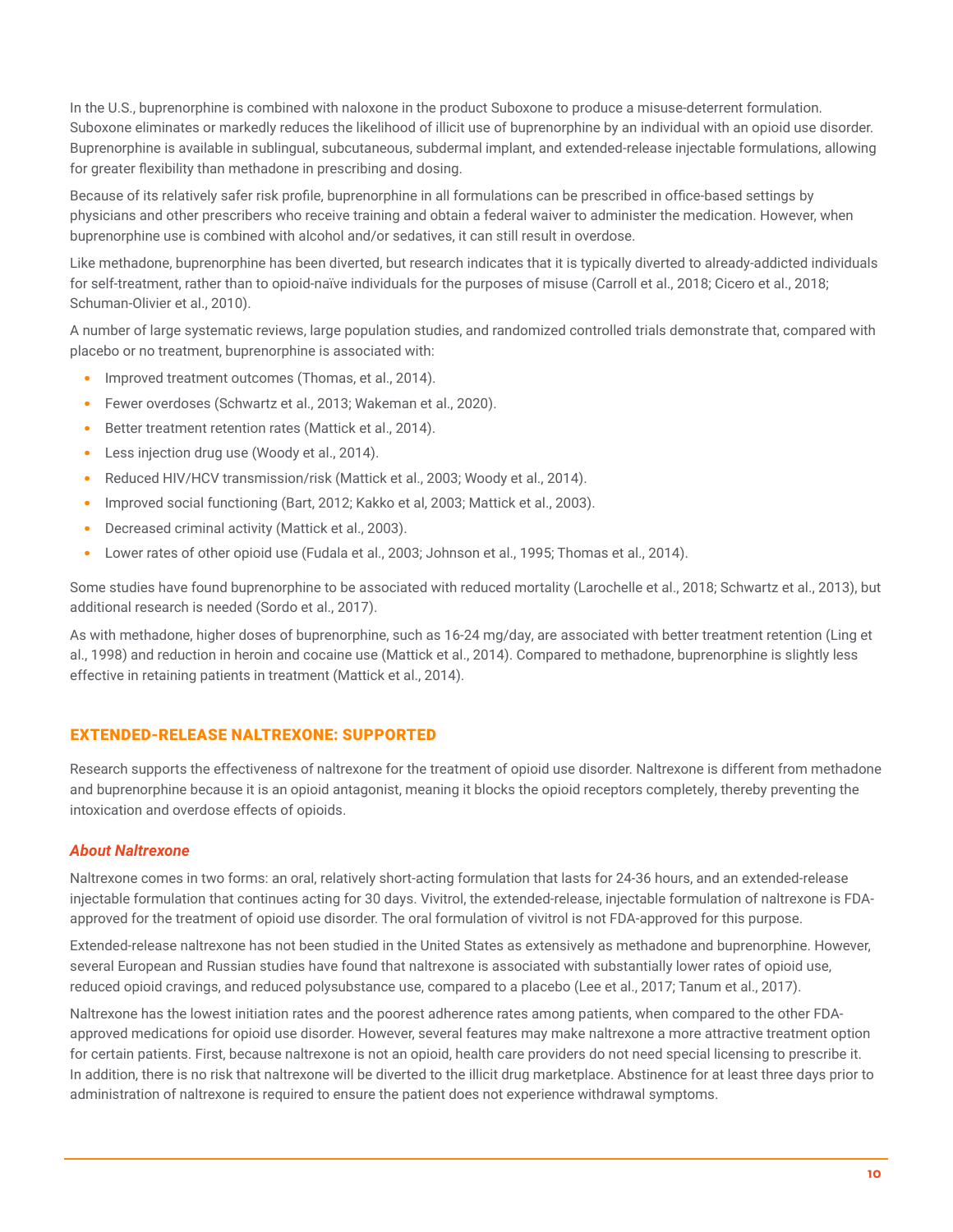Naltrexone is only recommended for patients who:

- **•** Have withdrawn from opioids in prison, an abstinence-based inpatient rehabilitation facility, or other setting, and want to protect against relapse.
- **•** Are highly motivated and would like to taper off opioids, including methadone or buprenorphine.
- **•** Successfully completed methadone and buprenorphine treatment and want protection against overdose.
- **•** Are adolescents and young adult patients with opioid use disorder.

#### TABLE 2.1: MEDICATIONS FOR OPIOID USE DISORDER TREATMENT<sup>1</sup>

| <b>Component</b>     | <b>Summary</b>                                                                                                             | <b>Key Supporting Evidence</b>                                                                                                                                                                                                                                                                                                                                        | <b>Level of Supporting Evidence</b> |
|----------------------|----------------------------------------------------------------------------------------------------------------------------|-----------------------------------------------------------------------------------------------------------------------------------------------------------------------------------------------------------------------------------------------------------------------------------------------------------------------------------------------------------------------|-------------------------------------|
| <b>Methadone</b>     | • Full opioid agonist.<br>• One of three medications<br>approved by the FDA for<br>opioid use disorder (OUD)<br>treatment. | Patients maintained on methadone<br>have:<br>• Fewer overdoses.<br>Reduced morbidity and mortality.<br>٠<br>Less injection drug use.<br>٠<br>Reduced risk for HIV/HCV<br>transmission.<br>• Improved social functioning.<br>• Decreased criminality/criminal<br>activity.<br>• Lower rates of other opioid use.                                                       | Well-supported <sup>2</sup>         |
| <b>Buprenorphine</b> | • Partial opioid agonist.<br>• One of three medications<br>approved by the FDA for<br>the treatment of OUD                 | Buprenorphine is associated with:<br>• Improved treatment outcomes.<br>Fewer overdoses.<br>Better treatment retention rates.<br>$\bullet$<br>Less injection drug use.<br>$\bullet$<br>Reduced HIV/HCV transmission/risk.<br>$\bullet$<br>Improved social functioning.<br>$\bullet$<br>Decreased criminal activity.<br>$\bullet$<br>• Lower rates of other opioid use. | Well-supported <sup>3</sup>         |
| <b>Naltrexone</b>    | • Full opioid antagonist.<br>One of three medications<br>$\bullet$<br>approved by the FDA for<br>the treatment of OUD.     | Several European and Russian studies<br>have found naltrexone is associated<br>with:<br>• Lower rates of opioid use.<br>Reduced opioid cravings.<br>٠<br>Reduced polysubstance use.                                                                                                                                                                                   | Supported <sup>4</sup>              |

- *1. Note: While all relevant references are listed, the level of supporting evidence indicated in the chart for each component reflects the authors' determination based on the balance of the cited evidence.*
- *2. Ali et al., 2017; ASAM (Kampman & Jarvis, 2015; Bao et al., 2009; Degenhardt et al., 2011, 2014; Dolan et al., 2003, 2005; Gowing et al., 2011; Larochelle et al., 2018; Mattick et al., 2003, 2009; Marsch, 1998; Mitchell et al., 2009; National Academies, 2019; Sees et al., 2000; Sordo et al., 2017; Strain et al., 1993, 1999; Surgeon General, 2016; Wakeman et al., 2020; WHO, 2009; Woody et al., 2014.*
- *3. ASAM (Kampman & Jarvis, 2015); Bart, 2012; Fudala et al., 2003; Johnson et al., 1995; Kakko et al, 2003; Larochelle et al., 2018; Ling et al., 1998; Mattick et al., 2003, 2014; National Academies, 2019; Schwartz et al., 2013; Sordo et al., 2017; Surgeon General, 2016; Thomas et al., 2014; Wakeman et al., 2020; WHO, 2009; Woody et al., 2014.*
- *4. Lee et al., 2017; Tanum et al., 2017.*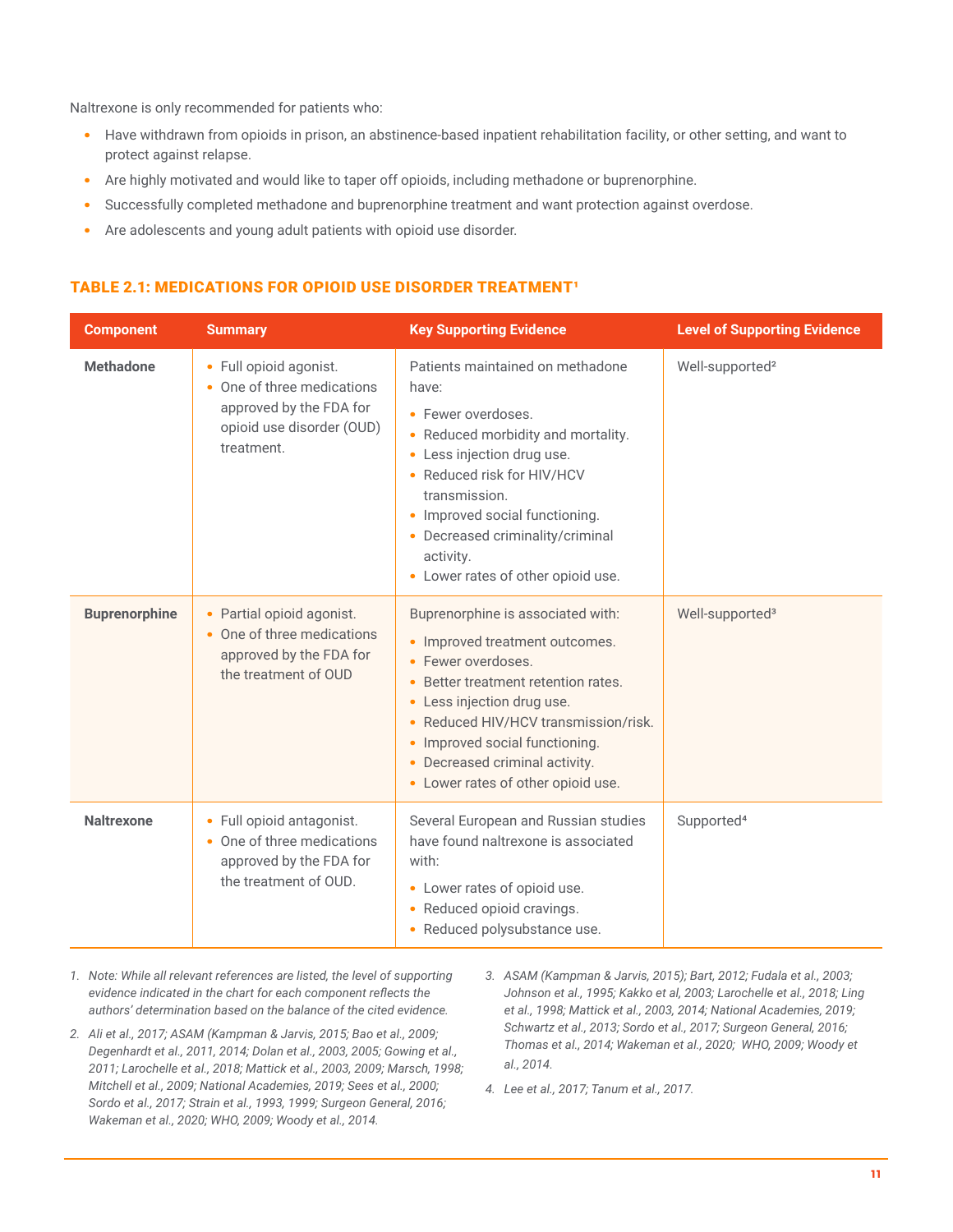#### TREATMENT DURATION WITH MEDICATIONS

Continuity of care is essential for patients who wish to maintain treatment with medications.

The optimal duration of the treatment medications described here has not been—and is not likely to be—determined by randomized controlled trials. However, many observational studies conducted within and outside the United States over the past several decades found that patients who are maintained on any of the three FDA-approved medications for longer periods, such as six to 12 months, have significantly better clinical outcomes than those who discontinue medications earlier (Sees et al., 2000).

Tapering off these medications should not be considered until there is stable abstinence and improved health and social adjustment, which offer the best preparation for sustained recovery without medication assistance.

Even in the best of circumstances, medication tapering must be carried out with careful consideration and under medical supervision, given the high risk for relapse and overdose. Many field studies have shown elevated risks of relapse and overdose among previously maintained patients who discontinued their medication. The highest rates of overdose occurred in the weeks immediately following discontinuation (Williams et al., 2020). Reports from the Surgeon General (2016), National Academies (2019), ASAM (Kampman & Jarvis, 2015), World Health Organization (2009) and the U.S. Department of Health and Human Services (2019) recommend that only trained health care professionals should decide, together with the patient, whether and under what conditions medication should be discontinued.

#### MEDICATIONS AND SPECIAL POPULATIONS

There is little research examining the specific effectiveness or value of most medications for opioid use disorder within special populations. Thus, this report addresses only those research findings showing that a specific medication is contraindicated for a specific subgroup, or that special considerations are required when providing a medication for individuals in a subgroup.

#### *Pregnancy*

Naltrexone is not recommended for use during pregnancy (SAMHSA, 2018), but methadone and buprenorphine are safe medications to use in pregnancy. The risks and benefits of both methadone and buprenorphine are approximately the same for pregnant women as for the general population.

Methadone is associated with slightly higher treatment adherence and risk of overdose during medication initiation. Babies born to mothers on medication for opioid use disorder have lower rates of neonatal abstinence syndrome (NAS) than babies born to opioidusing mothers not engaged in medication treatment. NAS risk is similar with both methadone and buprenorphine, but its severity and duration are lower with buprenorphine than with methadone. There is no relationship between the maternal methadone dose and the likelihood of an infant developing NAS (SAMHSA, 2018).

#### *Adolescents*

Methadone and naltrexone are not FDA-approved for individuals younger than age 18. Nonetheless, limited data offer some support for the use of naltrexone with adolescents (National Academies, 2019).

Buprenorphine is safe and effective for treating adolescents with opioid use disorder, although treatment retention rates are lower for adolescents than for adults.

Federal guidelines require individuals under age 18 to have two failed attempts at short-term detoxification or abstinence-based treatment within a 12-month period before becoming eligible for methadone. The guidelines also require parental/guardian consent for administration of methadone. As a result, methadone has not been well studied in adolescents. However, limited data also offer some support for the use of methadone in this population (Camenga et al, 2019).

#### *Treatment Cost Estimates for Expanding Access to Medications for Opioid Use Disorder*

Estimating the costs of medications involves determining the cost of an individual's medications over a year's time period for each of the FDA-approved medications, in addition to that individual's treatment costs. Settlement fund managers for a state or local unit of government would then determine how many individuals it expects to serve over the year, and then multiply the cost per individual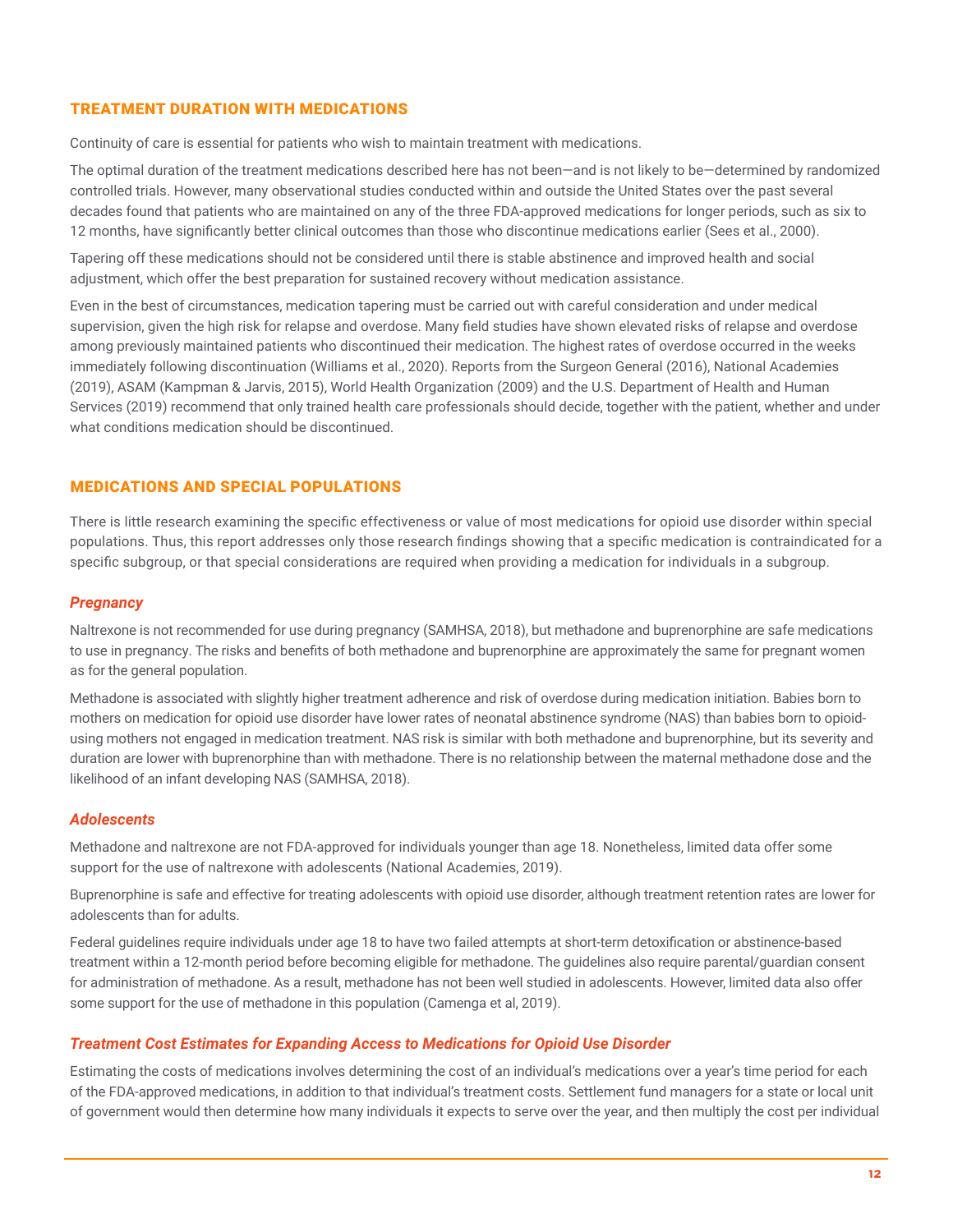by the number of individuals. This approach assumes a constant per-unit cost for each medication and treatment across the nation. However, discounts might be negotiated, depending on the volume of sales.

There are several complicating factors to consider when pricing medications for opioid use disorder, including initial set-up costs (including training, increased staffing and infrastructure), lack of adequate information about the demand for each of the three FDA-approved drugs, and the mix of medications that may be used, within a targeted program.

In calculating the price for each FDA-approved medication, this report relies on several data sources:

- **4.** Budget data from CODAC Behavioral Healthcare, a nonprofit outpatient provider of treatment for opioid use disorder in Rhode Island. Using budget figures for the period covering Sept. 1, 2019 to June 30, 2020, CODAC estimated these costs for dispensing and delivering a daily dose of medication:
	- **a.** Methadone: \$20 per day, or \$608.33 per month.
	- **b.** Suboxone: \$19 per day, or \$577.92 per month. Buprenorphine is an active ingredient in suboxone, but it also includes naloxone.
	- **c.** Naltrexone: \$700 to \$1,100 per month in its injectable form.
- **2.** A study of community-based treatment programs that introduced MOUD that used the Drug Abuse Treatment Cost Analysis Program (DATCAP.com) to estimate the total cost per participant for treatment (McCollister, et. al., 2018). For Suboxone (buprenorphine is an active ingredient in Suboxone, but it also includes naloxone), the range was \$503.82 to \$1,296.22 per patient per month, with a mean total cost of \$828.97 per patient per month. For extended-release (injectable) Naltrexone, the range was \$595.35 to \$1,791.24, with a mean total cost of \$1,082.38 per patient, per month. The total cost includes detoxification, provider costs, medications costs, and patient costs (such as travel). For purposes of our calculations, we inflated the costs to January 2020 dollars using the United States Bureau of Labor Statistics CPI Inflation Calculator.
- **3.** A study seeking to validate cost-band estimates developed by the Center for Substance Abuse Treatment for the average cost of methadone treatment, which found a range of \$491.79 to \$633.10 per patient per month (French et. al., 2008). Costs were converted into January 2020 dollars using the United States Bureau of Labor Statistics CPI Inflation Calculator.

Combining the sources above provides the following range of costs for delivering MOUD:

- **•** Methadone: \$491.79 to \$633.10 per patient / per month
- **•** Suboxone (Buprenorphine + naloxone): \$503.82 to \$1,296.22 per patient / per month
- **•** Naltrexone (injectable form): \$595.35 to \$1,791.24 per patient / per month

In addition, new programs must invest in start-up costs: one-time investments that include staff training (time spent attending inperson or web-based training) and the purchase of necessary equipment or supplies. Mean start-up costs were:

- **•** \$1,182.19 per program for injectable Naltrexone, and
- **•** \$860.98 per program for Suboxone (McCollister, et. al., 2018).

Start up costs for methadone programs were not available – but are likely much higher given that methadone can currently only be prescribed in stand-alone, dedicated programs that must past stringent federal and state licensing requirements.

Third party payors, such as Medicaid, can and should be expected to help offset the ongoing cost of providing these three FDA-approved medications, though typically not the start up costs for new programs. The Affordable Care Act expanded Medicaid coverage for adults, and states are taking steps to address the opioid epidemic by covering the costs of medication.

All state Medicaid programs cover at least two of the FDAapproved medications, and most cover all three of these medications. Forty-one states cover methadone; all states and the District of Columbia cover buprenorphine; and all states cover naltrexone. This coverage spans across services ranging from inpatient detoxification, residential treatment, outpatient detoxification, and intensive outpatient treatment (KFF, 2019; Orgera & Tolbert, 2019).

Because states and localities are not equally burdened by the opioid epidemic, the local population demand for MOUD varies. Additionally, the existing treatment infrastructure for providing MOUD, and the financial investment needed to expand access to MOUD, varies as well. An equitable allocation of funds could be based on proportion of opioid related deaths, on existing opioid treatment capacity relative to demand, or a combination of the two approaches.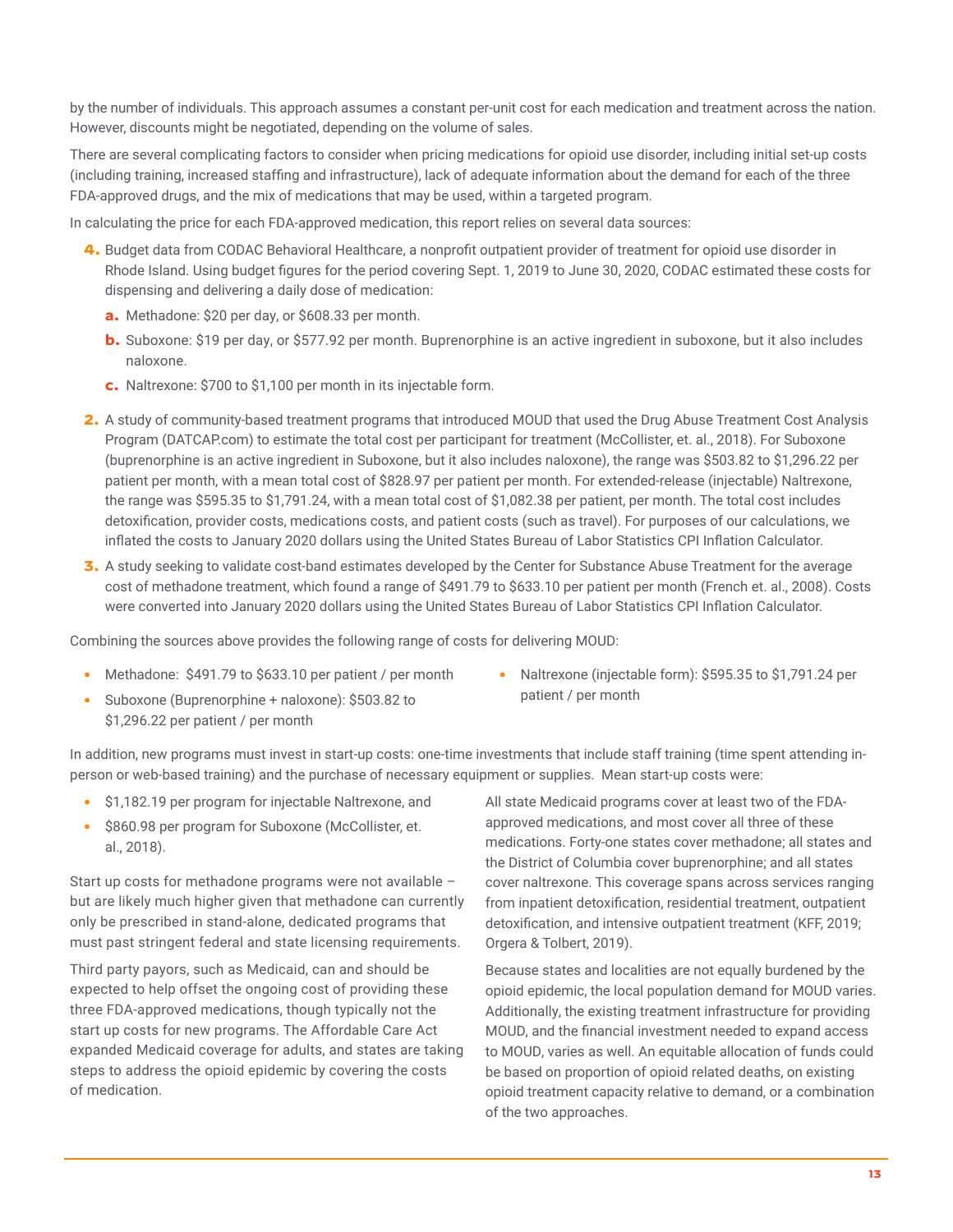### **Behavioral Therapies for Opioid Use Disorder Treatment**

#### ADDICTION COUNSELING AND BEHAVIORAL THERAPY

Addiction counseling, provided in group and/or individual sessions, offers sound advice, motivational support, and practical guidance to individuals seeking recovery from a substance use disorder. Counseling is often accompanied by assistance connecting patients to support services such as health care, legal assistance, childcare, housing, and employment (McGovern & Carroll, 2003; Woody et al., 1983).

Most states have few specific educational or training requirements for individuals who wish to become a licensed addiction counselor. Counseling can be performed by individuals with a wide range of training and background skills, including clergy, social workers, nurses, psychologists, and some of those with "lived experience." (The National Center on Addiction and Substance Abuse, 2012.)

Behavioral therapies are interventions that involve structured conversation, and are usually provided by professionals and conducted in individual sessions. These therapies are designed to address deeper problems, such as developing coping skills, modifying problematic emotions or behaviors, improving relationships, and promoting self-efficacy (McGovern & Carroll, 2003). Administering behavioral therapies typically requires advanced education at the master's, MD, or PhD level, and specialized training to demonstrate proficiency in a recognized type of therapy.

Both counseling and behavioral therapy should be made available in all addiction treatment settings that serve patients with opioid use disorder. However, patients' receipt of medications should not be contingent on participation in counseling or therapy.

#### NOTES ABOUT THIS REVIEW OF BEHAVIORAL THERAPIES

#### *Evidence Base*

The evidence base for each type of behavioral therapy examined in this review is somewhat limited, given that most studies evaluate these interventions as a component of multimodal treatment interventions. This multifaceted approach makes it difficult to isolate the effects of any one behavioral intervention. Further, the effectiveness of the intervention is dependent, in large part, on the experience and expertise of the clinicians offering the intervention (Luborsky et al., 1985; Pilkonis et al., 1984).

#### *Cost Considerations*

The basic cost of addiction treatment programs will vary appreciably, depending on whether the program is situated in a hospital, residential, outpatient, or office-based setting. The discussions of cost considerations for behavior therapies that appear in the following sections focus on the costs of adding high-quality behavioral therapy to existing programs, not on the basic framework or costs of addiction treatment programs.

#### CONTINGENCY MANAGEMENT: WELL SUPPORTED

Major reports issued by the National Academies (2019), the Surgeon General (2016), ASAM (Kampman & Jarvis, 2015), and WHO (2009) have demonstrated that contingency management is effective, especially if offered as an adjunct to medication in treating opioid use disorder. Contingency management also can be combined effectively with other behavioral therapies, such as cognitivebehavioral therapy and family therapy.

Contingency management involves providing modest but tangible rewards for behaviors that are consistent with treatment goals. Rewards can include vouchers for community stores or for recreational activities. Treatment goals may include:

- **•** Participation in program activities.
- **•** Drug abstinence and medication adherence, as evidenced by toxicology screening.

Research shows that contingency management outcomes include longer periods of treatment retention and drug abstinence, and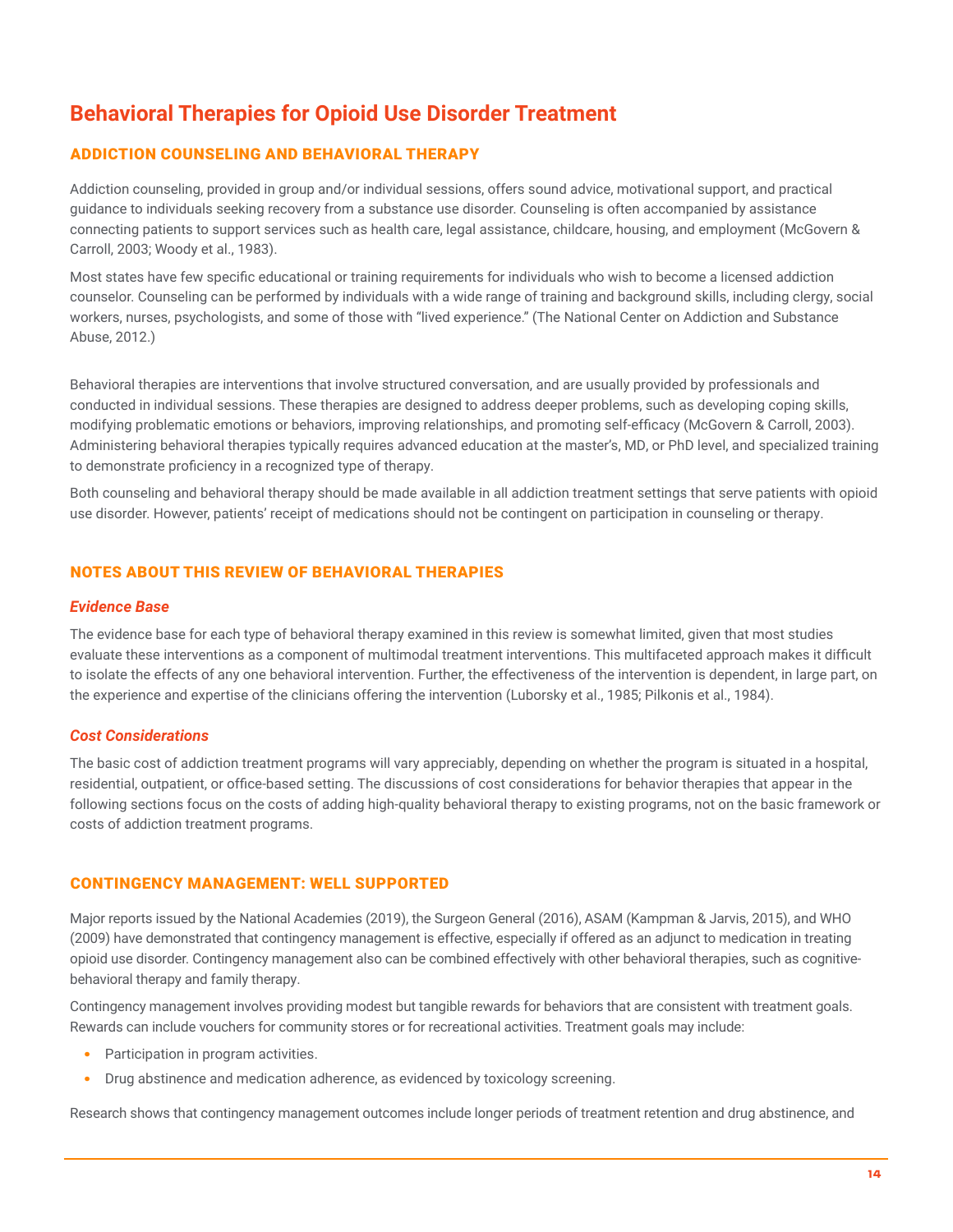greater improvement in social and personal functioning than either non-contingent counseling or no behavioral treatment (Higgins et al., 2013). These outcomes are particularly strong for reinforcement interventions offering take-home medication privileges (Carroll & Onken, 2005), or vouchers for community goods or services (Silverman, et al., 1996), in return for drug-free urine tests.

Randomized controlled trials have found less consistent results for contingency management as an effective adjunct to buprenorphine treatment (Carroll & Weiss, 2017; Ling et al., 2013; Schottenfeld et al., 2005). Studies found that an effective strategy for improving treatment retention featured a combination of injectable extended-release naltrexone and a contingency management intervention that rewarded patients with placement in a therapeutic workplace (DeFulio et al., 2012; Everly et al., 2011).

#### COST CONSIDERATIONS FOR CONTINGENCY MANAGEMENT

Contingency management is a relatively low-cost intervention that can be implemented effectively with relatively little staff training (Carroll et al., 2002; Higgins et al., 2013; Petry & Martin, 2002). Unlike the other behavioral therapies, contingency management interventions can be delivered by relatively easily trained addiction treatment counselors.

Contingency management should not be considered as a replacement for individual drug counseling sessions. Unlike other forms of behavioral therapy, contingency management interventions require adjunctive or supplemental services, including urine testing and vouchers, to be maximally effective.

Contingency management costs will be affected by several factors, which could differ among locales. Costs may vary, depending on:

- **• The setting in which the intervention takes place,** which is usually lower cost outpatient or office-based settings, rather than residential settings.
- **• The duration of the program,** which is usually 24 weeks.
- **• Background and training of therapists,** which will affect compensation.

#### **• Expenses associated with the program,** including the costs of rewards, management of the rewards program, urine testing, and individual counseling sessions.

The cost of rewards in a contingency management program and the need for frequent drug screenings can present barriers to implementation in some treatment programs or settings (Carroll & Onken, 2005). Further, the effects of the intervention are not usually sustained once the incentive is stopped (Dunn et al., 2015).

#### *Cognitive Behavioral Therapy: Well-Supported*

Cognitive behavioral therapy (CBT) is a well-supported therapy focused on identifying and correcting negative thoughts and underlying assumptions about problematic feelings and behaviors, including depression, anxiety, or substance use. The therapy is designed to provide a means to improve those feelings and behaviors (Woody et al., 1983).

CBT is a sophisticated therapy provided in individual sessions, usually by a clinician with an advanced educational degree and substantial special clinical training (Carroll & Onken, 2005). Nonetheless, it is feasible to train advanced counselors to deliver CBT competently (Morgenstern et al., 2001).

CBT aims to prevent relapse among individuals with a substance use disorder. The therapy utilizes cognitive and behavior-modifying techniques to help patients identify and avoid emotional and situational triggers to use drugs. Patients are taught a set of skills, including coping, drug-refusal, problem-solving, stress management, and self-control (Kleber et al., 2006; McHugh et al., 2010).

A typical course of CBT is 12 weeks. Research examining CBT for treating opioid and cocaine use disorders shows that, in some cases, CBT's effects endure after a course of treatment (Carroll et al., 1994; Carroll et al., 2000; Epstein et al., 2003; Rawson et al., 2002).

There is well-supported evidence for the effectiveness of CBT in treating alcohol, cocaine, marijuana, and nicotine use disorders, either alone or in combination with other therapies (Carroll & Onken, 2005, Dutra et al., 2008; Hofmann et al., 2012; Magill & Ray, 2009; McHugh et al., 2010; National Institute on Drug Abuse, 1998). However, meta-analytic studies demonstrate that CBT has relatively less efficacy for the treatment of opioid use disorder (Hofmann et al., 2012). For example:

**•** The Surgeon General's (2016) report rated the effectiveness of CBT interventions for treating opioid use disorder as supported.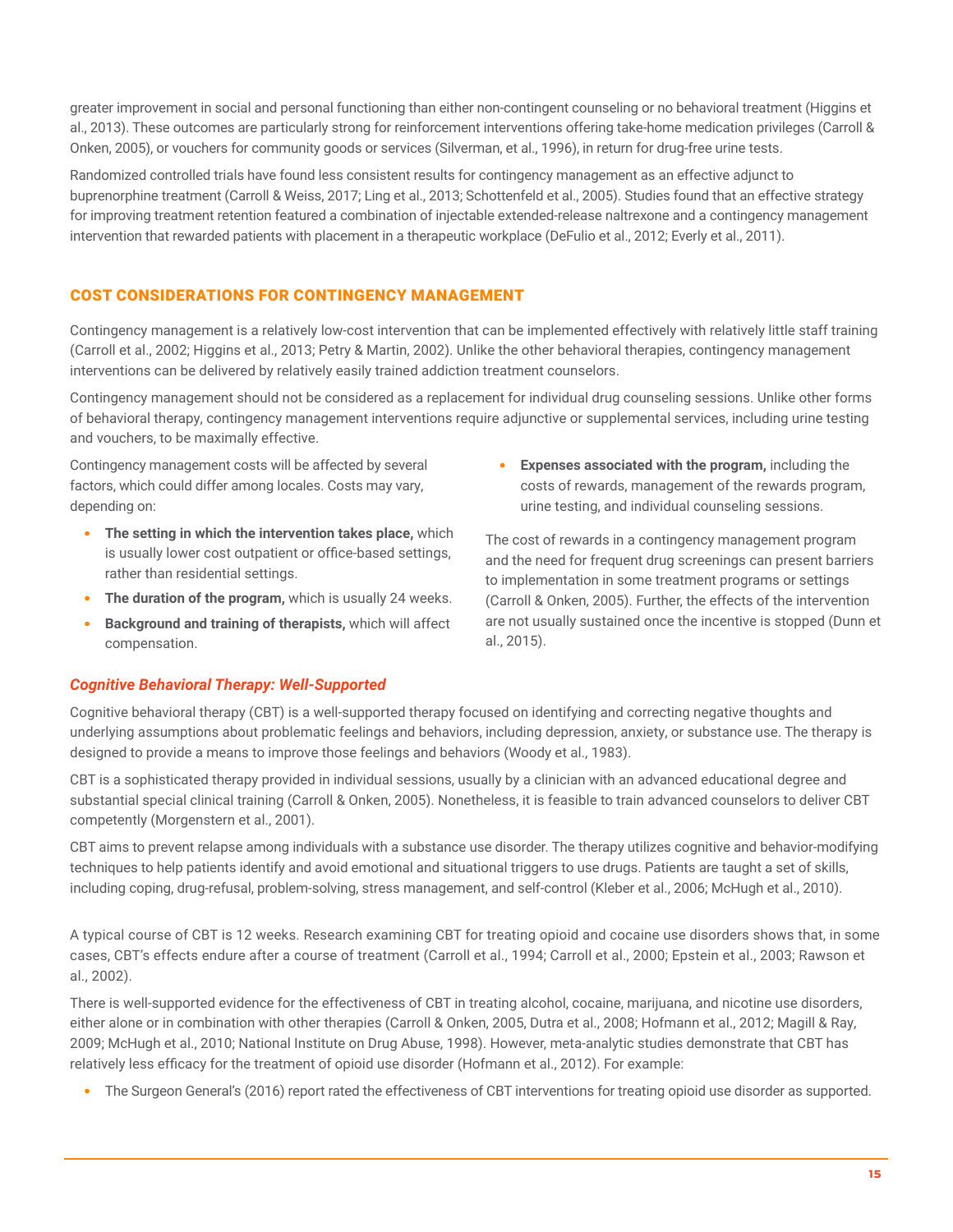- **•** The National Academies (2019) determined that CBT is "empirically supported" when used with medication for opioid use disorder.
- **•** ASAM (Kampman & Jarvis, 2015) found "evidence of superiority" of CBT and contingency management over other behavioral therapies when used with medications for opioid use disorder.

CBT has not been shown to enhance medical management for patients receiving buprenorphine for the treatment of opioid use disorder. Two randomized controlled trials in office-based or primary care settings found that patients receiving buprenorphine for opioid use disorder did not have more positive treatment outcomes when CBT was added to a program of standard medical management (Fiellin et al., 2013; Ling et al., 2013).

#### *Cost Considerations for Cognitive Behavioral Therapy*

The cost of cognitive behavioral therapy will be affected by several factors, which could differ among locales. Costs may vary, depending on:

- **•** The setting in which the intervention takes place, which will most likely to be lower cost outpatient or office-based settings, rather than residential settings, since CBT requires active patient participation and the practice of new skills in the patient's normal living situation. To be maximally effective, CBT therapists should have a quiet, private office capable of holding both individual and family sessions.
- **•** The duration of the therapy, which usually includes 12 weekly individual sessions. Many CBT therapists supplement their 12-session courses of therapy with six weekly or 12 bi-weekly telephone check-up sessions of 15-30 minutes each.
- **•** Background and training of therapists who typically hold a master's, MD or PhD in one of the clinical specialties and participate in six-to-nine months of intensive, individually supervised training by a senior CBT therapist.
- **•** Associated or adjunctive services, which are minimal since most addiction treatment programs consider CBT a supplement to existing counseling, rather than a replacement for it.

#### FAMILY THERAPY: WELL-SUPPORTED

The effectiveness of family therapy in treating opioid use disorder is well-supported.

Engaging family and other social supports in the treatment of addiction promotes better treatment engagement, adherence, retention, and outcomes for adults and adolescents. More specifically, several forms of family therapy, including behavioral couples therapy, can improve communication and reduce interpersonal conflict and other relationship stressors that often contribute to or exacerbate a substance use disorder.

Family therapy appears to be effective in supporting treatment engagement and positive treatment outcomes, especially when it occurs in conjunction with medications for opioid use disorder (Brigham et al., 2014; Powers et al., 2008; Rowe, 2012).

The National Academies (2019), the Surgeon General (2016), ASAM (Kampman & Jarvis, 2015), and WHO (2009) all recommend the involvement of the family in treatment, whenever possible. However, it is difficult to discern which specific family therapy strategies and components are most likely to yield positive outcomes, given the many approaches to family therapy and the fact that this therapy usually is implemented in conjunction with other interventions, including contingency management (Carroll & Onken, 2005). Further, few studies present long-term results of family-based interventions, making it difficult to determine the extent to which these interventions promote sustained recovery from opioid use disorder (Rowe, 2012).

No fixed number of sessions are required to produce significant benefit from family or couples therapies. However, a 24-week course of treatment is typical.

#### *Family Therapy for Adolescents*

Most of the research on family-based therapy focuses on its use with families of adolescent patients. A variety of approaches have been developed to involve the family in addressing youth substance use disorders.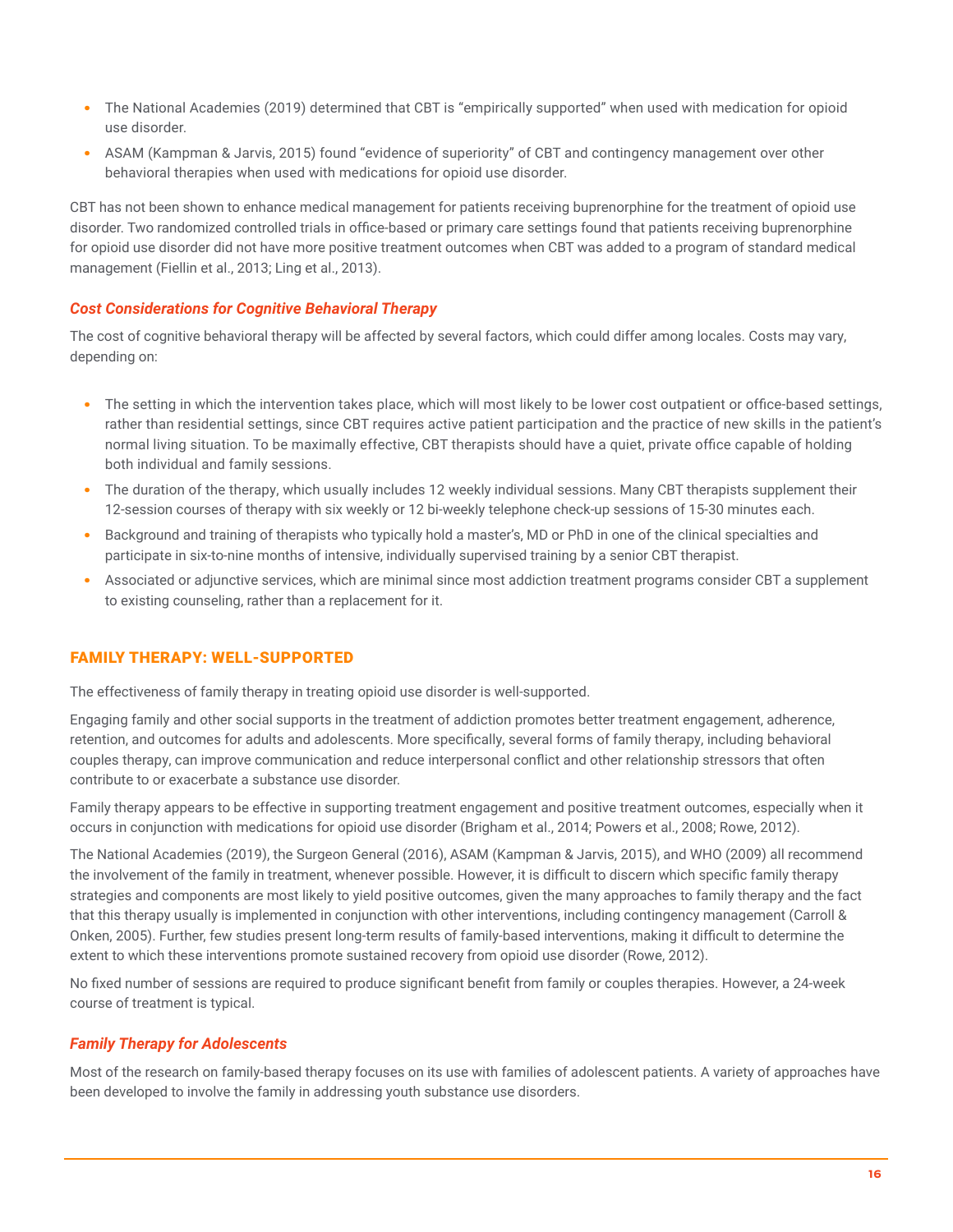Some of these approaches target youth with specific co-occurring disorders, such as conduct problems, oppositional behavior, or criminal-justice involvement (Diamond & Josephson, 2005; Liddle et al., 2008; Rowe, 2012). However, few studies have examined the efficacy of these treatment approaches specifically for youth with opioid use disorder.

#### *Cost Considerations for Family and Couples Therapy*

The cost of family and couples therapy will be affected by several factors, which could differ among locales. Costs may vary, depending on:

- **• The setting in which the therapy takes place,** which is more likely to be lower cost outpatient or office-based settings, rather than residential settings. Family therapists should have a quiet, private office capable of holding both individual and family sessions.
- **• The duration of the therapy**. Research shows that 24 weeks of family therapy produces clinically significant benefits. Most family therapists supplement the 24-session course of therapy with 12 bi-weekly telephone sessions that usually last 15- 30 minutes.
- **• Background and training of therapists** who are specially trained clinicians with a master's, MD or PhD in a clinical specialty and receive between six and nine months of intensive, individually supervised training by a senior family therapist.
- **• Associated or adjunctive services,** which are minimal when family and couples therapy are viewed as a supplement to existing counseling instead of a replacement for it.

| <b>Component</b>                                              | <b>Summary</b>                                                                                                                                                                                                                                                                                                                                                    | <b>Key Supporting Evidence</b>                                                                                                                                                                                                                                | <b>Level of Supporting Evidence</b> |
|---------------------------------------------------------------|-------------------------------------------------------------------------------------------------------------------------------------------------------------------------------------------------------------------------------------------------------------------------------------------------------------------------------------------------------------------|---------------------------------------------------------------------------------------------------------------------------------------------------------------------------------------------------------------------------------------------------------------|-------------------------------------|
| <b>Contingency</b><br><b>Management</b>                       | Seeks to:<br>• Weaken reinforcement associated<br>with substance use.<br>Strengthen reinforcements<br>associated with healthier,<br>alternative actions.<br>• Provides rewards for behaviors<br>associated with treatment goals,<br>including:<br>• Treatment participation.<br>Drug abstinence.<br>• Adherence to medications for<br>opioid use disorder (MOUD). | Effective in treating opioid use<br>disorder (OUD), especially as<br>an adjunct to methadone and<br>buprenorphine treatment.<br>• Longer periods of treatment<br>retention and drug abstinence.<br>• More improvements in social<br>and personal functioning. | Well-supported <sup>2</sup>         |
| <b>Cognitive</b><br><b>Behavioral</b><br><b>Therapy (CBT)</b> | • Individual sessions focus on<br>identifying and correcting<br>negative thoughts and underlying<br>assumptions about problematic<br>feelings/behaviors.<br>• Uses cognitive and behavior-<br>modifying techniques to provide<br>patients with strategies to identify<br>and avoid triggers to use drugs.                                                         | Effective for treating OUD when<br>$\bullet$<br>used with MOUD.<br>• Effects endure after treatment                                                                                                                                                           | Well-supported <sup>3</sup>         |

#### TABLE 2.2: BEHAVIORAL THERAPIES FOR OUD TREATMENT<sup>1</sup>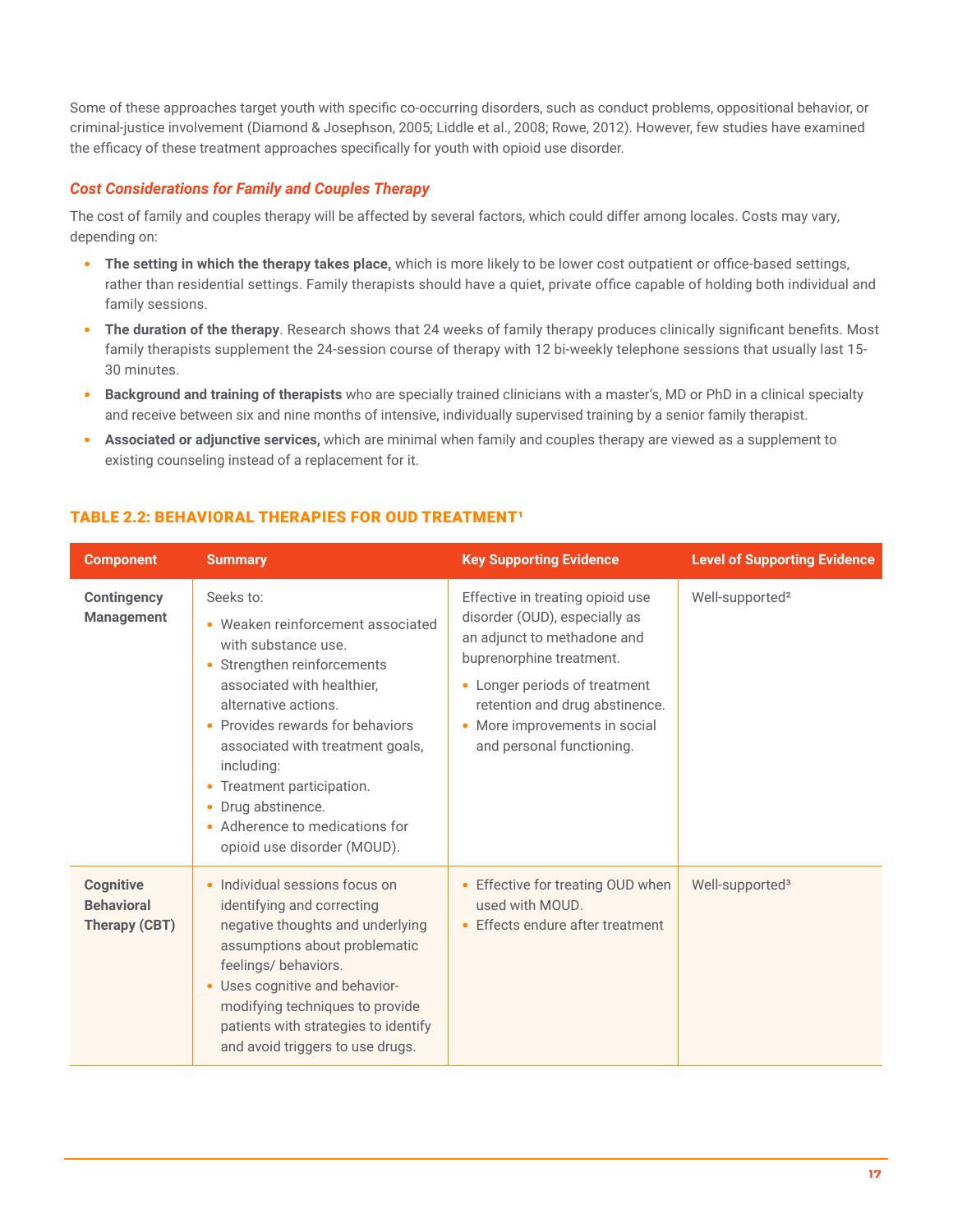| <b>Component</b>  | <b>Summary</b>                                                                                                                                                                                                                                                                                 | <b>Key Supporting Evidence</b>                                                                                                                                                                                                             | <b>Level of Supporting Evidence</b> |
|-------------------|------------------------------------------------------------------------------------------------------------------------------------------------------------------------------------------------------------------------------------------------------------------------------------------------|--------------------------------------------------------------------------------------------------------------------------------------------------------------------------------------------------------------------------------------------|-------------------------------------|
| <b>Naltrexone</b> | Engages the family.<br>• Works to improve communication<br>and reduce interpersonal conflict<br>and other family relationship<br>stressors that contribute to<br>substance use disorder.<br>• Includes behavioral couples<br>therapy.<br>• Often used with families of<br>adolescent patients. | Effective, especially in<br>٠<br>conjunction with MOUD,<br>in supporting treatment<br>engagement and positive<br>treatment outcomes for<br>patients with OUD.<br>• Involvement of family in<br>treatment recommended<br>whenever possible. | Well-supported <sup>4</sup>         |

- *1. Note that while all relevant references are listed, the level of supporting evidence indicated in the chart for each component reflects the authors' determination based on the balance of the cited evidence.*
- *2. ASAM (Kampman & Jarvis, 2015); Bickel et al., 2008; Carroll et al., 2001; Carroll & Onken, 2005; Carroll & Weiss, 2017; DeFulio et al., 2012; Dugosh et al., 2016; Everly et al., 2011; Higgins et al., 2013; Ling et al., 2013; National Academies, 2019; Prendergast et al., 2006; Schottenfeld et al., 2005; Silverman et al., 1996; Stanger & Budney, 2019; Surgeon General, 2016; WHO, 2009.*
- *3. ASAM (Kampman & Jarvis, 2015); Carroll et al., 1994, 2000; Carroll & Onken, 2005; Dutra et al., 2008; Epstein et al., 2003; Fiellin et al., 2013; Hofmann et al., 2012; Kleber et al., 2006; Ling et al., 2013; Magill & Ray, 2009; McHugh et al., 2010; Morgenstern et al., 2001; National Academies, 2019; National Institute on Drug Abuse, 1998; Rawson et al., 2002; Surgeon General, 2016; Woody et al., 1983.*
- *4. ASAM (Kampman & Jarvis, 2015); Brigham et al., 2014; Carroll & Onken, 2005; Diamond & Josephson, 2005; Liddle et al, 2008; National Academies, 2019; Powers et al., 2008; Rowe, 2012; Surgeon General, 2016; WHO, 2009.*

#### BEHAVIORAL THERAPIES AND SPECIAL POPULATIONS

Limited research has been conducted to determine the effectiveness or value of behavioral treatment components with special populations. Thus, this report discusses only those research findings showing that an evidence-based component is contraindicated for a subgroup, or that special considerations are required when implementing the intervention with a subgroup.

#### *Pregnancy*

In general, behavioral therapies show little efficacy in pregnancy. When interventions such as contingency management are used during pregnancy, they tend to show less efficacy, compared with their use in non-pregnant women (Terplan et al., 2015). These findings are due, in part, to the fact that many people reduce their substance use during pregnancy, making it more difficult to assess the intervention's additional effect.

#### *Adolescents*

Adolescent Community Reinforcement Approach is a contingency management intervention specifically designed for treating adolescents with substance use disorder. This approach promotes treatment goals through family, social, and educational/ vocational incentives and reinforcements. Efficacy for this approach has been shown for adolescent alcohol use disorders and marijuana use disorders (Davis et al., 2019; Godley et al., 2017; Stanger & Budney, 2019). However, rigorous studies focusing on the effectiveness of this approach in the treatment of adolescent opioid use disorder are lacking.

Cognitive behavioral therapy is effective for adolescents with a variety of substance-use disorders (Becker & Curry, 2008; Waldron & Kaminer, 2004; Waldron & Turner, 2008), but few methodologically rigorous studies are available on its effectiveness in treating adolescents with opioid use disorder.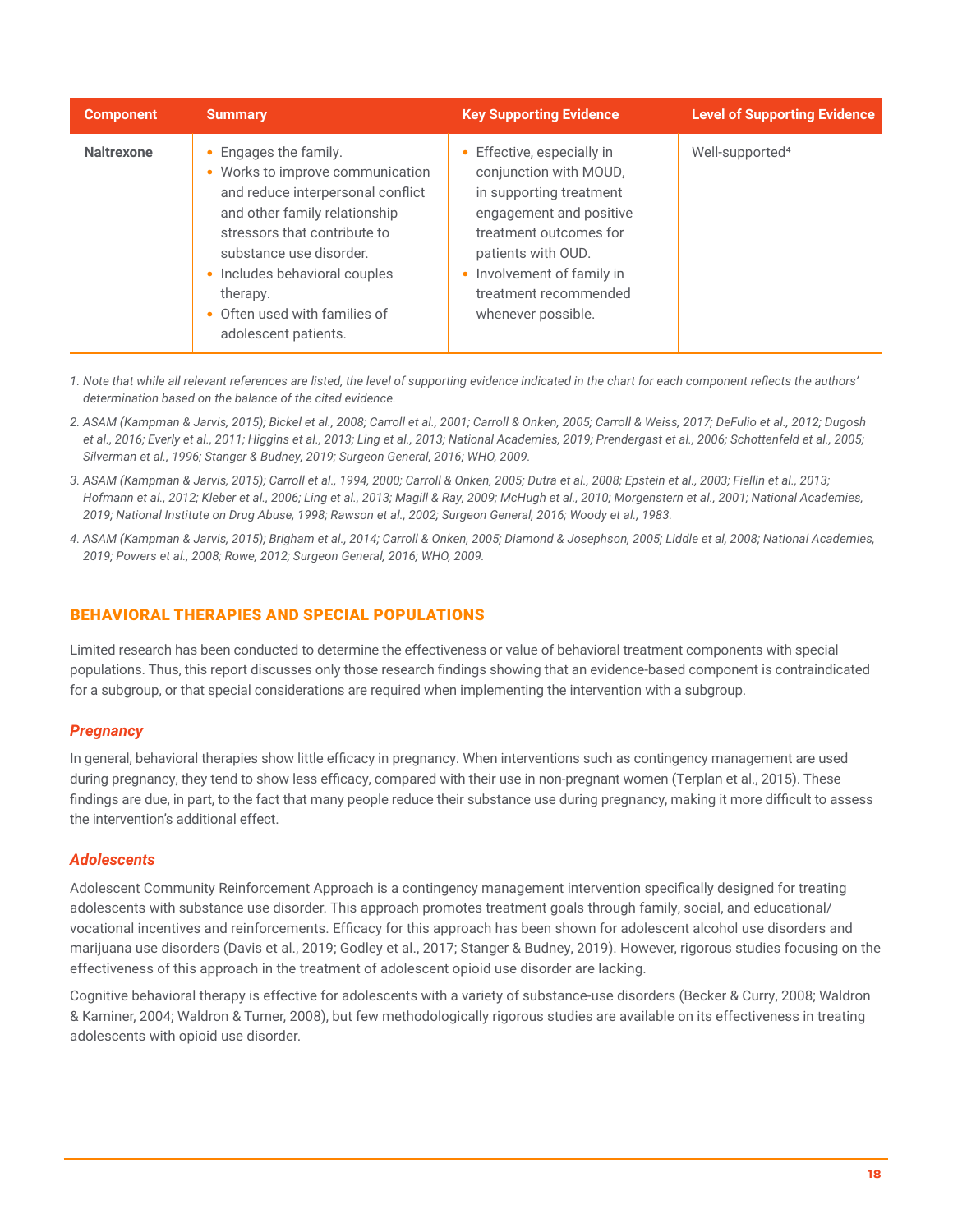#### *Clinical Monitoring*

Clinical monitoring involves both regularly scheduled and periodic, unannounced biological testing of urine, saliva, and blood during treatment for patients taking any type of medication for opioid use disorder (American Society of Addiction Medicine, 2017). Biological testing/monitoring is not a form of treatment. However, it has clinical value as part of a treatment protocol.

In criminal justice settings, biological testing/monitoring has been used routinely, particularly with individuals on probation or parole. Such testing detects and then punishes drug use with incarceration.

In clinical settings, biological testing/monitoring has much different uses. Clinical monitoring carried out as part of addiction treatment is designed to help patients manage their opioid use disorder in much the same way blood pressure or hemoglobin A1c measurements are used to manage hypertension and diabetes, respectively (Dennis & Scott, 2011; Dennis et al., 2003).

Clinical monitoring has five purposes:

- **1.** Assure adherence with the prescribed medication.
- **2.** Deter diversion of medications to the illicit drug marketplace.
- **3.** Guard against risk of overdose from drug-drug interactions.
- **4.** Serve as an indicator of patient progress during the course of treatment.
- **5.** Promote full patient disclosure and honest discussion of behavioral problems in counseling and behavioral therapy (Alford et al., 2011; American Society of Addiction Medicine, 2017; Barthwell et al., 2018; Dennis & Scott, 2011; Dennis et al., 2003; Jarvis et al., 2017; Lagisetty et al., 2017).

#### **Recovery Support Services in Opioid Use Disorder Treatment**

#### DRUG-FREE HOUSING: WELL SUPPORTED

The effectiveness of drug-free housing for Opioid Use is well-supported by the evidence.

The Surgeon General (2016) cites well-supported evidence for the effectiveness of drug-free housing in the treatment of most substance use disorders. For example, an 18-month descriptive study showed decreased drug and alcohol use and increased employment among 245 adults with substance use disorders who were actively engaged in sober-living homes (Polcin et al., 2010).

A randomized controlled trial by Milby and colleagues (2005) offers evidence of the effectiveness of providing drug-free housing as an incentive for achieving abstinence that is sustained over six months and verified by toxicology screening. Based on this evidence, Milby and colleagues rate the effectiveness of drug-free housing used in the context of outpatient treatment for opioid use disorder as "supported."

Numerous barriers exist for implementing effective drug-free housing, including quality, fraud, zoning laws, and licensing. Because drug-free housing is not a traditional level of care, it is not regulated as treatment by any state. This lack of regulation precludes states from enforcing standards of quality for drug-free housing. Ensuring that drug-free housing is, in fact, drug-free, is a key concern. Without proper oversight, drugs are often introduced into drug-free housing. This drug presence undermines recovery and negates the benefits of this service.

#### SELF-HELP/MUTUAL-SUPPORT GROUPS: WELL-SUPPORTED

Self-help and/or mutual-support groups like Alcoholics Anonymous (AA) or Narcotics Anonymous (NA) are free, easily accessible, and widely available sources of peer support for recovery. This report rates the effectiveness of self-help/mutual-support groups, especially AA, as well-supported when used in the context of treatment for opioid use disorder. Other types of self-help/mutualsupport groups, such as NA, Smart Recovery, and Women for Sobriety, are similar in concept, but often different in approach. These groups have not been thoroughly evaluated.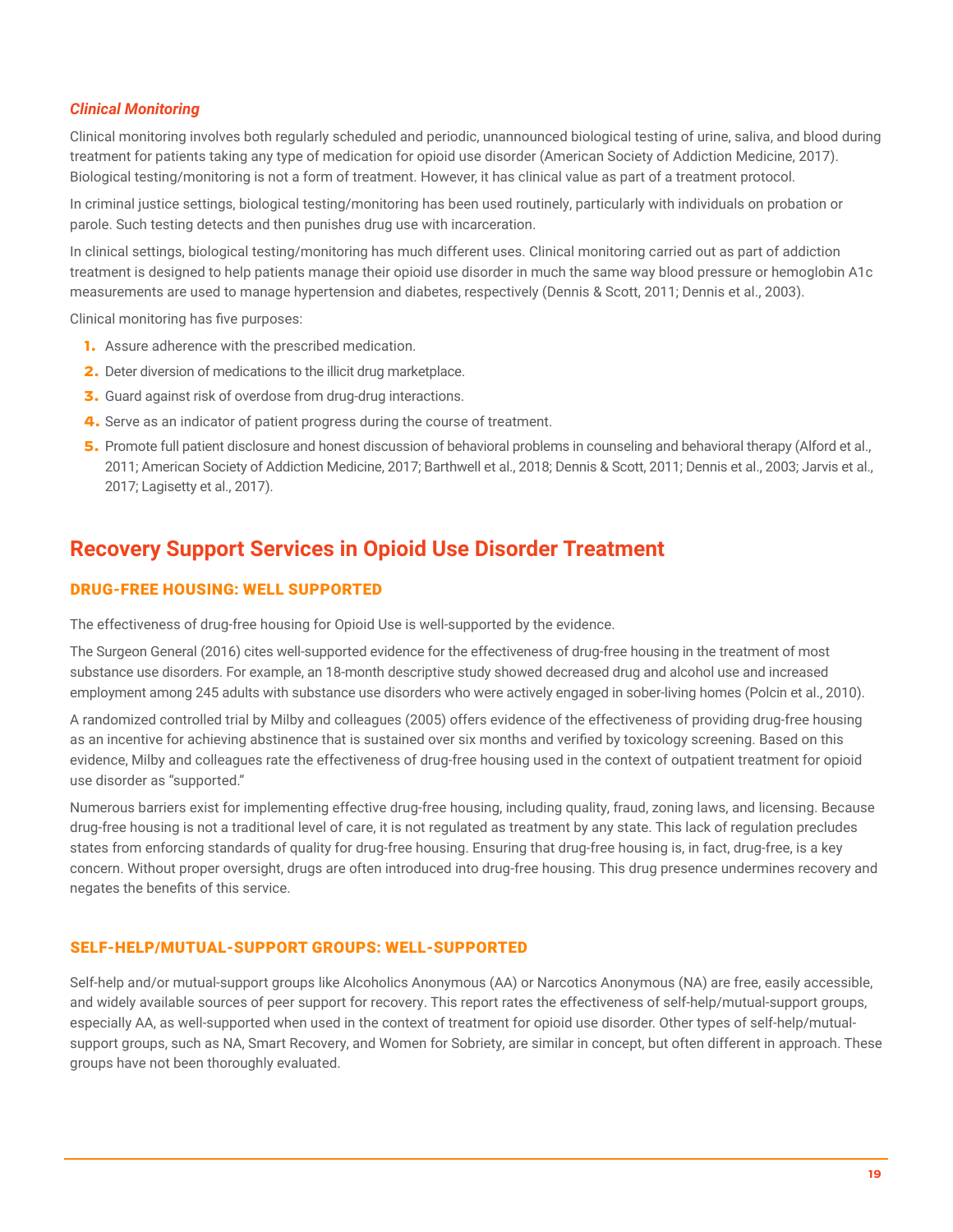AA and other peer-support groups are free and not regulated by any governmental or commercial insurance agency. Therefore, these groups are technically not a "paid service" that could be purchased using opioid settlement funds. Nonetheless, these groups are recommended by the ASAM (Kampman & Jarvis, 2015), based on a few large field studies (Kelly et al., 2020).

Tracy and Wallace (2016), cited in the National Academies (2019) report, state that the use of peer-support groups is promising, but needs more rigorous evaluation. Humphreys and colleagues (2004) found strong support for the ability of peer-support groups to promote abstinence among study participants, although the dropout rate for these types of groups—90 percent—is high. In a Cochrane review, Kelly and colleagues (2020) concluded there was enough evidence from randomized controlled trials to support the use of AA for positive long-term outcomes such as abstinence. In contrast, the Surgeon General's (2016) report stated that the use of Narcotics Anonymous has not been studied extensively. Still, the report calls NA a "promising practice."

It is important to note that self-help/mutual-support groups like AA and NA do not constitute treatment. States should not make participation in such groups a requirement for receiving medication for opioid use disorder.

#### CHILDCARE: PROMISING

Childcare is a promising recovery support that has high face validity because it could reduce barriers to sustained participation in outpatient treatment, especially among women. However, there is currently little empirical evidence supporting the inclusion of childcare in treatment of opioid use disorder.

Only one quasi-experimental study, featuring a non-equivalent control group, found evidence that childcare services, bundled with other social services, was an effective component of opioid use disorder treatment (Marsh et al., 2000). Based on this evidence, the study rates as "promising" the effectiveness of adjunctive childcare provided in the context of outpatient treatment for opioid use disorder.

#### CASE MANAGEMENT: PROMISING

This report rates the effectiveness of case management in the context of treatment for opioid use disorder to be promising.

Case management was recommended in the National Academies report (2019),but was not supported by accompanying evidence. Assertive Community Treatment, which offers the individual highly specialized and personal care every day of the year, at home or in community settings, was recommended by ASAM (Kampman & Jarvis, 2015), but there was poor evidence supporting its use. The supporting studies were conducted with subpopulations, including individuals who were homeless and those with severe mental illness, rather than with a broader population experiencing substance use disorder.

#### PEER SUPPORT/PEER PROVIDERS: PROMISING

The use of peer support services in the context of treatment for opioid use disorder is promising, based on the limited evidence available to date.

In a typical peer support program, recovering individuals are asked to develop a peer-to-peer relationship with patients. Peer providers help engage and motivate people with opioid use disorder to enter some form of continuing treatment. Peer providers also assist with resolving common barriers to continued care, such as providing transportation or an active referral to treatment programs. Increasingly, paid peer providers are playing a role in emergency department settings, detoxification programs, and as adjuncts to residential treatment programs.

The National Academies (2019) cites Chapman and colleagues (2018), who conclude there is no randomized controlled trial data on the effectiveness of peer providers. The Surgeon General (2016) cites the Substance Abuse and Mental Health Services Administration (Park-Lee et al., 2015), which states that peer providers can be important for maintaining recovery but does not cite evidence to support this conclusion.

Use of peer providers is widespread and has received many favorable reviews from treatment programs and healthcare delivery organizations. However, the practice of peer support is not well standardized, and no studies currently attest to its effectiveness.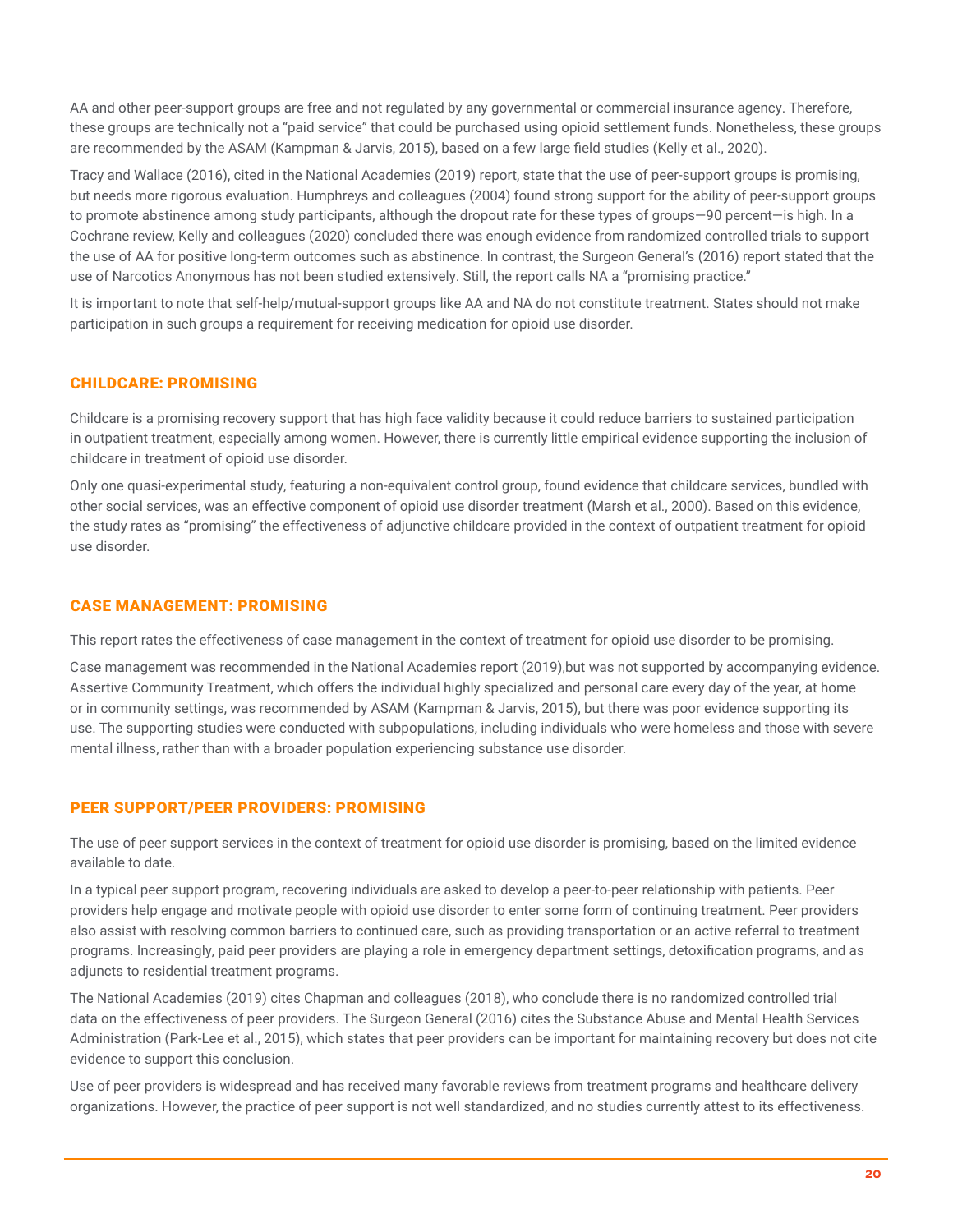#### TABLE 2.3: RECOVERY SUPPORT SERVICES IN OPIOID USE DISORDER (OUD) TREATMENT<sup>1</sup>

| <b>Component</b>                                             | <b>Summary</b>                                                                                                                                                                                                                                              | <b>Key Supporting Evidence</b>                                                                                                                                              | <b>Level of Supporting Evidence</b> |
|--------------------------------------------------------------|-------------------------------------------------------------------------------------------------------------------------------------------------------------------------------------------------------------------------------------------------------------|-----------------------------------------------------------------------------------------------------------------------------------------------------------------------------|-------------------------------------|
| <b>Drug-Free</b><br><b>Housing</b>                           | • Offers substance-free<br>environments and support from<br>fellow recovering residents.                                                                                                                                                                    | • Decreases substance use and<br>increases employment.<br>• Supports sustained abstinence<br>over six months.<br>• Reduces illegal activity.                                | Well-supported <sup>2</sup>         |
| Self-Help/<br><b>Mutual Support</b><br><b>Groups</b>         | • Free, widely accessible sources<br>of peer support for recovery and<br>abstinence.<br>• Alcoholics Anonymous is the<br>most researched and supported<br>program.<br>• Other programs may have similar<br>positive outcomes, but require<br>more research. | • Not a "paid service" that could be<br>purchased with settlement funds.<br>• Recommended, but more<br>rigorous evaluation is needed.                                       | Well-supported <sup>3</sup>         |
| <b>Childcare</b>                                             | • Enables patient engagement and<br>treatment retention.                                                                                                                                                                                                    | • Little evidence to support<br>including childcare in OUD<br>treatment.<br>• One study found bundling<br>childcare and social services is<br>effective.                    | Promising <sup>4</sup>              |
| <b>Employment</b><br><b>Counseling and</b><br><b>Support</b> | • Non-clinical wrap-around service<br>that supports recovery.                                                                                                                                                                                               | • Logical adjunct to treatment<br>services.<br>• Few studies address employment<br>counseling and support.<br>• Receiving treatment should not<br>depend on being employed. | Promising <sup>5</sup>              |
| Case<br><b>Management</b>                                    | Helps individuals access services<br>like:<br>Physical and mental health care.<br>• Substance use disorder<br>treatment.<br>• Other social services.                                                                                                        | • Case management<br>recommended, but not<br>supported by evidence.<br>• Assertive Community<br>Treatment recommended.                                                      | Promising <sup>6</sup>              |
| Peer Support/<br><b>Peer Providers</b>                       | Recovering peers develop<br>supportive relationships with<br>individuals who have substance use<br>disorders, to increase likelihood of<br>their sustained recovery                                                                                         | • Peer providers can be important<br>for maintaining recovery.<br>• Widespread practice.<br>• Not supported by evidence.                                                    | Promising <sup>7</sup>              |

*1. Note that while all relevant references are listed, the level of supporting evidence indicated in the chart for each component reflects the authors' determination, based on the balance of the cited evidence.*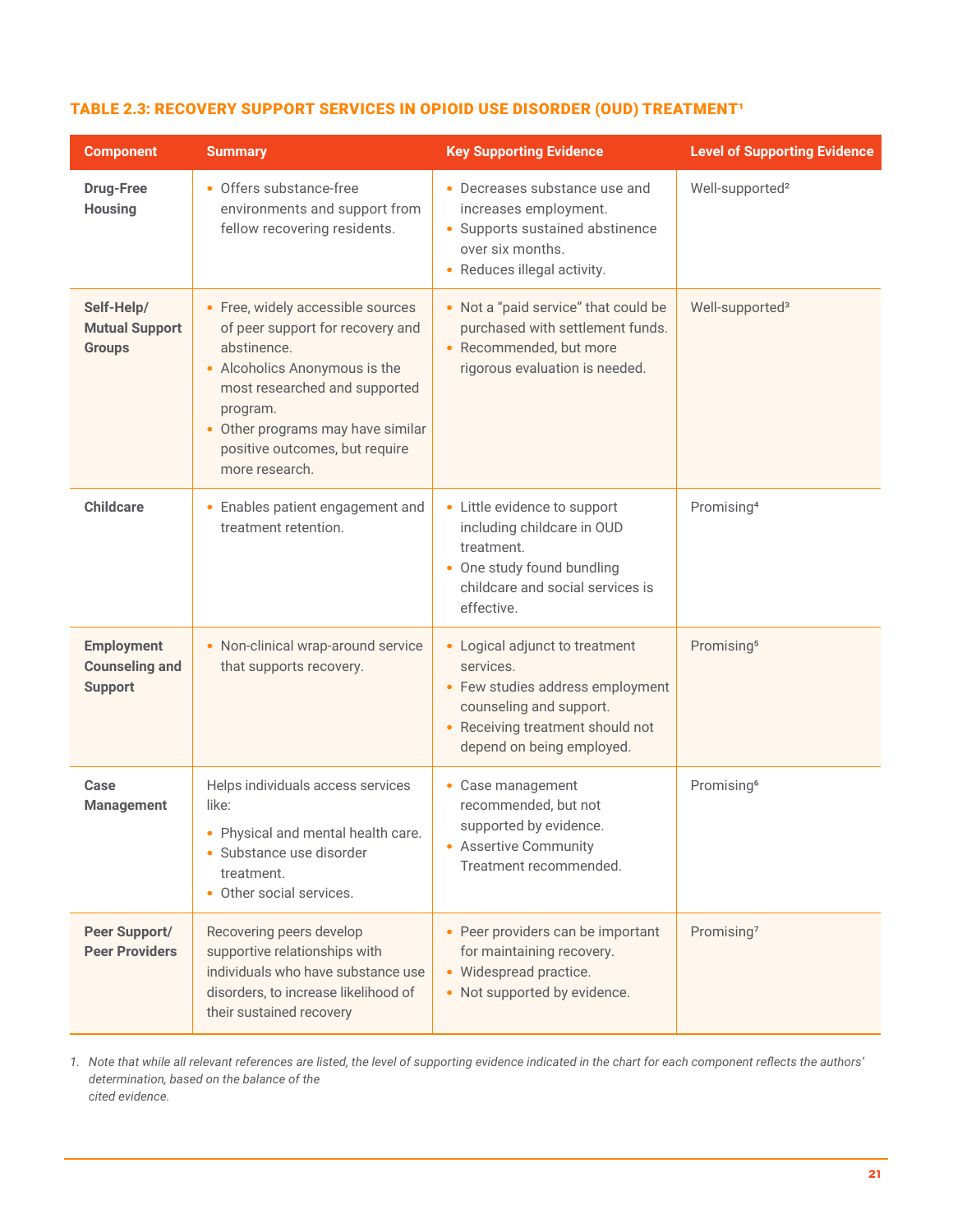- *2. Lo Sasso et al., 2012; Milby et al., 2005; Polcin et al., 2010; Surgeon General (2016).*
- *3. ASAM (Kampman & Jarvis, 2015); Kelly et al., 2020; National Academies, 2019; Tracy & Wallace, 2016.*
- *4. Marsh et al., 2000; Surgeon General (2016);.*
- *5. Surgeon General (2016).*
- *6. ASAM (Kampman & Jarvis, 2015); National Academies (2019); Surgeon General (2016).*
- *7. SAMHSA, 2015.*

### **Treatment in Primary Care Settings**

Primary care plays a fundamental role in treating OUD. Primary care providers (PCP) are the largest group of potential buprenorphine prescribers in the U.S. These providers, who include physicians and advanced practice providers like nurse practitioners and physician assistants, are well-positioned to improve treatment access and capacity for OUD (Barnett et al., 2019; Wakeman & Barnett, 2018). There are several reasons for this.

First, primary care can be more convenient for patients than specialty care options, such as a psychiatrist, an opioid treatment program, or an inpatient treatment facility. This is particularly true in rural areas where distance to specialty care and access to transportation can present a barrier (Joudrey et al., 2019).

Second, seeing a PCP often carries less stigma than seeking specialty treatment. This reduced stigma could increase the number of patients who are open to initiating and remaining in treatment.

Third, PCPs can motivate individuals with OUD to address other comorbid medical issues and can provide routine preventive care.

Five primary care-centered interventions described in the following pages have a demonstrated track record or show strong promise for improving access to treatment and quality of care for OUD. They are:

- **1.** Team-based modules in primary care.
- **2.** Hospital-to-primary care linkages.
- **3.** Expanding nurse scope of practice and reducing administrative barriers to prescribing.
- **4.** Primary-to-specialty care linkages.
- **5.** Physician-to-physician support systems.

#### TEAM-BASED MODELS IN PRIMARY CARE FOR OUD TREATMENT

Team-based models are extremely well-established in primary care. This model is best exemplified by the patient-centered medical home (PCMH) concept (Jabbarpour et al., 2017). PCMH is a care-delivery model through which treatment by a team of healthcare professionals is coordinated through the patient's primary care physician to ensure the patient receives the necessary care when and where the patient needs it, in a manner the patient can understand.

The evidence supporting team-based primary care models for behavioral health treatment is well supported in OUD and extremely well-established for mental health conditions outside of OUD.

Integrating team-based behavioral health into primary care has been a core theme in the PCMH movement since its inception. One common example for behavioral health integration is the

"Collaborative Care Model," which engages non-physician staff members, including care managers, non-physician behavioral health providers (BHP) like social workers or psychologists, or other behavioral health consultants (American Psychiatric Association Academy of Psychosomatic Medicine, 2016).

Team-based models distribute the many tasks necessary for high-quality mental health care among professionals with different expertise. For example, these models may rely on:

- **•** A nurse care manager to provide coordination.
- **•** A behavioral health provider for therapy.
- **•** A physician for clinical management.

A full review of the Collaborative Care Model is outside the scope of this report. However, a comprehensive summary from the Substance Abuse and Mental Health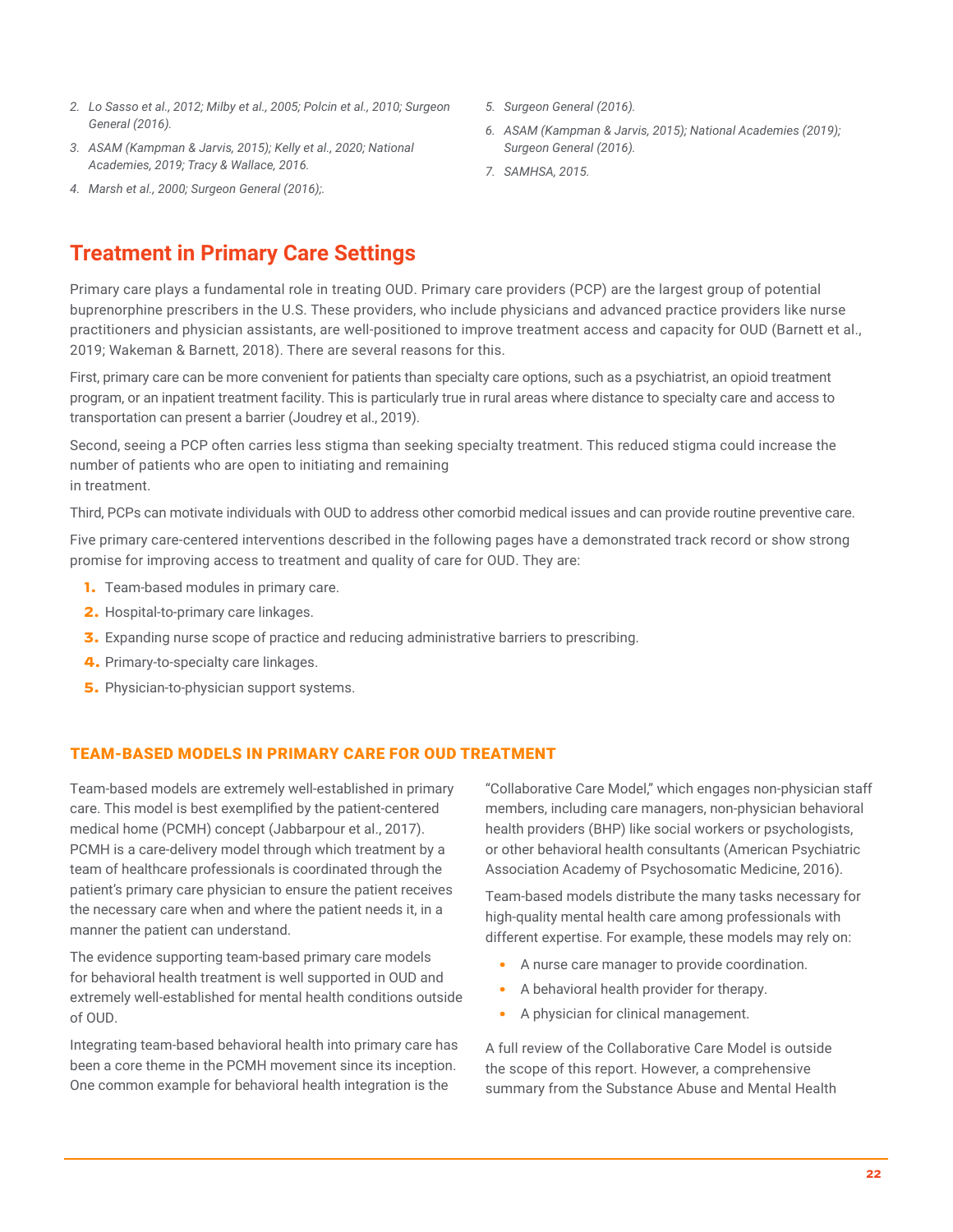Services Administration (SAMHSA) provides significant detail (American Psychiatric Association Academy of Psychosomatic Medicine, 2016). The Massachusetts Nurse Care Manager Model, which teams nurse care managers with PCPs, provides one example of the collaborative care model that has been implemented widely and shows promise in uncontrolled observational studies.

#### TABLE 2.4: MODELS OF TEAM-BASED PRIMARY CARE FOR OUD TREATMENT

| <b>Team-Based Model</b>                                           | <b>Summary</b>                                                                                                                                                                  | <b>Key Components</b>                                                                                                                                                                                                                                                                                                                                                                                                     | <b>Level of Supporting Evidence</b> |
|-------------------------------------------------------------------|---------------------------------------------------------------------------------------------------------------------------------------------------------------------------------|---------------------------------------------------------------------------------------------------------------------------------------------------------------------------------------------------------------------------------------------------------------------------------------------------------------------------------------------------------------------------------------------------------------------------|-------------------------------------|
| <b>Collaborative Care</b><br><b>Model</b>                         | Integrates non-physician<br>care coordinators<br>and behavioral health<br>providers like social<br>workers into standardized<br>workflow of primary care<br>for OUD management. | Screening identifies at-risk patients.<br>Care coordinator-behavioral health<br>provider team up with primary care<br>provider (PCP).<br>• Patients are tracked through a<br>registry.<br>• Team meets regularly.                                                                                                                                                                                                         | Well-supported <sup>1</sup>         |
| <b>Massachusetts</b><br><b>Nurse Care</b><br><b>Manager Model</b> | • Based on Federally<br><b>Qualified Health Center.</b><br>• Focuses on teaming up<br>nurse care managers<br>with PCPs.                                                         | • Nurse care manager performs initial<br>screening, intake, and education,<br>often with assistance from a medical<br>assistant.<br>• Nurse care manager provides ongoing<br>management of OUD and other<br>medical issues.<br>• Prescribing physician and nurse care<br>manager co-manage patients.<br>• Psychological services are integrated<br>on-site or nearby, though specific<br>services vary from site to site. | Promising <sup>3</sup>              |

*1. Watkins et al., 2017 2. Alford et al., 2011*

#### *Scaling and Implementation Considerations*

Adapting team-based OUD models into existing PCMH clinics may be significantly easier than incorporating team-based models into traditional, physician-centered clinics, considering the current state of team-based care in regional primary care clinics.

Team-based models require motivated, well-trained team members, including social workers, psychologists, registered nurses, and other staff. Finding and training qualified health care workers to support these models can be a significant challenge, even if practices have adequate funding to hire new staff.

#### *Cost Estimates*

Primary care clinics adapting new models of care require increased reimbursement for additional staff, training, and other services. The Medicaid Health Homes program established under the Affordable Care Act provides one benchmark to estimate the potential costs of promoting team-based models of primary care. For example, Maryland Health Homes paid \$98.87 per member per month, plus a one-time payment of \$98.87 for the initial intake.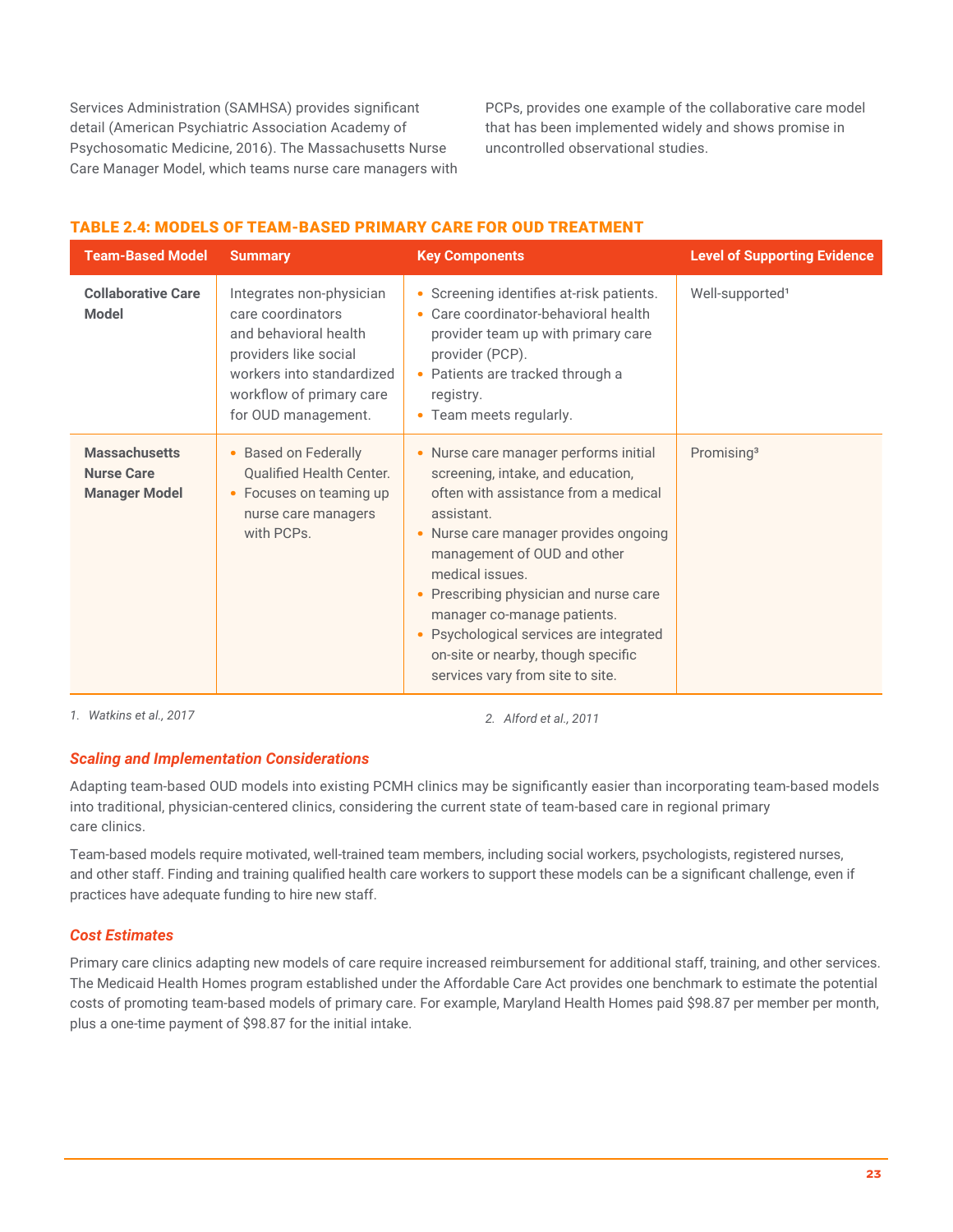#### *Hospital-to-Primary Care Linkages*

When a patient presents in the emergency department (ED) with an opioid-related overdose, that patient is stabilized medically and discharged with a referral to addiction treatment. This standard operating procedure leaves the patient with the sole responsibility for setting up and waiting for an appointment at a time when the patient is in the midst of withdrawal symptoms. Given this lack of longitudinal coordination, it is not surprising that few individuals with OUD are connected to treatment (Alinsky et al., 2020; Larochelle et al., 2018).

In hospital-to-primary care linkage models, OUD patients in the ED are administered buprenorphine, and discharged with a primary care appointment and enough take-home buprenorphine to last until the appointment takes place.

Directly linking a patient to primary care, especially when initiating buprenorphine, increases the likelihood that the patient will engage in treatment.

Linkage can also extend to patients being discharged from an acute-care inpatient hospital. The typical standard of care for these discharged patients is similar to discharges from ED settings. Patients are offered referrals to follow-up addiction providers in the hope that they will continue to engage in treatment after discharge.

In the hospital-to-primary care linkage model, however, patients admitted for short-term inpatient stays for medically managed withdrawals are linked directly to primary care before discharge. Patients are also maintained on buprenorphine, rather than tapered off before discharge. Maintaining buprenorphine treatment increases engagement in treatment and reduces illicit opioid use up to six months later.

| <b>Hospital</b><br><b>Coordination Model</b>                             | <b>Summary</b>                                                                                                                                                         | <b>Key Components</b>                                                                                                                                                                                                                                                                       | <b>Level of Supporting</b><br><b>Evidence</b> |
|--------------------------------------------------------------------------|------------------------------------------------------------------------------------------------------------------------------------------------------------------------|---------------------------------------------------------------------------------------------------------------------------------------------------------------------------------------------------------------------------------------------------------------------------------------------|-----------------------------------------------|
| <b>Emergency</b><br>Department (ED)<br><b>Linkage to Primary</b><br>Care | Administer buprenorphine<br>to patients presenting with<br>opioid use disorder (OUD) in<br>the ED.<br>Arrange follow-up<br>appointment with primary<br>care physician. | Screening and brief intervention.<br>$\bullet$<br>Appointment made with primary care<br>center within three days of ED discharge.<br>Buprenorphine initiated in the ED and<br>continued at home until primary care<br>appointment.                                                          | Supported <sup>1</sup>                        |
| Short-term<br><b>Inpatient Linkage to</b><br><b>Primary Care</b>         | Inpatient initiation of<br>medications for opioid use<br>disorder (MOUD), and MOUD<br>maintenance at home until<br>linkage to primary care.                            | • PCP is contacted before patient is<br>discharged and an appointment is<br>scheduled within a week of discharge.<br>Patient receiving inpatient medically<br>managed withdrawal continues on<br>buprenorphine, rather than being fully<br>tapering off the medication before<br>discharge. | Well-supported <sup>2</sup>                   |

#### TABLE 2.5: EXAMPLE OF HOSPITAL-TO-PRIMARY CARE LINKAGES

*1. D'Onofrio et al., 2015; 2017 2. Liebschutz et al., 2014; Stein et al., 2020*

#### *Scaling and Implementation Considerations*

The foundation of hospital-to-primary care linkage models is a workforce of prescribers who are equipped with buprenorphine waivers and comfortable initiating patients on treatment. In addition, the linkage models will work best in communities that have resources to which patients can be linked. Communities without an opioid treatment program or a base of primary care practices with buprenorphine treatment capacity may not be able to take advantage of linkage models until a more robust community-based treatment infrastructure is established.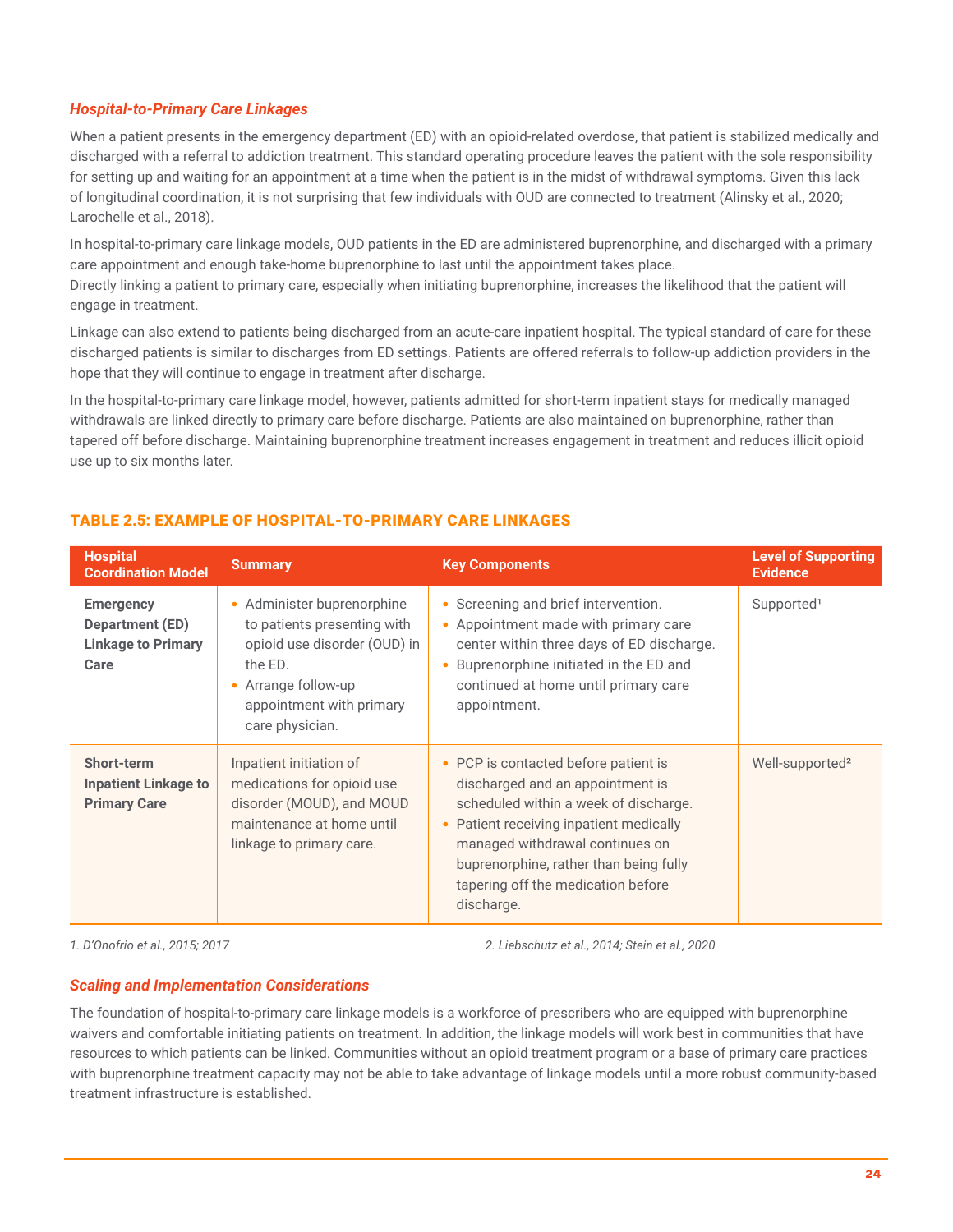#### *Cost Estimates*

There is no consensus on exactly how linkage models should be built or what their typical cost structure should be. The process of linking ED and inpatient OUD patients with primary care is not traditionally reimbursed as a separate service by payers. Recent trials (D'Onofrio et al., 2015, 2017; Liebschutz et al., 2014) identified several resources that are needed to implement hospital-to-primary care linkages in addition to clinical trial staff:

- **•** Buprenorphine-waivered ED or inpatient prescribers.
- **•** Additional nurse coordinator or social worker time to provide brief counseling.
- **•** Referral services for linkage to primary care.

Resources would also be needed to provide the training necessary for implementation of a linkage model. For many hospitals, these resources might include funds to cover the salary of one clinical coordinator full-time equivalent, plus additional funds for training and a project manager.

#### MODELS TO EXPAND THE OUD TREATMENT WORKFORCE

Buprenorphine, the mainstay of outpatient OUD treatment, can only be prescribed by a clinician with a federal waiver. Obtaining that waiver requires hours of training. The waiver system represents a fundamental barrier to improving access to OUD treatment in primary care.

There has been a significant increase in buprenorphine waivers over the past decade. The number of waivered prescribers in the U.S. grew from 3.8 per 100,000 persons to 17.3 per 100,000 persons from 2007 to 2017 (McBain et al., 2020). This growth is impressive. However, only a small fraction of PCPs has obtained waivers, and an even smaller fraction use them.

Fortunately, nurse practitioners (NP) and physician assistants (PA) appear to be filling the gap (Xue et al., 2019). In 2016, the Comprehensive Addiction and Recovery Act (CARA) enabled NPs and PAs to apply for waivers after 24 hours of training, compared to eight training hours for physicians. The expansion of waivers to NPs and PAs grew rapidly, with 12,706 waivers

acquired by these advanced practice providers by 2019 (Barnett, et al., 2019). States with a fully independent scope-ofpractice regulation for NPs had twice as many waivered NPs than states with limited scope-of-practice policies.

Vermont offers the most relevant example of state efforts to incentivize waiver acquisition and expand OUD treatment. Through its Medicaid 1115 waiver, Vermont offered a \$500 incentive payment to physicians who completed the waiver training, and enhanced reimbursement for physicians prescribing buprenorphine to 10 or more patients (ASPE, 2018; Van Donsel et al., 2019). There is no evidence regarding how buprenorphine waiver adoption in Vermont would have progressed in the absence of such an incentive, but a one-time incentive payment, potentially combined with non-financial peer pressure, could be a promising practice for other states to consider.

| <b>Model</b>                                          | <b>Summary</b>                                                                                                                                                                      | <b>Key Components</b>                                                                                                                                                                                                   | <b>Level of Supporting Evidence</b> |
|-------------------------------------------------------|-------------------------------------------------------------------------------------------------------------------------------------------------------------------------------------|-------------------------------------------------------------------------------------------------------------------------------------------------------------------------------------------------------------------------|-------------------------------------|
| Incentives for<br>buprenorphine<br>waiver acquisition | Create financial incentives<br>for primary care providers<br>to become a buprenorphine<br>prescriber under the Drug<br><b>Addiction Treatment Act</b><br>(Extends CARA provisions). | • Reimburse for the provider's time<br>to do DATA-waiver training.<br>Increase reimbursement for<br>prescribing to more than 10<br>patients.<br>• Pay capitated rates for induction,<br>stabilization, and maintenance. | Promising <sup>1</sup>              |

#### TABLE 2.6: EXAMPLE MODELS TO EXPAND THE OUD-TREATMENT WORKFORCE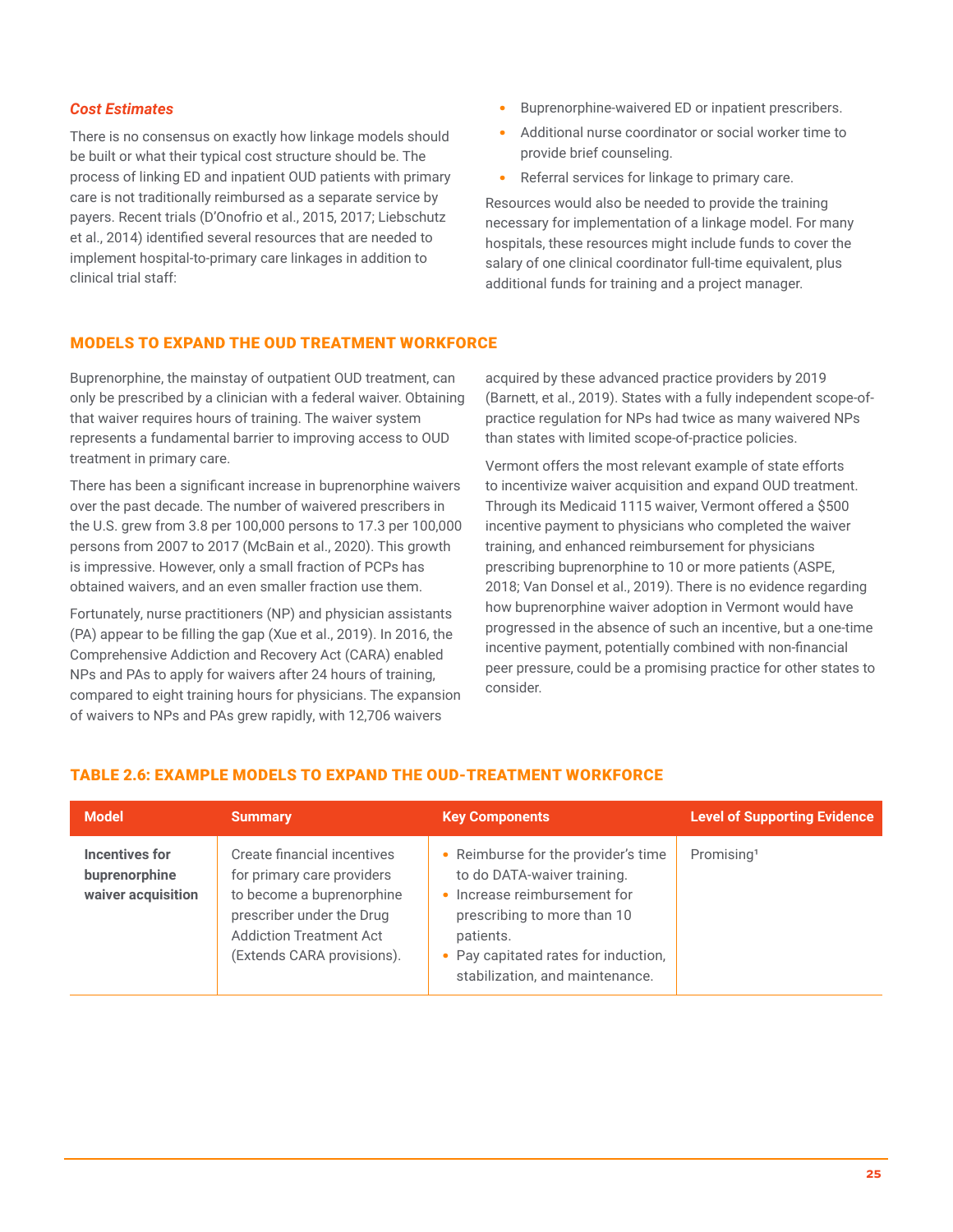| <b>Model</b>                                              | <b>Summary</b>                                                                                                                                                                                                  | <b>Key Components</b>                                                                                        | <b>Level of Supporting Evidence</b> |
|-----------------------------------------------------------|-----------------------------------------------------------------------------------------------------------------------------------------------------------------------------------------------------------------|--------------------------------------------------------------------------------------------------------------|-------------------------------------|
| <b>Promote Use of</b><br>Nonphysician<br><b>Providers</b> | • Encourage DATA-waivers<br>and hiring of nurse<br>practitioners (NP) and<br>physician assistants for<br>buprenorphine prescribing.<br>• Expand scope-of-practice<br>laws to enable independent<br>prescribing. | • Not yet demonstrated but<br>expanding scope of practice<br>laws for NPs appears likely to be<br>effective. | Promising <sup>2</sup>              |

*1. Van Donsel et al., 2020 2. Barnett et al., 2019; Spetz et al., 2019*

#### *Scaling and Implementation Considerations*

Achieving wide-scale implementation of a waiver-related incentive program is not necessarily a major challenge since such a program could be implemented through state-level policy or regulation changes, or wide-scale incentive programs. However, there may be political or cultural barriers to implementing the necessary policy changes, such as gaining support from stakeholders for expanding scope-of-practice policies for NPs or PAs, and accepting a "harm reduction" framework of strategies and ideas for reducing negative consequences associated with drug use.

#### *Cost Estimates*

The cost of implementing incentives for waiver acquisition or expanding waivers for NPs/PAs will depend on the approach taken. The cost of a simple monetary incentive to encourage physicians, NPs, and PAs to take waiver training would likely be in the range of \$500-\$1,000, multiplied by the number of clinicians targeted for program participation.

Expanding scope-of-practice policies is a legislative and regulatory change that cannot be purchased using abatement funds. However, NPs and PAs usually make 50 percent or less of the standard salary for physicians. Allowing NPs and PAs to prescribe buprenorphine could be very cost-effective for government-run facilities like community health centers.

#### PRIMARY-TO-SPECIALTY CARE COORDINATION

The need for better integration of addiction specialty care within primary care has been documented in multiple surveys. These surveys report that a key barrier to the participation of PCPs in OUD treatment is their lack of comfort with addiction treatment, and their need for specialty support (ASPE, 2018 Louie et al., 2019). Many PCPs also attribute their lack of participation in OUD treatment with their lack of knowledge of this treatment, and their lack of institutional support and peer support from colleagues who treat OUD (Haffajee et al., 2018).

A popular and much-discussed strategy for providing coordination between addiction specialists and PCPs is the "Hub and Spoke" model, a Health Home initiative created under Section 2703 of the Affordable Care Act for Vermont Medicaid beneficiaries (Brooklyn & Sigmon, 2017). In the Vermont Hub and Spoke model, primary care and other "spoke" practices collaborate closely on OUD treatment with a regional "hub," which is typically a formal Opioid Treatment Program (OTP) staffed with addiction specialists.

Patients typically receive intake and buprenorphine induction at the hub, and then receive OUD treatment centered at either the hub or at spoke clinics, depending on the patient's needs and acuity. The Baltimore Collaboration Opioid Prescribing (Co-OP) model implements the Hub and Spoke model in an urban setting (Chou et al., 2016; Stoller, 2015). The evidence supporting the hub and spoke model is still limited.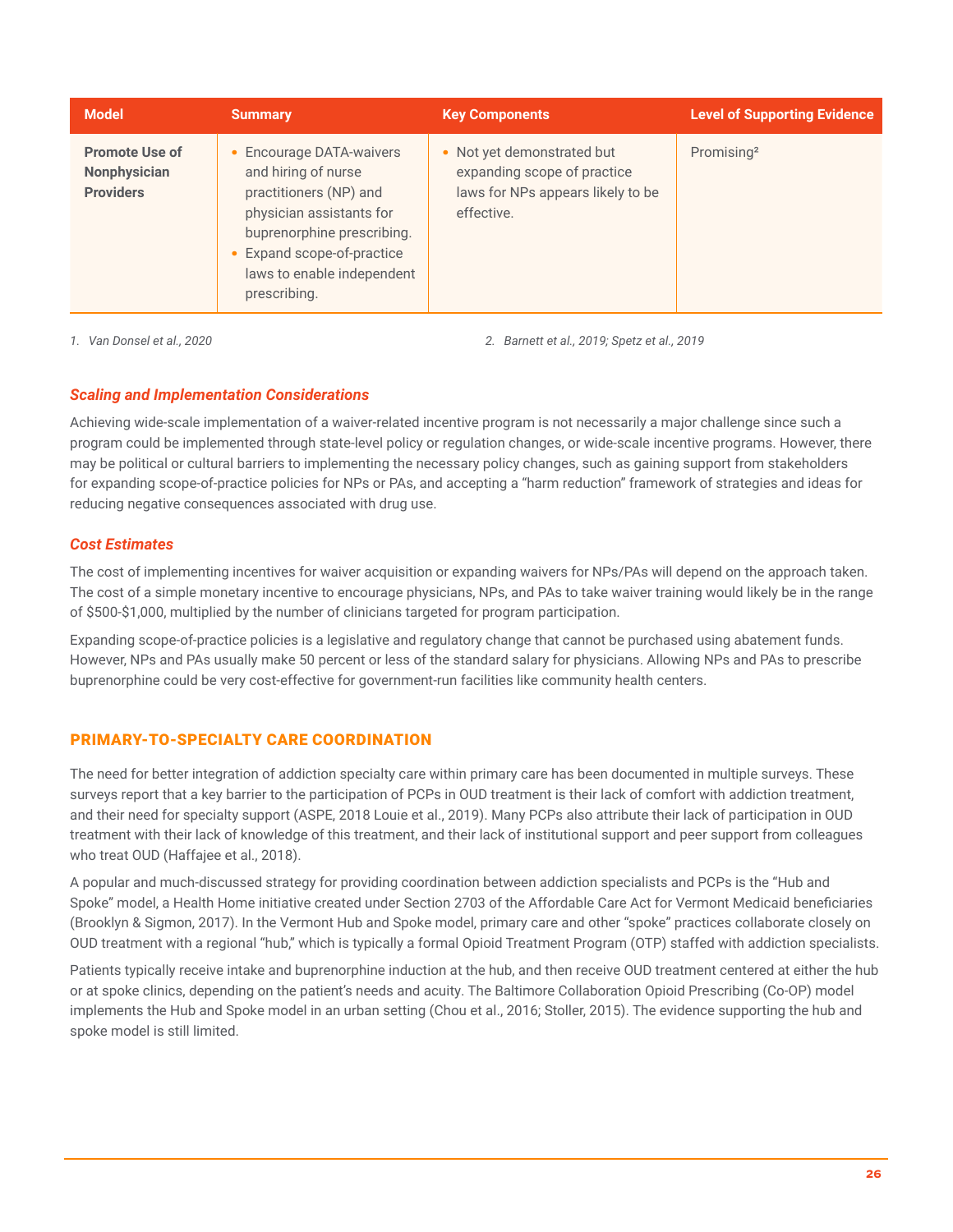#### TABLE 2.7: MODELS OF PRIMARY-TO-SPECIALTY CARE COORDINATION

| <b>Model</b>                                                                             | <b>Summary</b>                                                                                                     | <b>Key Components</b>                                                                                                                                                                                            | <b>Level of Supporting Evidence</b> |
|------------------------------------------------------------------------------------------|--------------------------------------------------------------------------------------------------------------------|------------------------------------------------------------------------------------------------------------------------------------------------------------------------------------------------------------------|-------------------------------------|
| <b>Project Extension</b><br>for Community<br><b>Healthcare</b><br><b>Outcomes (ECHO)</b> | Uses an internet-based<br>audiovisual network for<br>provider mentoring and<br>education from off-site<br>experts. | • Providers in primary care can<br>access education and mentorship<br>remotely.<br>Mentors do not see the patients.<br>۰<br><b>HIPAA-level communication</b><br>۰<br>costs and infrastructure are not<br>needed. | Promising <sup>1</sup>              |
| Physician-to-<br><b>Physician</b><br><b>Warmlines</b>                                    | Physician-led, phone-based<br>service for PCPs to call and<br>discuss addiction treatment.                         | • Specialists staff consultation<br>phone lines for non-emergent<br>questions about addiction<br>treatment from PCPs.                                                                                            | None existing                       |

*1. Arora et al, 2011*

#### *Scaling and Implementation Considerations*

Even with unclear outcomes, the Hub and Spoke model has been an operational success in rural Vermont. This success may be due, in part, to the fact that Vermont has a network of OTPs that can serve as hubs. It appears that at least one or more strong OTP hubs are needed to build a successful program. The Hub and Spoke model may be the most natural fit for rural areas with an anchor OTP or addiction specialty practice that has the capacity to centralize OUD care for a region.

#### *Cost Estimates*

Detailed cost estimates from a 2013 overview of the Hub and Spoke model estimated the cost of Health Home staffing enhancements to Hub OTP programs as \$1,776 per patient per year. For each Spoke clinic, estimated cost is \$164 per member per month, based on one full-time equivalent (FTE) RN and one FTE licensed clinician case manager for every 100 patients across multiple providers within a Health Service Area.

#### PHYSICIAN-TO-PHYSICIAN SUPPORT SYSTEMS

In general, primary care physicians have little training and clinical support to provide high-quality addiction treatment. In a 2016 survey of more than 1,000 rural physicians with a buprenorphine waiver, three of the top-four barriers endorsed by respondents were related to constraints on their ability to provide addiction care (Andrilla et al., 2017).

Physician-to-physician support with specialists, which takes place by phone or video conference, is one approach to providing support for PCPs who lack comfort with addiction treatment or need guidance for complex cases. Project Extension for Community Healthcare Outcomes (ECHO) is the best-known example of this model of care. The ECHO model uses an internetbased audiovisual network to link primary care clinics, typically in rural areas, with university-based specialists for mentoring and education. ECHO has been implemented for dozens of different disease models, including opioid use disorder and other substance use disorders.

Another less time-intensive physician-to-physician model is the specialty "warmline." This is a physician-led phone service staffed by addiction specialists. The specialists take calls confidentially from other physicians, typically PCPs, on addiction-related care questions. Hours of availability and scope of services vary widely. Examples of warm lines include the Massachusetts Consultation Service for the Treatment of Addiction and Pain (MCSTAP) and the University of California San Francisco Clinician Consultation Center (California Substance Use Line, n.d.; MCSTAP, n.d.).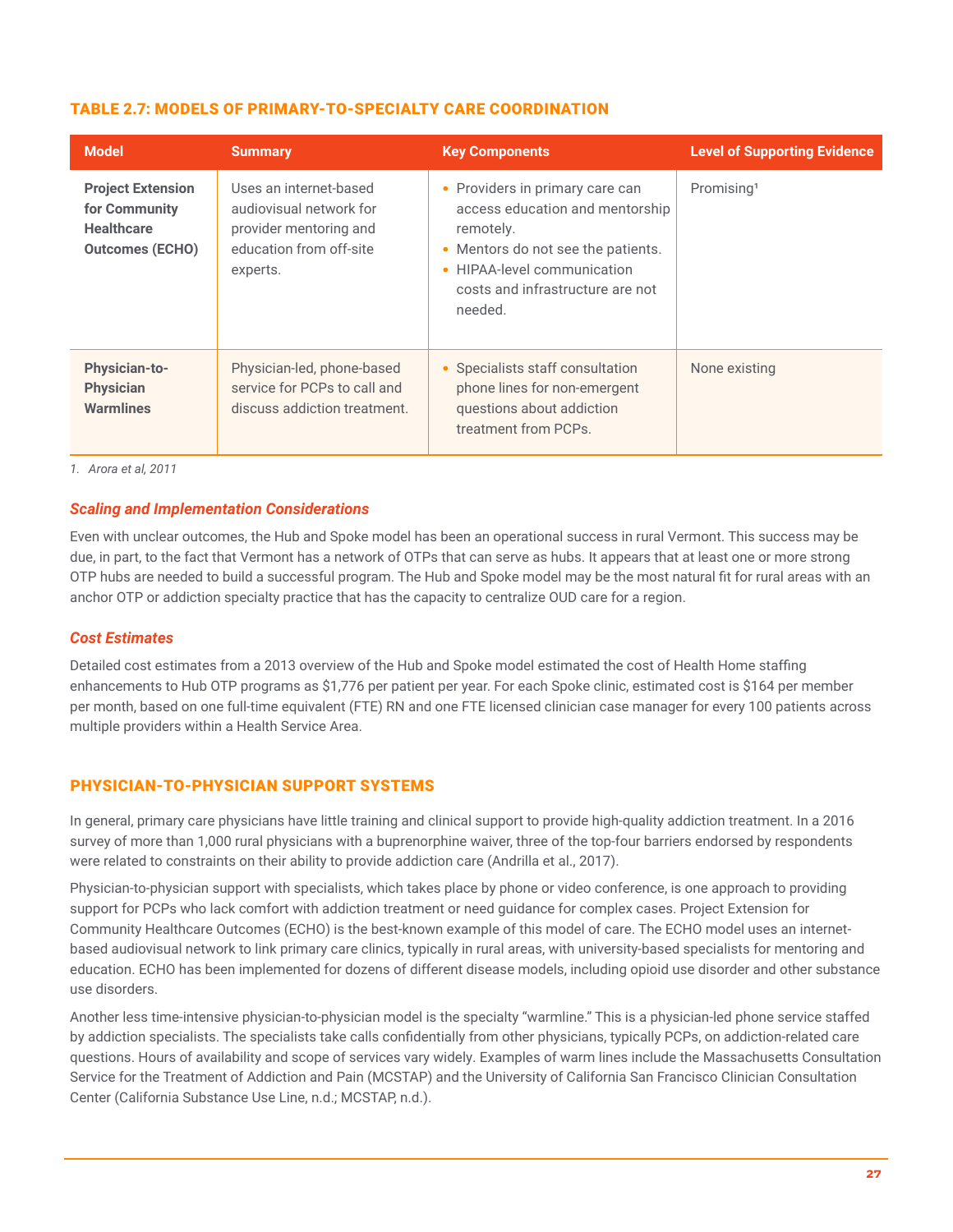#### TABLE 2.8: MODELS ENHANCING PHYSICIAN-TO-PHYSICIAN SUPPORT

| <b>Model</b>                                                                             | <b>Summary</b>                                                                                                     | <b>Key Components</b>                                                                                                                                                                               | <b>Level of Supporting Evidence</b> |
|------------------------------------------------------------------------------------------|--------------------------------------------------------------------------------------------------------------------|-----------------------------------------------------------------------------------------------------------------------------------------------------------------------------------------------------|-------------------------------------|
| <b>Project Extension</b><br>for Community<br><b>Healthcare</b><br><b>Outcomes (ECHO)</b> | Uses an internet-based<br>audiovisual network for<br>provider mentoring and<br>education from off-site<br>experts. | • Providers in primary care can<br>access education and<br>mentorship remotely.<br>• Mentors do not see the patients.<br>• HIPAA-level communication<br>costs and infrastructure are<br>not needed. | Promising <sup>1</sup>              |
| <b>Physician-</b><br>to-Physician<br><b>Warmlines</b>                                    | Physician-led, phone-based<br>service for PCPs to call and<br>discuss addiction treatment.                         | • Specialists staff consultation<br>phone lines for non-emergent<br>questions about addiction<br>treatment from PCPs.                                                                               | None existing                       |

*1. Arora et al, 2011*

#### *Scaling and Implementation Considerations*

Though their evidence base is limited, Project ECHO and physician-to-physician warmlines are well suited to provide additional addiction specialty resources in remote areas through a relatively low-cost, scalable mechanism. Both interventions use centralized resources and a specialist or specialist team that can connect to a geographic area of any size by phone or videoconference.

#### *Cost Estimates*

Project ECHO estimates that the cost of establishing one ECHO Hub program is approximately \$200,000 a year. Project ECHO has published a detailed budget that describes the costs of establishing a new model and its necessary components.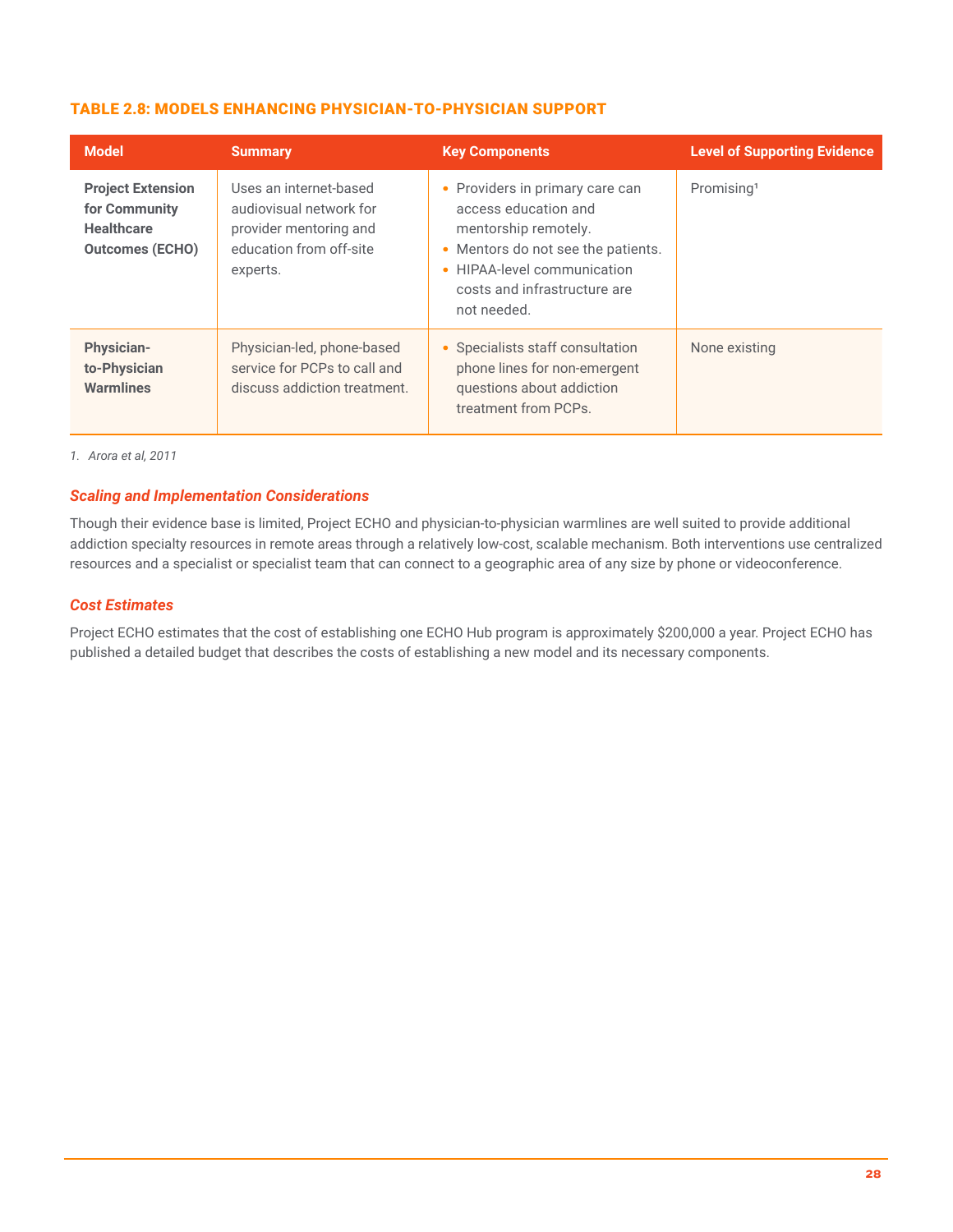

### **CHAPTER 3: Harm Reduction**

Harm reduction approaches enable people who do not wish to, or are unable to stop using opioids to make positive changes in behavior that can improve their health and minimize the risks of opioid use. Harm reduction is increasingly recognized as an essential part of a comprehensive strategy to combat the opioid epidemic. While the strongest research evidence supports the role of two harm reduction interventions—syringe services and naloxone distribution programs—it should be noted that the interventions discussed in this chapter are not supported by randomized trials.

| <b>Intervention</b>                           | <b>Summary</b>                                                                                               | <b>Key Components</b>                                                                                                                                                                                                                                                                             | <b>Level of Supporting Evidence</b> |
|-----------------------------------------------|--------------------------------------------------------------------------------------------------------------|---------------------------------------------------------------------------------------------------------------------------------------------------------------------------------------------------------------------------------------------------------------------------------------------------|-------------------------------------|
| <b>Syringe services</b><br>programs           | Provides sterile syringes<br>to people who inject<br>drugs, to reduce<br>infectious disease<br>transmission. | • Needs-based distribution, as opposed<br>to restricted distribution or one-to-one<br>exchange of syringes.<br>• Comprehensive harm reduction and<br>health care services, including testing,<br>counseling, treatment referrals, social<br>and legal services, and other injection<br>equipment. | Well-supported <sup>1</sup>         |
| <b>Naloxone</b><br>distribution and<br>access | Distributes naloxone for<br>use in event of an opioid<br>overdose.                                           | • Access and broadening distribution to<br>people who use drugs or are close to<br>individuals who use drugs.<br>• Access and broadening distribution<br>to first responders and emergency<br>personnel.                                                                                          | Well-supported <sup>2</sup>         |

#### TABLE 3.1: HARM REDUCTION INTERVENTIONS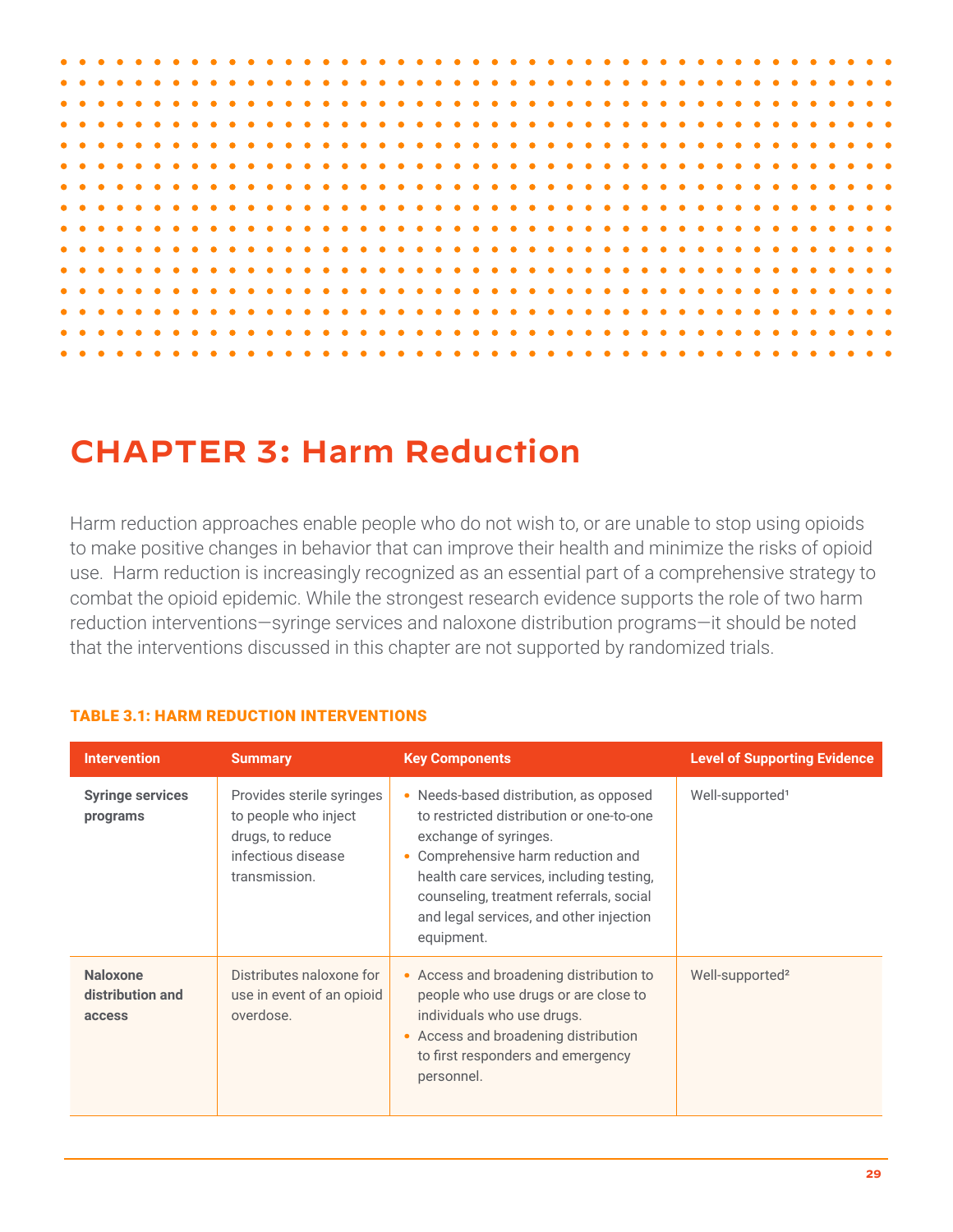| <b>Intervention</b>                                              | <b>Summary</b>                                                                                                     | <b>Key Components</b>                                                                                                                                                           | <b>Level of Supporting Evidence</b> |
|------------------------------------------------------------------|--------------------------------------------------------------------------------------------------------------------|---------------------------------------------------------------------------------------------------------------------------------------------------------------------------------|-------------------------------------|
| <b>Hepatitis C and</b><br><b>HIV</b> education and<br>prevention | Education on strategies<br>to minimize risk of<br>hepatitis C and HIV<br>infection for people who<br>inject drugs. | • Strategies include multiple sessions of<br>counseling, group education, and peer<br>training.<br>• Specific components uncertain, given<br>heterogeneity of effective models. | Supported <sup>3</sup>              |
| <b>Supervised Drug</b><br><b>Consumption Sites</b>               | Provides safe<br>environment for<br>consumption                                                                    | • Reduces risk of overdose<br>• Creates opportunities for engagement<br>in treatment                                                                                            | Promising <sup>4</sup>              |

*1. Platt et al., 2017; UNAIDS, 2016; Wodak & Cooney, 2004.*

*2. Abouk et al., 2019; McClellan et al., 2018; Rees et al., 2017; Walley et al., 2013*

*3. Garfein et al., 2007; Gilchrist et al., 2017; Meader et al., 2010; Sacks-Davis et al., 2012*

*4 Caulkins et al, 2019.*

### **Syringe Services: Well-Supported**

Syringe services programs provide sterile equipment to individuals who inject drugs. These programs are sometimes referred to as "syringe exchanges" or "needle exchanges." Available data indicates that there are close to 400 syringe services programs operating in the U.S., with locations primarily in urban areas, on the West Coast, and in the Northeast (North American Syringe Exchange Network, 2020; Teshale et al., 2019). Many people who could benefit from a syringe services program do not live close enough to obtain services from a program (Canary et al., 2017).

#### SUMMARY OF EVIDENCE

A large, robust observational literature, including reviews by the World Health Organization (Wodak & Cooney, 2004) and the United Nations (UNAIDS, 2016), supports the effectiveness of syringe services programs in:

- **•** Reducing blood-borne infections, particularly transmission of HIV (Aspinall et al., 2014; Fernandes et al., 2017; Hurley et al., 1997; Platt et al., 2017; Strathdee & Vlahov, 2001; Wodak & Cooney, 2006).
- **•** Reducing injection risk behaviors, such as syringe borrowing and lending (Des Jarlais et al., 1995; Donoghoe et al., 1989; Vlahov et al., 1997).

While randomized controlled trials of syringe services programs have not been conducted, this assessment of the strength of the evidence is based on a large number of observational studies showing findings that have remained consistent as better quality data have become available and as programs have been replicated. This assessment relies on a set of criteria developed by Bradford Hill (1965) that has been used extensively to assess public health interventions.

Studies also indicate that syringe services programs are associated with:

- **•** Reduced frequency of injection, and increased drug treatment entry and retention (Hagan et al., 2000; Platt et al., 2017).
- **•** Non-clinical benefits, including averted treatment costs ( Cabase & Sanchez, 2003; Gold et al., 1997; Jones et al., 2008; Kwon et al., 2012; Laufer, 2001; Nguyen et al., 2014; Sweeney et al., 2019; Wodak & Cooney, 2004).
- **•** Studies of syringe services programs showed:
- **•** No evidence of increased injection frequency or recruitment of new users (Hartgers et al., 1992; Watters et al., 1994).
- **•** No evidence of increased drug debris in the surrounding environment (Broadhead et al., 1999; Doherty et al., 2002; Oliver et al., 1992).

Research indicates that the largest benefits of syringe services come from locating these programs in areas with a higher density of injection drug use (Harris, 2006).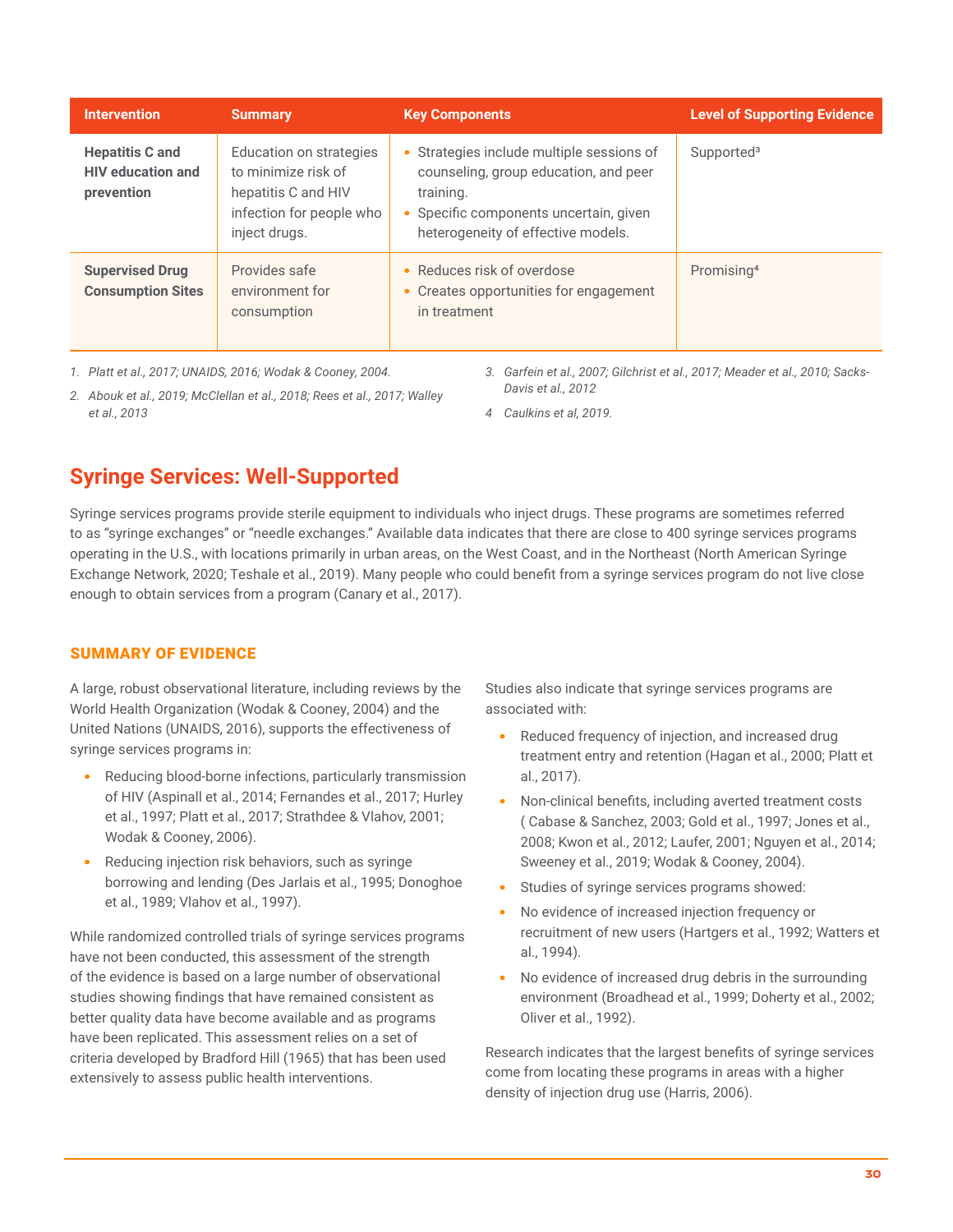#### SCALING AND IMPLEMENTATION

High-quality syringe services programs share a few characteristics that are important to consider when establishing new programs.

#### *Needs-Based Distribution*

The most effective syringe services programs do not require one-for-one syringe exchanges, through which a single sterile syringe is distributed for each returned, used syringe. Syringe services programs with unrestricted or loosely restricted syringe distribution—called "needs-based distribution"—are associated with higher rates of sterile syringes per injection, lower HIV incidence, and safer injection practices.

Because needs-based distribution decouples syringe distribution from syringe collection, it enables individuals to access as many syringes as needed. Needs-based distribution is associated with reduced syringe borrowing and lending, and decreased incidence of HIV (Kerr et al., 2010).

#### *Comprehensive Harm Reduction and Health Care Services*

The highest quality syringe services programs offer a comprehensive package of harm reduction and health care services (Centers for Disease Control and Prevention, 2010; Fernandes et al., 2017). These packages include:

- **•** Education on preventing transmission of hepatitis C and **HIV**
- **•** Anonymous hepatitis C and HIV testing.
- **•** Counseling and medical care.
- **•** On-site drug treatment or referrals to that treatment.
- **•** Social and legal services.
- **•** Distribution of other injecting equipment like swabs, cookers, filters, and water ampoules to prevent the risk of blood-borne infection.
- **•** Distribution of naloxone and condoms.

In light of surges in overdose deaths due to fentanyl, newer evidence suggests the efficacy of incorporating anonymous fentanyl-testing technologies into the comprehensive package of services offered by syringe services programs. Limited available research indicates that the distribution of fentanyl test strips or other testing technologies to people who inject drugs may influence injection decisions, and possibly reduce the risk of fatal overdose (Sherman et al., 2019). However, since the majority of the heroin supply in many or most regions in the U.S. has been penetrated by fentanyl over time, the tests may offer little extra information to potential users. However, these tests may offer value to users of other drugs, including cocaine.

#### *Complementary Distribution Approaches*

Most evidence on the effects of syringe services programs comes from studies of distribution taking place at fixed distribution sites. However, complementary distribution approaches should also be considered for abatement funding, even though less evidence for this distribution approach is available.

The World Health Organization reported on evidence supporting the effectiveness of syringe distribution through pharmacy sales and vending machines (Wodak & Cooney, 2004). These complementary distribution sites tend to attract a population of injection drug users that is different from those using fixedlocation syringe services programs and may help to broaden access to an effective intervention. Similarly, outreach syringe distribution strategies, such as mobile vans and home visits, are increasingly becoming part of a comprehensive syringe services program approach.

#### BASIC FINDINGS ON COST

The cost findings for syringe services programs included in this report are based on a comprehensive syringe services program using a traditional "store-front" facility structure. Research by Teshale and colleagues (2019) offers the most current evidence on the estimated cost of establishing and operating a comprehensive syringe services program. These estimates include one-time start-up costs and annual costs associated with personnel, operations, and prevention and medical care services. Estimates are based on the number of clients served each year and whether the service is categorized as rural, suburban, or urban.

#### *Cost Estimates*

Total cost for a syringe services program ranged from:

- **•** \$0.4 million for a small, rural syringe services programs serving 250 clients, to
- **•** \$1.9 million for a large, urban syringe services program serving 2,500 clients.

The initial start-up costs represent:

- **•** 1.6 percent of the total cost for small, rural program.
- **•** 0.8 percent for a large, urban syringe services program.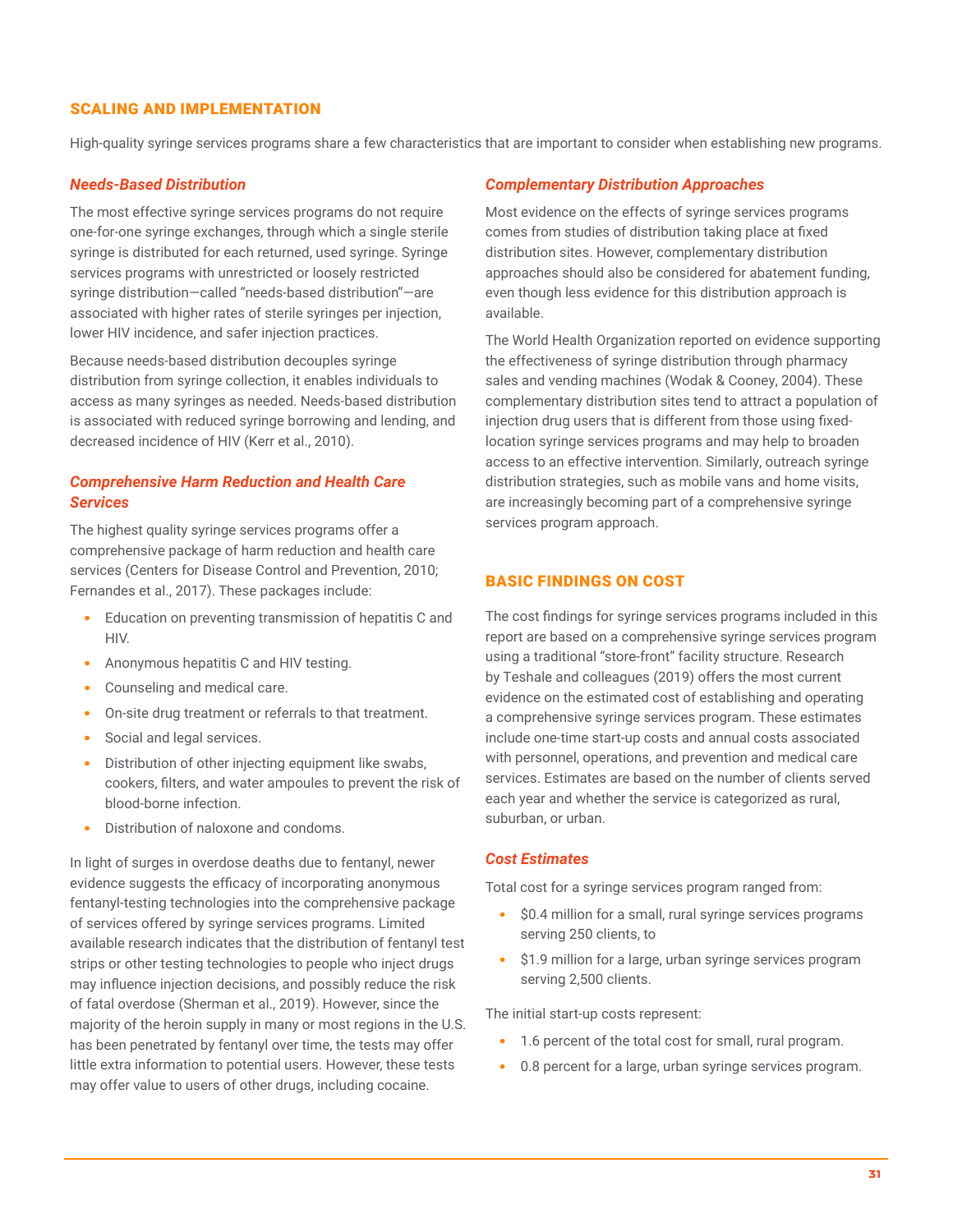Cost per-syringe distributed varied from:

- **•** \$3 for a small urban program, to
- **•** \$1 for a large rural program.

Other available estimates of the costs per syringe are as low \$0.13 (Harris, 2006), suggesting that these estimates may represent the higher end of the cost scale.

Cost per client per year varied from:

- **•** \$2,000 for small, urban programs, to
- **•** \$700 for large, rural programs.

### **Naloxone Distribution: Well-Supported**

Naloxone is a competitive opioid-receptor antagonist that reverses the effects of an opioid overdose when administered promptly and in an appropriate dose. By blocking opioids from binding to opioid receptors, naloxone reverses the opioidinduced suppressed respiration, which can cause death (Boyer, 2012).

First approved as an opioid overdose reversal drug by the Food and Drug Administration (FDA) in 1971, naloxone initially was used exclusively by medical professionals in health care settings (Campbell, 2019). In the 1990s, laypersons began using naloxone in the community (Campbell, 2019; McDonald et al., 2017). All of the currently available FDA-approved formulations of naloxone can be used by laypersons outside health care settings (Sharpless, 2019). These formulations include:

#### *Cost Savings*

Nguyen and colleagues (2014) estimated that a new investment of \$10 million in syringe services would avert an estimated 194 HIV infections and avoid \$75.8 million in lifetime HIV treatment costs.

A larger new investment of \$50 million would avert approximately 816 HIV infections and avoid \$319 million in lifetime HIV treatment costs (Nguyen et al., 2014).

- **•** Branded (Narcan) and generic injectable naloxone products, which can be administered intravenously, intramuscularly, or subcutaneously. These products can also be administered intra-nasally with a mucosal atomizer device.
- **•** An auto-injector product called Evzio.
- **•** A nasal spray naloxone, including the branded Narcan Nasal Spray (Jiang, 2018).

Naloxone may need to be administered more quickly, and may require multiple doses, to reverse an overdose involving fentanyl. Fentanyl is a particularly strong opioid that is prevalent in the street drug supply in many regions of the country (Frank & Pollack, 2017).

#### SUMMARY OF EVIDENCE

Quasi-experimental studies have evaluated the impact of state naloxone access laws and community-based naloxone distribution programs. These studies suggest that broadening access to naloxone among laypersons in the community is effective in reducing opioid overdose mortality (Abouk et al., 2019; McClellan et al., 2018; Rees et al., 2017; Walley et al., 2013).

#### ISSUES OF SCALING AND IMPLEMENTATION

There are a number of mechanisms by which states can scale up the availability of naloxone, including:

- **•** Facilitating community-based distribution directly to persons at risk for opioid overdose.
- **•** Requiring first responders to carry and use naloxone. This requirement would apply to law enforcement, fire and rescue, and emergency medical services.
- **•** Passing laws to ease restrictions on prescribing, dispensing, and possessing naloxone. These laws would facilitate naloxone's availability among persons at risk for opioid overdose and their family members and friends.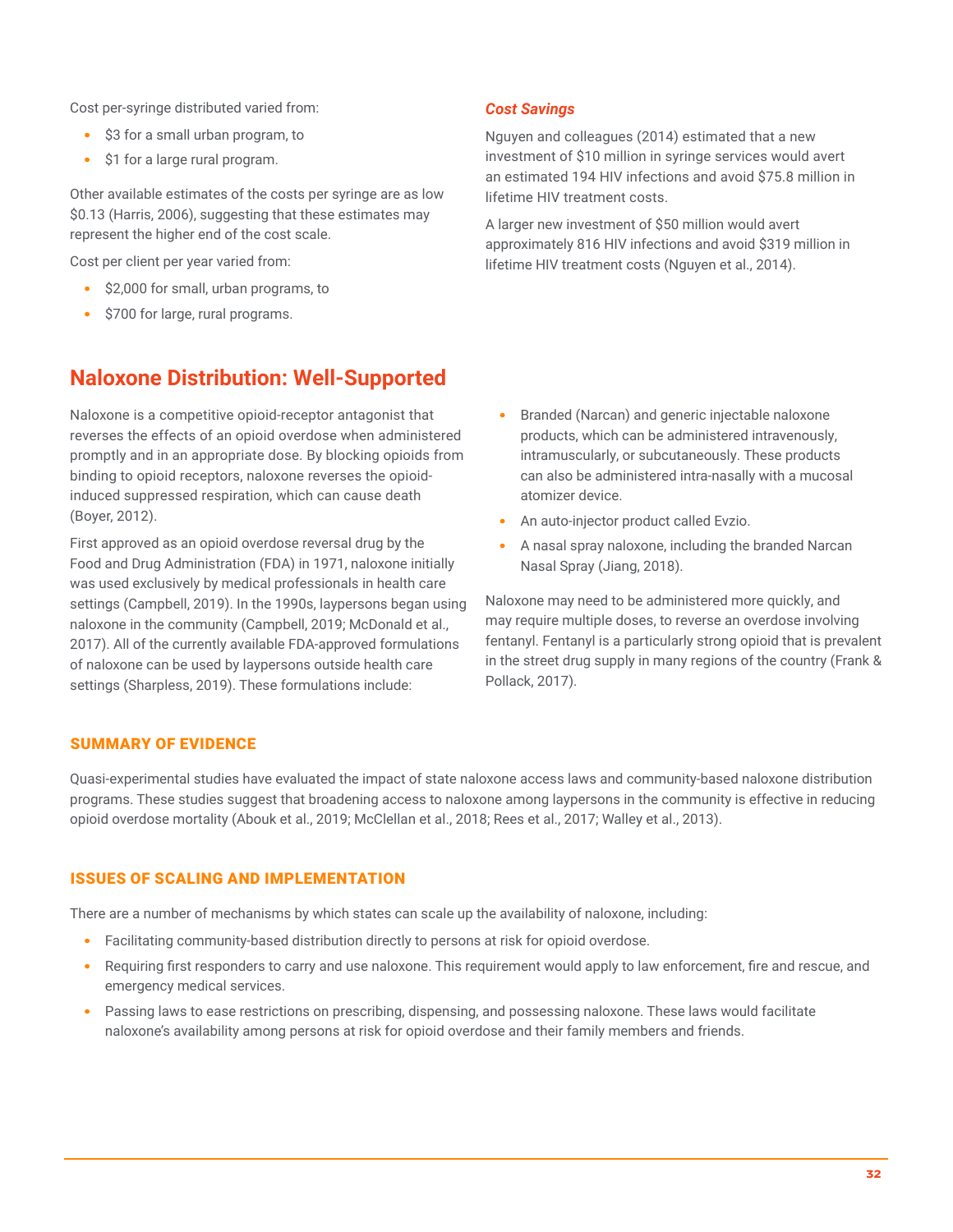#### *Community-Based Distribution Programs*

States could use abatement funds to provide supplies of naloxone, purchased in bulk at a reduced per-kit cost, to organizations like syringe services programs. These organizations may be best suited to distribute naloxone to people who use opioids because they have high contact and established trust with persons at high risk for opioid overdose.

Descriptive data found that community-based distribution programs in 30 states and the District of Columbia distributed 152,283 naloxone kits and reported 26,463 overdose reversals among kit recipients between 1996 and 2014 (Wheeler et al., 2015). The majority of reversals were carried out by other individuals who use opioids and were present with the person overdosing (Wheeler et al., 2015). Coffin and colleagues (Coffin & Sullivan, 2013) have estimated that one overdose death can be averted for every 227 naloxone kits distributed directly to persons using heroin.

#### *Requiring First Responders to Carry Naloxone*

States could use abatement funds to provide bulk supplies of naloxone to first responders. Distribution of bulk supplies to these groups may depend on a jurisdiction's current authorizations for administration of naloxone. Legal analyses conducted in 2013 suggest significant national variation in legal authorization for different types of first responders to administer naloxone (Davis et al., 2015; Davis et al., 2014). Jurisdictions vary in whether they authorize all types of first responders to administer naloxone and whether they order responders to carry naloxone.

#### BASIC FINDINGS ON COST

Three FDA-approved formulations of naloxone are available for medical and community use. These formulations vary substantially in terms of price, which has increased over time (Gupta et al., 2016; Rosenberg et al., 2018). The FDA has clarified that all formulations, including the least expensive injectable formulation of naloxone, are approved for community distribution and for use by non-medical professionals (Sharpless, 2019).

#### TABLE 3.2: MEDICATION COSTS

| <b>Product</b>      | <b>Approximate Cost (February 2020)</b> |
|---------------------|-----------------------------------------|
| Injectable naloxone | \$20-\$40 for two units                 |
| Narcan Nasal Spray* | \$140 for two units                     |
| Enzio auto-injector | \$5,000 for two units                   |

*\*The FDA approved a generic version of a naloxone nasal spray in April 2019, but the manufacturer has not yet announced its cost or availability timeline (Food and Drug Administration, 2019).* 

*Table 3.2 supporting references: (Centers for Medicare and Medicaid Services, 2019; GoodRx, 2020; Gupta et al., 2016; Jiang, 2018)*

Additional costs associated with scaling up naloxone distribution include:

- **•** Overdose prevention training for first responders and laypersons. Training covers such topics as identifying an opioid overdose and administering naloxone.
- **•** Storage and inventory.
- **•** Building an infrastructure for distributing naloxone to the people and places most likely to experience opioid overdoses.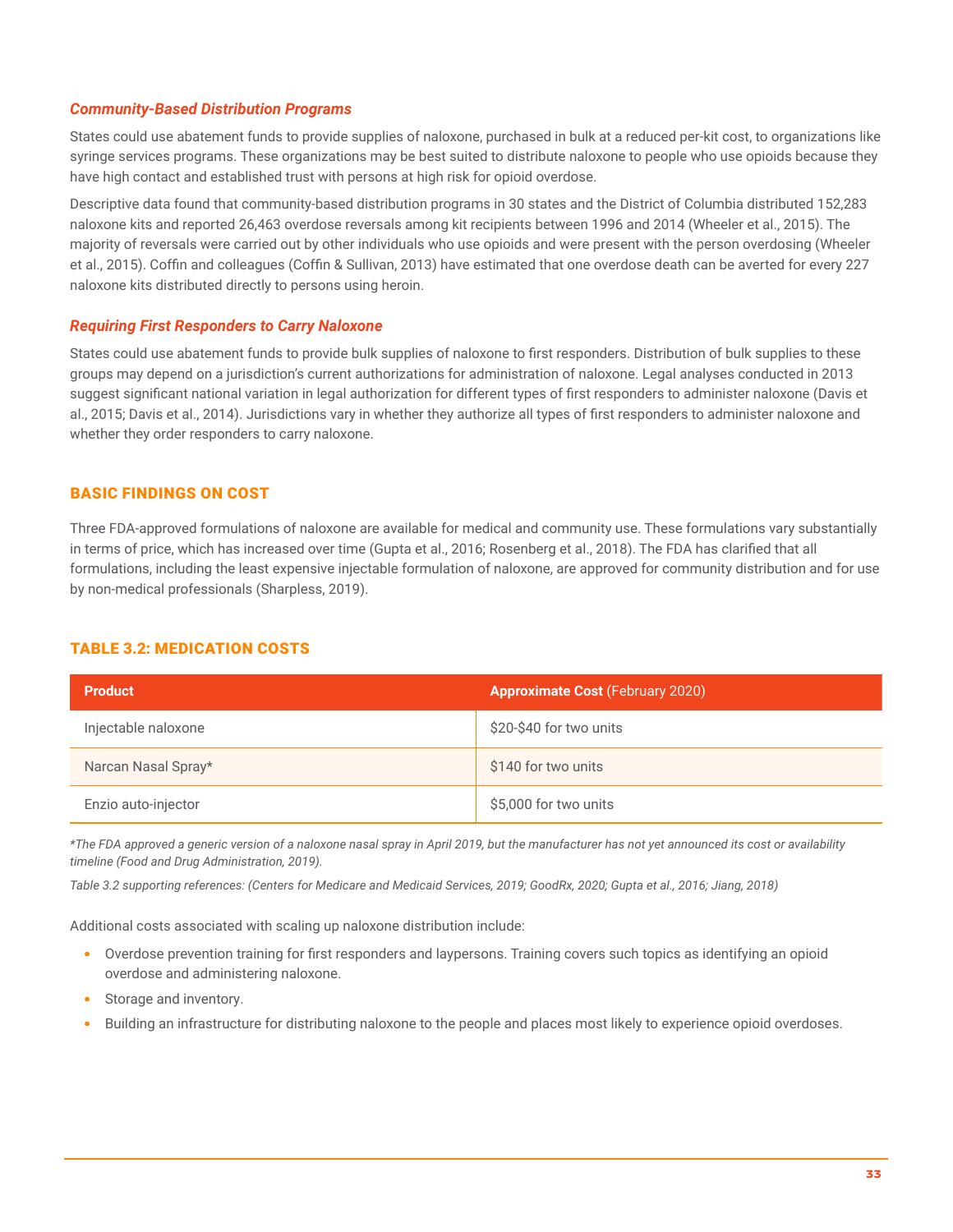### **Other Harm Reduction Approaches**

Abatement funds could be used to scale other harm reduction approaches, such as HIV and hepatitis C education, harm reductionoriented policing, and overdose prevention sites or "safe consumption sites."

#### HIV AND HEPATITIS C EDUCATION: SUPPORTED

Data from randomized controlled trials conducted in the U.S. and in international settings indicate that hepatitis C and HIV educational and psychosocial interventions can reduce risky injection practices, like sharing injection equipment, which facilitate hepatitis C virus and HIV transmission (Garfein et al., 2007; Gilchrist et al., 2017; Latka et al., 2008; MacKesy-Amiti et al., 2013; Meader et al., 2010; Sacks-Davis et al., 2012). The literature includes a variety of interventions, such as multiple sessions of counseling, group education, and peer training.

The diversity of models that have been evaluated make it challenging to discern which elements and delivery methods would produce the largest reductions in risky injection practices (Gilchrist et al., 2017; Meader et al., 2010; Sacks-Davis et al., 2012). Nevertheless, the literature suggests that education on hepatitis C and HIV, and methods for reducing risk of transmission, can have a positive impact on risky injection practices (Gilchrist et al., 2017; Meader et al., 2010; Sacks-Davis et al., 2012).

#### SUPERVISED DRUG CONSUMPTION SITES

A less developed research evidence base exists for supervised drug consumption sites, also known as overdose prevention sites. A recent systematic review catalogued at least nine quasi-experimental studies evaluating supervised drug consumption sites in three cities outside the U.S. That review found positive or no effects of safe consumption sites on most outcomes examined, including fatal overdose (Caulkins et al., 2019; Kilmer et al., 2019). Although this literature is limited, it provides no indication that these sites cause harm and, rather, suggests promise for their health benefits.

The only available evidence on supervised drug consumption sites in the U.S. come from qualitative and survey-based research focused on one unauthorized site. However, the study assessed the experiences of individuals using this site and not the site's impact on outcomes (Davidson et al., 2018; Kral & Davidson, 2017). If abatement funds are directed to piloting supervised drug consumption sites, this funding allocation should require a rigorous evaluation to build an evidence base for this approach.

Like syringe services programs, supervised drug consumption sites offer the opportunity to make comprehensive services available to individuals who are disconnected from the traditional health and social service delivery system. These comprehensive services would include medical and mental health care services; naloxone, sterile syringes, and other harm reduction services; and other support programs.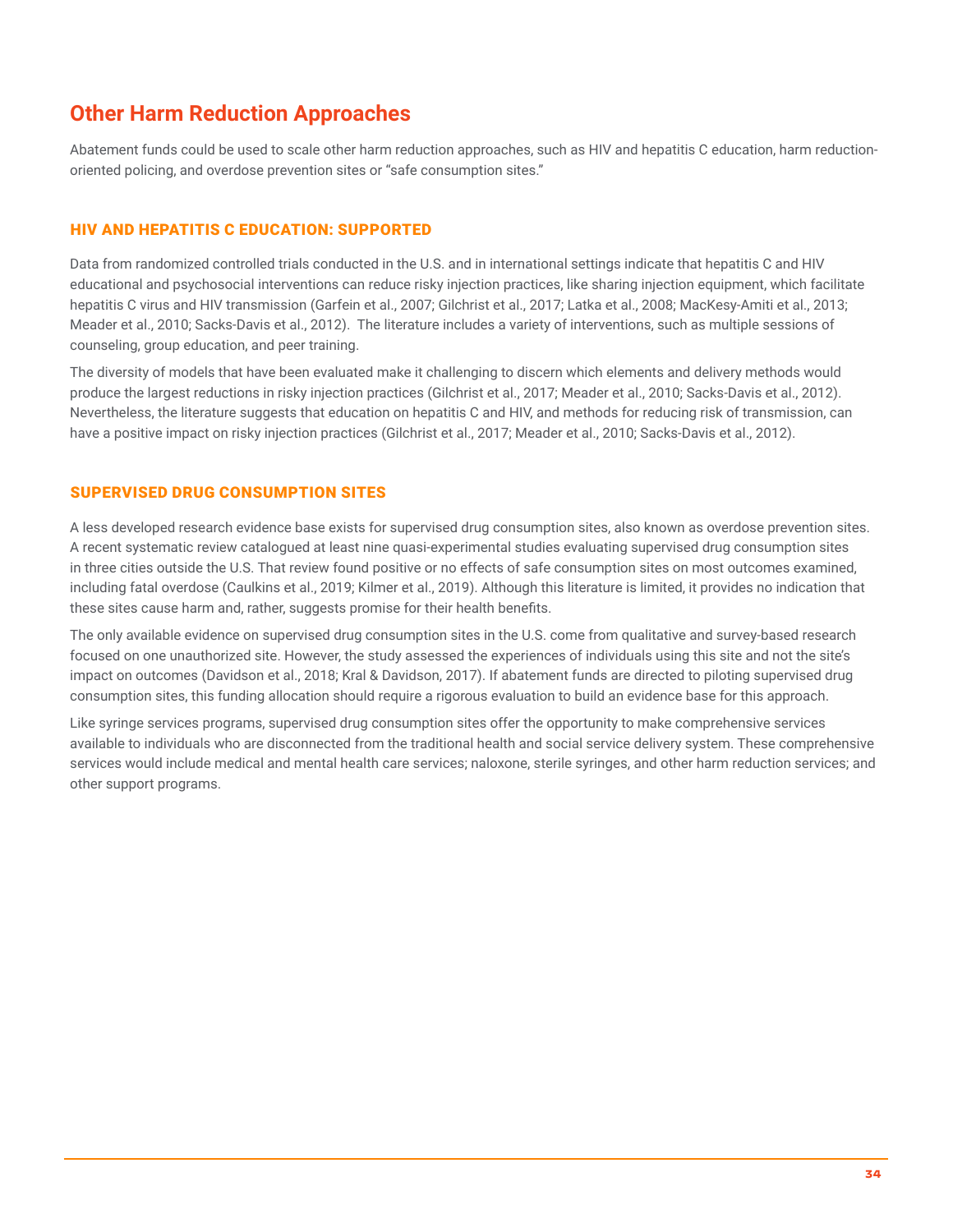# **CHAPTER 4: Care for Opioid Use Disorder in the Criminal Justice System**

### **Need for Opioid Use Disorder Care in the Criminal Justice System**

The phrase "criminal justice system" refers to the full continuum of programming provided in the community by law enforcement at four distinct intercepts:

- **•** Law enforcement.
- **•** Courts and probation, including drug and other specialty courts.
- **•** Jails, prisons, and re-entry from incarceration.
- **•** Community supervision including parole and probation.

Nearly seven million people are currently under the supervision of the U.S. criminal justice system: 2.3 million people are incarcerated in jails and prisons; 840,000 people are on parole; and 3.6 million people are on probation (Prison Policy Institute, 2019).

Most people involved in the criminal justice system have a history of a substance use disorder (SUD) or problematic substance use. Sixty-five percent of all currently incarcerated individuals meet the criteria for a substance use disorder (The National Center on Addiction and Substance Abuse at Columbia University, 2010). Substance-use rates among people on parole and probation are two to three times substance-use rates among the general population (The Pew Charitable Trusts, 2018).

A significant portion of justice-involved people with SUD histories have or have had opioid use disorders (OUD). People with an OUD are much more likely than the general population to become involved in the criminal justice system. Those with no opioid use in the past year have a 16-percent chance of becoming involved in the criminal justice system, while people with an OUD have a 50-percent chance of criminal justice system involvement (Winkelman et al., 2018).

The Substance Abuse and Mental Health Services Administration (SAMHSA) reports that approximately 17 percent of people incarcerated in state prisons and 19 percent of people incarcerated in jails report regular opioid use. Over 30 percent of incarcerated individuals report suffering from serious withdrawal symptoms or an inability to control their opioid use. Each year, over 200,000 people with a heroin use disorder are incarcerated, a figure constituting 24 to 36 percent of the incarcerated population (Boutwell et al., 2007; Bronson et al., 2017; Legal Action Center, 2011).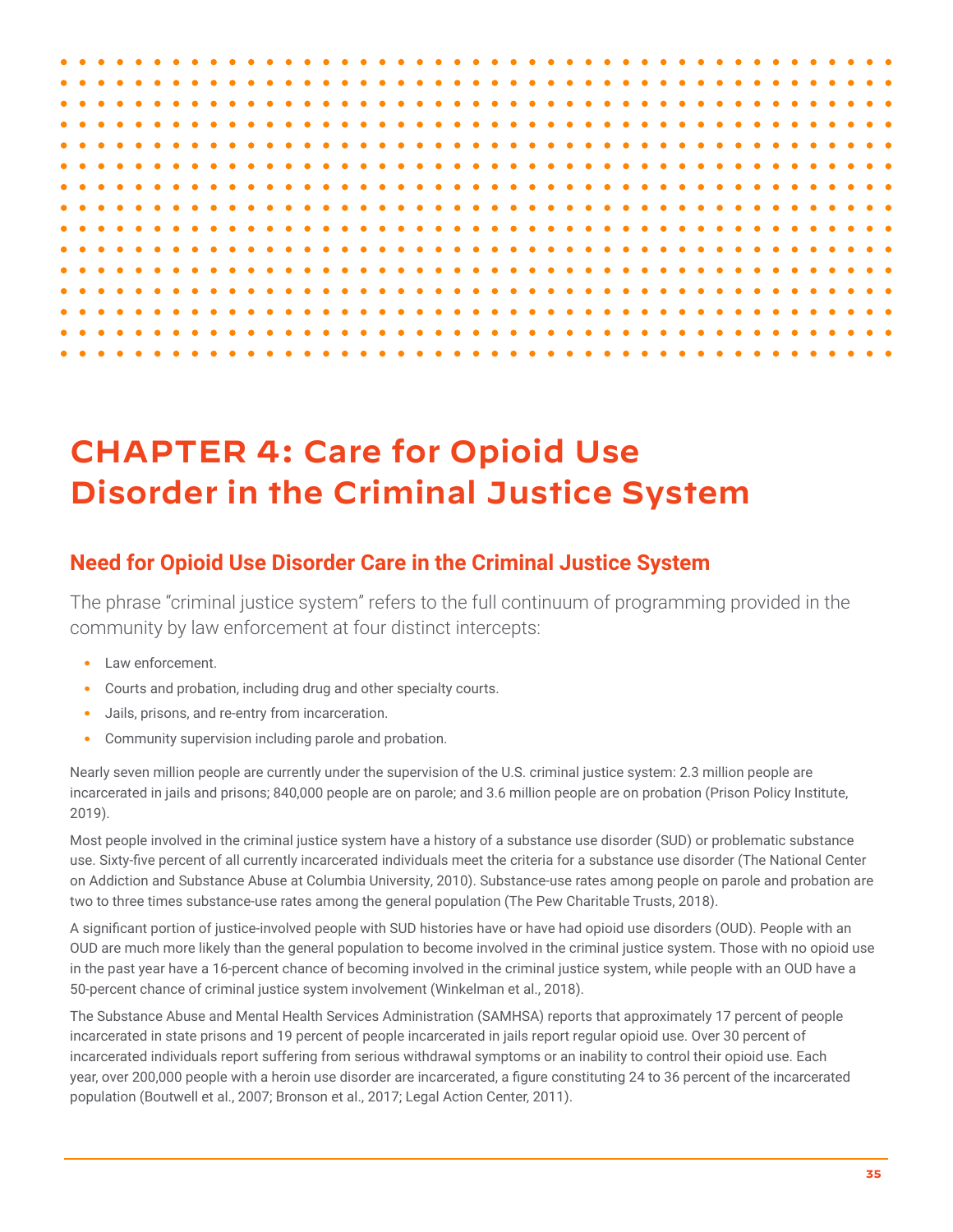#### OUD CARE IN CRIMINAL JUSTICE SETTINGS

The final report of the President's Commission on Combating Drug Addiction and the Opioid Crisis (2017) recommended increased access to SUD treatment, particularly medication for opioid use disorder (MOUD), for incarcerated people with OUD, including those detained while awaiting trial.

Treatment using OUD medications is correlated with reduced risk of mortality following release from incarceration. Studies have shown that:

- **•** People with OUD who were receiving MOUD were 75 percent less likely to die, and 85 percent less likely to die due to drug overdose, in the first month after release (Marsden et al., 2017).
- People who receive treatment using methadone and buprenorphine have lower rates of re-arrest and reincarceration (Evans et al., 2019; Farrell-Macdonald et al., 2014; Westerberg et al., 2016).
- Injectable naltrexone is effective in preventing opioid use relapse in justice-involved individuals (Lee et al., 2016; Evans et al., 2019; Farrell-Macdonald et al., 2014; Westerberg et al., 2016).

#### *Access to OUD Care in the Criminal Justice System*

Despite clear scientific evidence demonstrating the health, social, and public-safety benefits of OUD treatment, most people in the criminal justice system who need OUD care, including MOUD, do not receive it (National Academies, 2019; SAMHSA, 2019; Surgeon General, 2016; The President's Commission on Combating Drug Addiction and the Opioid Crisis, 2017).

Racism in the health care system has been a significant barrier for people of color who need clinically appropriate SUD care that helps them achieve and maintain long-term recovery. Despite the coverage expansions and consumer protection provisions of the Affordable Care Act and the Mental Health Parity and Addiction Equity Act, persistent financing barriers have precluded millions of Americans from receiving the care they need to become and remain well.

#### *What Jurisdictions Can Do*

The criminal justice system offers many opportunities, at every intercept, to engage with people with OUD and provide them the evidence-based care they need.

Jurisdictions seeking to improve policies and practices that strengthen access to opioid and other SUD care for the criminal justice population should first assess the landscape of resources and challenges in their states, and then identify opportunities and challenges associated with expanding OUD care in each intercept of the criminal justice system. This review will help decision makers:

- **•** Map out the most urgent areas of need.
- **•** Identify policy and practice changes that would require a financing strategy.
- **•** Identify appropriate partners.
- **•** Determine short-term and long-term action steps.

*Principles of Drug Abuse Treatment for Criminal Justice Populations,* published by The National Institute on Drug Abuse (NIDA, 2014), offers important evidence-based guidance for determining how to build a system of evidence-based SUD care throughout the criminal justice system. Several of the principles identified in NIDA's research-based guide explicitly support the provision of evidence-based OUD care throughout the criminal justice system. Those principles include:

- **•** Assessment is the first step in treatment.
- **•** Treatment must last long enough to produce stable behavioral changes.
- **•** Tailor services to fit the needs of the individual.
- **•** Continuity of care is essential as people with drug use histories re-enter the community.
- Medications are an important part of treatment for many justice-involved people who use drugs.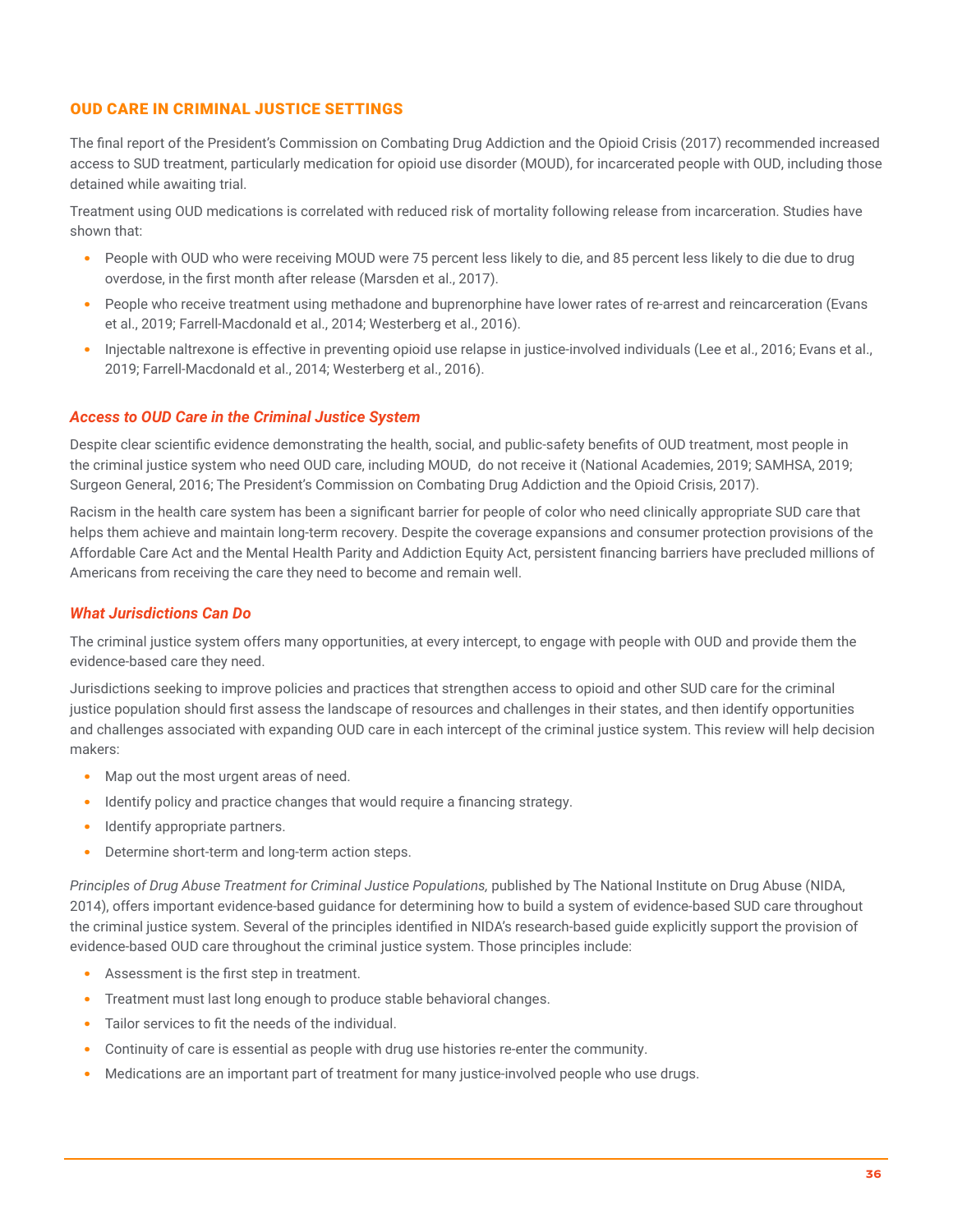# **Findings on Effective Strategies**

A 2017 study found that less than five percent of people referred through the criminal justice system to specialty OUD care received either methadone or buprenorphine (Krawczyk et al., 2017). The final report of the President's Commission on Combating Drug Addiction and the Opioid Crisis (2017) acknowledged significant barriers to providing MOUD to people with OUD in the criminal justice system. Citing research, which included a national survey of corrections staff in 14 states, the commission noted that most MOUD provided behind prison walls is limited to detoxification or to maintenance treatment for pregnant women (Belenko et al., 2013; Friedmann et al., 2012).

Research has also shown that an extremely low percentage (2%-10%) of people with an OUD receive MOUD while on probation or parole (Clark et al., 2014; Friedmann et al., 2012; Mumola & Bonczar, 1998; Nordstrom & Marlowe, 2016). Most drug courts fail to offer all three forms of MOUD for OUD, despite considerable efforts to improve access to evidence-based OUD care for people participating in drug court (National Academies, 2019).

#### HIGH NEED, LOW CARE

Several factors have led to the disproportionately high number of people who need but are not receiving effective OUD care in the criminal justice system.

- **1.** The community-based health system has failed to effectively address the health needs of people with SUD.
- **2.** Lack of resources for SUD and other health care services and medications has resulted in less effective health care throughout the criminal justice system.
- **3.** Lack of coordination between health and criminal justice decision makers has made it difficult to achieve crosssystem collaboration, data sharing, and innovation.
- **4.** Policy failures, combined with racially discriminatory drug policies, have criminalized a health problem and resulted in the arrest and incarceration of many people with SUD for reasons unrelated to drug crimes.
- **5.** Criminal justice professionals charged with making health care-related decisions often lack training on SUD, evidence-based services, medications, and supports (McMillan & Lapham, 2005.

#### INTERVENTION AND CONNECTION

Each criminal justice intercept presents important opportunities for intervention and connection to evidence-based opioid and other SUD care.

#### *Training*

At each intercept, states and localities should require and fund the training of law enforcement, court, corrections, and community corrections staff on opioid and other SUD, effective treatment services, and medications, and recovery supports.

#### *Access to Treatment*

Improving the strikingly low rates of treatment in the criminal justice system should start with these steps:

- Screen for opioid and other SUDs. This screening works best when it is a routine part of the individual evaluation process and incorporated at every intercept of the criminal justice system.
- **•** Expand access to treatment. Studies show that when FDA-approved MOUD are made available, people treated in the criminal justice system experience better outcomes. The state of Rhode Island has successfully expanded access to opioid and other SUD care in the corrections system resulting in reduced rates of overdose (Green et al., 2018).
- **•** Make treatment available at every intercept. The likelihood of improvement increases when people have access to all FDAapproved MOUDs and all evidence-based elements of care at every point of the criminal justice system.

As jurisdictions take steps to expand access to evidence-based elements of care, they should pay attention to special considerations at each intercept: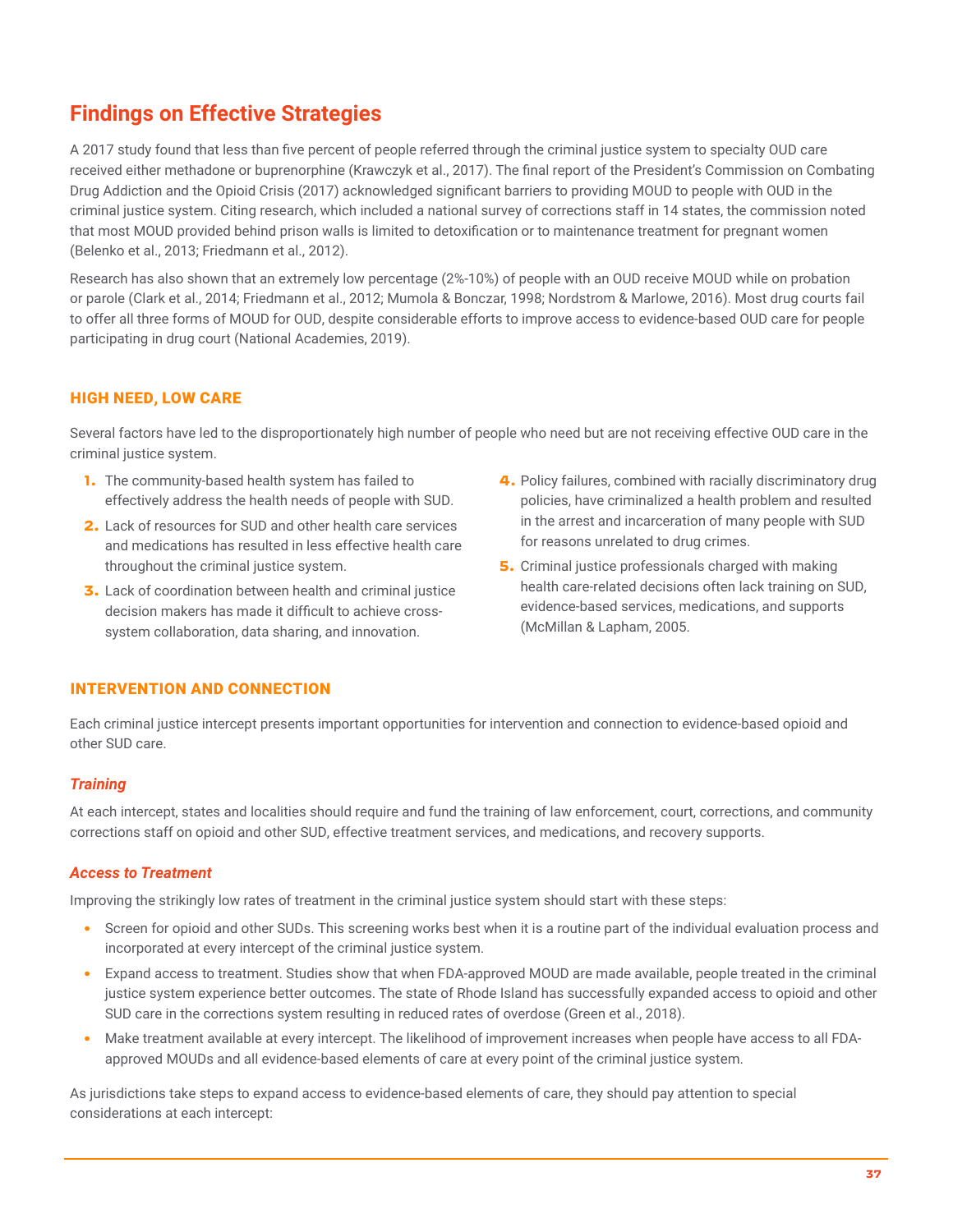#### *Law Enforcement*

Jurisdictions should support the development of new and expanded police-based programs that divert people into evidence-based opioid and other SUD care. Pre-arrest SUD care and other early diversion strategies have been found to be effective in reducing recidivism, as measured by lower arrest and felony charge rates (Clifasefi et al., 2017). Jurisdictions should prioritize programs that mobilize mental health and SUD treatment experts through mobile and other crisis services.

#### *Courts and Probation*

Drug treatment and other specialty court programs should adopt policies clarifying that individuals engaged in MOUD treatment will not be precluded from entering into, remaining in, or completing specialty court programming. Probation office policies should ensure that people receiving MOUD can continue treatment and that people who need MOUD treatment can receive it.

#### *Jails, Prisons, and Reentry*

States and localities can learn from the successes of other jurisdictions like the state of Rhode Island, which saw positive outcomes after it expanded access to opioid and other SUD care in the corrections system (Green et al., 2018).

Evidence and experience show that as states and localities provide MOUD and other evidence-based OUD care inside prisons and jails, it is equally important that they arrange for in-reach services provided by community-based SUD treatment providers. These arrangements ensure seamless continuation of care as individuals leave jails and prisons and re-enter their communities (Guyer et al., 2019).

Jurisdictions may benefit from examining the experiences of states, including New York and Ohio, which have sought to improve health outcomes for incarcerated individuals by:

- **•** Introducing addiction medications and the provision of other core evidence-based care prior to release.
- **•** Coordinating and linking to community-based OUD services upon release (Gardner et al., 2018; Jannetta et al., 2017).
- **•** Activating Medicaid and other benefits before release so that reimbursement for needed care is in place as soon as individuals leave incarceration.

#### *Parole*

Parole agents should ensure people can receive or continue receiving clinically appropriate SUD care, including MOUD.

#### COSTS FOR IMPLEMENTING EVIDENCE-BASED PROGRAMS IN THE CRIMINAL JUSTICE SYSTEM

Every jurisdiction will find it challenging to estimate the costs of interventions that expand access to improved OUD health services throughout the criminal justice system.

The biggest challenge to cost estimating is that criminal justice systems differ greatly across jurisdictions. For example, some states like Rhode Island have one, integrated state-level prison and jail system, while other states separate their jails from their prison systems. Local sheriffs manage the jails and a commissioner reporting to the governor's office manages the prison system. In some cases, cities may share jail systems. To complicate matters further, many states contract with private-sector providers to manage some aspects of incarceration.

Because of this complexity, each program intervention will require the appropriate jurisdiction's own effort to estimate cost. Individuals knowledgeable about a targeted program intervention and its cost components must participate in any costestimating exercise.

#### *Cost-Estimating Example*

This example illustrates how a cost estimating methodology might be applied to an opioid treatment program (OTP). Using the following cost-estimating methodology, a state would:

**Establish a clear goal or goals for the OTP.** Assume the OTP's goal is to reduce the number of overdose deaths among inmates released into the community. First ask, "How does the state introduce the OTP program with fidelity to the research and with cost effectiveness in mind?" The answer might be,

"Look at research and examples of other states that have successfully introduced similar programs."

This example looks at a Rhode Island program designed to expand OTPs in correctional facilities with populations of not more than 3,000 inmates. The program was implemented by CODAC Behavioral Healthcare. All three medications approved by the FDA for the treatment of OUD—methadone, buprenorphine, and naltrexone—are included in the program. Rhode Island does not have a unified prison system.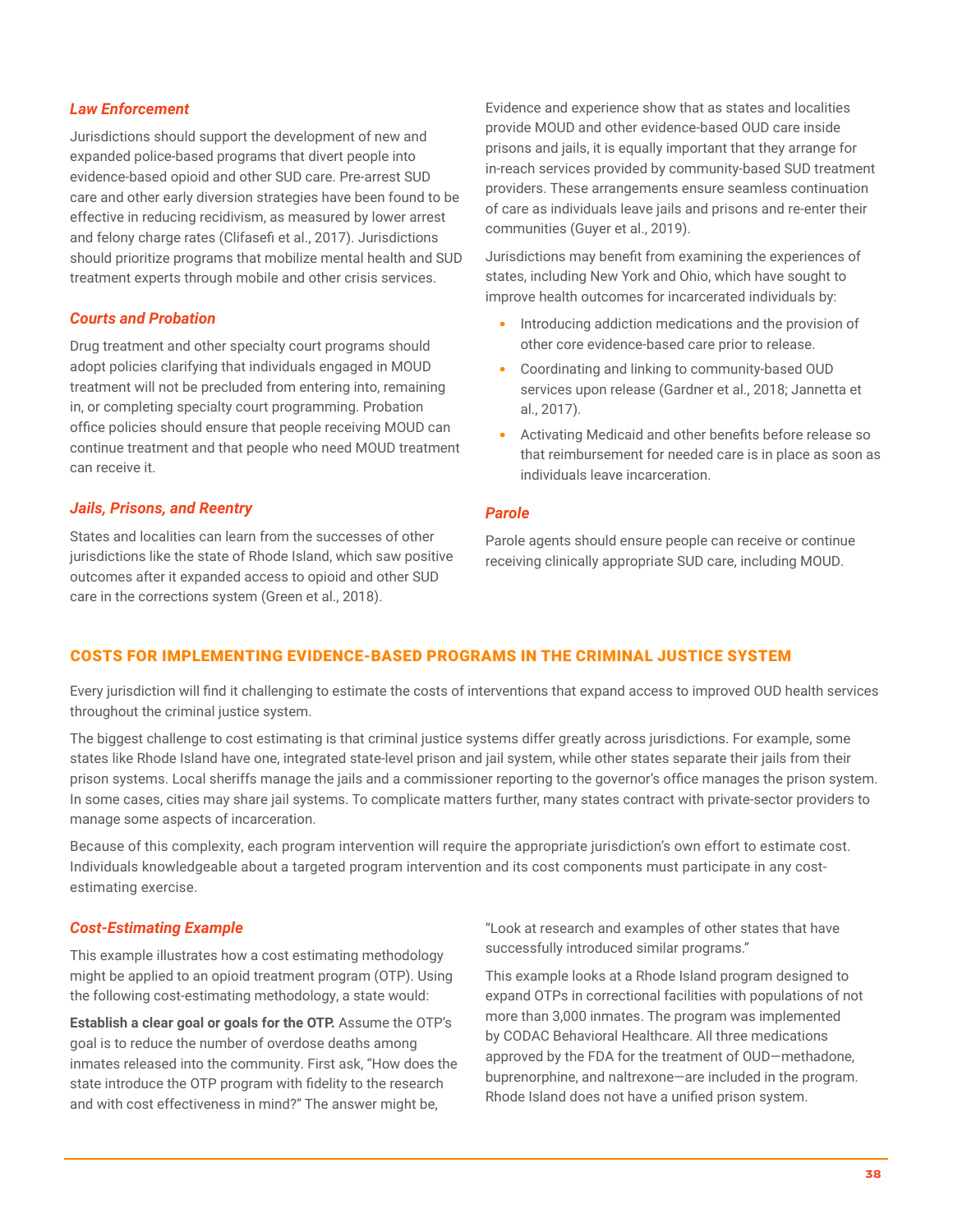**Identify inputs**. Give thought to inputs that produce immediate outputs, generate processes, and lead to outcomes linked directly to the goal. In this example, your outcome is to "Introduce the OPT within the prison." One process that would need to occur is: "Screen all existing and new entrants for OUD." This screening would require clinical staff.

To help identify inputs, make three assumptions:

- **1.** Staffing limitations would make it unfeasible to train existing prison staff to conduct screening.
- **2.** Some existing prison space capacity would be dedicated to the program, along with an area for separating inmates in the treatment program from the general population.
- **3.** The treatment program would need:
	- **a.** Counselors.
	- **b.** Clinicians who can administer medications.

In this example, then, the inputs would be:

- **•** Dedicated space.
- **•** Counselors (assume 4 positions).
- **•** Dispensing nurses (6 positions).
- **•** Program director (1 position).
- **•** Medications.

**Identify results or outputs.** The inputs identified above produce immediate results, or outputs. For example:

- **•** A separate area is identified, possibly redesigned, and separated from the general inmate population.
- **•** Clinical staff conduct screenings.
- **•** Counselors develop treatment plans for each inmate and manage those plans with the inmates.
- **•** Dispensing nurses dispense medications.

**Identify outcomes that come from these activities.** Short-term outcomes might be the number of inmates with an OUD who stay in the OTP, and the number of inmates who spend less time in isolation. Longer term outcomes could include:

- **•** The number of inmates connected with external resources in preparation for release from prison.
- **•** The number of inmates leaving the prison with transition kits containing information on where to continue receiving their medications.
- **•** The number of inmates connected to community services, such as housing, job placement, and continued access to treatment.
- **•** Reduction in the number of overdose deaths for inmates who are released back into the community.

**Develop an action plan.** Action plans are tools jurisdictions can use to assign specific tasks to specific individuals who are required to take specific steps to implement the methodology. For example:

- **•** The Human Resources department could be assigned all matters related to recruiting and hiring specialty staff.
- **•** A facility's manager could be assigned the task of creating a dedicated and safe environment for the treatment program, including secure storage of medications stored on-site.
- **•** The office of procurement could work with treatment program staff to identify an external consultant who would evaluate all aspects of the implementation, including its success in changing the number or rate of overdose deaths.

**Estimate costs**. Once the action plan is completed, it is easy to estimate costs in this simplified example. Using the CODAC budget from Sept. 1, 2019 to June 30, 2020 as a reference, Table 4.1 shows the estimated cost for the proposed OTP program and for all three FDA-approved medications.

This estimate assumes the program will serve 400 patients throughout the year, providing an equal mix of methadone and buprenorphine to program participants. The methadone cost calculation assumes 200 patients, times 365 days, times \$20.21 per dose. The buprenorphine estimate assumes 200 patients, times 365 days, times \$18.91 per dose.

- **c.** A part-time pharmacist to manage those medications in a secure location.
- **d.** Staff to manage the community outreach process and track inmates after they leave the facility.
- **e.** A part-time physician.
- **f.** An outside evaluator to track program progress in achieving results.
- **•** An evaluator (1 position/consultant).
- **•** Insurance and licenses.
- **•** A training program to help prison staff associated with the program better serve inmates who are being treated.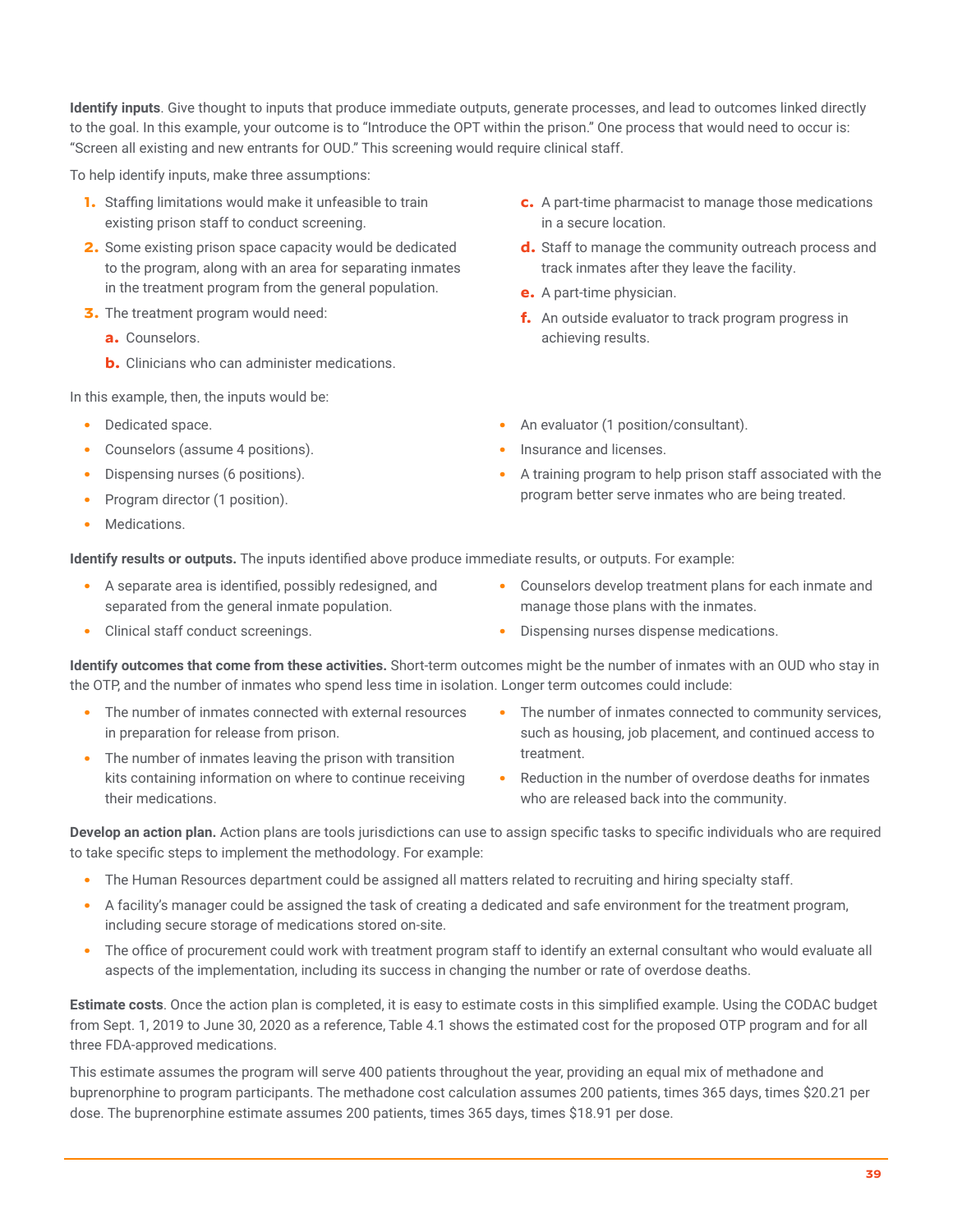#### TABLE 4.1: ESTIMATING COSTS FOR AN OPIOID TREATMENT PROGRAM

| <b>Input</b>                                                | <b>Annual Unit Cost</b>                         | <b>Total Cost</b> |
|-------------------------------------------------------------|-------------------------------------------------|-------------------|
| <b>Renovation of Dedicated Prison Space (one-time cost)</b> | \$40,000                                        | \$40,000          |
| <b>Pharmacist (1 part-time)</b>                             | 25% of \$48,000 annual salary                   | \$12,000          |
| <b>Program Manager (1)</b>                                  | \$95,000                                        | \$95,000          |
| <b>Counselors (4)</b>                                       | \$60,000 per counselor                          | \$240,000         |
| <b>Charge Nurse (1)</b>                                     | \$80,000                                        | \$80,000          |
| <b>Dispensing Nurses (6)</b>                                | \$70,000 per dispensing nurse                   | \$420,000         |
| Medications (bundled cost estimate)                         | \$20.21 (methadone); \$18.91<br>(buprenorphine) | \$2,855,760       |
| Program Evaluator                                           | \$75,000                                        | \$75,000          |
| <b>TOTAL COST (Year 1)</b>                                  |                                                 | \$3,817,760       |

These costs presented in Table 4.1 do not reflect total program costs. Rather, they represent additional costs that need to be added to the prison's existing budget to implement the new program. Costs already covered within the prison's ongoing budget include administrative services such as payroll, inmate officers, and transportation for other external medical services.

Additionally, the costs presented in Table 4.1 are for the first year. Setting aside wage adjustments, all else being equal, year 2 costs would drop by the full cost of the facility renovation.

This simple example provides insight in the methodology of estimating the cost of a new OTP within a state prison system. Costs for other treatment interventions would be conducted in a similar way.

#### **CONCLUSION**

"Withholding or failing to have available all classes of U.S. Food and Drug Administration-approved medication for the treatment of opioid use disorders in any care or criminal justice setting is denying appropriate medical treatment," according to the National Academies (2019).

Improving access to evidence-based OUD care for the criminal justice population presents an enormous opportunity for states and localities to make their communities healthier and safer, and to save significant funds.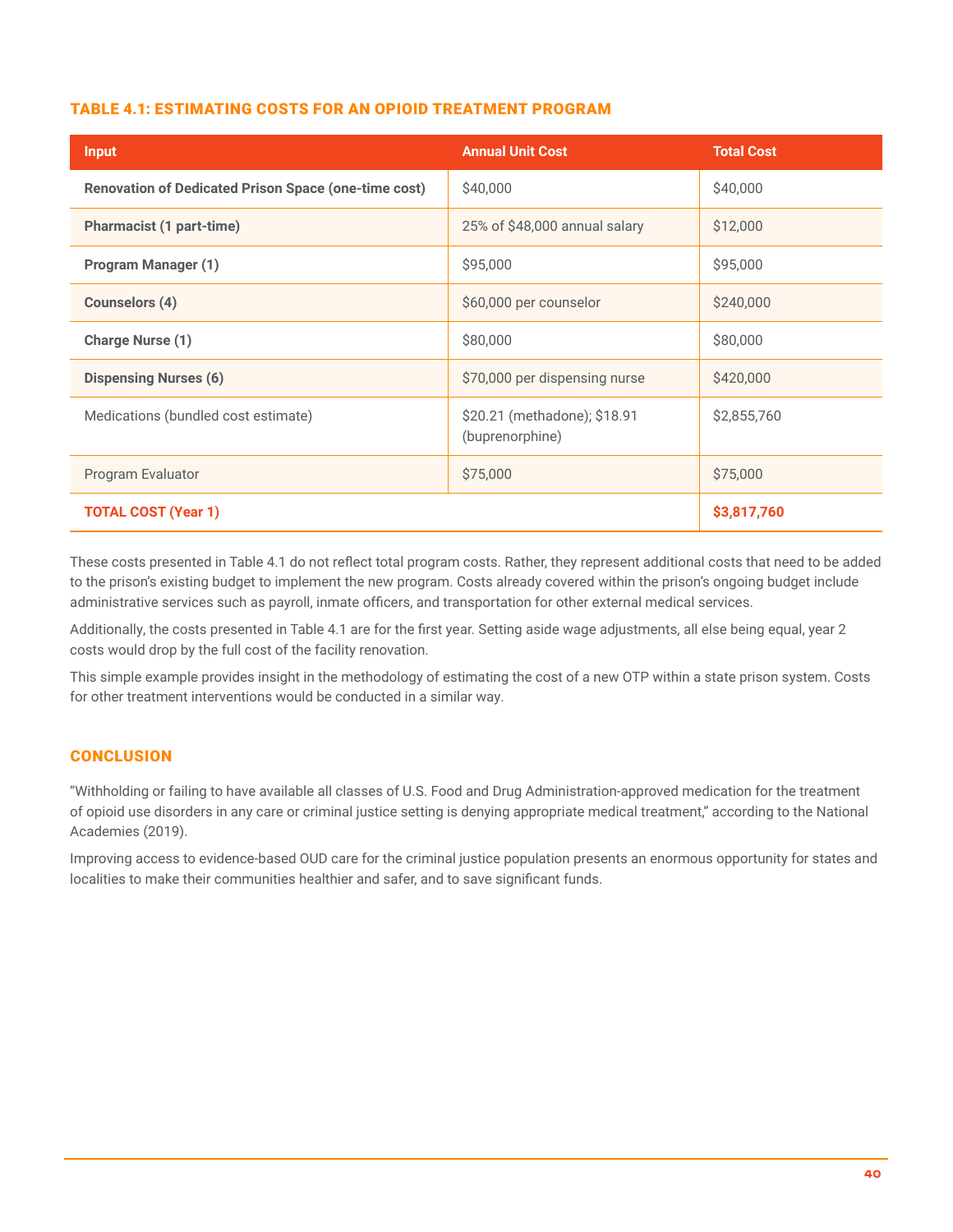

# **CHAPTER 5: Prevention of Opioid Misuse and its Harmful Effects on Children and Families**

Decreasing the incidence of opioid misuse is essential to preventing the development of opioid use disorder (OUD) and its associated harms. Many individuals misusing illicit opioids were initially exposed via prescription opioid analgesics. Therefore, policies that limit the supply and improve the safety of opioid analgesics prescribed in health care settings have the potential to decrease misuse of prescription opioid analgesics, and also subsequent illicit opioid use. (Cicero et al., 2014; National Academies of Sciences, Engineering, and Medicine, 2017; Substance Abuse and Mental Health Services Administration, 2019).

Children whose parents misuse opioids, or have OUD, are at increased risk of number of adverse outcomes, including:

- **•** Neonatal opioid withdrawal syndrome (NOWS).
- **•** Physical and mental health problems.
- **•** Developmental delay.
- **•** Child neglect, maltreatment, and abuse.
- **•** Family instability and involvement with the child welfare system (Patrick et al., 2019; Winkelman et al., 2018; Anda et al., 2006; Feder et al., 2019; Ornoy et al., 2001).

Because of these adverse outcomes, there is a pressing need to scale up effective interventions that prevent opioid misuse, and its harmful consequences for children.

### **Scientific Standards Used to Judge Effectiveness of Prevention Policies**

Evidence for each of the policies reviewed in this report was initially compiled through systematic searches of electronic databases of research articles published in English. These searchers were then supplemented by additional targeted literature searches focusing on specific policies. The evidence review presented here was based on the primary sources.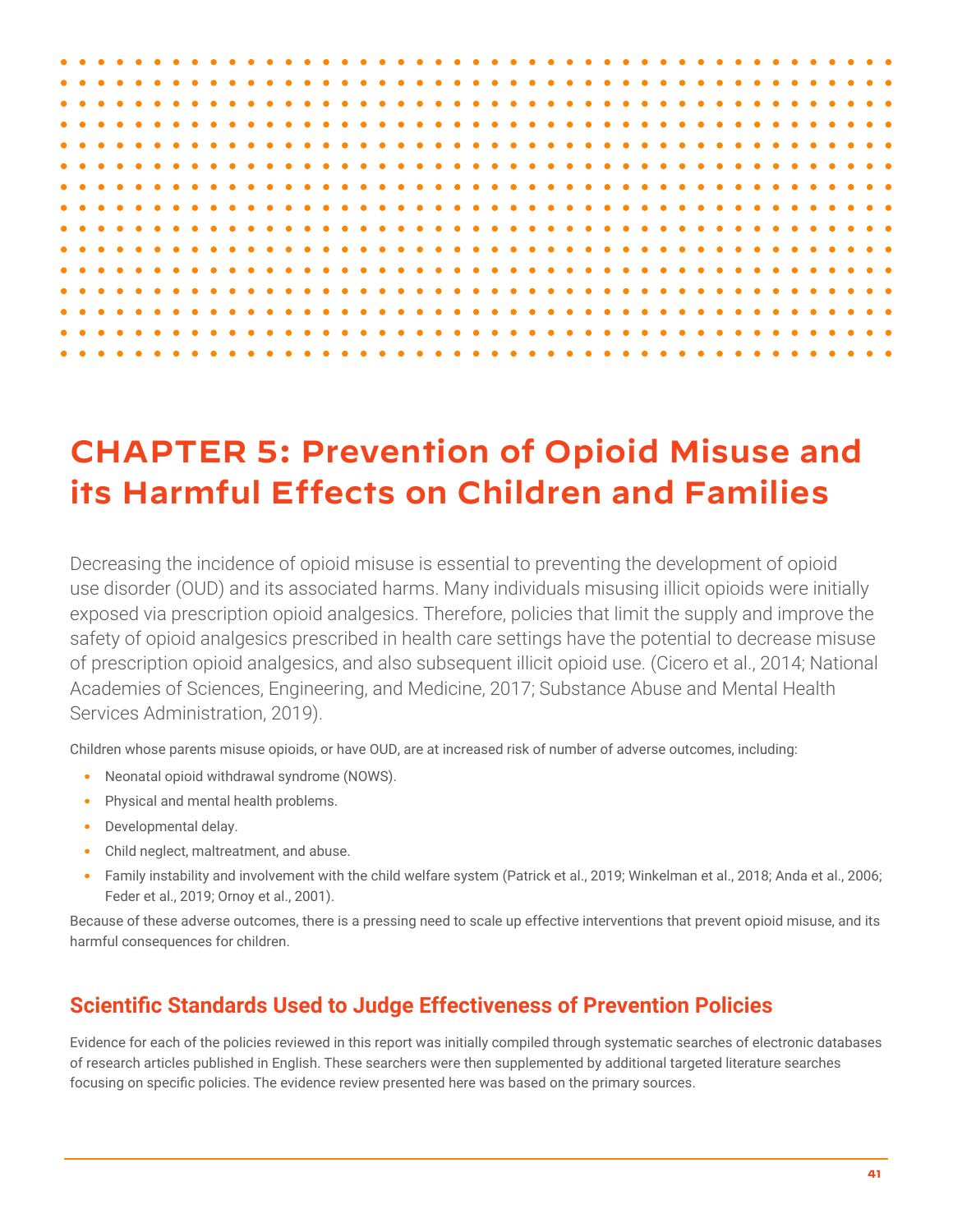#### STUDY CLASSIFICATION

This chapter uses the same classification system from the Centers for Disease Control and Prevention (CDC) that other chapters of this report use to rate evidence as well-supported, supported, or promising. However, Chapter 5 also uses a separate classification system—the modified GRADE approach—to rate the quality of evidence for policies and interventions related to opioid analgesic prescribing. The modified GRADE approach (Mauri et al., 2019) uses the following criteria to rate the strength of evidence:

- **•** High quality: Evidence is derived from consistent findings across multiple randomized controlled trials (RCT).
- **•** Moderate quality: Evidence is derived from consistent findings across multiple observational studies with stronger research designs.
- **•** Low quality: Evidence is derived from consistent findings across multiple observational studies with weaker research designs.
- **•** Very low quality: Few studies are available and have weaker research designs or inconsistent findings.

The modified GRADE approach was adopted for policies related to opioid analgesic prescribing because many of these policies consist of statewide regulations or programs that often cannot be evaluated using RCTs. Evidence on such policies consists primarily of observational studies with varying degrees of rigor. When compared with the CDC criteria, the modified GRADE criteria allow for more accurate comparison of the strength of observational studies that have different designs. Therefore, the GRADE criteria are better suited to rating the evidence base for policies related to opioid analgesic prescribing.

Table 5.1 presents an approximate crosswalk of the CDC and modified GRADE evidence rating criteria. The table illustrates how the modified GRADE criteria allow for more refined evidence ratings when applied to observational studies that might be classified as "supported" or "promising" by the CDC criteria.

#### TABLE 5.1: CROSSWALK OF CDC AND MODIFIED GRADE EVIDENCE RATINGS

| <b>CDC</b>     | <b>Modified GRADE</b>   |
|----------------|-------------------------|
| Well-Supported | High quality            |
| Supported      | Moderate or Low quality |
| Promising      | Low or Very Low quality |

#### PRIORITIZED RESEARCH FINDINGS

#### *Prevention Policies*

The review of prevention policies presented here was restricted to studies of policies and interventions implemented in the United States. This decision was made because nearly all prevention-related policies and interventions are heavily intertwined with or influenced by the regulatory, financing, and social safety net infrastructures of the countries in which they are implemented. It is important for the purposes of this report to evaluate the effectiveness of different prevention policies in the unique context of the United States.

#### *Children and Families*

In reviewing interventions to mitigate harms experienced by children whose parents misuse addictive substances, this report prioritizes studies that exclusively or primarily examined families affected by opioid misuse. In cases where such evidence was limited, the review also considered studies that included families affected by misuse of other addictive substances. There were two reasons for including these studies:

**1.** The evidence base for interventions that specifically or exclusively target families affected by opioid misuse is more limited.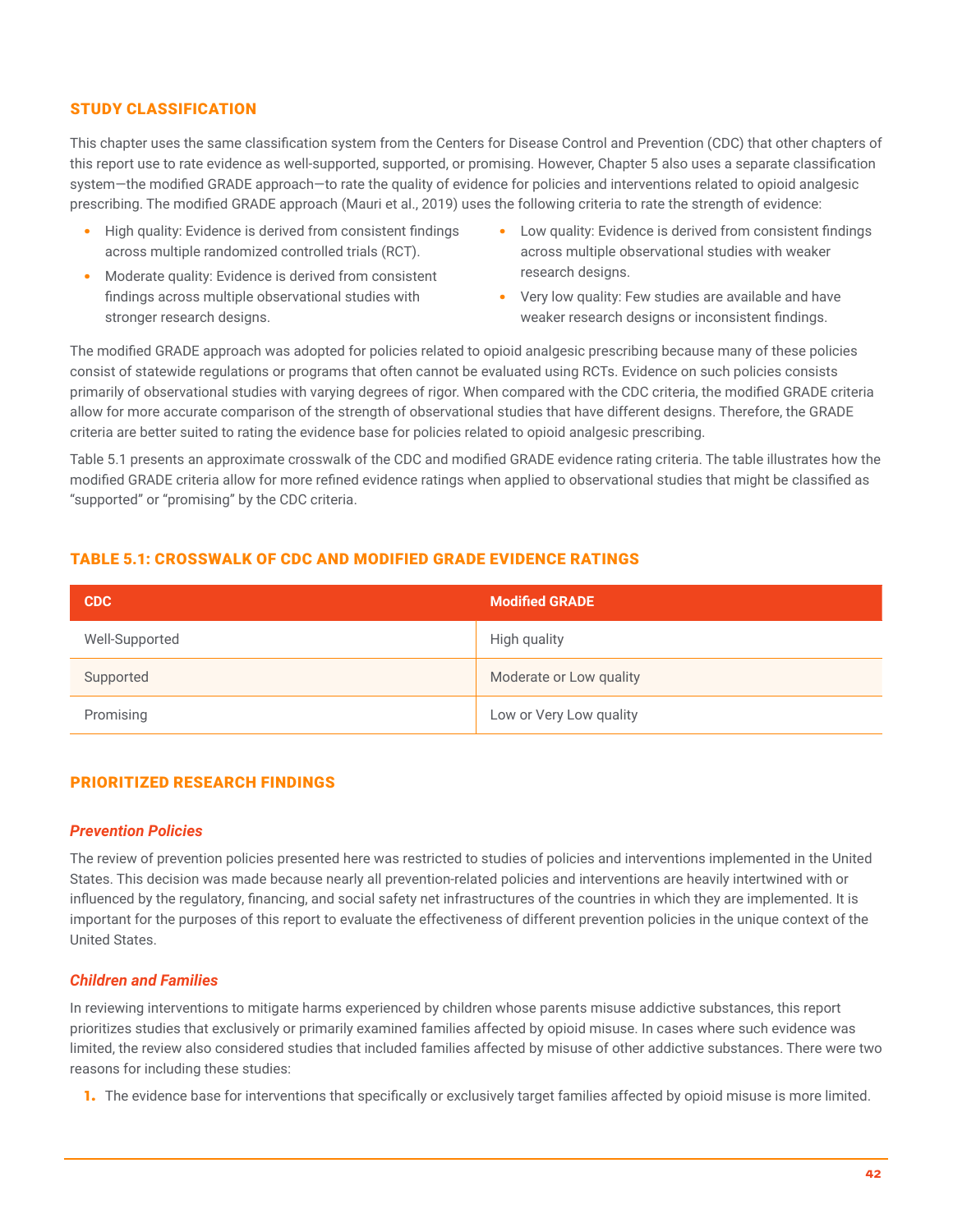**2.** Opioids are far from the only addictive substances that may have harmful consequences for families. Alcohol, cocaine, and methamphetamine misuse also affects many adults with children. Many effective interventions are designed to serve families with diverse substance misuse challenges and, therefore, are relevant to families affected by the opioid crisis.

# **Policies and Interventions to Limit Supply and Improve Safety**

#### HOW FINDINGS ARE ORGANIZED

This report categorizes policies and interventions that limit the supply and improve the safety of opioid analgesics, as follows:

- **•** State-level policies.
- **•** Insurer policies.
- **•** Health system interventions.

#### MEASURING POLICY AND INTERVENTION OUTCOMES

Policies that limit the supply and improve the safety of opioid analgesics prescribed in health care settings have two ultimate goals:

- **1.** To improve patients' health outcomes by decreasing the incidence of opioid misuse and OUD.
- **2.** To subsequently decrease negative opioid-related outcomes, such as opioid overdose.

Few evaluations examine policy impacts on patient health outcomes. Evidence of policy effectiveness is therefore based primarily on intermediate outcome measures, such as:

- **•** Opioid analgesic prescribing/dispensing.
- **•** Opioid analgesic prescribing safety related to dose, duration of therapy, or co-prescribing with benzodiazepines.
- **•** Provider knowledge of opioid analgesic prescribing safety.

#### WHAT THE EVIDENCE SHOWS

Table 5.2 summarizes specific policies and interventions examined in this report, their key components, and the quality of evidence supporting their effectiveness.

#### TABLE 5.2:

#### *Strength of the Evidence for Policies to Limit the Supply and Improve the Safety of Opioid Analgesic Prescriptions*

| <b>Policy/Intervention</b>                                               | <b>Summary and Key Components</b>                                                                                                                                                                                                                                                                                                                                                       |                  |
|--------------------------------------------------------------------------|-----------------------------------------------------------------------------------------------------------------------------------------------------------------------------------------------------------------------------------------------------------------------------------------------------------------------------------------------------------------------------------------|------------------|
| <b>State-Level Policies</b>                                              |                                                                                                                                                                                                                                                                                                                                                                                         |                  |
| <b>Prescription</b><br><b>Drug Monitoring</b><br><b>Programs (PDMPs)</b> | Electronic databases collect and monitor the prescribing and<br>dispensing of controlled substances.<br>Prescribers and pharmacists and, in some states, law enforcement<br>consult the databases.<br>• Data-sharing across state lines varies.<br>• Controlled substances included in the databases vary by state.<br>• Screening identifies patients at risk for opioid use disorder. | Low <sup>2</sup> |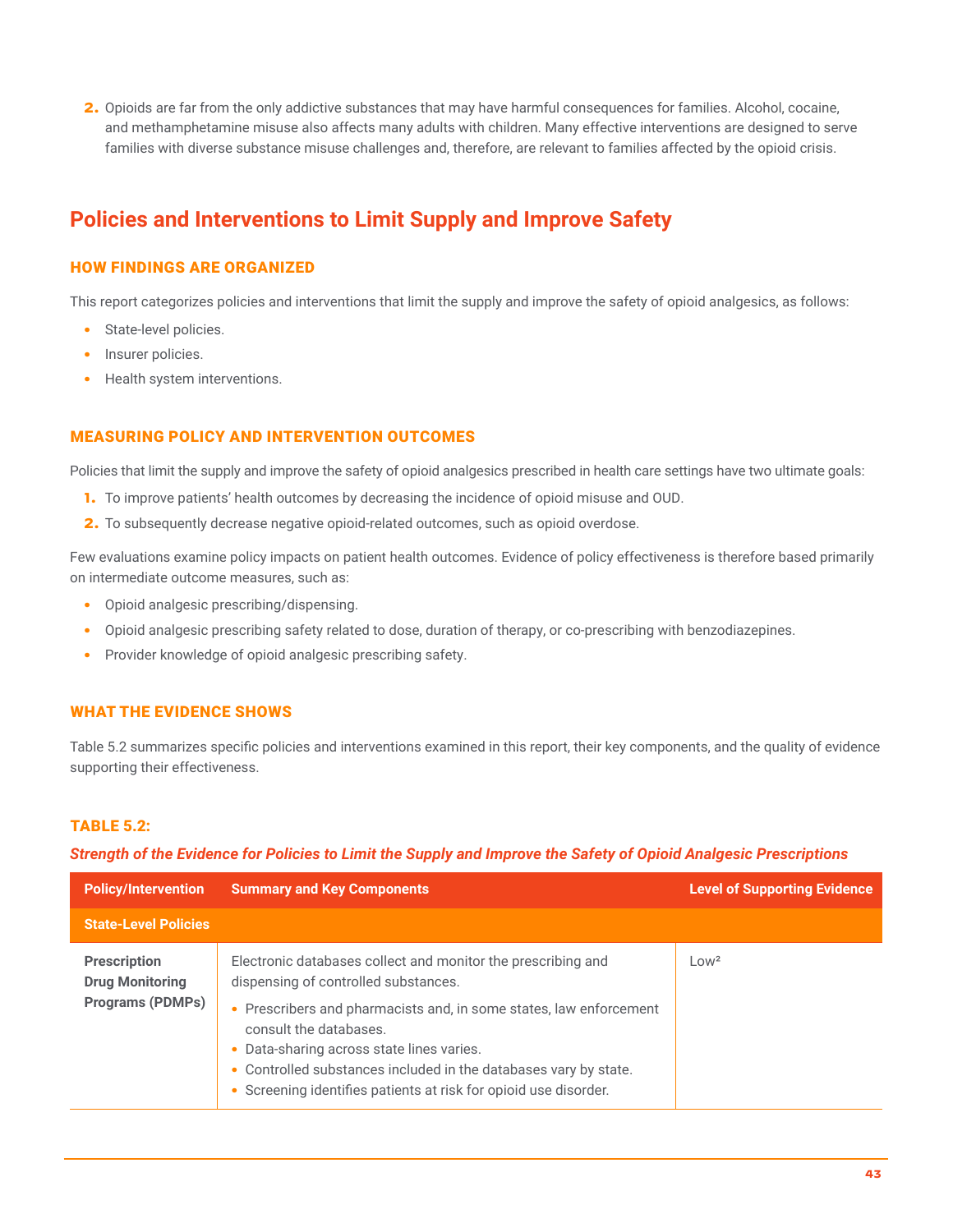| <b>Policy/Intervention</b>                                                                                                                                                                                                                                                                                                        | <b>Summary and Key Components</b>                                                                                                                                                                                                                                                                                                                                                                                                   | <b>Level of Supporting Evidence</b>                    |
|-----------------------------------------------------------------------------------------------------------------------------------------------------------------------------------------------------------------------------------------------------------------------------------------------------------------------------------|-------------------------------------------------------------------------------------------------------------------------------------------------------------------------------------------------------------------------------------------------------------------------------------------------------------------------------------------------------------------------------------------------------------------------------------|--------------------------------------------------------|
| <b>Robust PDMP</b><br>Robust PDMP features, include:<br><b>Features</b><br>• Mandatory access provisions: Prescribers and pharmacists must<br>query the PDMP before prescribing/dispensing opioids.<br>• Registration mandates: Prescribers and pharmacists must register<br>with the PDMP before prescribing/dispensing opioids. |                                                                                                                                                                                                                                                                                                                                                                                                                                     | Low to Moderate (for<br>mandatory access) <sup>3</sup> |
| <b>Pain Clinic Laws</b>                                                                                                                                                                                                                                                                                                           | Laws regulate health care facilities specializing in pain treatment.<br>Requirements may relate to:<br>• Personnel.<br>• Facility operations.<br>• Inspections and oversight.                                                                                                                                                                                                                                                       | Low <sup>4</sup>                                       |
| <b>Continuing Medical</b><br><b>Education (CME)</b><br><b>Requirements</b>                                                                                                                                                                                                                                                        | States impose requirements for pain management education.<br>• May be mandated by state medical boards as a condition of<br>medical licensure.                                                                                                                                                                                                                                                                                      | Very low <sup>5</sup>                                  |
| <b>State Opioid</b><br><b>Prescribing</b><br><b>Guidelines</b>                                                                                                                                                                                                                                                                    | Providers receive state guidance on opioid analgesic prescribing.<br>• State medical boards or departments of public health typically issue<br>the guidance.<br>• Recommendations vary, but commonly address:<br>• Opioid selection, dose, duration, and discontinuation.<br>• Treatment agreements.<br>• Screening for OUD and related risk factors.<br>• Monitoring strategies, including urine drug testing and visit frequency. | Low <sup>6</sup>                                       |
| <b>Opioid Prescription</b><br><b>Limitation Laws</b>                                                                                                                                                                                                                                                                              | Laws regulate the characteristics of opioid prescriptions. Laws most<br>commonly:<br>• Address dose and duration limits.<br>• Are restricted to acute pain treatment.<br>• Offer exemptions for certain patient populations, like cancer patients.                                                                                                                                                                                  | Low <sup>7</sup>                                       |
| <b>Doctor-Shopping</b><br>Laws                                                                                                                                                                                                                                                                                                    | Laws restrict patients from filling multiple opioid prescriptions<br>from different prescribers or at different pharmacies within a short<br>timeframe.                                                                                                                                                                                                                                                                             | Very Low <sup>8</sup>                                  |
| <b>State Electronic</b><br><b>Prescribing</b><br><b>Mandates</b>                                                                                                                                                                                                                                                                  | • Laws permit prescribers to transmit controlled-substances<br>prescriptions to pharmacies through a secure electronic platform.                                                                                                                                                                                                                                                                                                    | Very Low <sup>9</sup>                                  |
| <b>Nurse Practitioner</b><br>(NP) Independent<br><b>Prescribing</b><br><b>Authority</b>                                                                                                                                                                                                                                           | • Laws permit NPs to prescribe controlled substances without<br>physician oversight.                                                                                                                                                                                                                                                                                                                                                | Very Low <sup>10</sup>                                 |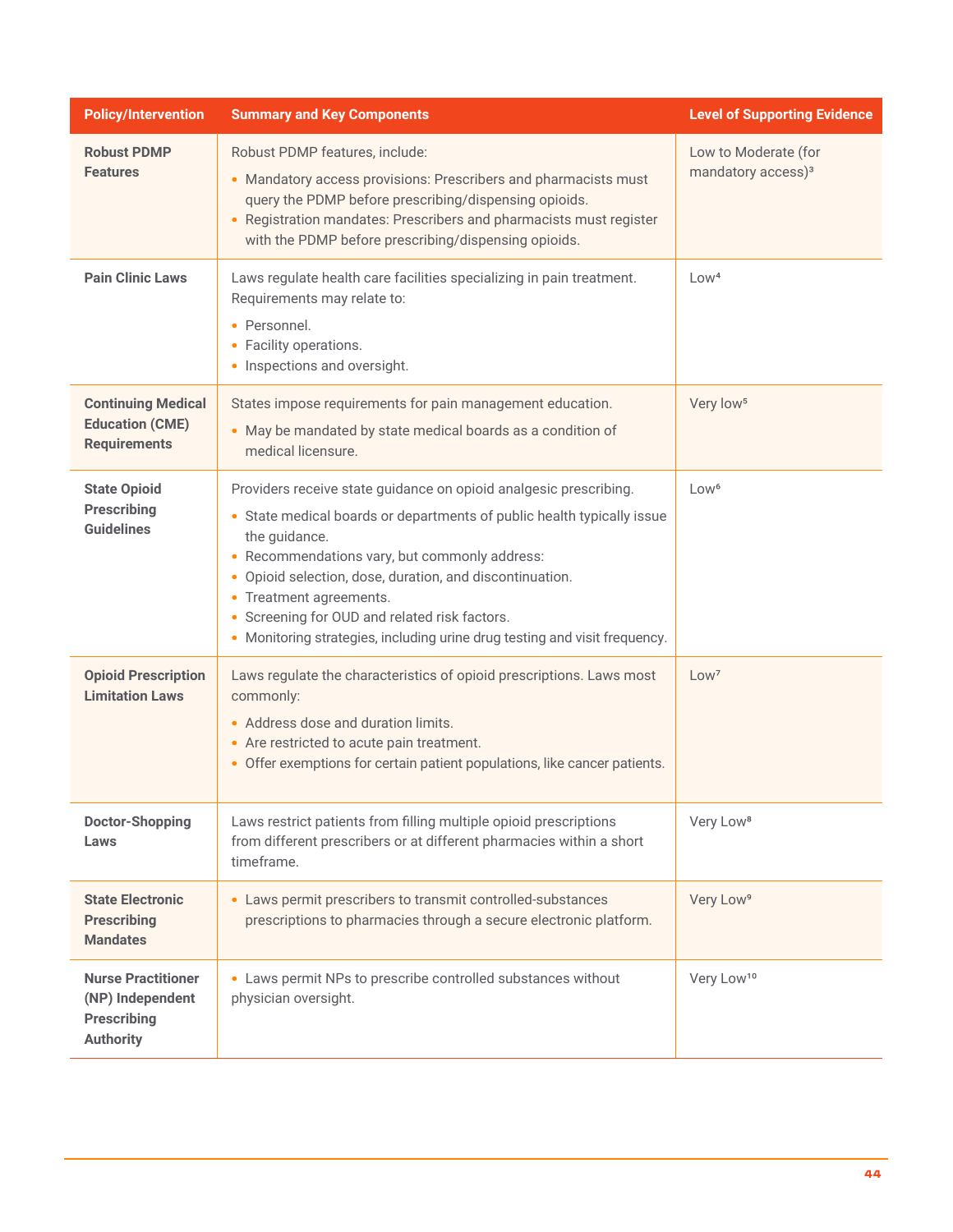| <b>Policy/Intervention</b><br><b>Summary and Key Components</b>                                                                                                                                                                                                                                                                                 |                                                                                                                                                                                                                                                                                                                                                         | <b>Level of Supporting Evidence</b>                                              |
|-------------------------------------------------------------------------------------------------------------------------------------------------------------------------------------------------------------------------------------------------------------------------------------------------------------------------------------------------|---------------------------------------------------------------------------------------------------------------------------------------------------------------------------------------------------------------------------------------------------------------------------------------------------------------------------------------------------------|----------------------------------------------------------------------------------|
| <b>Insurer Policies</b>                                                                                                                                                                                                                                                                                                                         |                                                                                                                                                                                                                                                                                                                                                         |                                                                                  |
| <b>Drug Supply</b><br>Insurer policies limit opioid selection, dose, quantity, or duration; or<br>mandate further insurer oversight of opioid prescribing. Examples<br><b>Management</b><br><b>Policies</b><br>include:<br>• Quantity/dose limits.<br>• Prior authorization (PA).<br>• Utilization review.<br>• Provider and pharmacy lock-ins. |                                                                                                                                                                                                                                                                                                                                                         | Moderate (with strongest<br>evidence from Medicaid PA<br>programs) <sup>11</sup> |
| <b>Health System Interventions</b>                                                                                                                                                                                                                                                                                                              |                                                                                                                                                                                                                                                                                                                                                         |                                                                                  |
| <b>Provider</b><br><b>Education on Pain</b><br><b>Management</b>                                                                                                                                                                                                                                                                                | Education programs focus on pain and opioid treatment. Modalities<br>include:<br>• CME courses.<br>Residency curriculum.<br>Telementoring.<br>۰<br>• Academic detailing.                                                                                                                                                                                | L <sub>OW</sub> <sup>12</sup>                                                    |
| <b>Clinical Guideline</b><br><b>Implementation and</b><br><b>Dissemination</b>                                                                                                                                                                                                                                                                  | Guidance to providers on opioid analgesic prescribing, developed and<br>disseminated by health care organizations.<br>• Guidelines may address opioid selection, dose, duration,<br>discontinuation, and monitoring.<br>· Dissemination strategies vary and may include email, hard copy,<br>meetings, staff education, or academic detailing.          | Low <sup>13</sup>                                                                |
| <b>Clinical Health</b><br>System<br>Interventions                                                                                                                                                                                                                                                                                               | Diverse interventions are designed to improve the safety of opioid<br>prescribing and pain management. May include:<br>• Electronic health record alerts and decision-support tools.<br>• Patient registries.<br>Provider feedback and peer comparisons.<br>Standardized pain care plans.<br>Pharmacist consultation.<br>• Multidisciplinary pain care. | Moderate <sup>14</sup>                                                           |

*1. Includes review articles and selected representative primary sources. The review of the evidence was based on all relevant primary sources identified and, therefore, included a much larger number of articles.* 

*2. Haegerich et al., 2019; Mauri et al., 2019; Rhodes et al., 2019.*

*3. Haegerich et al., 2019; Haffajee et al., 2018; Mauri et al., 2019.*

*4. Haegerich et al., 2019; Mauri et al., 2019.*

*5. Katzman et al., 2014.*

*6. Fulton-Kehoe et al., 2015; Mauri et al., 2019; Sullivan et al., 2016; Weiner et al., 2017.*

*7. Agarwal et al., 2019; Mauri et al., 2019; Sacks et al., 2019.*

- *8. Kuo et al., 2016; Mauri et al., 2019; Meara et al., 2016.*
- *9. Danovich et al., 2019.*
- *10. Shirle et al., 2016.*
- *11. Barnett et al., 2018; Dillender et al., 2018; Hartung et al., 2018; Mauri et al., 2019.*
- *12. Anderson et al., 2017; Haegerich et al., 2019; Kattan et al., 2016.*
- *13. Haegerich et al., 2019; Quanbeck et al., 2018.*
- *14. Haegerich et al., 2019; Lin et al., 2017; Michael et al., 2018; Von Korff et al., 2016.*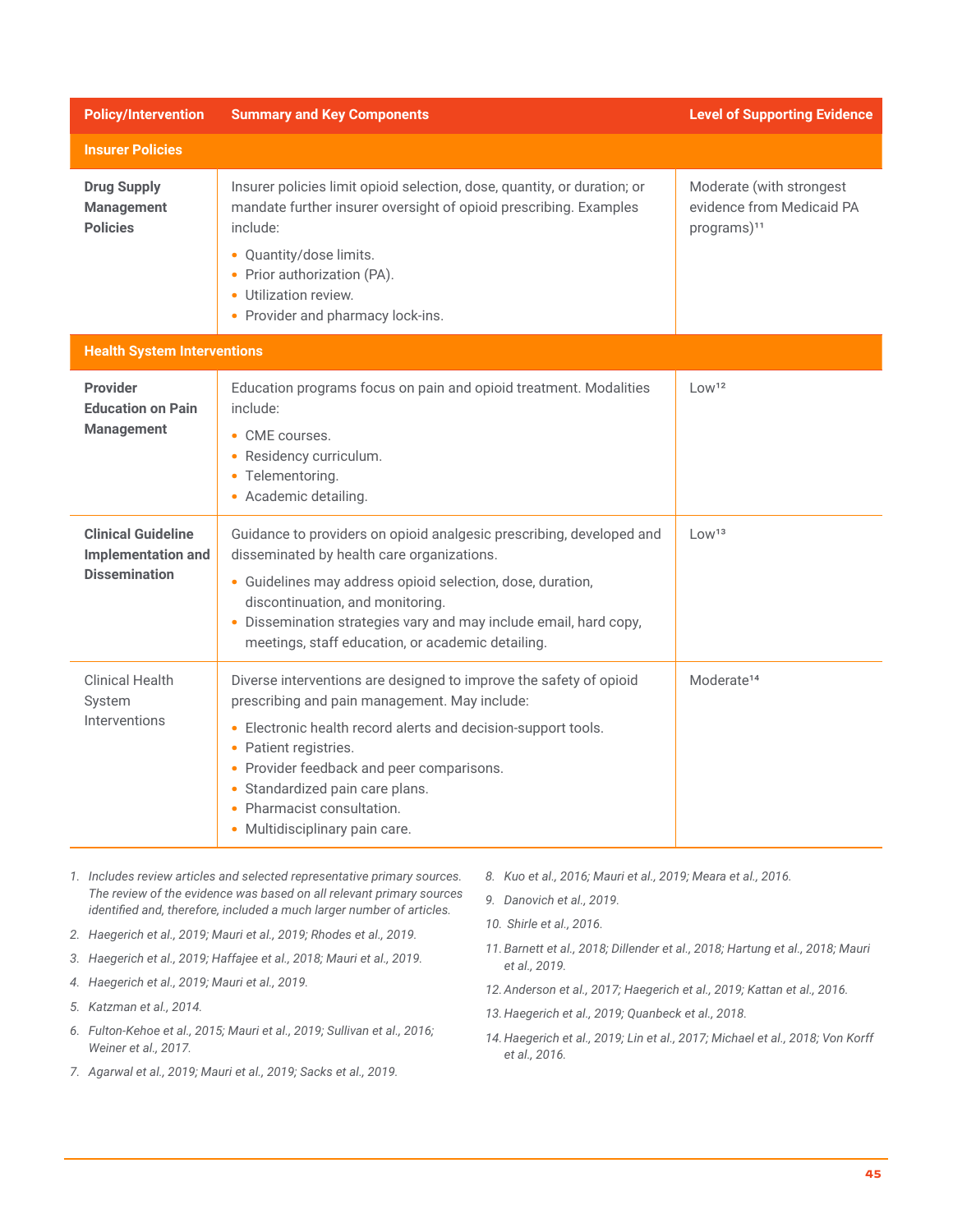Most of the policies and interventions examined had low- or very low-quality evidence of their effects on opioid analgesic supply and prescribing safety. However, several types of policies showed moderate-quality evidence of their ability to reduce opioid analgesic prescribing and dispensing. The following three policies, which may be effective, include:

- **1.** Prescription Drug Monitoring Programs (PDMP) with mandatory access provisions.
- **2.** Insurer drug supply management policies. The strongest evidence came from Prior Authorization (PA) programs, particularly in the Medicaid program.
- **3.** Clinical health system interventions. Promising evidence exists on clinical decision support interventions, and interventions that notify providers of higher-risk patients.

These three policies represent a subset of policies with the greatest evidentiary support for achieving reductions in opioid analgesic prescribing and dispensing. However, the moderate quality of the evidence indicates that there is some uncertainty about the magnitude of changes that these policies can achieve.

There are several other important limitations to the evidence base for policies to limit the supply and improve the safety of opioid analgesic prescribing:

- **•** Evidence is very limited and of very low to low quality for the impacts of any of the policies reviewed on patient behavior and health outcomes.
- **•** There is a paucity of rigorous evidence on potential unintended consequences of policies targeting opioid analgesic prescribing, particularly in key populations. These populations include patients with chronic pain who are on long-term opioid therapy, or racial/ethnic minorities in whom undertreatment of pain appears to be more prevalent.

#### IMPLEMENTATION AND SCALING CONSIDERATIONS FOR EFFECTIVE POLICIES

States weighing whether to establish or expand potentially effective policies—such as PDMPs with robust features, insurer drug supply management policies, and clinical health systems interventions—should consider how those policies will be affected by several important local trends, including:

- **•** Current rates of opioid analgesic prescribing.
- **•** Recent trends in opioid analgesic prescribing.
- **•** Extent of illicit opioid markets.
- **•** Availability of non-opioid treatment for pain.
- **•** Availability of effective OUD treatment.

#### *Vulnerable Settings*

Policies to limit the supply and improve the safety of opioid analgesic prescribing may be more beneficial in locales with higher prescribing rates for opioid analgesics than in states that have already achieved low or falling rates of opioid prescribing.

Efforts to decrease opioid analgesic prescribing may have unintended negative consequences in locales with well-developed illicit opioid markets, limited availability of non-opioid pain treatments, and limited availability of effective OUD treatment. Unintended consequences of concern include:

- **•** Pain undertreatment.
- **•** Abrupt discontinuation or tapering of chronic opioid analgesic therapy.
- **•** The possibility that patients may substitute illicit opioids for prescription opioids.

Negative health consequences, such as HCV infection (Fenton et al., 2019; Lagisetty et al., 2019; Powell et al., 2019).

Systematically assessing the impact of prescribing policies on health outcomes, and monitoring for negative unintended consequences of these policies, is recommended, especially in vulnerable settings. Such locales might consider:

- Providing access to non-opioid pain treatments and OUD treatment concurrently while, or even prior to, implementing largescale policies to limit prescription opioid supply.
- Piloting proposed policies on a smaller scale and monitoring adverse consequences prior to scale-up.
- **•** Scaling back on policies with limited benefits and/or demonstrated harms or targeting those policies more appropriately.

Additional implementation and scaling considerations for each specific type of policy are summarized below.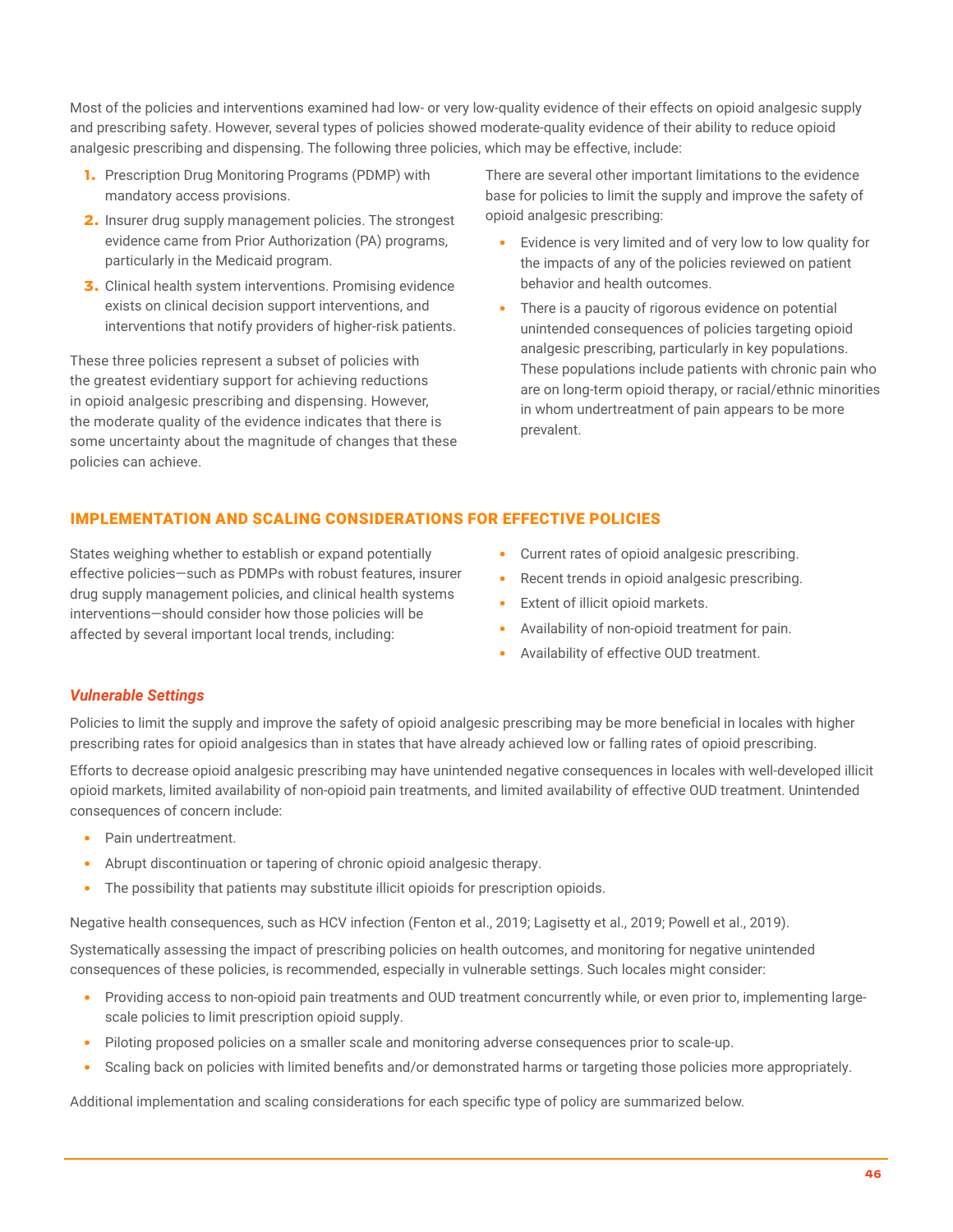#### *PDMPs with Robust Features*

PDMP featuring electronic databases to collect and monitor the prescribing and dispensing of controlled substances have been adopted by nearly every state. However, their features vary.

**Program Implementation:** Several studies (Haffajee, 2019; Mastarone et al., 2019; Mauri et al., 2019; Patrick, Fry, et al., 2016; Reist et al., 2020; Weiner et al., 2019) suggest that effective and acceptable PDMPs feature:

- **•** A requirement that prescribers and pharmacies query the PDMP before prescribing or dispensing opioid analgesics.
- **•** Interoperability across states.
- **•** Provisions that help facilitate ease of use by providers.
- **•** Monitoring of a larger number of medications that carry the potential for abuse.
- **•** Data updates that take place at least weekly.

**Mandatory Access Requirements:** Several studies (Buchmueller & Carey, 2018; Elder et al., 2018; Freeman et al., 2019; Reist et al., 2020) support the following approaches to improving ease of use and acceptability of mandatory access requirements:

- **•** Using a health information technology platform that can be integrated easily into existing electronic health records systems in physician offices and pharmacies.
- **•** Educating prescribers and pharmacists regarding program features and requirements.
- **•** Engaging prescribers and pharmacists in efforts to improve database design and usability.

**Mitigating Unintended Consequences:** Several implementation strategies have the potential to mitigate adverse unintended consequences of robust PDMPs:

- **•** Consider exempting prescribers and dispensers from requirements to query the database for certain patients, including those with terminal illness or those enrolled in a hospice program.
- **•** Create algorithms that identify risky prescription-fill patterns more accurately and that prompt providers to consider alternative pain treatments and/or refer the patient for OUD treatment, if appropriate.

**Costs of Effective Policies:** Estimated costs for implementation of a robust PDMP range from \$450,000 to over \$1.5 million. Annual operating costs are estimated to range from approximately \$125,000 to \$1 million (Sacco et al., 2018).

#### *Insurer Drug Supply Management Policies*

**State Medicaid Programs:** The following key implementation and scaling considerations might help state Medicaid programs manage opioid analgesic supply and prescribing safety for their beneficiaries:

- **•** Implementing management techniques, such as prior authorization (PA), utilization review (UR), lock-in, or quantity/dose limit.
- **•** Establishing appropriate criteria for exemptions from management techniques for certain patient groups, like hospice and palliative care patients.
- **•** Informing prescribers and pharmacists about opioid management policies.
- **•** Hiring sufficient personnel to consider appeals promptly, based on patients' individual needs.
- **•** Covering alternative pain therapies and OUD therapies that can substitute for opioid analgesics when access is restricted.

**Commercial Insurers:** Some commercial insurers, including Blue Shield of California, have implemented statewide drug supply management programs, including utilization review, which show early evidence of reducing opioid analgesic prescriptions. States can consider how to engage additional private insurers in these initiatives through:

- **•** Legislative mandates requiring drug supply management policies as a condition of insurance company operation within a state.
- **•** Financial incentives or subsidies to help commercial insurers defray some costs of implementation and enforcement.
- **•** Voluntary guidance recommendations that commercial insurers cover alternative therapies and OUD treatment if they are limiting opioid analgesic supply.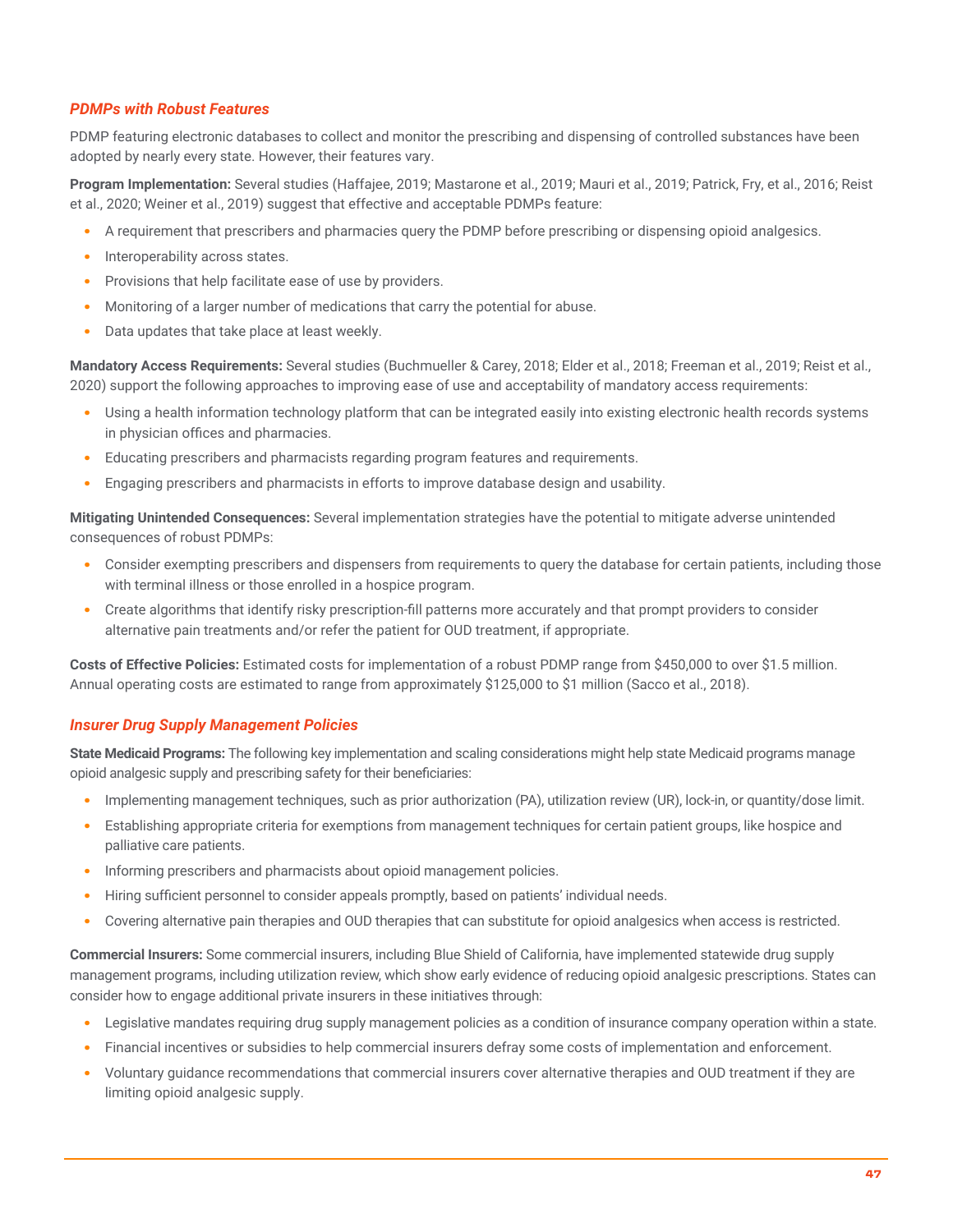**Unintended Consequence:** Faced with insurer drug supply management policies, beneficiaries may seek to fill opioid prescriptions through alternative routes, such as paying with cash (Naumann et al., 2018; Roberts et al., 2019). States could monitor for this outcome by using PDMPs to track individual opioid purchases across payers and payment mechanisms.

**Costs of Effective Policies**: Estimated costs of implementing a supply management program at the insurer level vary and are rarely specific to the opioid analgesic domain.

Requiring that clinicians receive prior authorization (PA) before prescribing certain interventions can reduce health expenditures. For example, studies show PA-related savings of:

- **•** \$12 million to \$3 million per month across Medicare beneficiaries in seven states for power mobility devices.
- **•** \$5.33 million over 13 months in a Centers for Medicare and Medicaid Services demonstration project for nonemergent hyperbaric oxygen therapy.
- **•** Tens of thousands of dollars per patient per year for specialty drugs in Medicare Part D.

#### *Health Systems Interventions*

Health system interventions to address opioid prescription supply and quality are highly varied. There is insufficient evidence, at this time, to recommend any specific type of intervention. However, there are promising findings from evaluations of:

- **•** Clinical decision support tools that provide clinicians, administrative staff, patients, caregivers, or other members of the care team with information that is filtered or targeted to a specific person or situation.
- **•** Interventions that notify providers about patients at higher risk for opioid misuse. Promising findings point particularly to unsolicited PDMP reports, registries, and electronic health record alerts (Michael et al., 2018; Patel et al., 2018; Ringwalt et al., 2015; Von Korff et al., 2016).

States may facilitate the development, adoption, and dissemination of promising interventions by:

- **•** Creating opportunities for different health systems to share with each other their experiences and best practices.
- **•** Offering financial incentives for health systems to successfully implement clinical innovations in safe opioid prescribing.
- **•** Subsidizing the costs of developing and adopting effective interventions.

These savings require other tradeoffs, however (Turner et al., 2019). For example, when Texas Workers Compensation implemented a closed formulary that established a list of nonpreferred opioid analgesics requiring PA, it reduced spending on nonpreferred drugs per person by 2.3 to 3.1 percent several months after the program began (Dillender, 2016; 2018). However, there was no evidence that spending on preferred drugs or non-pharmacy medical care increased to compensate for the decreased spending on non-preferred drugs.

Please note that these types of analyses are typically limited because they do not capture comprehensively all spending and costs borne by patients. Typically, these analyses also fail to incorporate the costs that providers incur while implementing PA, or certain other supply management policies.

Estimates of PA implementation costs for physician practices vary and range from between \$2,200 and \$3,400 per physician to \$80,000 annually per physician in 2010 dollars. (Turner et al., 2019). A comprehensive analysis of the costs of insurer-level policies related to opioid analgesic prescribing, particularly PA, would better inform implementation.

**Costs of Effective Policies:** Health system interventions to improve the safety of opioid analgesic prescribing are highly varied in their components and scope. Accordingly, implementation costs can be expected to vary considerably, based on the specific intervention model.

This review identified clinical decision support interventions, and interventions that notify providers of high-risk patients, as the most promising models. Since high-risk notifications typically use the same programming infrastructure as clinical decision support interventions, this review of intervention costs focuses on clinical decision support.

Costs varied widely in a systematic review of studies on the estimated costs of implementing clinical decision support tools for cardiovascular disease prevention within existing electronic health records. Cost ranges included:

- **•** \$43 to \$170 per patient in 2015 dollars for annual implementation.
- **•** \$4,800 to \$7,300 for small practices of one to four physicians.
- **•** \$20,600 to \$50,000 for medium-sized practices of five to 24 physicians (Jacob et al., 2017).

**Limitations:** All of these estimates derived from studies exploring the use of clinical decision support interventions in clinics, not hospitals or other care settings. In addition, the interventions described in the studies addressed cardiovascular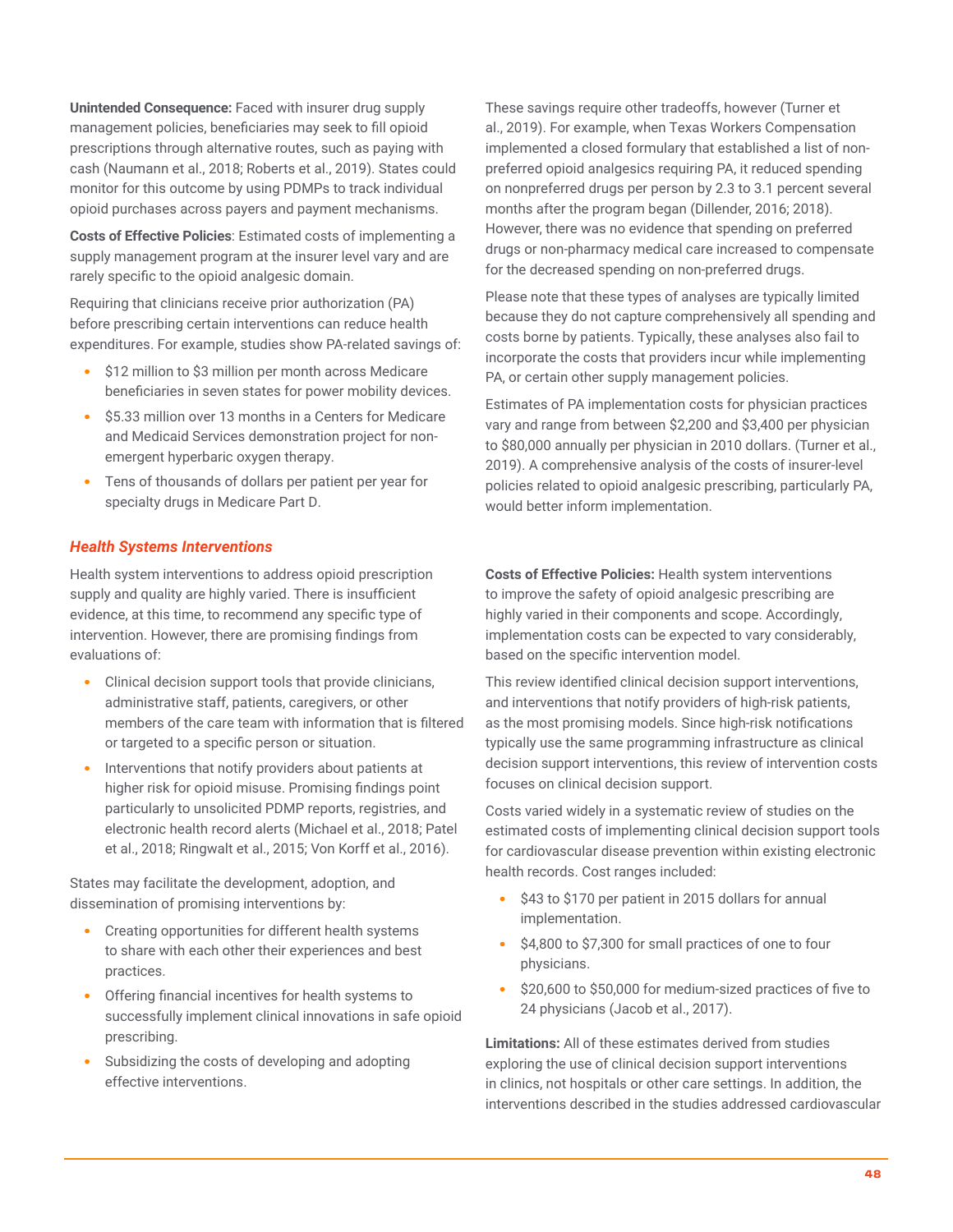disease risk factors, not the use of opioid analgesics. However, the basic programming infrastructure required to implement

clinical decision support is not expected to differ substantially across specific conditions.

#### LOW-VALUE OR POTENTIALLY HARMFUL POLICIES

The abrupt cessation or overly aggressive tapering of chronic, long-term opioid therapy is discouraged. There is extensive clinical knowledge and emerging research evidence showing that these practices present high risk of harms to patients with chronic pain, without apparent benefits (Fenton et al., 2019; Lagisetty et al., 2019; Oliva et al., 2020).

### **Policies and Interventions to Mitigate Harms Experienced by Children Whose Parents Misuse Opioids**

#### MEASURING POLICY AND INTERVENTION OUTCOMES

The ultimate goal of policies and interventions discussed in this section is to improve the health and well-being of children whose parents currently misuse opioids or have a history of opioid misuse and are in recovery. Generally, evaluations of these interventions use a broad range of outcome measures that may:

- **•** Directly capture child health outcomes like birth weight, incidence of neonatal opioid withdrawal syndrome (NOWS), or maltreatment.
- **•** Assess intermediate predictors associated with child well-being like parenting practices or foster care placements.

The specific measures used to evaluate interventions to improve health and well-being of children often vary based on the parentchild life stage targeted by the intervention.

#### *Prenatal Stage*

Outcome measures for interventions targeting the prenatal stage, such as home visiting, integrated substance use disorder (SUD) treatment, and family services, commonly include:

- **•** Maternal substance use and smoking.
- **•** Maternal SUD treatment receipt and retention.
- **•** Maternal mental health.
- **•** Prenatal care use.
- **•** Infant birth weight.
- **•** Birth complications.

#### *Perinatal Stage*

Outcome measures for Interventions targeting the perinatal stage, such as NOWS treatment protocols, commonly include:

- **•** Frequency and duration of pharmacologic treatment such as opioids and other adjunctive agents—for a newborn child with NOWS
- **•** Transfers to the neonatal intensive care unit (NICU).
- **•** Inpatient length of stay.

#### *Postnatal and Early Childhood Stages*

Outcome measures for interventions targeting the postnatal and early childhood phases, such as family drug treatment court and early intervention, commonly include:

- **•** Parents' substance use.
- **•** Parents' SUD treatment receipt and retention.
- **•** Parenting attitudes and practices, as measured by validated scales.
- **•** Child maltreatment.
- **•** Child mental health.
- **•** Children's problem behaviors, as measured using validated scales.
- **•** Children's substance use.
- **•** Foster placements.
- **•** Family reunification.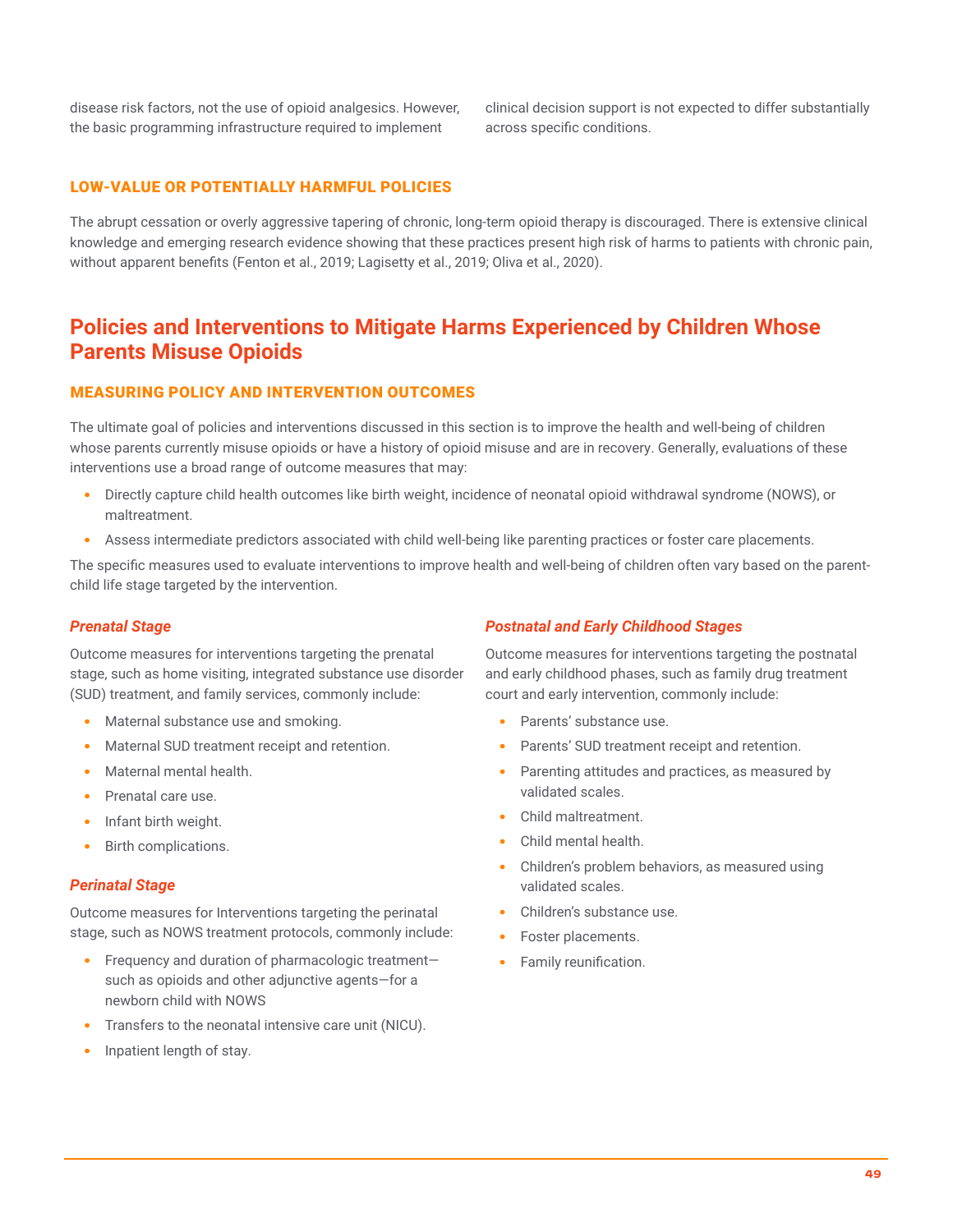#### WHAT THE EVIDENCE SHOWS

Table 5.3 summarizes specific policies and interventions examined in this report, their key components, and the quality of evidence supporting their effectiveness.

#### TABLE 5.3

#### *Strength of the Evidence for Interventions to Mitigate Harms Experienced by Children Whose Parents Misuse Opioids<sup>1</sup>*

| <b>Life Stage</b>                                                  | <b>Policy/Intervention</b>                                                                                | <b>Summary and Key Components</b>                                                                                                                                                                                                                                                                                                                                                                                                                                                                                                                                                                                     | <b>Level of Supporting</b><br><b>Evidence</b> |
|--------------------------------------------------------------------|-----------------------------------------------------------------------------------------------------------|-----------------------------------------------------------------------------------------------------------------------------------------------------------------------------------------------------------------------------------------------------------------------------------------------------------------------------------------------------------------------------------------------------------------------------------------------------------------------------------------------------------------------------------------------------------------------------------------------------------------------|-----------------------------------------------|
| Prenatal, Perinatal,<br><b>Postnatal/Early</b><br>Childhood        | <b>Integrated Substance</b><br>Use Disorder (SUD)<br><b>Treatment with Health</b><br>and Family Services. | Comprehensive treatment programs that provide<br>evidence-based SUD treatment, together with at least<br>one of the following additional services:<br>• Prenatal care and education.                                                                                                                                                                                                                                                                                                                                                                                                                                  | Supported <sup>2</sup>                        |
|                                                                    |                                                                                                           | Adult physical/mental health services.<br>٠<br>Child physical/mental health services.<br>۰<br>Parenting skills training.<br>۰<br>Life skills training.<br>۰<br>Employment assistance.<br>۰                                                                                                                                                                                                                                                                                                                                                                                                                            |                                               |
|                                                                    |                                                                                                           | Services may be co-located or coordinated across<br>different locations.                                                                                                                                                                                                                                                                                                                                                                                                                                                                                                                                              |                                               |
| Prenatal, Perinatal,<br><b>Postnatal/Early</b><br><b>Childhood</b> | <b>Home Visiting</b><br>Programs                                                                          | Nurses or paraprofessionals conduct regular visits<br>to the homes of pregnant women to promote<br>recommended prenatal and preventive health care<br>and strengthen parenting practices.                                                                                                                                                                                                                                                                                                                                                                                                                             | Supported <sup>3</sup>                        |
|                                                                    |                                                                                                           | • Visits typically begin in pregnancy and continue<br>through the perinatal period, with some programs<br>extending visits throughout infancy.<br>• Additional services provided vary across<br>programs and may include connecting families to<br>education and employment resources.<br>• Model programs include the Nurse Family<br>Partnership, and Child FIRST.                                                                                                                                                                                                                                                  |                                               |
| <b>Perinatal</b>                                                   | Standardization of<br><b>Hospital Management</b><br>of Neonatal Opioid<br>Withdrawal Syndrome<br>(NOWS)   | Quality improvement initiatives to promote the use of<br>evidence-based NOWS therapies.<br>• Ultimate goals are typically to minimize opioid<br>pharmacotherapy, transfer to the neonatal intensive<br>care unit (NICU), and length of inpatient stay.<br>• Recommended practices may vary but commonly<br>include standardized infant assessment and<br>treatment, prioritization of non-pharmacologic<br>treatments, rooming-in and parental presence, and<br>breastfeeding support.<br>Strategies to achieve standardization vary but<br>٠<br>may include clinical protocols, care bundles, and<br>staff training. | Promising <sup>4</sup>                        |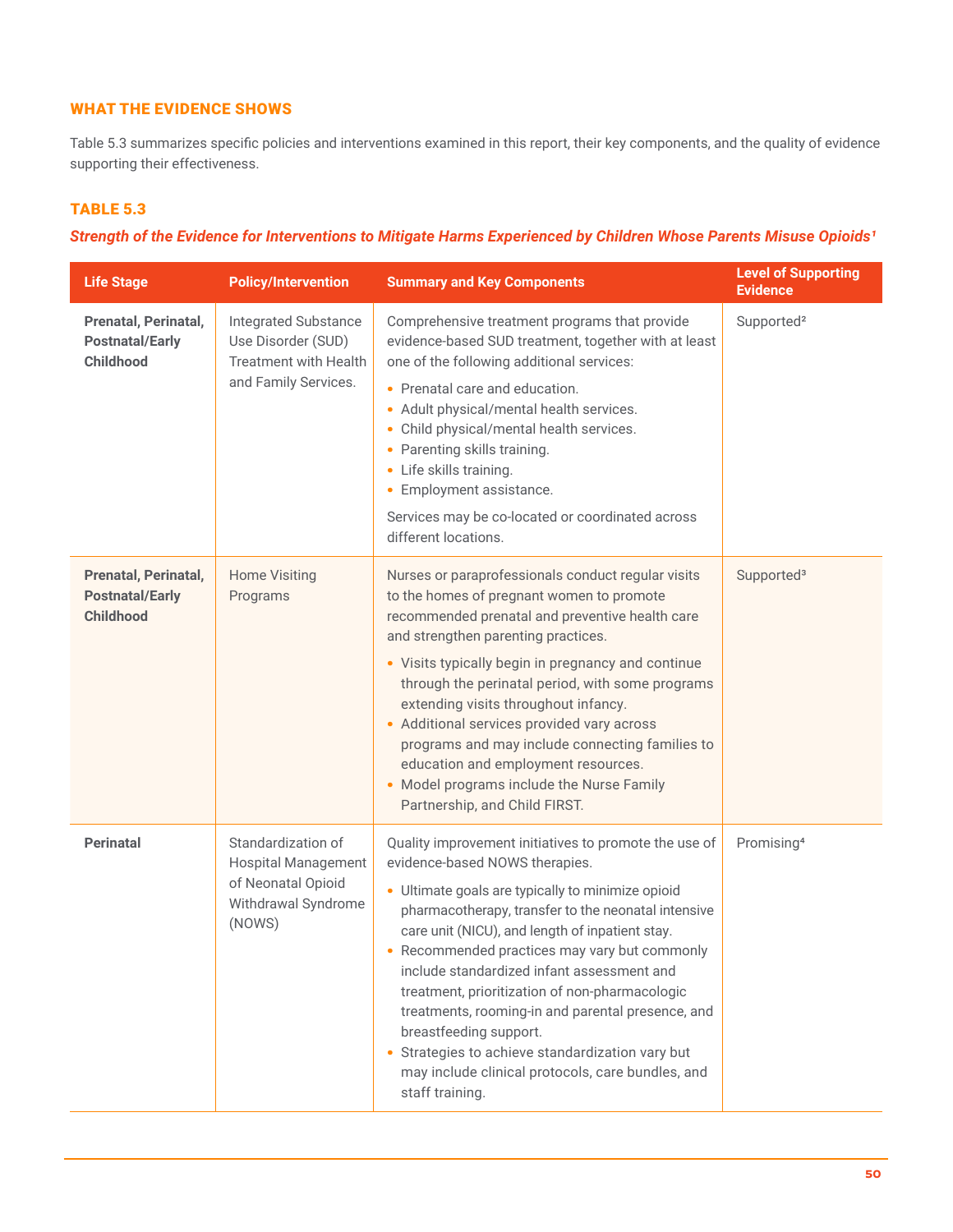| <b>Life Stage</b>                          | <b>Policy/Intervention</b>                      | <b>Summary and Key Components</b>                                                                                                                                                                                                                                                                                                                                                                                                                                                                                                                                                                                           | <b>Level of Supporting</b><br><b>Evidence</b>                           |
|--------------------------------------------|-------------------------------------------------|-----------------------------------------------------------------------------------------------------------------------------------------------------------------------------------------------------------------------------------------------------------------------------------------------------------------------------------------------------------------------------------------------------------------------------------------------------------------------------------------------------------------------------------------------------------------------------------------------------------------------------|-------------------------------------------------------------------------|
| <b>Perinatal</b>                           | NOWS-Dedicated<br><b>Treatment Settings</b>     | Designation of NOWS-specific care settings, such<br>as hospital inpatient units, NICUs, or residential<br>treatment facilities.                                                                                                                                                                                                                                                                                                                                                                                                                                                                                             | Undetermined <sup>5</sup>                                               |
| <b>Perinatal</b>                           | <b>NOWS Outpatient</b><br><b>Opioid Weaning</b> | Protocols allow opioid tapering for infants with<br>NOWS to be completed at home with close<br>monitoring, rather than in the hospital.                                                                                                                                                                                                                                                                                                                                                                                                                                                                                     | Undetermined <sup>6</sup> (Some<br>studies indicate<br>possible harms.) |
| <b>Postnatal/Early</b><br><b>Childhood</b> | <b>Family Skills Training</b><br>Interventions  | • Interventions to improve:<br>• Parenting skills, including discipline, supervision,<br>problem solving.<br>• Childrens' life skills, including socioemotional<br>regulation, and peer pressure resistance.<br>• Family communication.<br>• Interventions may also include case management<br>services.<br>• Training can be delivered in individual or group<br>formats and diverse settings, including homes,<br>schools, and health facilities.<br>Model programs include the Strengthening<br>$\bullet$<br>Families Program and Families Facing the Future.                                                            | Well-Supported <sup>7</sup>                                             |
| <b>Postnatal/Early</b><br>Childhood        | Early Intervention                              | Specialized courts monitor treatment for parents<br>with SUD who have a pending child abuse or neglect<br>case, with the goal of facilitating parents' recovery<br>and family reunification. Features:<br>• SUD treatment and wraparound services.<br>• Frequent court hearings and drug testing.<br>• Rewards/sanctions linked to treatment adherence.<br>• Involvement of representatives from the judicial,<br>child welfare, and SUD treatment systems.<br>• A single judge may oversee treatment and child<br>welfare proceedings in an integrated model, or<br>these tasks may be divided among multiple judges.      | Supported <sup>8</sup>                                                  |
| <b>Postnatal/Early</b><br><b>Childhood</b> |                                                 | The Program for Infants and Toddlers with<br>Disabilities, a provision of the Individuals with<br>Disabilities Education Act (IDEA Part C), promotes<br>healthy development among young children<br>with developmental delay or risk factors for<br>developmental delay. Services vary, but may include:<br>• Health care services.<br>Early education.<br>$\bullet$<br>Referrals to community-based care agencies.<br>$\bullet$<br>• Case management.<br>IDEA Part C is a federal grant program. However, state<br>agencies administer the early intervention programs<br>and influence their features and implementation. | Supported <sup>9</sup>                                                  |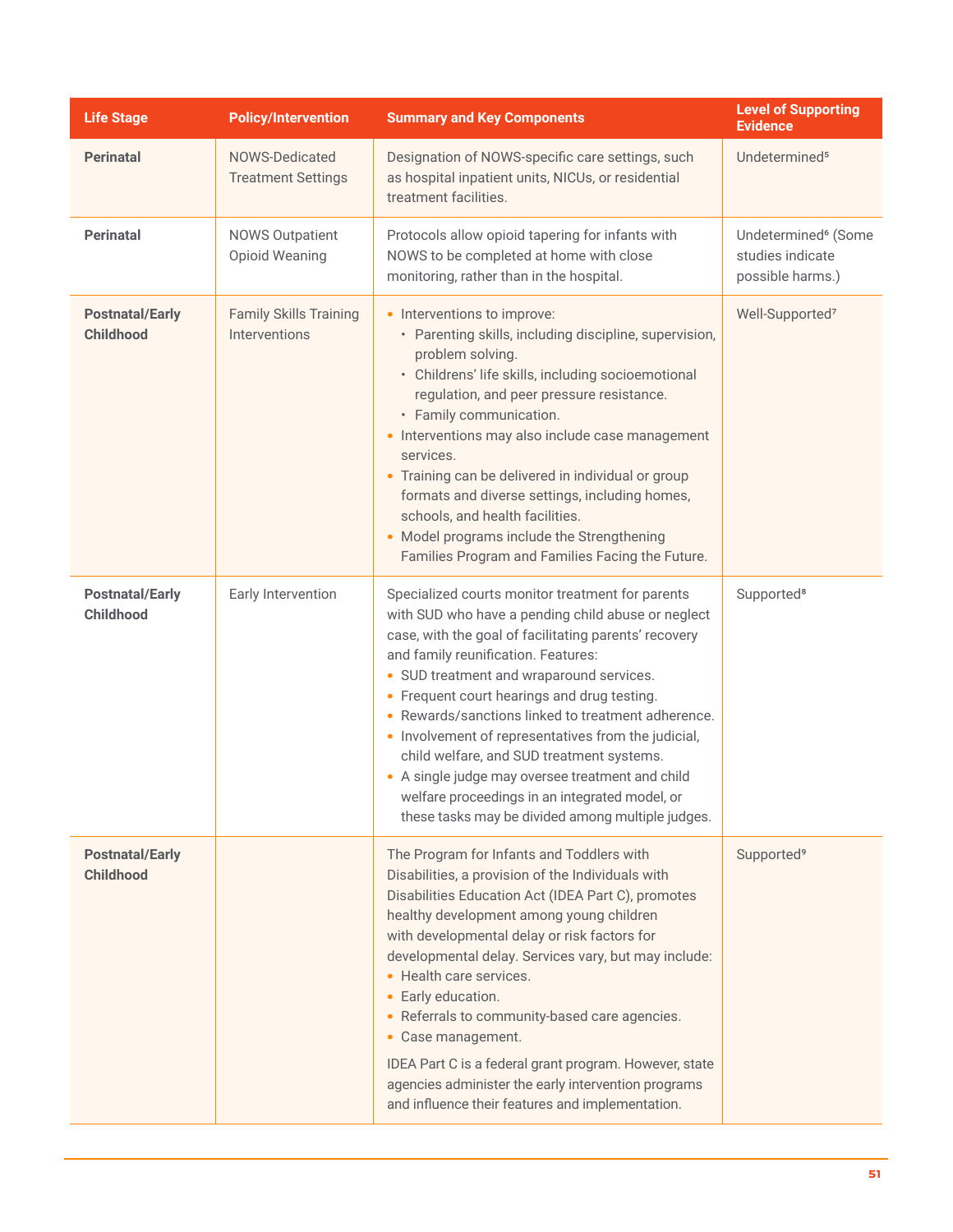| <b>Life Stage</b>                   | <b>Policy/Intervention</b>                                                                                                   | <b>Summary and Key Components</b>                                                                                                                                                                                                                                                                                                                                  | <b>Level of Supporting</b><br><b>Evidence</b> |
|-------------------------------------|------------------------------------------------------------------------------------------------------------------------------|--------------------------------------------------------------------------------------------------------------------------------------------------------------------------------------------------------------------------------------------------------------------------------------------------------------------------------------------------------------------|-----------------------------------------------|
| <b>Postnatal/Early</b><br>Childhood | <b>Family Therapy</b>                                                                                                        | Behavioral therapy engages adults with SUD and their<br>family members to improve family communication<br>and reduce conflict.                                                                                                                                                                                                                                     | Promising <sup>10</sup>                       |
| Postnatal/Early<br>Childhood        | Intensive Case<br>Management/<br>Recovery Coaches                                                                            | Case managers/recovery coaches are assigned to<br>parents with SUD and assist with:<br>• Care coordination.<br>Reducing barriers to service use.<br>Patient outreach.<br>$\bullet$<br>Assessment of clinical and social service needs.<br>Interventions can be embedded in a range of<br>settings, including SUD treatment programs and<br>child welfare agencies. | Promising <sup>11</sup>                       |
| Postnatal/Early<br>Childhood        | Screening, Brief<br>Intervention, and<br><b>Referral to Treatment</b><br>(SBIRT) for Parents'<br><b>SUD by Pediatricians</b> | Pediatric primary care-based intervention to screen<br>for adverse childhood experiences including parents'<br>SUD, SBIRT features a validated instrument and brief<br>motivational interviewing to engage parents and<br>refer to treatment. Education on pain and opioid<br>treatment.<br>Model program example: Safe Environment for<br>$\bullet$<br>Every Kid. | Promising <sup>12</sup>                       |

| 1. Includes review articles and selected representative primary sources.<br>Evidence review was based on all relevant primary sources identified | 7. Catalano et al., 1999; Kumpfer & Brown, 2019; Kumpfer & Fowler,<br>2007. |
|--------------------------------------------------------------------------------------------------------------------------------------------------|-----------------------------------------------------------------------------|
| and, therefore, included a much larger number of articles.                                                                                       | 8. Green et al., 2007; Ogbonnaya & Keeney, 2018                             |
| 2. Milligan et al., 2011; Neger & Prinz, 2015; Niccols et al., 2012.                                                                             | 9. Bono et al., 2007; Katz et al., 2014; Ullery & Katz, 2017                |
| 3. Azzi-Lessing, 2013; Lowell et al., 2011; Olds, 2006.                                                                                          | 10. Bartle-Haring et al., 2018; Kumpfer et al., 2003; O'Farrell & Schein,   |
| 4. Patrick, Schumacher et al., 2016; Whalen et al., 2019.                                                                                        | 2011                                                                        |
| 5. Whalen et al., 2019.                                                                                                                          | 11. Dauber et al., 2012; Ryan et al., 2008; Ryan et al., 2017               |
| 6. Maalouf et al., 2018; Murphy-Oikonen & McQueen, 2018.                                                                                         | 12. Dubowitz, 2014                                                          |

#### *Strongest Evidence*

The following interventions have the strongest evidence base and are most likely to be effective in mitigating harms experienced by children whose parents misuse opioids:

- **1.** Integrated SUD Treatment with Health and Family Services.
- **2.** Home Visiting Programs.
- **3.** Family Skills Training Interventions.
- **4.** Family Drug Treatment Courts (FDTC).

The standardization of hospital NOWS management is a particularly promising intervention. The evidence supporting this intervention is derived primarily from uncontrolled studies. However, these studies warrant strong consideration, since they have found consistent positive impacts across a large number of institutions. In addition, these interventions have a firm practical and clinical grounding.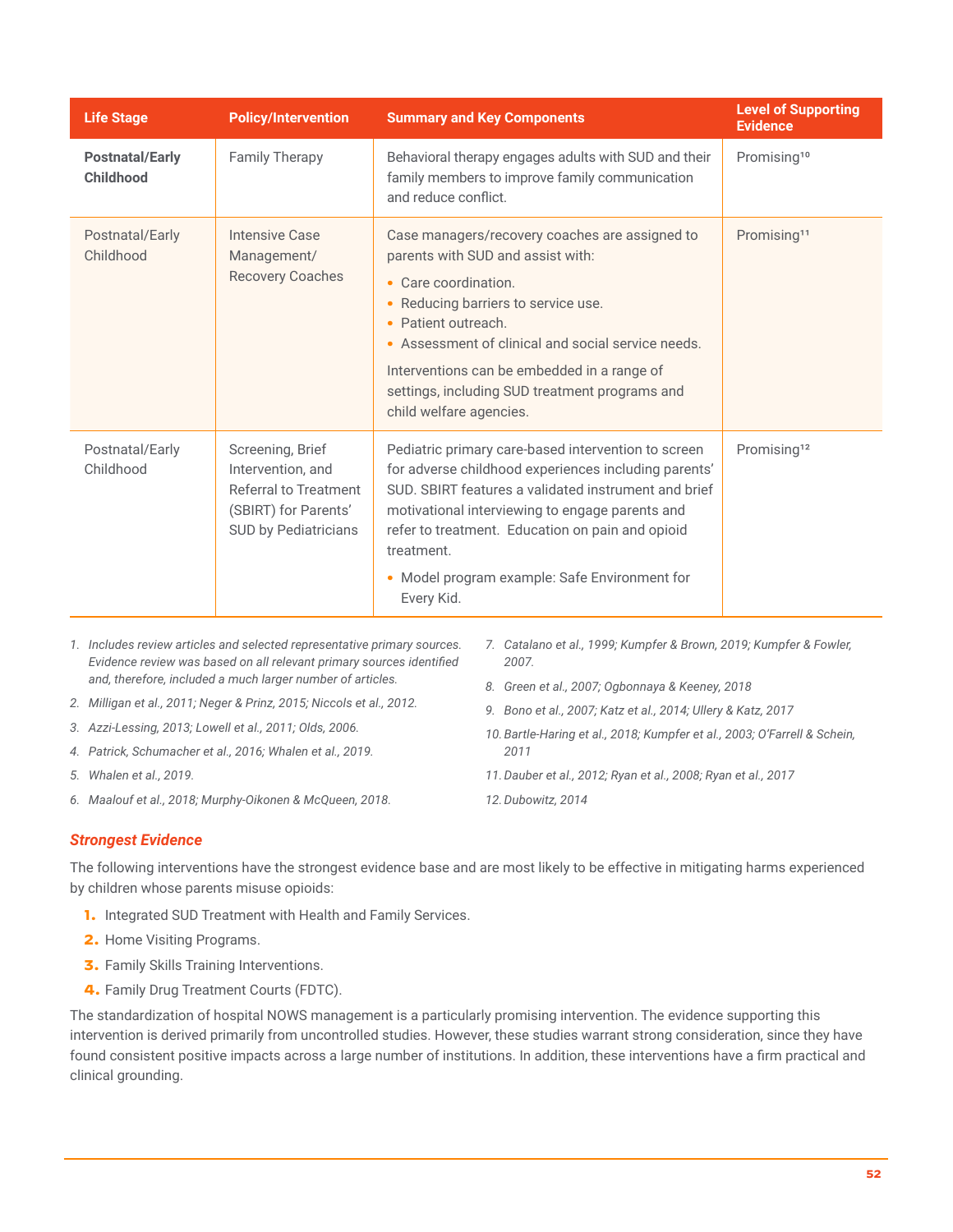#### *Promising Evidence for Family Therapy*

Family therapy is rated as promising given this section's focus on child well-being. Evidence of family therapy's positive impacts on children of adults with SUD is limited. Note that family therapy is considered well-supported overall, based on its positive impacts on patients with OUD. Evidence-based OUD treatment for parents has been shown to improve child and family outcomes even without additional integrated health and family services. However, integrating these services achieves even larger benefits for children.

#### *Limitations*

There are several important limitations associated with the evidence base for interventions to mitigate harms to children whose parents misuse opioids:

- **•** Evidence of the impacts on direct measures of child health and well-being are limited.
- **•** Certain intermediate measures of child well-being used in studies discussed here may be challenging to interpret without understanding the child's broader environment. For example, foster placements are often viewed as an undesirable outcome but, in some instances, may be beneficial.
- **•** With some exceptions, most studies follow children for a limited period of time. Therefore, it is uncertain whether observed benefits are sustained over the long term.
- **•** Studies of certain interventions—including home visiting programs, parenting skills interventions, and intensive case management—enrolled a diverse group of vulnerable families, not all of whom were affected by SUD. Therefore, there is some uncertainty about whether similar program impacts would be observed among a SUD-only, or OUD-only, population.

#### IMPLEMENTATION AND SCALING CONSIDERATIONS FOR EFFECTIVE POLICIES

This chapter reviews implementation and scaling considerations for the interventions considered most likely to be effective, such as integrated SUD treatment, home visiting programs, family skills training interventions, FDTCs, and standardization of hospital NOWS management. The following considerations are relevant to all such interventions:

- **• Screening for Program Eligibility:** Systematic screening for program eligibility, followed by referral, should be conducted across multiple settings to connect families to appropriate interventions. These settings include hospitals, outpatient clinics, Medicaid, child welfare agencies, Head Start and other childcare programs, and Temporary Assistance for Needy Families.
- **• Covered Benefits:** State Medicaid programs could include effective programs as covered benefits in order to improve access and affordability. States may use legislative mandates to require commercial insurers to cover these programs or may encourage coverage through financial incentives or subsidies.
- **• Training**: Impacts are generally greater when programs are implemented by highly trained individuals who are health professionals, rather than paraprofessionals. Locales with health professional shortages may not have an adequate supply of trained providers to deliver interventions. Substituting paraprofessionals may lower costs of implementation but may also weaken program impacts.
- **• Interventions**: Longer and more intensive interventions are typically required for higher-risk families with multiple vulnerabilities in addition to OUD. This requirement may increase implementation costs.
- **• Higher-Risk Families:** Higher-risk families are more likely to face difficulties engaging with and completing interventions. These difficulties may weaken program impacts or interfere with efforts to target evidence-based programs to the families with greatest need.
- **Early Intervention:** Interventions beginning earlier in pregnancy and childhood are typically more effective than those beginning later in childhood (van der Put et al., 2018).

Additional implementation and scaling considerations for each specific type of intervention are summarized below.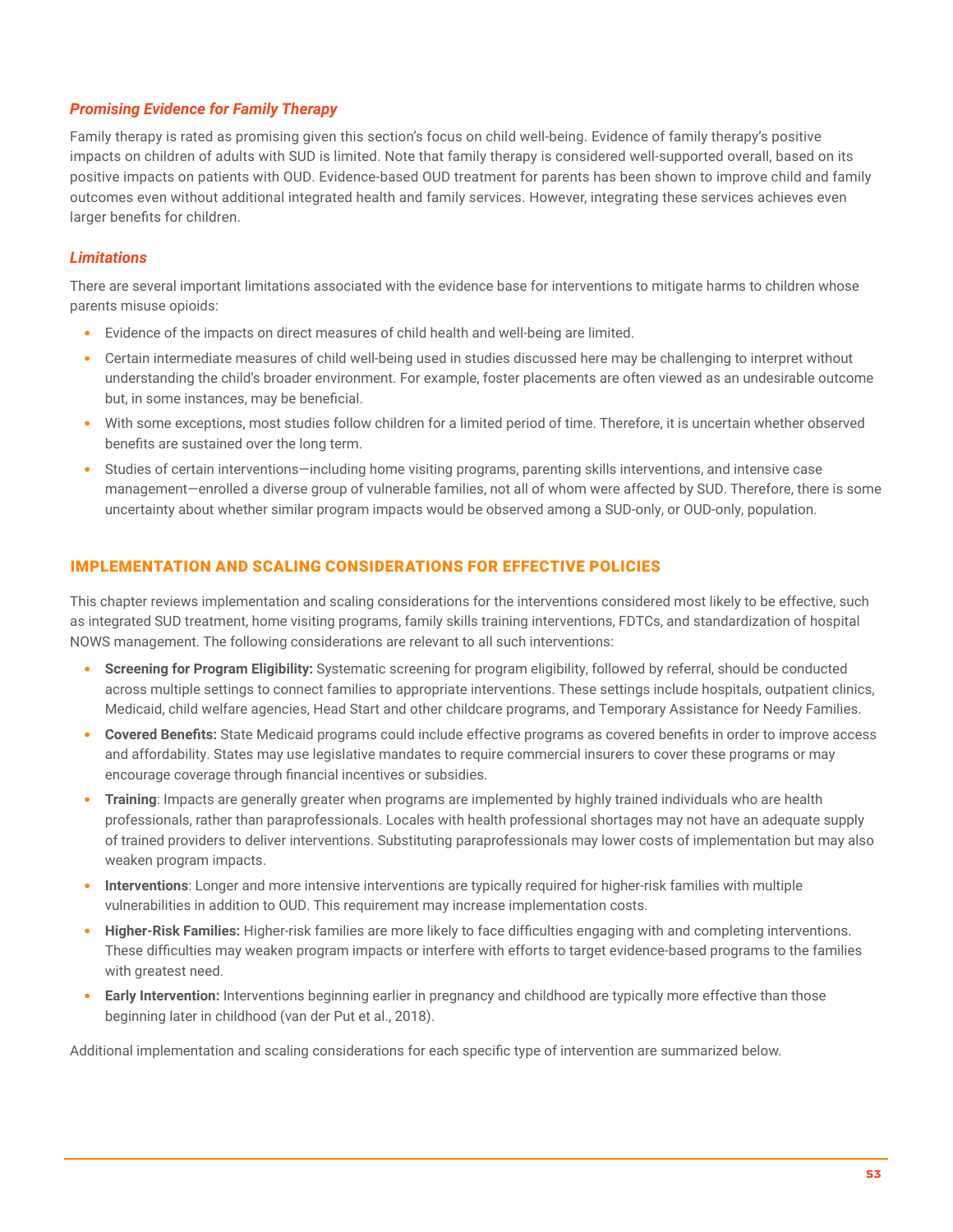#### *Integrated SUD Treatment with Health and Family Services*

Effective SUD treatments that are integrated with health and family services have several features:

- **•** Close relationships and coordination between:
	- Hospitals.
	- Specialty OUD treatment programs.
	- Primary and prenatal care providers.
	- Relevant state agencies like Medicaid and child welfare agencies.
	- Community-based social services (Meyer & Phillips, 2015; March & Smith, 2011).
- **•** Service co-location.
- **•** Services matched to a client's individual needs.
- **•** Implementation of programs that:
	- Combine and coordinate services across multiple sectors, like health care and child welfare services.
	- Can be facilitated by data sharing, harmonization of treatment goals and quality assurance processes, and flexible financing like interagency joint financing agreements (Marsh & Smith, 2011).

**Costs:** Programs that integrate SUD treatment with health and family services are resource-intensive, so it is advisable to target them to the highest-risk families and communities.

This review did not identify any published estimates of the costs of integrating SUD treatment with health or family services. The cost of integrating additional services into an established SUD treatment program will vary considerably, depending on the specific types of integrated services and whether they:

- **•** Are co-located with SUD treatment.
- **•** Are delivered and financed by partner organizations.
- **•** Must be financed by the SUD program.
- **•** Require collaboration and data-sharing between treatment providers.

Effective integrated treatment programs tend to have co-located services, and close coordination and data sharing among treatment providers. These programs are likely to incur the incidental costs of:

- **•** Securing additional space for co-located services, either through construction of new offices, rental of additional existing office space, or reconfiguration of existing office space to accommodate additional providers.
- **•** Developing and implementing a protocol for screening SUD treatment clients for additional service needs and eligibility and connecting clients with appropriate on-site providers.
- **•** Staff time and training to execute screening and referral protocols, and to coordinate among service providers.
- **•** Additional staff recruitment, training, and materials needed to provide additional services, if those services cannot be delivered and financed by partner organizations.

#### *Home Visiting Programs*

Features of effective home visiting programs include:

- **•** Home visits are initiated in the prenatal period (Peacock et al., 2013).
- **•** Staff are highly trained in providing culturally competent care, and addressing challenges such as mental illness, SUD, trauma, and domestic violence.
	- Model programs with the strongest evidence of positive impacts, such as the Nurse Family Partnership, typically use trained nurses, rather than paraprofessionals, as home visitors.
	- Some programs, like Child FIRST, have achieved positive impacts using social workers with a bachelor's or master's degree as home visitors.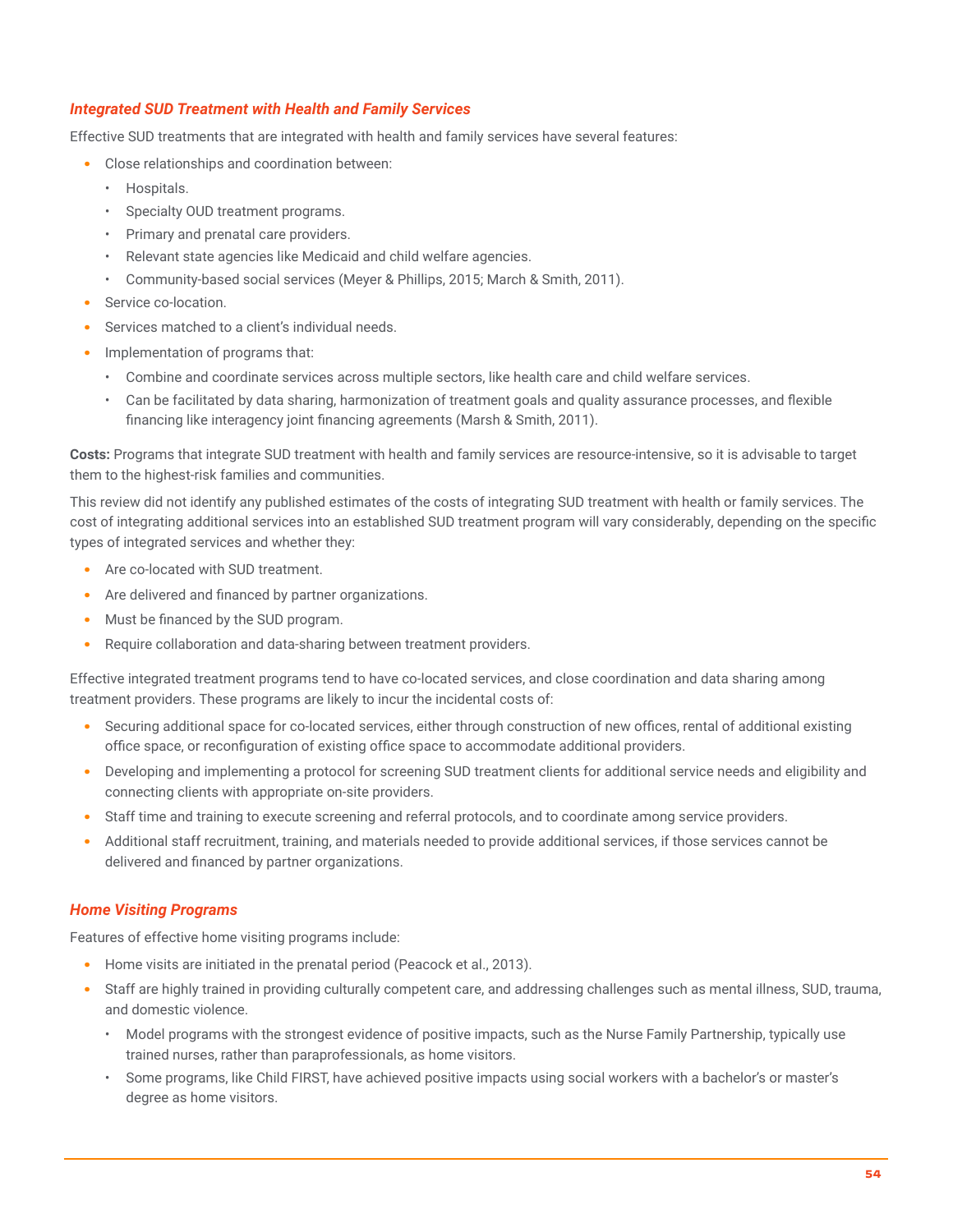• Home visitors receive frequent supervision by trained **professionals**.

**•** Home visitors collaborate with other service providers, including professionals in the health care system, early intervention programs like IDEA Part C, and child welfare agencies (Azzi-Lessing, 2013).

**Costs**: Home visiting programs may be challenging to implement in rural and sparsely populated communities due to increased travel time and costs. These programs are resource-intensive, so it is advisable to target them to the highest-risk families and communities.

The average cost per family served in a home visiting program is \$6,583 in 2012 dollars, based on a cost survey of five rigorously studied home visiting programs implemented across 19 different agencies (Burwick et al., 2014). Studied programs included Nurse Family Partnership, Healthy Families America, SafeCare, Parents as Teachers, and Positive Parenting Program.

Costs per family served varied widely across programs, ranging from \$2,372 for Parents as Teachers, to \$8,000 for the Nurse Family Partnership. The higher cost of the Nurse Family Partnership program was attributed to the fact that it was the only program among the five programs studies that required home visitors to have a bachelor's degree in nursing. Salaries for these home visitors tended to be higher than salaries in other programs. Notably, these cost estimates are all derived from "real-world" programs rather than randomized controlled trials (RCT).

#### *Family Skills Training Interventions*

Effective family skills training programs:

- **•** Typically lasts between seven and 15 sessions.
- **•** Target children age 3 through adolescence.
- **•** Are adapted to be age appropriate.
- **•** Use trained and supervised staff, including prevention specialists, to deliver interventions.
- **•** Involve both parents.
- **•** Use culturally-sensitive program adaptations to improve retention of families from racial/ethnic minority backgrounds.
- **•** Offer incentives for attendance to improve overall recruitment (Kumpfer, 2014; Von Korff et al., 2016).

Certain family skills training programs, including the Strengthening Families Program, have been successfully adapted from the traditional group format to a DVD-format that allows for program delivery at a lower cost in multiple settings, including schools, health facilities, and child welfare and juvenile justice settings (Von Korff et al., 2016).

**Costs of Effective Policies:** Family skills training interventions are moderately resource-intensive and could be prioritized in states and sub-state regions with a higher burden of parental OUD.

Published cost estimates are available for the Strengthening Families Program, a model program that has been rigorously evaluated in multiple RCTs. Using the group-based service delivery format, the average cost for a single-child family is \$1,662 in 2011 dollars (Johnson-Motoyama, 2013). These cost estimates are derived from "real-world" program settings, not RCTs.

### *Family Drug Treatment Courts (FDTC)*

Family Drug Treatment Courts (FDTC) programs feature:

- **•** Frequent contact with the court (Lloyd, 2015).
- **•** Early involvement of families affected by SUD (Choi, 2012).
- **•** Access to medication treatment for clients with OUD. Certain courts prohibit medication treatment for OUD (Tabashneck, 2018).
- **•** Collaboration among judicial, child welfare, and SUD

treatment programs to develop consistent policies and coordinate case management (Choi, 2012).

**•** Integrated models in which a single judge oversees compliance with both OUD treatment and child welfare proceedings. This model may be more effective than models in which monitoring is shared by multiple judges/ courts (Chuang et al., 2012; Green et al., 2007; van Wormer & Hsieh, 2016).

There is longstanding evidence of disparities in the treatment of racial/ethnic minorities by the court, child welfare, and health care systems (Choi, 2012). Monitoring the outcomes of minority families served by FDTCs is critical to preventing and addressing racial/ethnic disparities in FDTC program outcomes.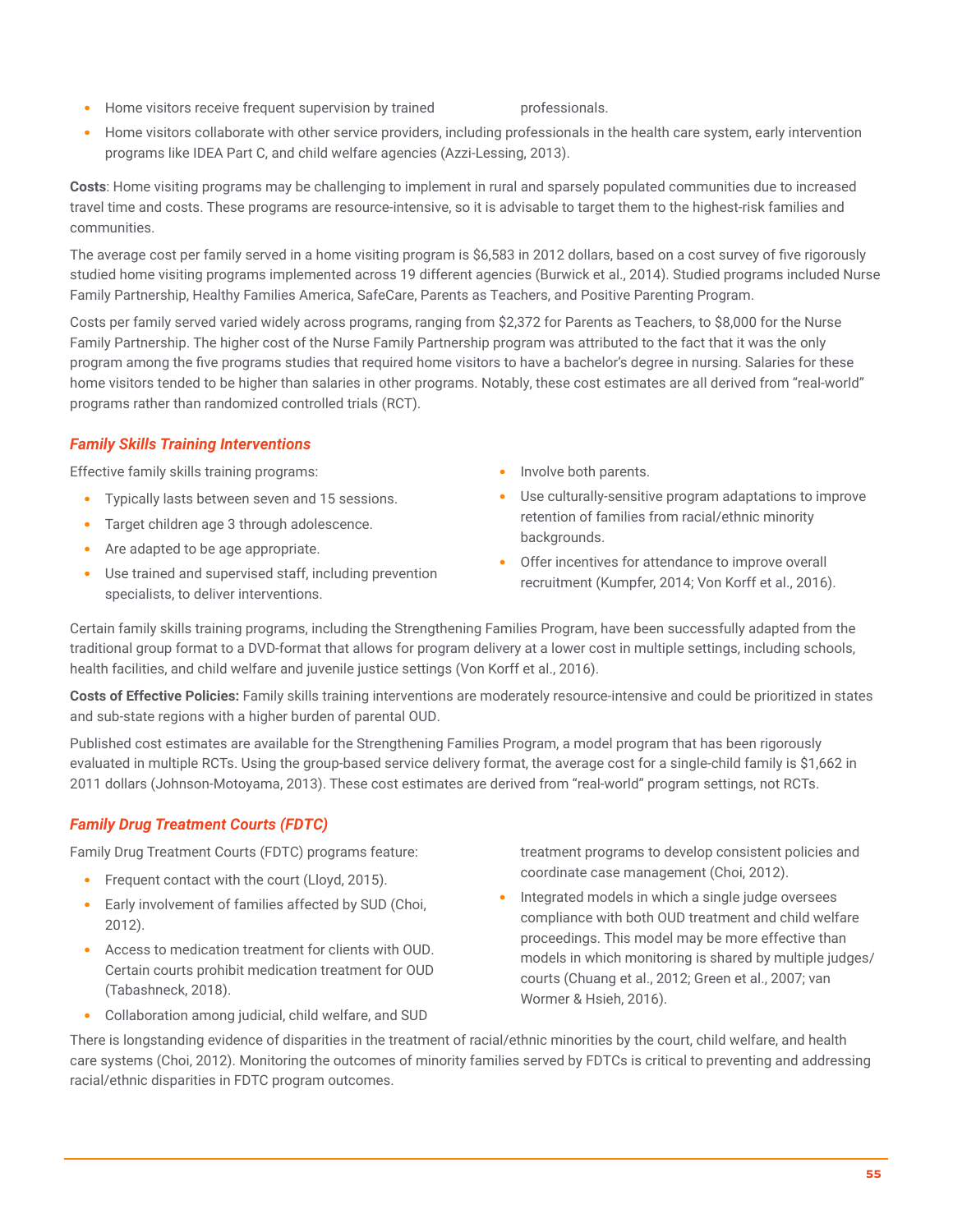**Costs of Effective Policies:** FDTCs are resource-intensive, so it is advisable to target them to the highest-risk families and communities.

Published operating cost estimates for FDTCs range from approximately \$8,300 to \$10,900 per single-child family served per year, in 2014 dollars (Brook et al., 2016; Burrus et al., 2011; Zeller, Hornby & Ferguson, 2007).

#### *Standardization of Hospital NOWS Management*

Components of successful quality-improvement initiatives for hospital NOWS management have typically included (Whalen et al., 2019):

- **•** Standardized screening and assessment tools to diagnose and rate the severity of NOWS.
- **•** Rooming-in and parental presence.
- **•** Breastfeeding support.
- **•** Prioritization of non-pharmacologic therapies like a standard, non-pharmacologic bundle.
- **•** Protocol for initiation, titration, and weaning of pharmacotherapy with opioids or other agents.

Medicaid covers 43 percent of all births and 80 percent of NOWS-affected births (Martin et al., 2018; Winkelman et al., 2018). As a result, state Medicaid programs have considerable leverage to encourage the adoption and standardization of evidence-based NOWS management practices. This could be achieved through, for example, enhanced reimbursement rates for facilities achieving a high rate of guideline-concordant care. State health departments can also encourage the wider dissemination of evidence-based NOWS treatment protocols by:

- **•** Mandating protocol adoption or development as a condition of hospital licensure/accreditation.
- **•** Offering financial incentives or subsidies for protocol adoption and integration into electronic health records.

**Costs of Effective Policies:** Initiatives designed to standardize hospital NOWS management are moderately resource-intensive, so they might be prioritized in states and sub-state regions with a higher burden of parental OUD.

This review did not identify any published cost estimates for implementing interventions to standardize NOWS management in hospitals. However, such interventions are believed to be cost-effective since they have been associated with substantial savings in NICU and inpatient costs for affected infants, including:

- **•** A decrease in average hospital costs for opioid-exposed newborns from \$11,000 to \$5,300 per newborn in 2015 dollars. These savings were reported by Children's Hospital at Dartmouth-Hitchcock for prenatal care and OUD treatment center programs featuring:
	- Standardized infant-centered NOWS assessment.
	- Non-pharmacologic interventions like rooming-in and volunteer "cuddlers."
	- Protocols for the use of pharmacologic treatments.
	- Education outreach to at-risk pregnant women at prenatal care and OUD treatment centers

These savings were driven by decreased use of pharmacologic treatment and decreased length-of-stay among infants requiring pharmacologic treatment (Holmes et al., 2016).

**•** Decreases in hospital costs by \$27,090 per patient, in 2015 dollars. These savings were reported by the University of Louisville Hospital for implementation of a more aggressive morphine-weaning protocol, together with changes in non-opioid adjunctive therapy (Devlin et al., 2017).

Neither of these studies reported the costs of implementing standardized care protocols. However, other implementing institutions have reported that these protocols are typically limited to retraining existing staff, devoting staff time to engaging and educating families, and establishing relationships with community partners (Dickes et al., 2017). As a result, it has been argued that such interventions are likely to be cost-effective (Summey et al., 2017).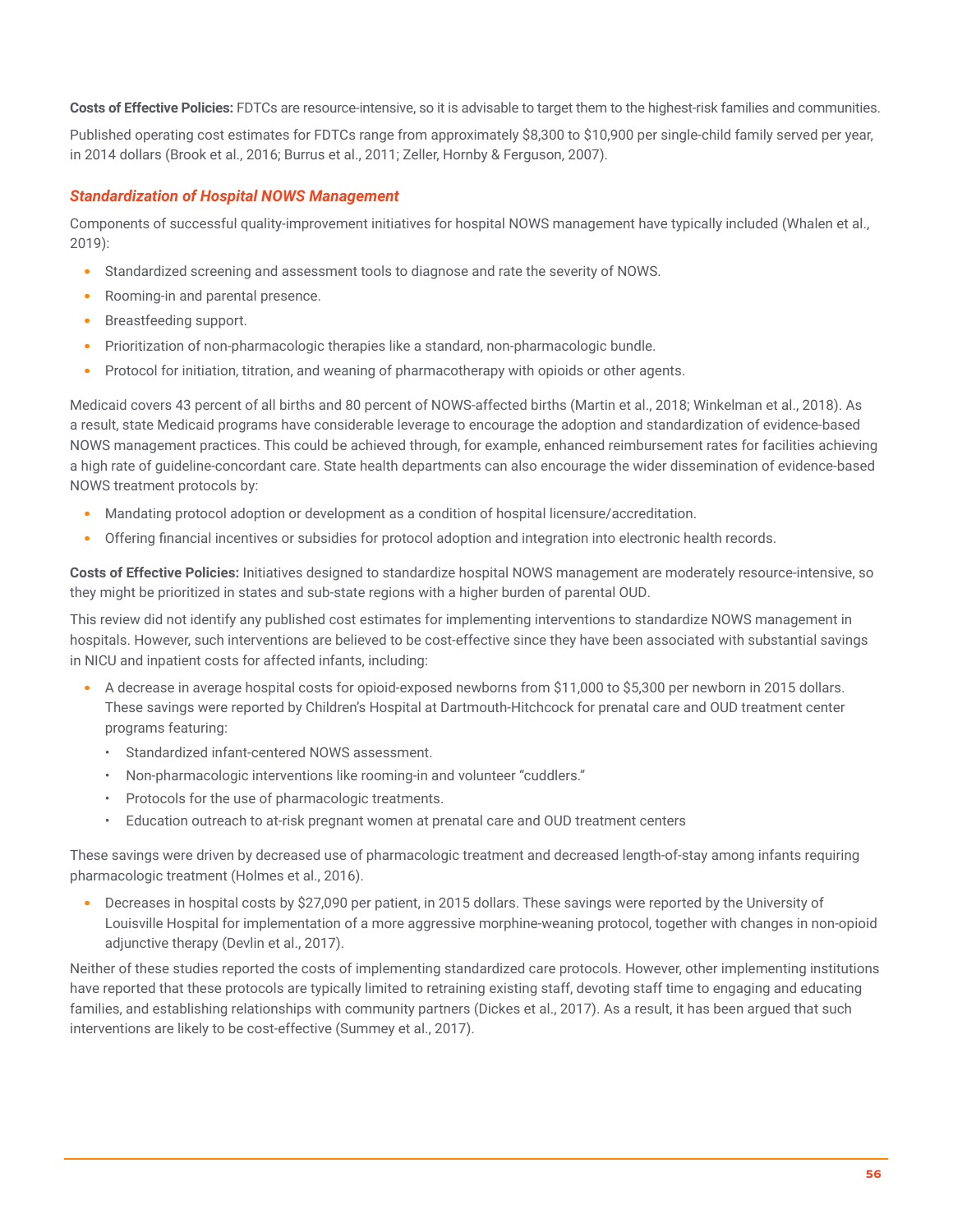#### A NOTE ABOUT COSTS

Funding streams that could be augmented with abatement funds relate to Title V Maternal and Child Health Services Block Grants, IDEA Part C Early Intervention, and Head Start, to the extent that interventions can be delivered through Head Start or Early Head Start programs.

#### LOW-VALUE OR POTENTIALLY HARMFUL POLICIES

Laws and policies that punish pregnant women for opioid misuse are potentially harmful, given widespread clinical experience and emerging research evidence indicating that such initiatives might impede access to both OUD treatment and prenatal care, thereby harming the health of the mother and infant (Faherty et al., 2019; Patrick & Schiff, 2017).

Prenatal care offers a critical window of opportunity for the detection and treatment of women's physical health problems, including, but not limited to:

- **•** Other non-opioid SUD.
- **•** SUD complications such as HIV and HCV.
- **•** Psychiatric comorbidities (Faherty et al., 2019; Patrick & Schiff, 2017).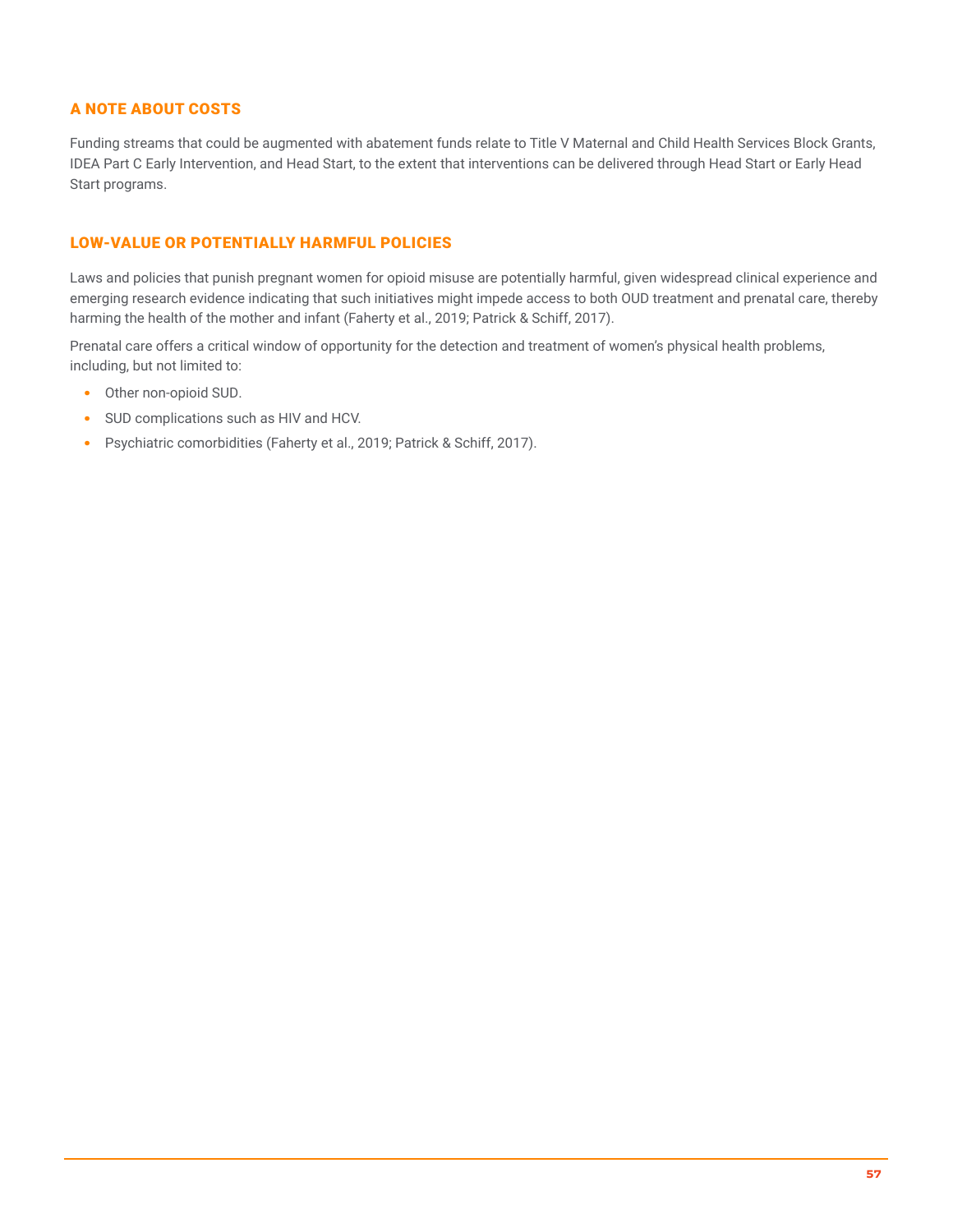

# **CHAPTER 6: Data Infrastructure**

Data collection and analysis systems are often seen as a luxury when money for providing services is constrained. Yet, it is impossible to judge whether opioid-related amelioration efforts are having any impact without accurate, ongoing, monitoring of the severity, location, and type of opioid-related problems in a state or community. Data infrastructure is also an essential tool for mapping the resources available to address the opioid crisis, including prevention professionals, police officers, and hospital beds. Data can also inform a community's plans to deploy those resources and identify gaps that should be targeted for additional investment.

Certain features of the opioid crisis complicate data monitoring:

- **1.** Opioid misuse is illegal, and often involves other illegal behaviors, such as stealing, doctor shopping, and prescription fraud. Understandably, people are unlikely to self-report.
- **2.** Addiction is a deeply stigmatized condition that individuals may not wish to acknowledge.
- **3.** The addicted population is often hard to reach. This population includes individuals who are homeless, shuttle in and out of jails and hospitals, or drift from community to community.

Data monitoring systems built entirely on household surveys are likely to produce inaccurate data. Better systems would use a range of data-collection methods, including biological and administrative measures like wastewater analysis, urine screens of individuals entering jails, and medical diagnostic data from hospitals and clinics.

Existing systems for monitoring state-level data have inconsistent coverage, quality, and utility. The federal government has disinvested from drug-related monitoring in recent years, canceling the Arrestee Drug Abuse Monitoring (ADAM) program, which gathered vital data from drug-using individuals entering jails, and the Drug Abuse Warning Network (DAWN) program, which tracked substance-related emergency room visits.

Many of the surviving national data-monitoring efforts are inadequate for a variety of reasons that lessen their utility for state policy formation and evaluation. These monitoring efforts:

**•** Don't measure opioid-related variables with sufficient precision. The Behavior Risk Factors Surveillance System and National Forensic Laboratory Information System fit into this category.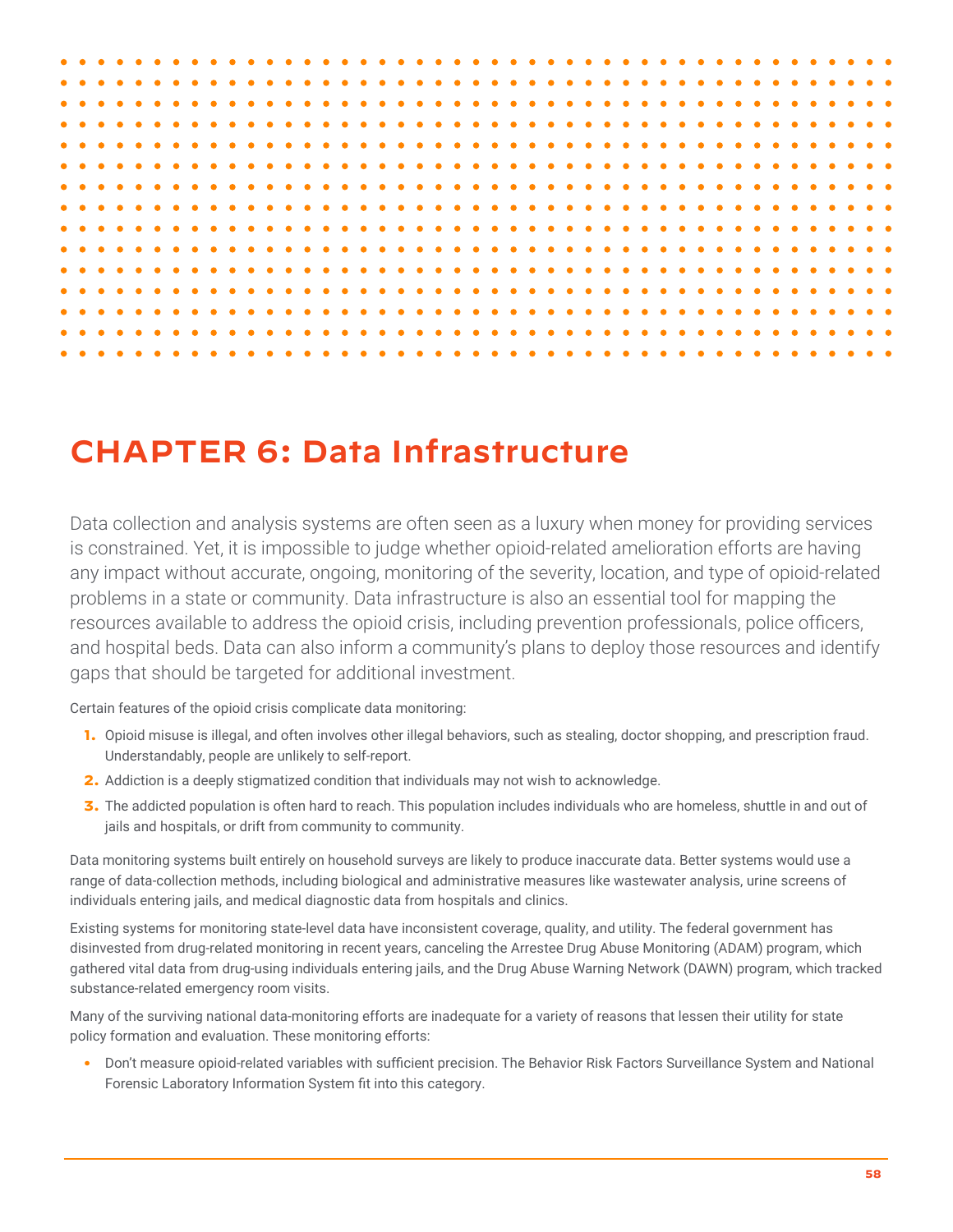- **•** Assess opioid-related variables at the national level but can't provide any state-level data. This category includes the National Electronic Injury Surveillance System, National Hospital Medical Care Survey, National Ambulatory Medical Care Survey, Federal Workplace Drug Testing Program, and Monitoring the Future.
- **•** Provide state-level data only for a subset of states. This includes the Medical Expenditure Panel Survey.
- **•** Only provide state-level data every few years and with a considerable time lag. The National Survey on Drug Use and Health is an example.

## **Existing Systems That Provide Relevant, State-Level Data**

Table 6.1 lists a range of variables that states should measure as they make investments in ameliorating the impact of the opioid epidemic. A number of these variables can be assessed—in many cases, imperfectly—using existing measurement systems that can support state-level analyses. Table 6.2 provides notes on the systems mentioned in Table 6.1.

#### TABLE 6.1: STATE-LEVEL MEASUREMENT VARIABLES AND EXISTING ASSESSMENT SYSTEMS

| <b>Variables</b>                                                                                | <b>Measurement Systems</b>                                                                                                                                                                                                                         |
|-------------------------------------------------------------------------------------------------|----------------------------------------------------------------------------------------------------------------------------------------------------------------------------------------------------------------------------------------------------|
| Prevalence and incidence of opioid misuse in youth and<br>adults.                               | • National Survey on Drug Use and Health (NSDUH)<br>• Quest Diagnostics (QD)                                                                                                                                                                       |
| Prevalence and incidence of opioid injection in youth and<br>adults.                            | • NSDUH<br>• Youth Risk Behavior Surveillance System (YRBS)                                                                                                                                                                                        |
| Prevalence and incidence of opioid use disorder (OUD) in<br>youth and adults.                   | • NSDUH                                                                                                                                                                                                                                            |
| Fatal and non-fatal opioid overdoses by drugs involved.                                         | • Medicare<br>• National Emergency Medical Service Officials Information<br>System (NEMSIS)<br>• Optum Clinformatics Datamart (OCDM)<br>• State Poison Control Center (SPCC).<br>• Wide-ranging Online Data for Epidemiologic Research<br>(WONDER) |
| Opioid-related emergency room admissions.                                                       | • Medicare<br>$\bullet$ OCDM                                                                                                                                                                                                                       |
| Opioid-related arrests.                                                                         | • Uniform Crime Reports/National Incident-Based Reporting<br>System (UCR/NIBRS)                                                                                                                                                                    |
| High-dose opioid prescribing, benzodiazepine-opioid co-<br>prescribing, per capita prescribing. | • Automation of Reports and Consolidated Orders System<br>(ARCOS)<br>• IQVIA (formerly Quintiles and IMS Health, Inc.)<br>• Medicare<br>$\bullet$ OCDM                                                                                             |
| Drug-related foster care placements.                                                            | • Administration for Children and Families (ACF)                                                                                                                                                                                                   |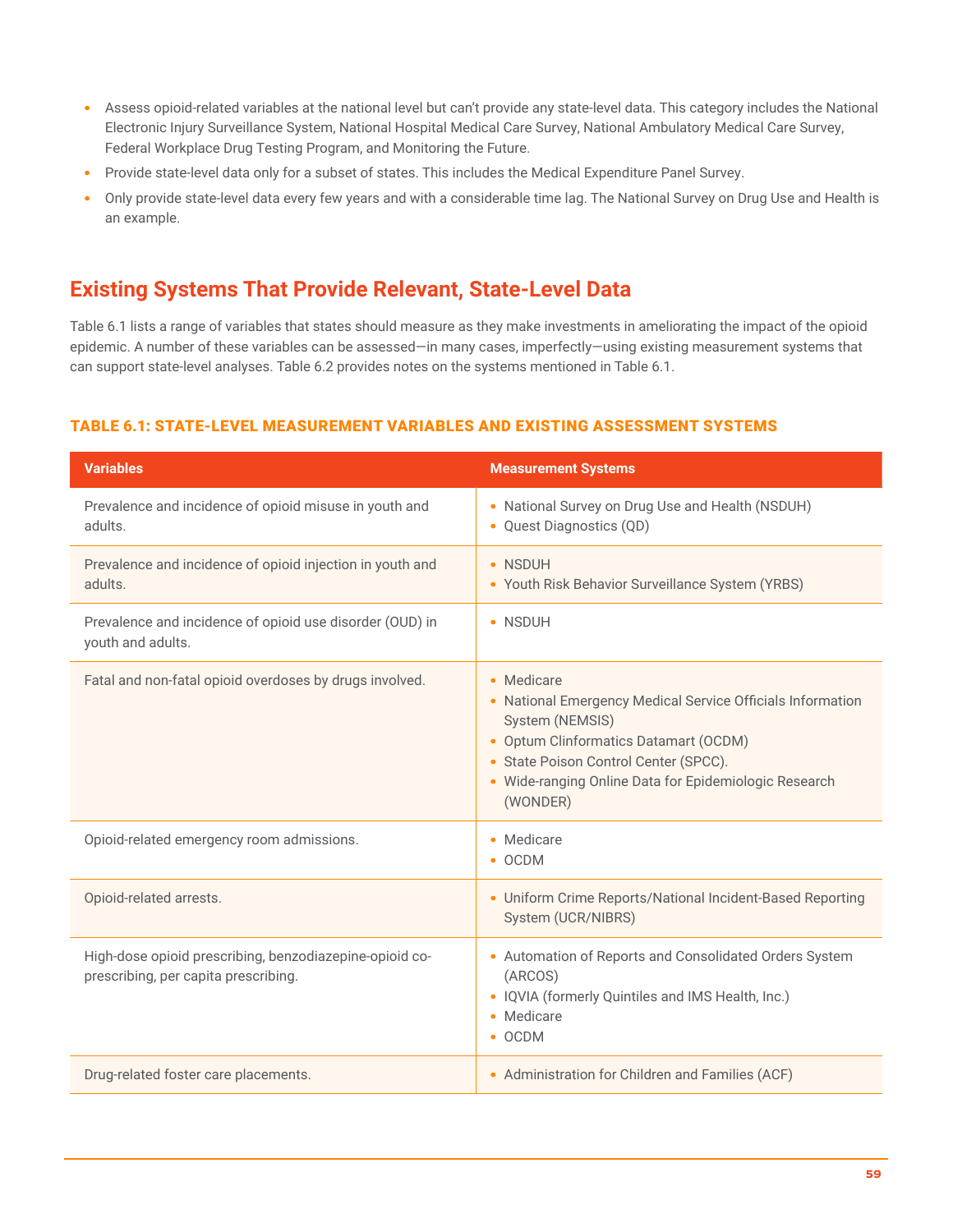| <b>Variables</b>                                                                                                                                                                                   | <b>Measurement Systems</b>                                              |
|----------------------------------------------------------------------------------------------------------------------------------------------------------------------------------------------------|-------------------------------------------------------------------------|
| Number of individuals in opioid addiction treatment.                                                                                                                                               | $\bullet$ OCDM<br>• Treatment Episode Dataset (TEDS)<br>• Medicare      |
| Number of opioid treatment programs and aggregated<br>maximum caseload.                                                                                                                            | • Substance Abuse and Mental Health Services<br>Administration (SAMHSA) |
| Number of physicians who have X-waivers permitting them<br>to prescribe Suboxone (buprenorphine/naloxone) for patients<br>with OUD, and the number of physicians who write these<br>prescriptions. | • SAMHSA                                                                |
| Residential treatment beds.                                                                                                                                                                        | • National Survey of Substance Abuse Treatment Services<br>(N-SSATS)    |
| Number of addiction care personnel by discipline.                                                                                                                                                  | • Professional Associations                                             |
| Number of syringe exchange programs.                                                                                                                                                               | • American Foundation for AIDS Research (AmfAR)                         |
| Naloxone use.                                                                                                                                                                                      | · IQVIA<br>• NEMSIS                                                     |
| Opioid-related incarcerations.                                                                                                                                                                     | • None                                                                  |
| Prevalence and incidence of infectious disease among opioid-<br>using population.                                                                                                                  | • None                                                                  |
| Number of people with OUD who are homeless.                                                                                                                                                        | • None                                                                  |
| Supportive/recovery housing allowing medications, compared<br>to housing not allowing medications.                                                                                                 | • None                                                                  |
| Number of drop-off sites for excess medication.                                                                                                                                                    | • None                                                                  |
| Staffing, services, and individuals served by harm reduction<br>programs outside of government.                                                                                                    | • None                                                                  |

#### TABLE 6.2: NOTES FOR DATA SOURCES

| <b>Data Source</b>                             | <b>Available Data</b>                                                                                                                                        |
|------------------------------------------------|--------------------------------------------------------------------------------------------------------------------------------------------------------------|
| Administration for Children and Families (ACF) | • Administrative data on reason for placement in foster care.<br>• Drug-specific data is inconsistent, although opioids are<br>sometimes specifically coded. |
| American Foundation for AIDS Research (amfAR)  | • Administrative data on number and location of syringe<br>exchange programs by state.<br>• No data on staffing or number of individuals served.             |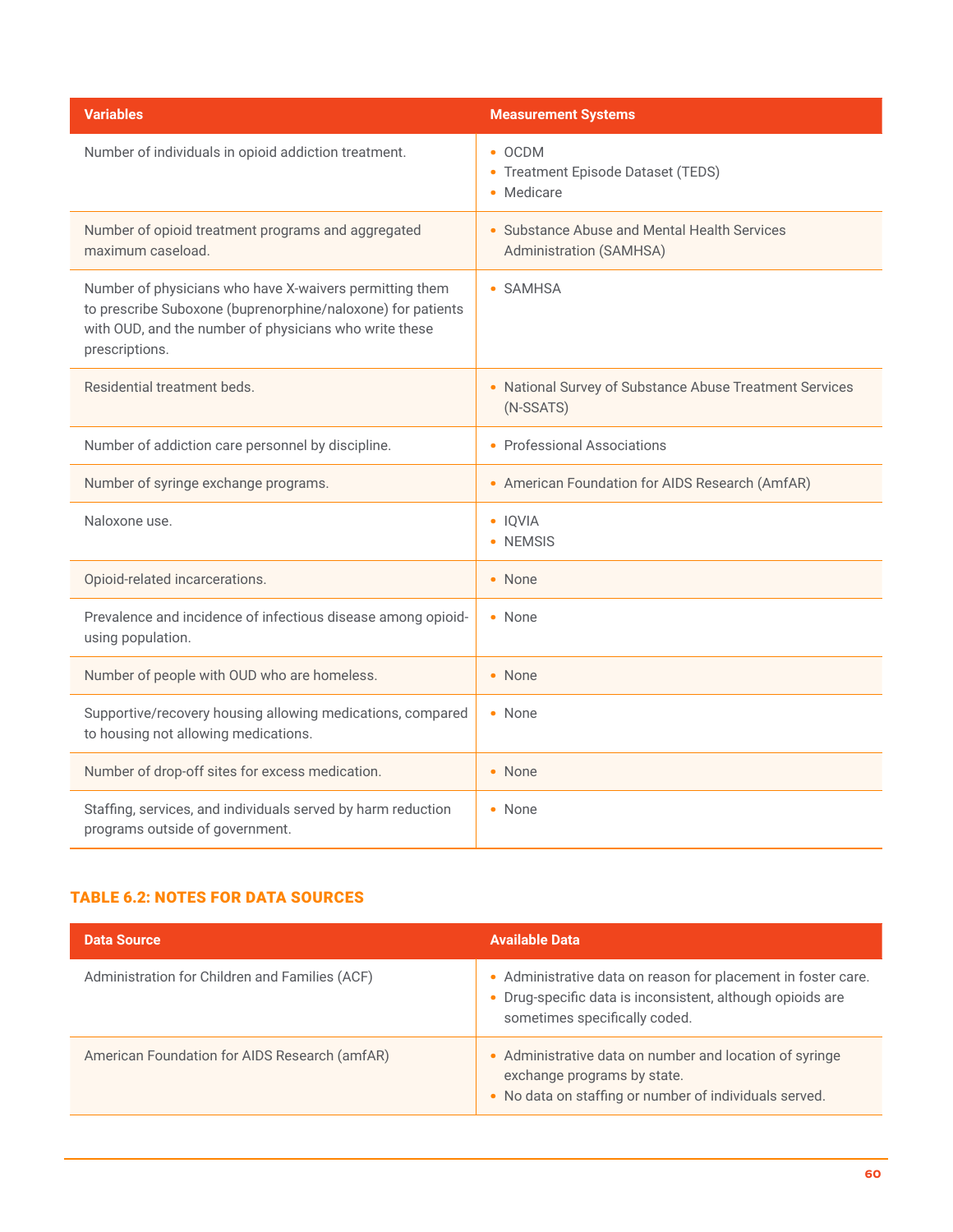| <b>Data Source</b>                                                          | <b>Available Data</b>                                                                                                                                                                                                                                                                                       |
|-----------------------------------------------------------------------------|-------------------------------------------------------------------------------------------------------------------------------------------------------------------------------------------------------------------------------------------------------------------------------------------------------------|
| Automation of Reports and Consolidated Orders System<br>(ARCOS)             | • Administrative data on the provision of prescription opioids<br>collected from manufacturers and distributors.                                                                                                                                                                                            |
| <b>IQVIA</b>                                                                | • Administrative data on prescription drug sales and<br>spending.                                                                                                                                                                                                                                           |
| Medicare                                                                    | • Administrative data from the federal insurance program is<br>available in commercially assembled data packages.<br>· Includes opioid-related prescribing and care utilization data.                                                                                                                       |
| National Emergency Medical Service Officials Information<br>System (NEMSIS) | • Administrative data on use of naloxone by emergency<br>medical services.                                                                                                                                                                                                                                  |
| National Survey on Drug Use and Health (NSDUH)                              | • State-level, biennial estimates of self-reported opioid use<br>and misuse, opioid use disorder, and treatment receipt<br>among the general population, age 12 and older, not<br>including people who are incarcerated and live in jails.<br>Severely underestimates heroin use, misuse, and disorder.     |
| National Survey of Substance Abuse Treatment Services<br>(N-SSATS)          | • Survey of structure and content of all facilities known by<br>the federal government to provide substance use disorder<br>services.                                                                                                                                                                       |
| Optum Clinformatics Datamart (OCDM)                                         | • Nationally representative private insurance administrative<br>data on opioid-related prescribing and care utilization.                                                                                                                                                                                    |
| Prescription Drug Monitoring Program (PDMP)                                 | • Administrative tracking of some or all controlled substance<br>prescribing.<br>• Variations in whether states require prescribers to register<br>and use PDMP, and what substances are covered.                                                                                                           |
| <b>Professional Associations</b>                                            | • Member registries maintained by the American Society<br>of Addiction Medicine, American Academy of Addiction<br>Psychiatry, National Association of Alcoholism and Drug<br>Abuse Counselors, American Psychological Association<br>Addictions Division, and International Nurses Society on<br>Addiction. |
| Quest Diagnostics (QD)                                                      | • Urinalysis results of large, non-representative sample of<br>workers.<br>• Data available down to the three-digit zip code level.                                                                                                                                                                         |
| Substance Abuse and Mental Health Services Administration<br>(SAMHSA)       | • Administrative data on accredited opioid treatment<br>programs and X-waivered buprenorphine prescribers.                                                                                                                                                                                                  |
| <b>State Poison Control Center (SPCC)</b>                                   | • Administrative data on reported analgesic drug poisonings,<br>including those occurring in children and during pregnancy.<br>Differentiates intentional and accidental poisonings.<br>$\bullet$                                                                                                           |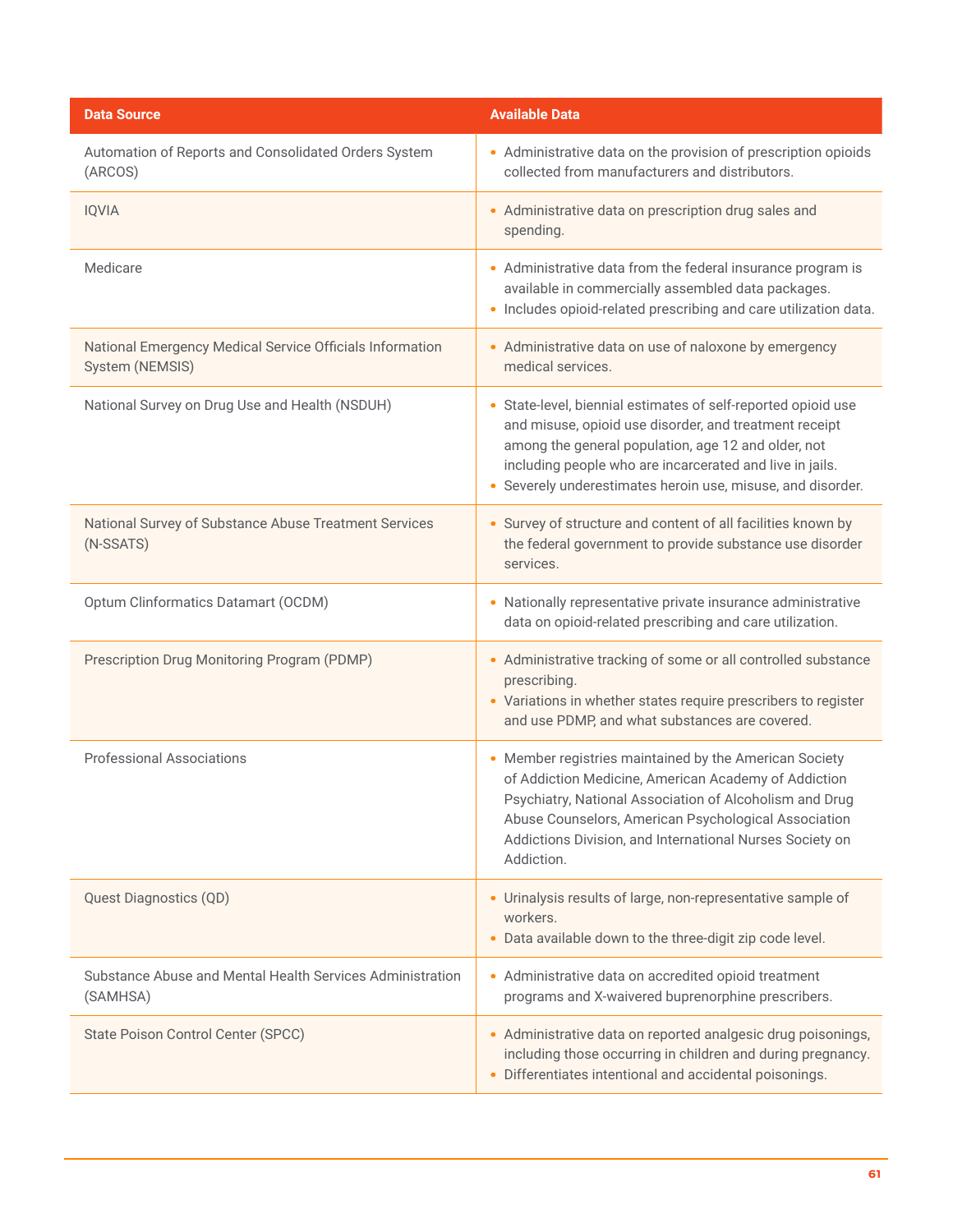| <b>Data Source</b>                                                            | <b>Available Data</b>                                                                                                                                                                                                 |
|-------------------------------------------------------------------------------|-----------------------------------------------------------------------------------------------------------------------------------------------------------------------------------------------------------------------|
| Treatment Episode Dataset (TEDS)                                              | • Administrative data on number and type of addiction<br>specialty care patients, including those with primary and<br>secondary drug problems.<br>• Limited or no data on programs that receive no public<br>funding. |
| Uniform Crime Reports/National Incident-Based Reporting<br>System (UCR/NIBRS) | • Administrative law enforcement data on opioid-related<br>arrests, including arrests for possession of opioids, heroin,<br>and unspecified synthetic drugs.                                                          |
| Wide-ranging Online Data for Epidemiologic Research<br>(WONDER)               | • Administrative data on causes of mortality in the U.S.,<br>maintained by Centers for Disease Control and Prevention.                                                                                                |
| Youth Risk Behavior Surveillance System (YRBS)                                | • Data on self-reported prescription opioid misuse, heroin<br>use, and injection drug use among middle and high<br>school students.                                                                                   |

### **Data Infrastructure Investments for States**

*States should consider making three data-related investments as they tackle the opioid crisis:*

- **1.** Regularly extract state-level data from the datasets listed in Table 6.2. This could be accomplished in a cost-efficient manner if states pooled resources to support a single analytic team that could regularly populate state dashboards.
- **2.** Improve the assessment of variables already captured, to some extent, by existing systems. The most obvious candidates are:
	- Expand state prescription drug monitoring to include all opioids, benzodiazepines, and Z-drugs.
	- Mandate universal coverage of all prescriptions.
	- Use wastewater analysis at key sites to correct for error in existing measures of population-level consumption of licit and illicit opioids.
	- Create surveys of populations currently missed by household surveys, including the homeless. These surveys will help to correct for errors in existing measures of population-level consumption of licit and illicit opioids, opioid use disorder, and overdose prevalence.
- **3.** Create new systems to measure variables for which there currently is no assessment. These systems might collect statewide data on:
	- Harm reduction services that are not tracked in administrative databases because the services are not run by government agencies. Measure staffing, services provided, and individuals participating in such services as syringe exchange programs, fentanyl strip distribution programs, and naloxone distribution initiatives.
	- Urinalysis and interviews conducted with individuals entering a representative sample of jails. Use this data to assess the prevalence of opioid and other drug use among incarcerated people and to gather market data about the price and availability of opioids. The defunct ADAM program's protocols can serve as a basis for designing such data collection efforts.
	- Pill drop-off sites operated by pharmacies, hospitals, and other organizations. Measure the prevalence of these sites, the number of individuals served, and the volume of controlled medications collected.
	- The number and type of drug-related prevention programming in schools and communities, and the evidence base for this programming.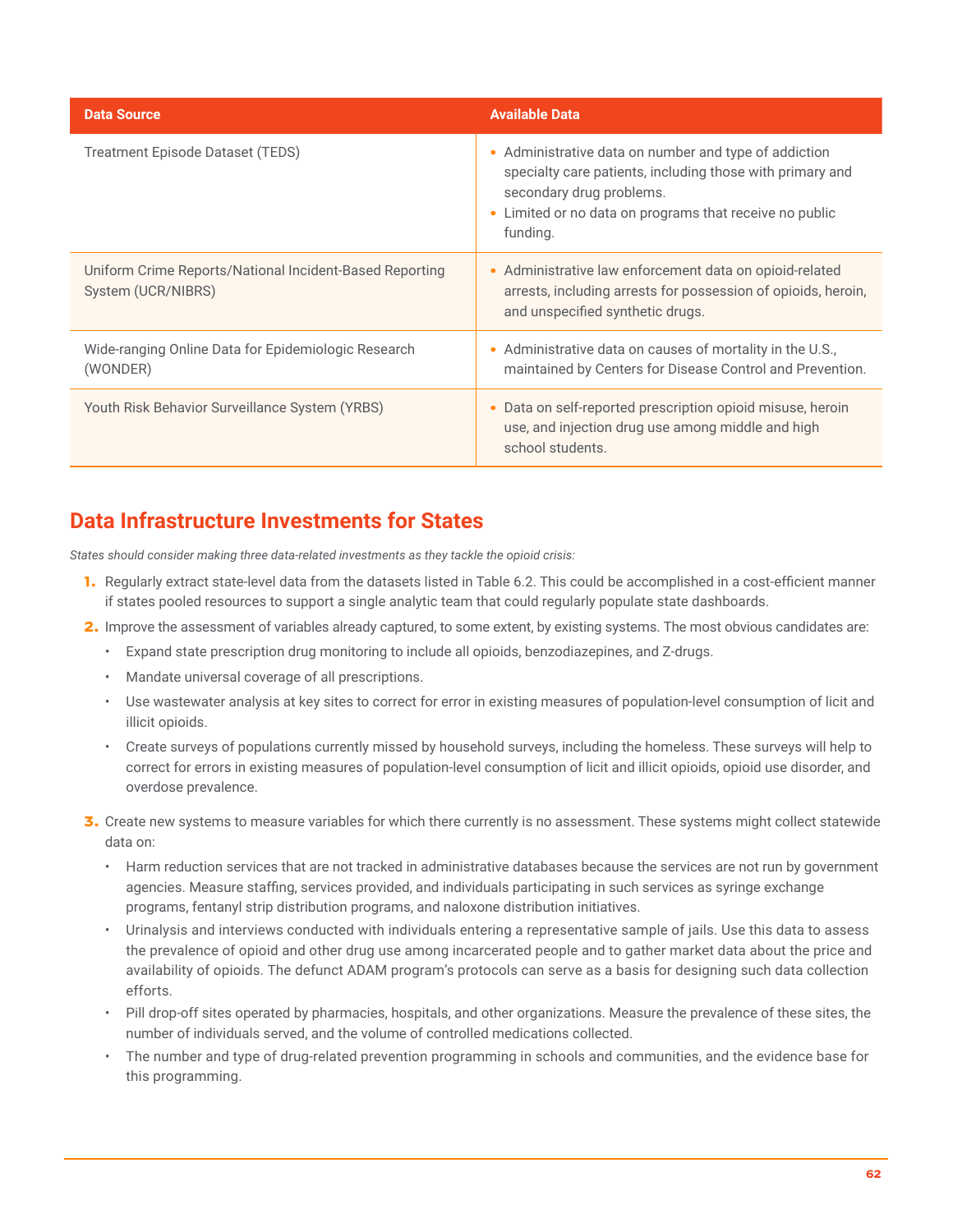# **CHAPTER 7: Policy Infrastructure**

# **Policy Context**

An estimated 20 percent of people with opioid use disorder (OUD) receive treatment, and only about 34 percent of those treated receive evidence-based treatment (Blanco et al., 2013; Knudsen 2015). The reasons for these strikingly low rates are related to the availability and quality of care.

This review of successful strategies for supporting interventions for OUD touches on both availability and quality of care, but gives special attention to regulations governing the supply of treatment options and efforts to increase the likelihood that a given treatment yields the best possible outcomes.

Historically, virtually all addiction treatment has been provided by specialty substance use disorder (SUD) "programs" with standardized durations and regimens of counseling and behavioral therapies for all patients. The national network of over 15,000 SUD treatment programs was created with federal funds in the 1960s in response to the heroin crisis. Licensing and regulatory control, and most of the recurrent funding, for these addiction programs were kept separate from mainstream health care.

Most regulations governing specialty SUD programs are enforced by state agencies charged with administering the federal Substance Abuse Prevention and Treatment (SAPT) block grant. These agencies regulate SUD treatment providers in 35 states and the District of Columbia (MACPAC, 2019). The regulatory system licenses or certifies facilities and programs, while government agencies also contract with SUD providers to treat people with SUD problems, especially among the lowincome population.

In most states, the licensing standards for SUD programs focus on an overarching process, including requirements that all patients be assessed or that individual treatment plans be provided. However, the standards offer little guidance about how to implement the required processes. For example, licensing requirements typically offer only minimal guidance on the types of staffing required, often suggesting that staffing should be based on patient needs.

Enforcement of standards is nearly always driven by complaints. If an investigation finds violations, a remediation plan must be developed. The consequences for violating standards are uniformly weak. Financial penalties, if they exist at all, are small.

The Medicaid program, which currently enrolls more than 72 million people, provides health insurance coverage for a population that is at high risk for OUD. Medicaid's benefits structure, provider participation requirements, and payment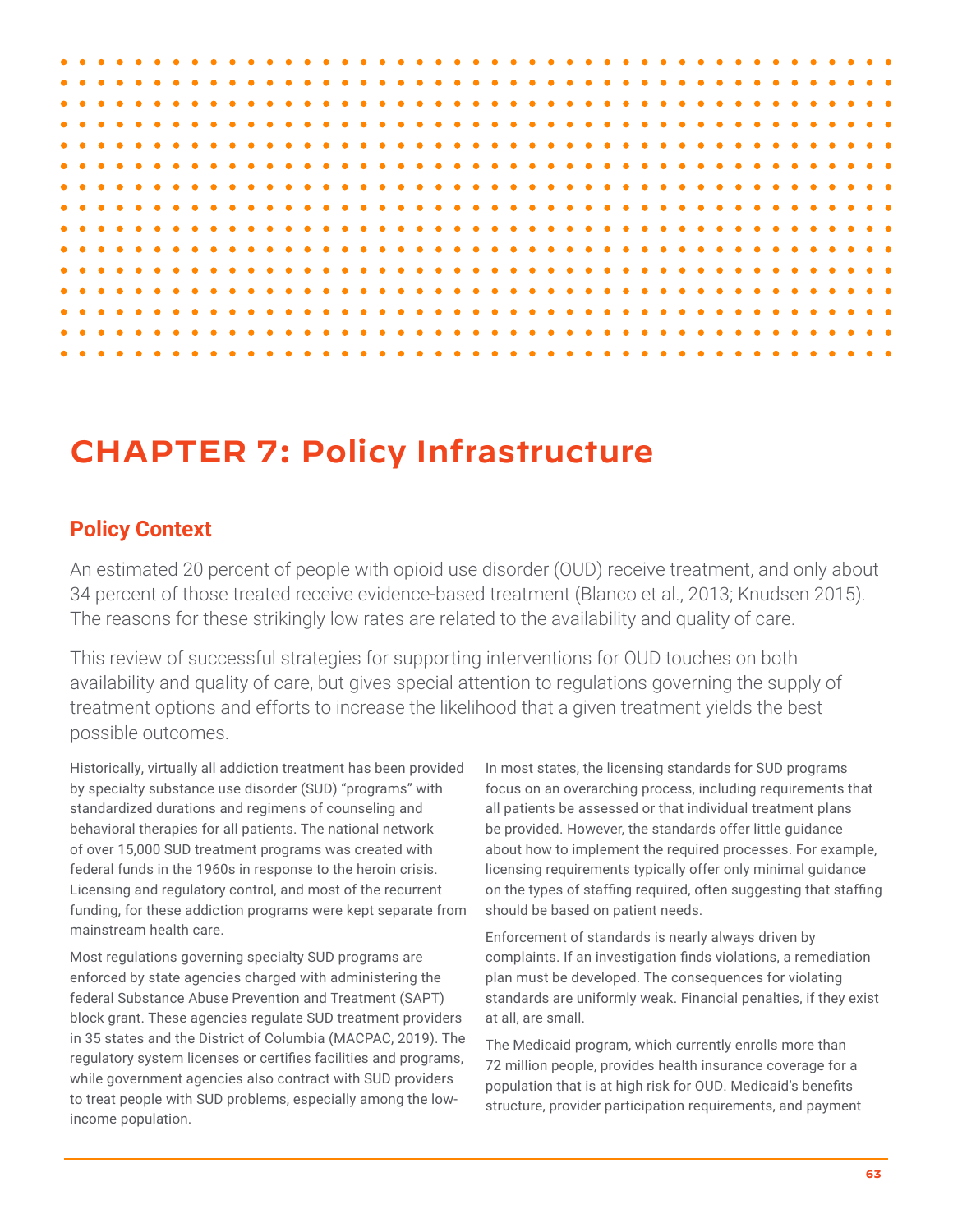policies can have a powerful effect on the supply and quality of SUD care. In addition, the federal government offers states the opportunity to obtain waivers that allow them to use federal Medicaid dollars to pay for residential SUD care.

#### STATE REGULATIONS THAT PROMOTE IMPROVED EFFECTIVENESS OF TREATMENT

States could enhance an individual's likelihood of receiving effective specialty OUD care by adopting licensing and contracting standards that:

- **•** Require the availability of medication for opioid use disorder (MOUD) and the medical personnel that must administer MOUD.
- **•** Prohibit treatment programs from screening out people who are being treated with medications.

Evidence from quasi-experimental studies shows that medical supervision and accreditation standards can promote the use of buprenorphine (Ducharme & Abraham, 2008; Knudsen et al., 2006). Aligning the standards for substance use disorder treatment facilities with the standards for other health care facilities would institutionalize the evidence-based treatment in SUD programs.

#### *Medicaid Can Have a Powerful Influence on Care*

There are several key policies in the Medicaid program that have been shown to promote the adoption of evidence-based treatments and harm reduction activities.

For example, Medicaid expansion results in coverage of a high-risk population and drives screening and treatment resources to low-income populations with relatively high prevalence of OUD (Wen et al., 2017). This, in turn, increases the use of treatment using buprenorphine and the distribution of naloxone (Maclean and Saloner, 2017; Clemans-Cope et al., 2019).

Despite these improvements, however, barriers to the receipt of evidence-based treatment remain (GAO, 2020). These barriers include:

- **•** Failures to screen and refer to treatment patients with an OUD.
- **•** Shortages of health professionals trained and certified to deliver MOUD.
- State requirements regarding the distribution and reimbursement of physician-administered MOUD.
- **•** Lack of enforcement of federal requirements that states cover medications that the Food and Drug Administration has approved for treatment of OUD.

States can take a variety of actions to increase access to evidence-based treatments for Medicaid recipients and other people in treatment for OUD. Those actions include:

- **•** Promote the identification of OUD cases through screening and referral requirements for all relevant treatment settings.
- **•** Allow nurse practitioners and physician assistants to become certified and able to administer buprenorphine.
- **•** Relax strict requirements for how physician-administered MOUD is distributed and reimbursed.
- **•** Enforce federal requirements for coverage of MOUD in the Medicaid program.

**Beyond the Medicaid Program:** States have policy tools available that have been demonstrated to increase access to SUD treatment and promote wider distribution of naloxone. State governments can work through their insurance commissioners to influence the availability and affordability of treatment for OUD. Strategies include:

- **•** Enforce the provisions for parity coverage under the terms of The Mental Health Parity and Addiction Equity Act (MHPAEA) and the Affordable Care Act (ACA). The implementation of coverage provisions from MHPAEA and the ACA is highly variable across the states
- **•** Establish a standard for network access that health plans operating in a state must follow (McGinty et al., 2015).
- **•** Enforce key laws and regulations governing opioid prescribing safety activities that private insurers must follow, including drug supply management policies. A state can carry out this enforcement by allocating funding and personnel to enforcement activities.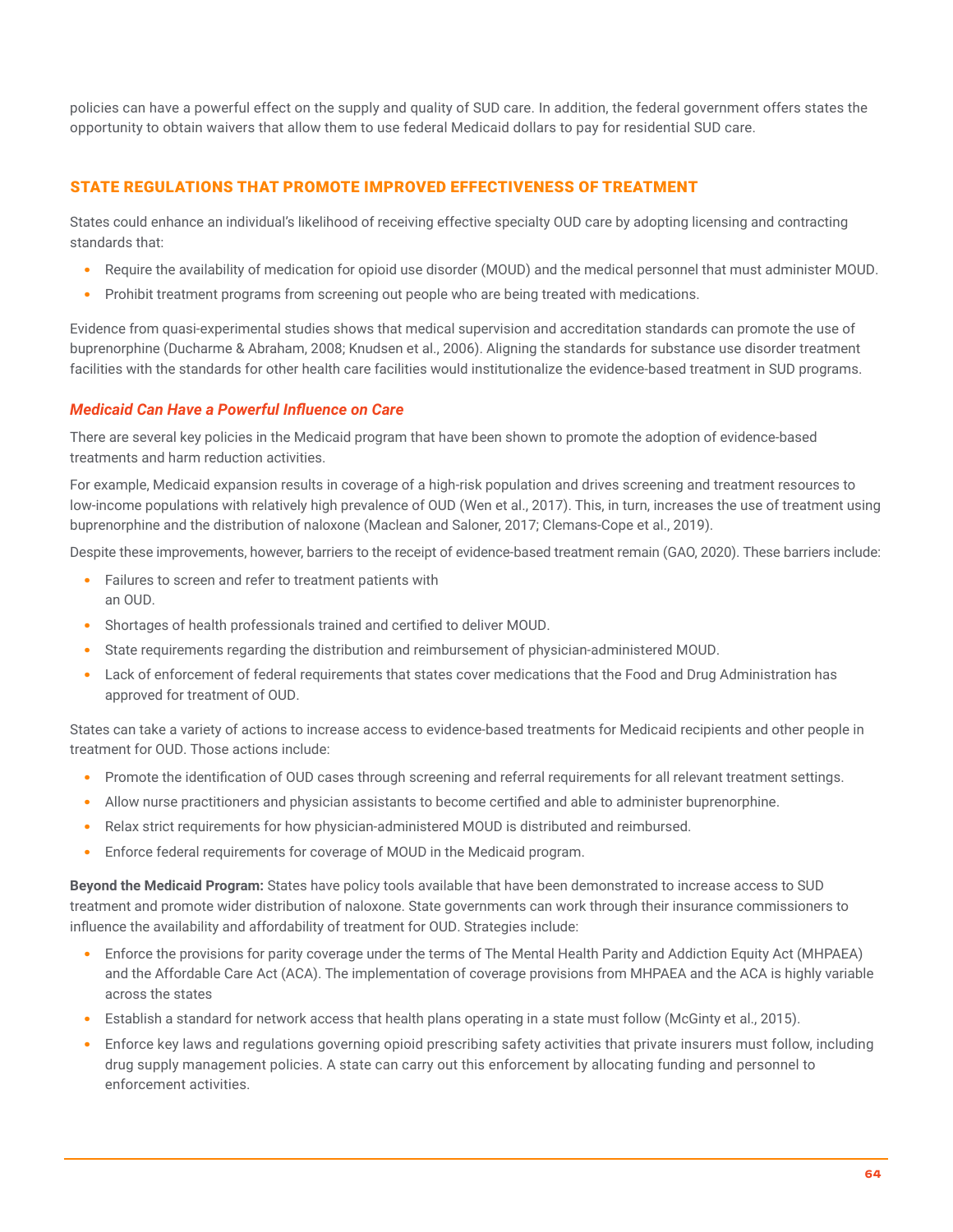**Easing Restrictions on Naloxone:** States should consider making policy changes that expand the availability of naloxone, a competitive opioid-receptor antagonist that reverses the effects of an opioid overdose when administered promptly and in an appropriate dose. States can:

- **•** Take actions to make naloxone easier to distribute and obtain. While there have been substantial increases in the distribution of naloxone, it remains a highly effective and underused harm reduction mechanism (Giglio et al., 2015; Walley et al., 2013).
- **•** Invest in expanded training and supply of naloxone and require its use. This expansion would likely save lives. Recent survey data shows that fewer than 33 percent of chain drug store pharmacies report distributing naloxone (Giglioi and colleagues (2015) report the effectiveness of providing education and training about the administration of naloxone to lay people who are proximate to people at risk for potential overdoses. While police are frequently first responders to overdoses, less than 20 percent of police departments currently carry naloxone.

Many policy changes at the state level may not require spending opioid abatement funds. For instance, states can pass laws that:

- **•** Permit third-party prescriptions for individuals not at risk for overdose but in a position to revive someone at risk for overdose (Gertner et al., 2018; McClellan et al., 2018).
- **•** Give pharmacists the authority to either prescribe naloxone or dispense naloxone without a prescription (Abouk et al., 2019).
- **•** Authorize state health officials to issue a standing order allowing all licensed pharmacies in a jurisdiction to dispense naloxone without individual-level prescriptions (Gertner et al., 2018; Xu et al., 2018).
- **•** Provide immunity from criminal, civil, and professional sanctions for prescribers and dispensers of naloxone and laypersons involved in administering naloxone (Gertner et al., 2018; McClellan et al., 2018).
- **•** Include coverage of take-home naloxone in state Medicaid benefit packages (Frank & Fry, 2019; Kaiser Family Foundation, 2018).
- **•** Mandate co-prescribing of naloxone for individuals at high-risk for overdose

#### OBSERVATIONS ON THE COST OF IMPLEMENTING POLICY INFRASTRUCTURE CHANGES

Evidence regarding the costs of maintaining a licensing and enforcement system for OUD treatment programs comes from the fees that states charge these programs to support its licensing assessments and renewals. Available data assembled by the Medicaid and CHIP Payment and Access Commission suggest that the base cost of these programs ranges from \$500 to \$1,200 per licensed organization, plus a variable charge of between \$3 and \$35 per bed.

The imposition of these fees would likely cause a reduction in the supply of specialty SUD services in the short run. This reduction would decrease access and potentially raise the prices charged by SUD providers.

Expanding licensing requirements for physician extenders, and assessing the extenders' adherence to expanded requirements, is estimated to cost an average of \$100 per professional per year. Expansion of licensure, especially for physician assistants and nurse practitioners, would result in expanded access and some potential savings related to the substitution of lower-cost professionals for physicians. However, most budgets would experience higher net costs.

### **Policy Infrastructure for Initiatives to Limit the Supply and Improve the Safety of Opioid Analgesics Prescribed by Health Care Providers**

States can use several approaches to facilitate the implementation and scaling of evidence-based policies to promote safer opioid analgesic prescribing. The strongest evidence of specific legislative and agency measures that effectively limit the supply of opioid analgesics prescribed in health care settings comes from evaluations of prescription drug monitoring programs (PDMP), through which electronic databases collect and monitor the prescribing and dispensing of controlled substances.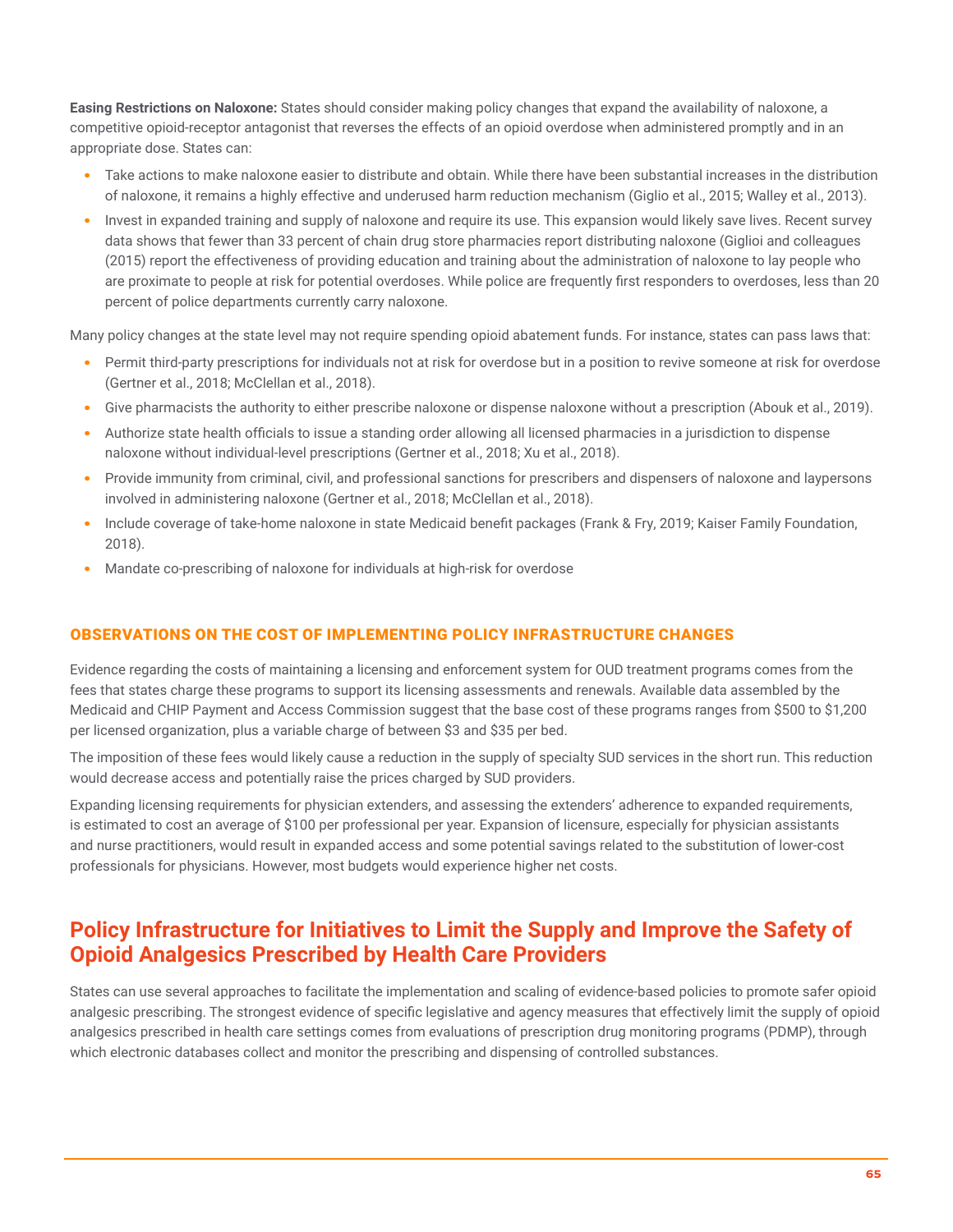#### PRESCRIPTION DRUG MONITORING PROGRAMS

State health departments, together with law enforcement agencies, are typically responsible for the funding, implementation, and design of PDMPs. These departments, along with state legislatures, influence the implementation of PDMP "best practices" that have been shown to enhance program effectiveness. "Robust" PDMP features are still evolving, but seem to include:

- **•** Mandatory registration and access, with appropriate patient exemptions.
- **•** Ability for prescribers to designate others to access the PDMP on their behalf.
- **•** Comprehensive data for controlled substances.
- **•** Data updates at least weekly (Haffajee, 2019; Mauri et al., 2019; Patrick, et al., 2016).

States that incorporate these robust PDMP elements, either through legislative mandates or program design decisions made at the agency-level, are more likely to achieve reductions in higher-risk opioid prescriptions than states in which PDMPs lack such features (Mauri et al., 2020).

Additional PDMP features are believed by prescribers to enhance program effectiveness but have limited supporting evidence. These features include:

- **•** Capabilities that ease use by prescribers and pharmacists.
- **•** Algorithms that help to identify higher-risk patients.
- **•** Education and outreach to providers (Mastarone et al., 2020; Reist et al., 2020; Weiner et al., 2019).

#### OTHER EVIDENCE-BASED POLICIES

Other evidence-based policies include:

- **•** Insurer drug supply management policies. The strongest evidence for these policies comes from prior authorization programs, particularly in Medicaid.
- **•** Clinical health system interventions that influence opioid analgesic prescribing.

State legislatures, health departments, and other state agencies have several critical functions related to supporting the implementation of these policies and interventions. In particular, there is evidence that drug supply management policies related to opioid analgesics, like prior authorization, could help state Medicaid programs decrease risky prescribing practices like high-dose prescriptions and use of long-acting formulations (Hartung et al., 2018; Keast et al., 2018; Morden et al., 2008).

Generally, there have been limited evaluations of approaches taken by state health departments and other agencies to promote the implementation of evidence-based drug supply management policies by insurers. Evaluations of clinical health system interventions by health care organizations are also limited.

Two examples shed light on existing state initiatives that promote the implementation of evidence-based policies to improve the safety of opioid analgesic prescribing.

- **• Encouraging Information-Sharing and Coordination:** State health departments might facilitate information-sharing and coordination among payers to promote the broader implementation of drug-supply management policies. For example, North Carolina regularly convenes payers with the goal of improving and harmonizing policies to limit the supply of prescription opioid analgesics (North Carolina Department of Health and Human Services, 2018).
- **• Adopting Laws:** State legislatures may take even stronger action by adopting laws encouraging or mandating safe prescribing practices by private health plans. For example, Utah passed legislation in 2017 urging all payers to enact policies promoting safer pain management, both by limiting risky opioid analgesic prescribing and facilitating access to non-opioid pain treatment (Office of the Inspector General, 2019).

Note that evidence to support the effectiveness of specific state approaches is lacking at this time.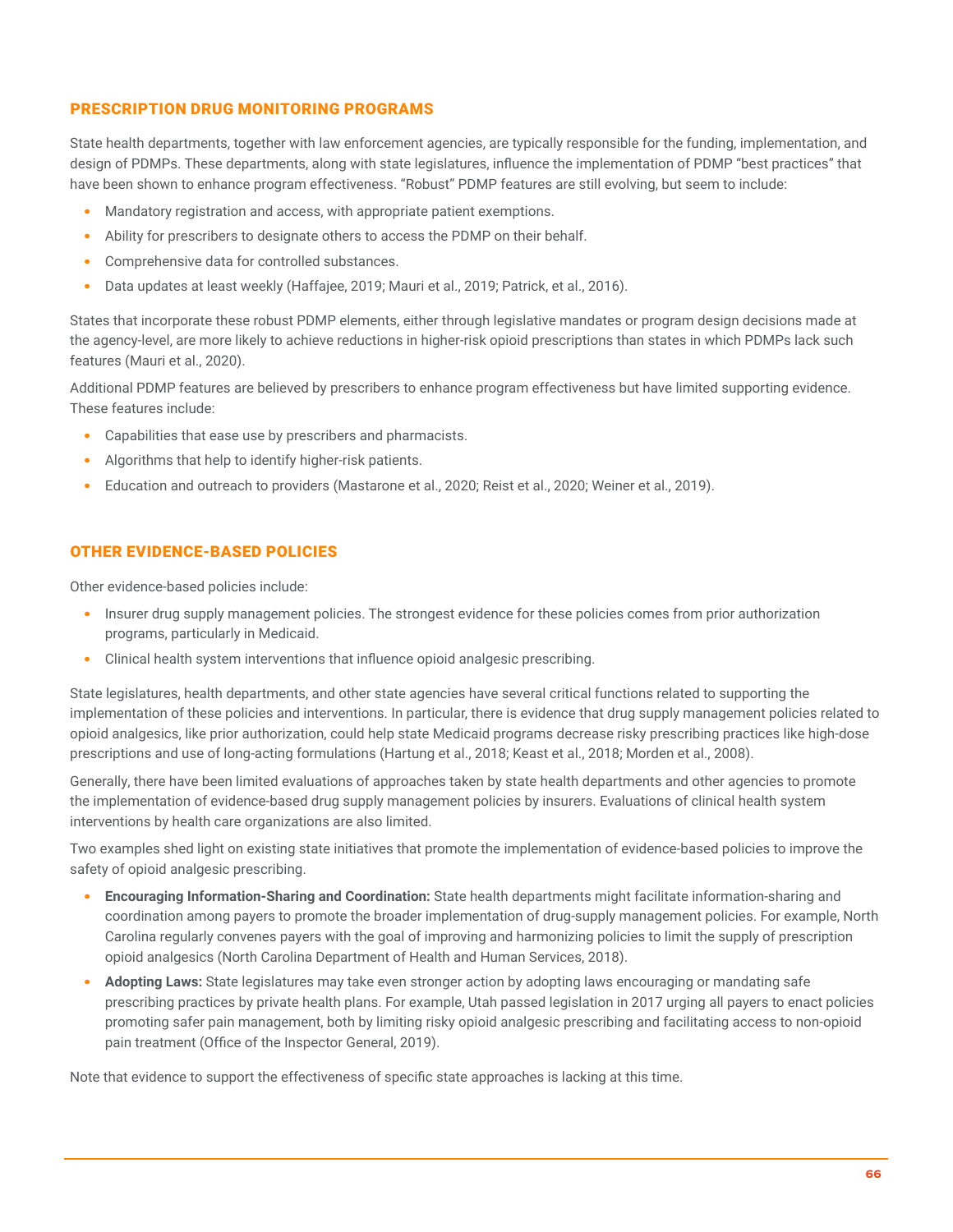# **Policy Infrastructure for Initiatives to Prevent Harms to Children Whose Parents Misuse Opioids**

States have a few mechanisms at their disposal to facilitate the implementation and scaling of evidence-based policies to mitigate harms to children in families affected by opioid misuse. Preliminary evidence suggests these state policy levers may benefit children whose parents misuse opioids:

- **•** Expansion of Children's Health Insurance Program (CHIP) and Medicaid.
- **•** Repeal of laws and policies that take a punitive approach to SUD in pregnancy and among parents.

#### CHIP AND MEDICAID EXPANSION

CHIP and Medicaid cover nearly 40 percent of children in the U.S., and 40 percent of women giving birth. However, access to these programs is not uniform across states due to differences in income eligibility limits (Kaiser Family Foundation, 2020; 2020a). CHIP and Medicaid may improve children's health through several channels:

- **•** Increased use of care by children.
- **•** Greater access to MOUD for parents with OUD.
- **•** Improved prenatal care.

#### REPEAL OF LAWS/POLICIES THAT PUNISH SUBSTANCE MISUSE IN PREGNANCY

Several states have laws/policies that approach SUD during pregnancy or parenthood in a punitive or potentially punitive manner. Examples include laws/policies that:

- **•** Define substance misuse in pregnancy as child abuse or neglect.
- **•** Criminalize substance misuse in pregnancy.
- **•** Consider substance misuse in pregnancy as grounds for civil commitment.
- **•** Require reporting of suspected substance misuse in pregnancy to state or local health officials.
- **•** Mandate testing of pregnant women with suspected substance misuse, or infants with suspected substance exposure (Faherty et al., 2019).

The prevalence of punitive and potentially punitive laws and policies has increased since 2000. At present, 31 states and the District of Columbia have enacted laws and policies intended to discourage substance misuse among pregnant women and parents (Faherty et al., 2019; Guttmacher Institute, 2020).

There is little evidence to support the effectiveness of these laws in decreasing parental substance misuse (Patrick & Schiff, 2017). Rather, a growing body of literature indicates that these laws and policies might:

- **•** Hamper detection of OUD in pregnancy (Gressler & Shaya, 2019).
- Discourage pregnant women with OUD from receiving addiction treatment (Angelotta et al., 2016).
- **•** Delay or discourage use of prenatal care (Roberts & Pies, 2011; Krans & Patrick, 2016).

All of the outcomes listed above are associated with poorer maternal and infant health (Cantwell et al., 2011; Carmichael et al., 2002; Castello et al., 2012;). The odds of neonatal opioid withdrawal syndrome (NOWS) among neonates is actually higher in states with such laws and policies (Faherty et al., 2019).

This evidence suggests that repealing laws and policies that take a punitive approach toward SUD in pregnancy is an important policy lever states can use to improve the health of pregnant women with OUD and their infants.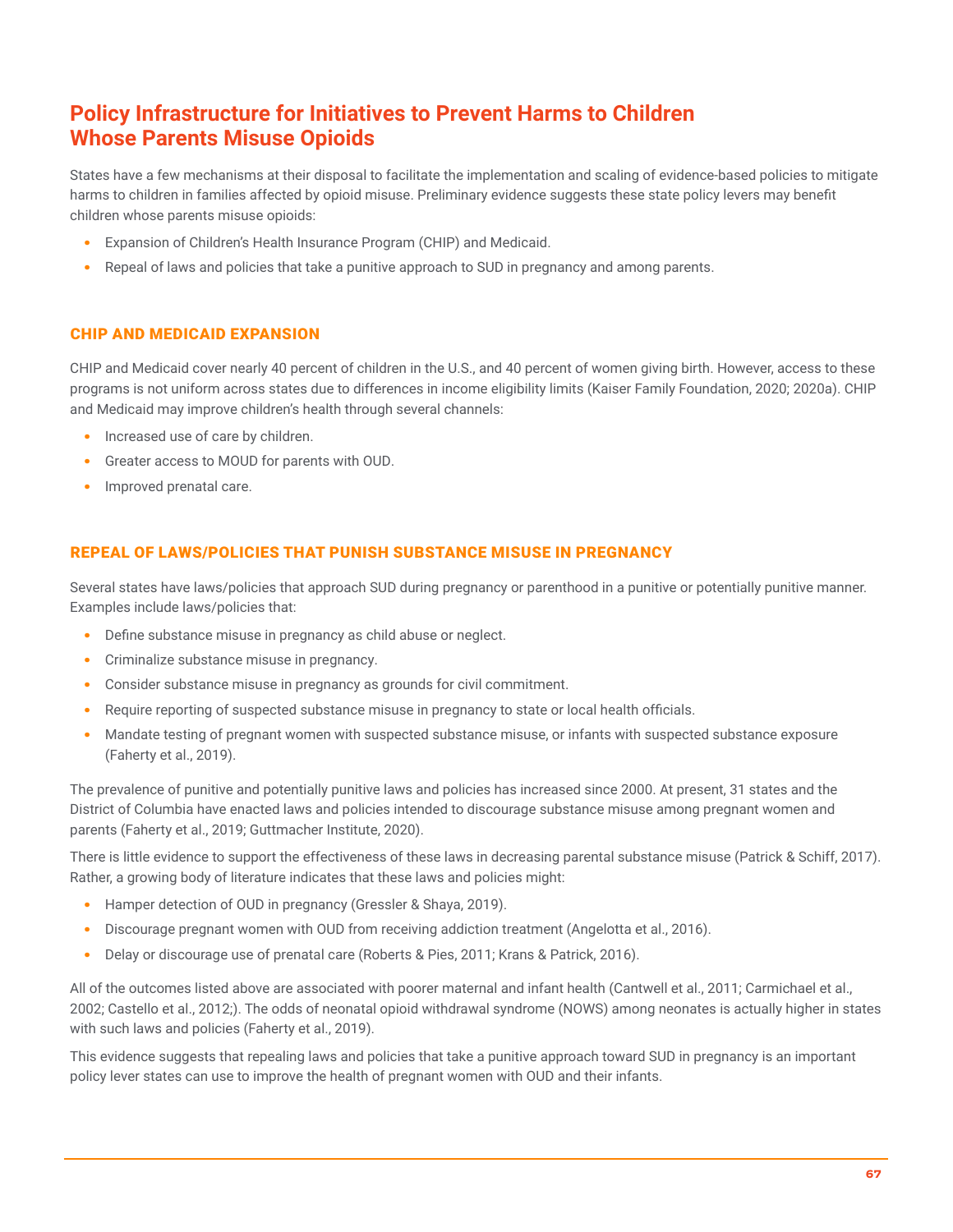#### EXISTING STATE INITIATIVES

The following existing state initiatives are designed to mitigate harms to children whose parents misuse opioids. These initiatives have not yet been evaluated to determine their effectiveness in improving child health outcomes or the adoption of evidencebased policies. However, strategies that have been recommended by state and local practitioners, based on their perceived benefits, are noted.

#### BUILDING INTERAGENCY COLLABORATIONS

Most evidence-based and promising interventions identified in this review combines services that are traditionally coordinated by separate state agencies, such as state health departments, child welfare agencies, early education programs, and state courts. Family drug treatment courts, for example, combine specialty SUD treatment and child welfare services with court monitoring.

There is evidence that integration and even co-location of different, yet complementary, services is associated with larger benefits to children and families (Milligan et al., 2011). State and local practitioners identify strong interagency collaboration as critical to ensuring the success of these initiatives, and to advancing integrated service delivery and a comprehensive system of care for pregnancy and early childhood in high-risk families (Association of State and Territorial Health Officials, 2018; Dennis et al., 2015; Smith & Mogro-Wilson, 2008).

Several measures are thought to support effective interagency collaboration to address the needs of children affected by their parents' opioid misuse:

- **•** Frequent interagency communication (Drabble, 2011; Huebner et al., 2017; Iachini et al., 2015; Jose & Wetzler, 2019; Meyer & Phillips, 2015).
- **•** Data-sharing across collaborating agencies (Marsh & Smith, 2011).
- **•** Co-location of services (He & Phillips, 2017; Milligan et al, 2011; Niccols et al., 2012).
- **•** A single funding stream to finance joint initiatives

#### (Association of State and Territorial Health Officials, 2018; Marsh & Smith, 2011).

- **•** Harmonized intervention goals, performance measures, and monitoring/oversight processes across partner agencies (Drabble, 2007; Jose & Wetzler, 2019).
- **•** Cross-training of staff from partnering agencies to improve their understanding of each other's work (Drabble, 2011; Huebner et al., 2017; Marsh & Smith, 2011).

#### *Interagency Collaborations in Home Visiting Programs*

Home visiting programs offer some examples of how interagency collaborations are being pursued on-the-ground.

- **• Streamlining Financing:** Texas created a single funding stream to support a home visiting program. The program is managed by that state's Department of Family and Protective Services but combines funding from several federal grants. These grants include Program for Infants and Toddlers with Disabilities, a provision of the Individuals with Disabilities Education Act (IDEA Part C); Maternal, Infant and Early Childhood Home Visiting Program; state general funds; and Temporary Assistance for Needy Families.
- **• Facilitating Data-Sharing:** Georgia built a centralized home visiting data system to facilitate data sharing between home visiting programs and the multiple state agencies serving families affected by SUD. The system receives referrals for home visiting from multiple access points, including health care organizations, child welfare, and community partners. These referrals can then be viewed and coordinated by multiple agencies (Association of State and Territorial Health Officials, 2018).

#### MEDICAID REFORMS

Medicaid is a critical source of health care coverage for pregnant women and children affected by the opioid crisis. State Medicaid programs cover nearly half of all births in the U.S., and 80 percent of NOWS-involved births (Martin et al., 2017; Winkelman et al.,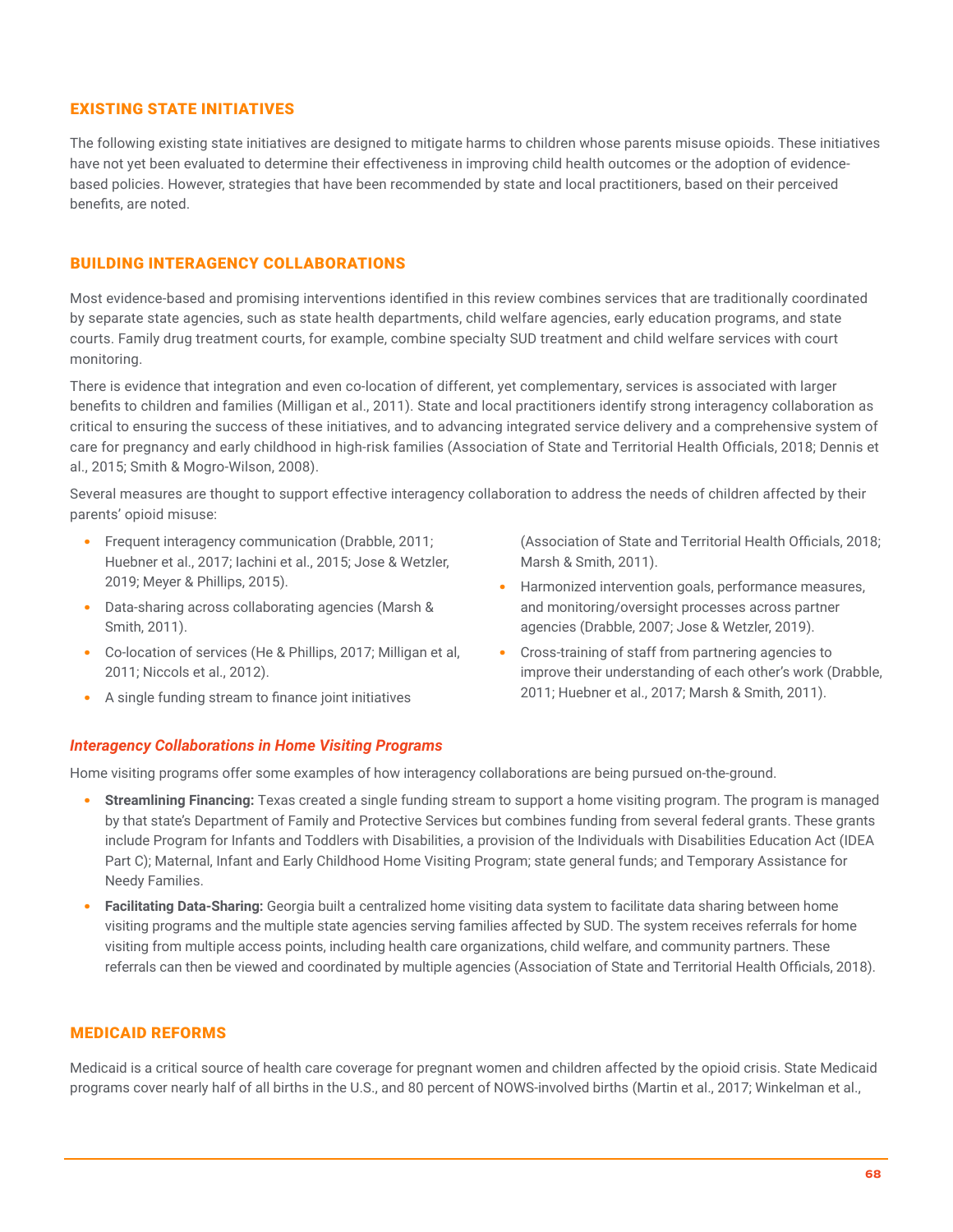2018). As a result, there is tremendous potential for states to use their Medicaid programs to support the implementation and financing of evidence-based interventions to mitigate harm to children. Such opportunities include:

- **•** Reimbursing components of evidence-based, multisectoral interventions, such as home visiting programs and family skills interventions. Numerous states reimburse case management services provided by these programs (Witgert & Richardson, 2012).
- **•** Requiring that Medicaid managed care organization networks include providers of evidence-based interventions like home visiting services, and integrate SUD treatment with other services, as is required in Minnesota (Normile et al., 2017; Witgert & Richardson, 2012).
- **•** Developing and operating the state's own home visiting and family skills intervention programs. This has been achieved by Michigan's Maternal Infant Health Program, a home visiting program operated by the state Medicaid program to ensure access among low-income pregnant women (Michigan Department of Health and Human Services, 2015; Witgert & Richardson, 2012).

#### WORKFORCE TRAINING AND DEVELOPMENT

State health departments, child welfare agencies, and agencies charged with coordinating early education services can support the implementation of evidence-based interventions by providing or subsidizing specialized training and ongoing technical assistance to help providers meet the needs of families affected by OUD. The following examples illustrate different approaches states have taken.

The Association of State and Territorial Health Officials (2018) reports that Georgia's Department of Public Health:

- **•** Organized and funded training so its home visiting workforce could obtain associate certificates in child development.
- **•** Provides technical assistance to home visitors.
- **•** Worked in partnership with the Department of Early Care and Learning to develop a training repository listing mandatory trainings and recommended professional education opportunities.

Maryland's state health department has provided training in services for substance-exposed newborns to early childhood professionals across multiple disciplines and agencies (Health Resources and Services Administration, 2019).

#### QUALITY ASSURANCE

State agencies can support quality improvement initiatives by monitoring how well programs in the state adhere to best practices for evidence-based interventions.

Maryland's Home Visiting Consortium, for example, provides quality oversight for state-funded home visiting programs (Maryland Children's Cabinet, 2017). The consortium includes private stakeholders and public officials from different agencies that oversee early childhood programs.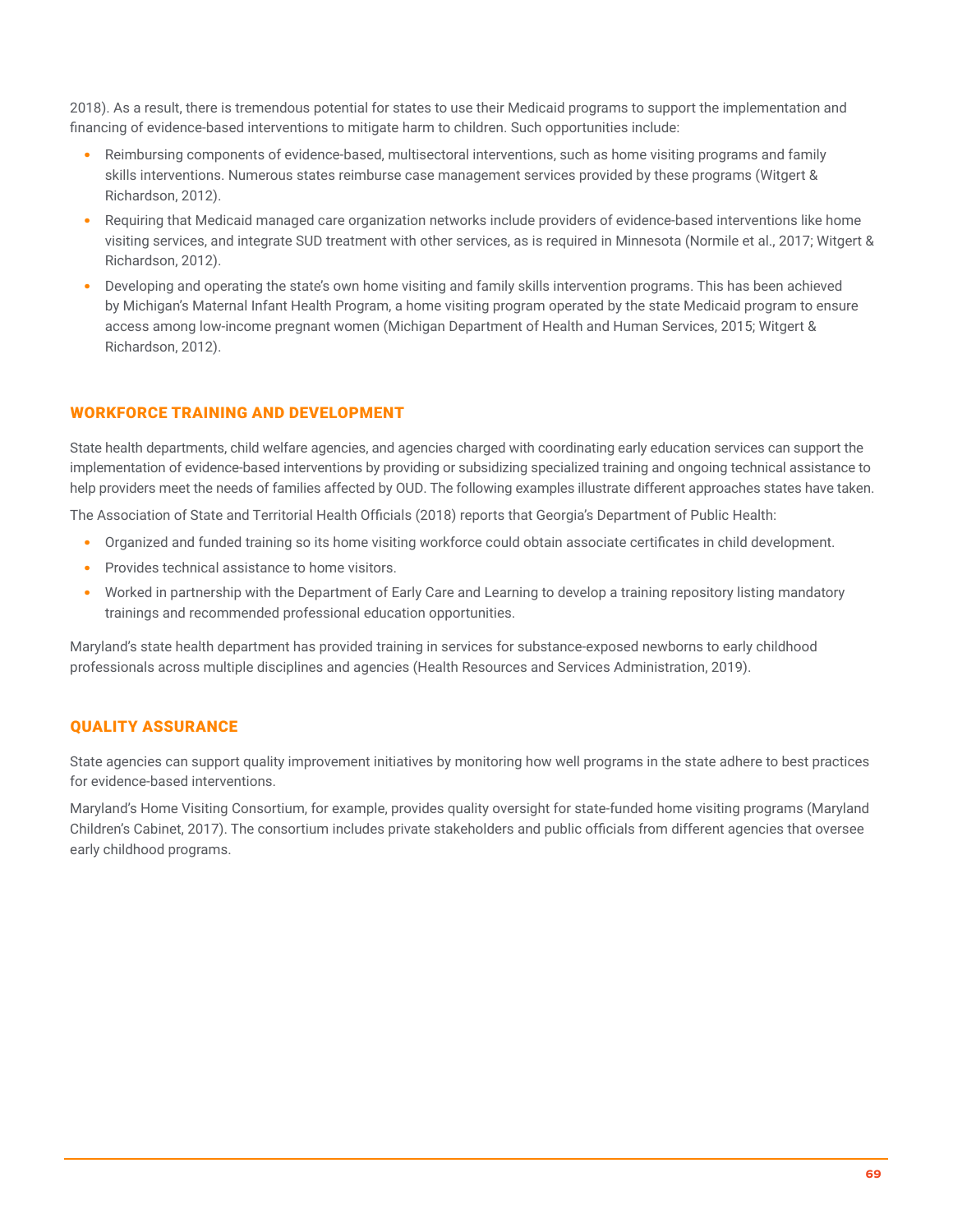

# **FINAL OBSERVATIONS**

For a generation or more, the U.S. has made little investment in building the capacity of the substance use disorder treatment system. That system has largely been financed through grants and contracts from the state and federal governments. It has not been subject to the requirements of modern health care, including the critical need to promote evidence-based treatment.

As a result, a range of practices have been allowed to co-exist, leaving to chance whether consumers receive treatments that work or treatments that may be ineffective or even harmful.

Abatement funds from opioid-related litigation offer an opportunity for a significant resetting of how we will deliver care for opioid use disorder (OUD) in the future. The abatement funds being considered would dramatically alter spending on OUD care in the U.S. Thus, promoting "what works" is of critical import.

Our hope is that the information contained in this report will help guide the use of new funds so they will have maximal impact on addressing the opioid epidemic in the U.S.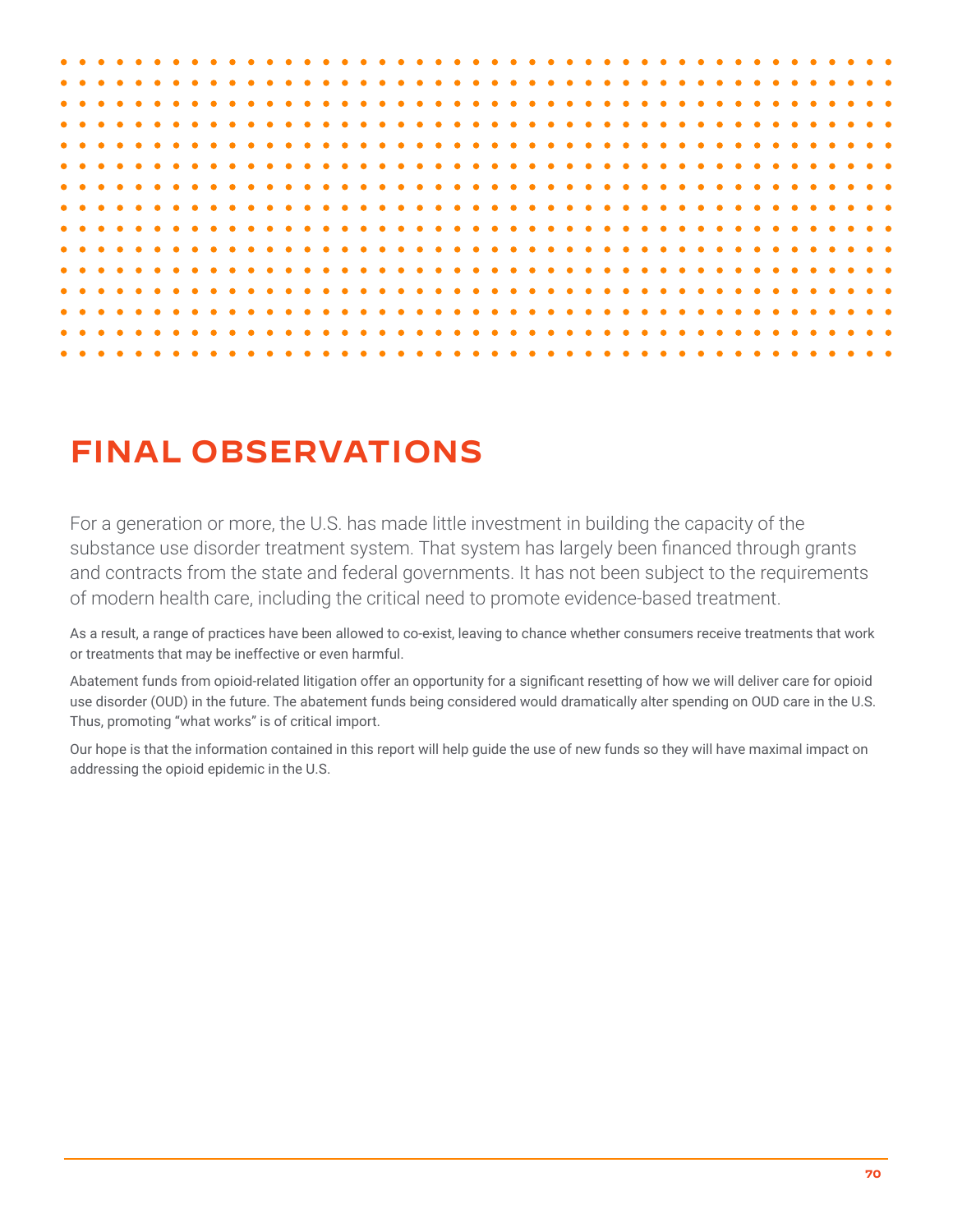# **REFERENCES**

#### *Chapter 2: Treatment Components*

Alford, D. P., LaBelle, C. T., Kretsch, N., Bergeron, A., Winter, M., Boticelli, M., & Samet, J. H. (2011). Five year experience with collaborative care of opioid addicted patients using buprenorphine in primary care. Archives of Internal Medicine, 171(5), 425-431.

Ali, S., Tahir, B., Jabeen, S., & Malik, M. (2017). Methadone treatment of opiate addiction: A systematic review of comparative studies. Innovations in Clinical Neuroscience, 14(7-8), 8-19.

American Society of Addiction Medicine. (2017). Appropriate use of drug testing in clinical addiction medicine. Retrieved from https://www.asam.org/docs/default-source/quality-science/appropriate\_use\_of\_drug\_testing\_in\_clinical-1-(7).pdf?sfvrsn=2

AmfAR, the Foundation for AIDS Research. (2019). Opioid and health indicator database. Retrieved from https://opioid.amfar.org/ indicator/AMAT\_fac

Bao, Y., Liu, Z., Epstein, D. H., Du, C., Shi, J., & Lu, L. (2009). A meta-analysis of retention in methadone maintenance by dose and dosing strategy. American Journal of Drug and Alcohol Abuse, 35(1), 28-33.

Bart, G. (2012). Maintenance Medication for Opiate Addiction: The Foundation of Recovery. Journal of Addiction Diseases, 31(3), 207-225.

Barthwell, A. G., Allgaier, J., & Egli, K. (2018). Definitive urine drug testing in office-based opioid treatment: A literature review. Critical Reviews in Toxicology, 48(10), 815-838.

Becker, S. J., & Curry, J. F. (2008). Outpatient interventions for adolescent substance abuse: A quality of evidence review. Journal of Consulting & Clinical Psychology, 76(4), 531–543.

Bickel, W. K., Marsch, L. A., Buchhalter, A. R., & Badger, G. J. (2008). Computerized behavior therapy for opioid-dependent outpatients: A randomized controlled trial. Experimental and Clinical Psychopharmacology, 16(2), 132-143.

Blanco, Carlos, Miren Iza, Robert P. Schwartz, Claudia Rafful, Shuai Wang, and Mark Olfson. 2013. "Probability and Predictors of Treatment-Seeking for Prescription Opioid Use Disorders: A National Study." Drug and Alcohol Dependence 131 (1–2): 143–48.

Brigham, G., Winhusen, T., Lewis, D., Somoza, E., Slesnick, N., & Guo, X. (2014). A randomized pilot clinical trial to evaluate the efficacy of Community Reinforcement And Family Training for Treatment Retention (CRAFT-T) for improving outcomes for patients completing opioid detoxification. Drug and Alcohol Dependence, 138(1), 240-243.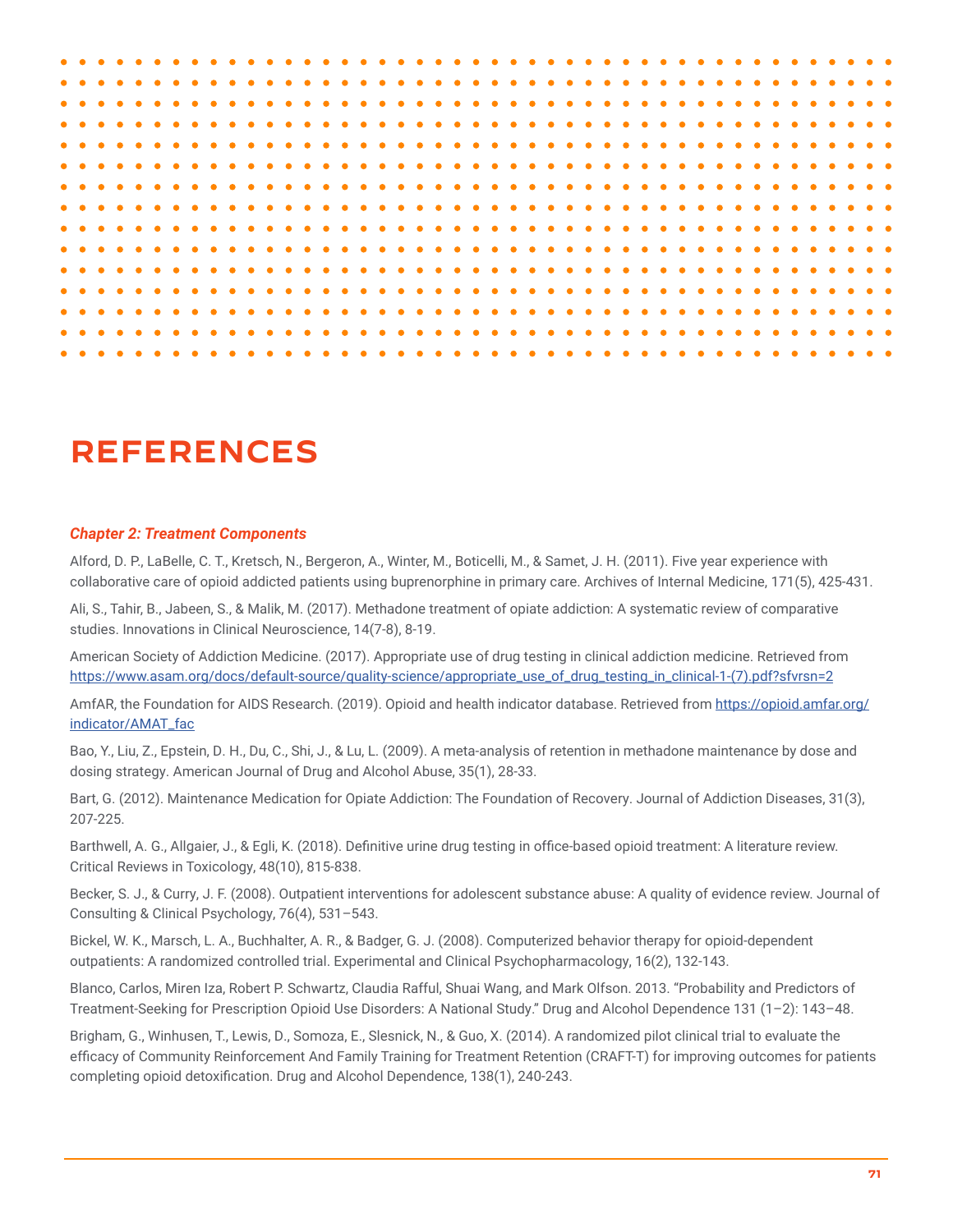Camenga, D.R., Colon-Rivera, H.A., & Muvvala, S.B. (2019). Medications for Maintenance Treatment of Opioid Use Disorder in Adolescents: A Narrative Review and Assessment of Clinical Benefits and Potential Risks. Journal of Studies on Alcohol and Drugs, 80, 393-402.

Carroll, J. J., Rich, J. D., & Green, T. C. (2018). The more things change: Buprenorphine/ naloxone diversion continues while treatment remains inaccessible. Journal of Addiction Medicine, 12(6), 459-465.

Carroll, K. M., Ball, S. A, Nich, C., O'Connor, P. G., Eagan, D. A., Frankforter, T. L., Triffleman, E. G., Shi, J., & Rounsaville, B. J. (2001). Targeting behavioral therapies to enhance naltrexone treatment of opioid dependence: Efficacy of contingency management and significant other involvement. Archives of General Psychiatry, 58(8), 755-761.

Carroll, K. M., Nich, C., Ball, S. A., McCance-Katz, E. F., Frankforter, T. F., & Rounsaville, B. J. (2000). One-year follow-up of disulfiram and psychotherapy for cocaine-alcohol abusers: Sustained effects of treatment. Addiction, 95(9), 1335–1349.

Carroll, K. M., & Onken, L. S. (2005). Behavioral therapies for drug abuse. Journal of the American Psychiatric Association, 162(8), 1452-1460.

Carroll, K. M., Rounsaville, B. J., Nich, C., Gordon, L. T., Wirtz, P. W., & Gawin, F. H. (1994). One-year follow-up of psychotherapy and pharmacotherapy for cocaine dependence: Delayed emergence of psychotherapy effects. Archives of General Psychiatry, 51(12), 989–997.

Carroll, K. M., Sinha, R., Nich, C., Babuscio, T., & Rounsaville, B. J. (2002). Contingency management to enhance naltrexone treatment of opioid dependence: A randomized clinical trial of reinforcement magnitude. Experimental and Clinical Psychopharmacology, 10(1), 54-63.

Carroll, K. M., & Weiss, R. D. (2017). The role of behavioral interventions in buprenorphine maintenance treatment: A review. The American Journal of Psychiatry, 174(8), 738–747.

Chapman, S. A., Blash, L. K., Mayer, K., & Spetz, J. (2018). Emerging roles for peer providers in mental health and substance use disorders. American journal of preventive medicine, 54(6), S267-S274.

Cicero, T. J., Ellis, M.S., & Chilcoat, H.D. (2018). Understanding the use of diverted buprenorphine. Drug and Alcohol Dependence, 193, 117-123.

Clemans-Cope L, M Epstein, V Lynch, E Winiski (2019), Rapid Growth in Medicaid Spending and Prescriptions to Treat Opioid Use Disorder from 2010-2017; Issue Brief, Urban Institute

Davis, J. P., Prindle, J. J., Eddie, D., Pedersen, E. R., Dumas, T. M., & Christie, N. C. (2019). Addressing the opioid epidemic with behavioral interventions for adolescents and young adults: A quasi-experimental design. Journal of Consulting and Clinical Psychology, 87(10), 941–951.

DeFulio, A., Everly, J. J., Leoutsakos, J. M., Umbricht, A., Fingerhood, M., Bigelow, G. E., & Silverman, K. (2012). Employmentbased reinforcement of adherence to an FDA-approved extended release formulation of naltrexone in opioid-dependent adults: A randomized controlled trial. Drug and Alcohol Dependence, 120(1–3), 48–54.

Dennis, M. L., & Scott, C. K. (2011). Four-year outcomes from the Early Re-Intervention (ERI) experiment using Recovery Management Checkups (RMCs). Drug and Alcohol Dependence, 121, 10-17.

Dennis, M. L., Scott, C. K., & Funk, R. (2003). An experimental evaluation of recovery management checkups (RMC) for people with chronic substance use disorders. Evaluation and Program Planning, 26, 339-352.

Degenhardt, L., Bucello, C., Mathers, B., Briegleb, C., Ali, H., Hickman, M., & McLaren, J. (2011). Mortality among regular or dependent users of heroin and other opioids: a systematic review and meta-analysis of cohort studies. Addiction, 106, 32-52.

Degenhardt, L., Larney, S., Kimber, J., Gisev, N., Farrell, M., Dobbins, T., Gibson, A., Mattick, R., Butler, T., & Burns, L. (2014). The impact of opioid substitution therapy on mortality post-release from prison: retrospective data linkage study. Addiction, 109(8), 1306-1317.

Diamond, G., & Josephson, A. (2005). Family-based treatment research: A 10-year update. Journal of the American Academy of Child and Adolescent Psychiatry, 44(9), 872-887.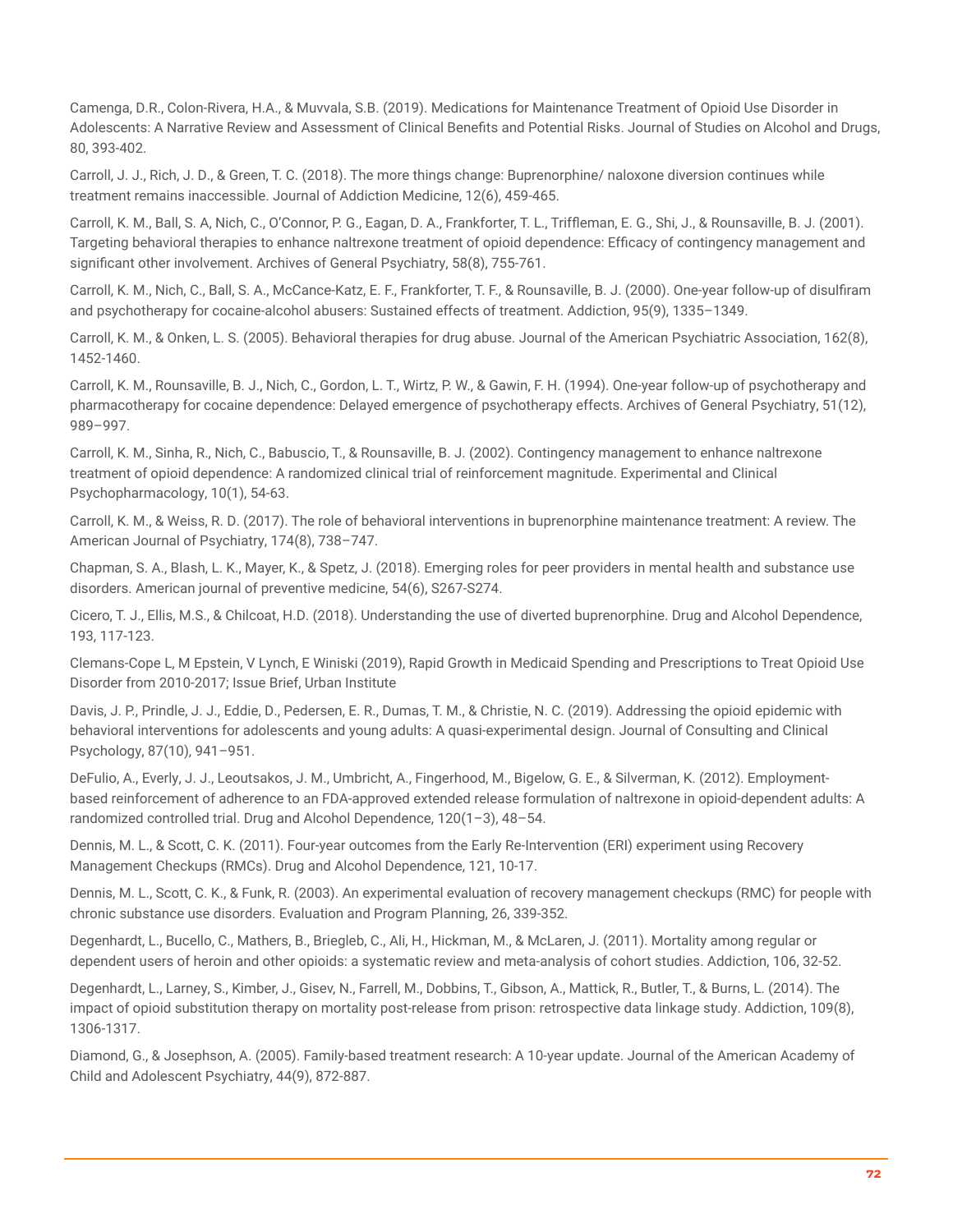Dolan, K.A., Shearer, J., MacDonald, M., Mattick, R.P., Hall, W., & Wodak, A.D. (2003). A randomised controlled trial of methadone maintenance treatment versus wait list control in an Australian prison system. Drug and Alcohol Dependence, 72, 59-65.

Dolan, K.A., Shearer, J., White, B., Zhou, J., Kaldor, J., & Wodak, A.D. (2005). Four-year follow-up of imprisoned male heroin users and methadone treatment: mortality, re-incarceration and hepatitis C infection. Addiction, 100(6), 820-828.

Ducharme, L.J., Abraham, A.J. State policy influence on the early diffusion of buprenorphine in community treatment programs. Subst Abuse Treat Prev Policy 3, 17 (2008). https://doi.org/10.1186/1747-597X-3-17

Dugosh, K., Abraham, A., Seymour, B., McLoyd, K., Chalk, M., & Festinger, D. (2016). A systematic review on the use of psychosocial interventions in conjunction with medications for the treatment of opioid addiction. Journal of Addiction Medicine, 10(2), 93-103.

Dunn, K., DeFulio, A., Everly, J. J., Donlin, W. D., Aklin, W. M., Nuzzo, P. A., Leoutsakos, J. M., Umbricht, A., Fingerhood, M., Bigelow, G. E., & Silverman, K. (2015). Employment-based reinforcement of adherence to oral naltrexone in unemployed injection drug users: 12-month outcomes. Psychology of Addictive Behaviors, 29(2), 270-276.

Dutra, L., Stathopoulou, G., Basden, S. L., Leyro, T. M., Powers, M. B., & Otto, M. W. (2008). A meta-analytic review of psychosocial interventions for substance use disorders. American Journal of Psychiatry, 165(2), 179-187.

Epstein, D. E., Hawkins, W. E., Covi, L., Umbricht, A., & Preston, K. L. (2003). Cognitive behavioral therapy plus contingency management for cocaine use: Findings during treatment and across 12-month follow-up. Psychology of Addictive Behaviors, 17(1), 73–82.

Everly, J. J., DeFulio, A., Koffarnus, M. N., Leoutsakos, J. M., Donlin, W. D., Aklin, W. M., Umbricht, A., Fingerhood, M., Bigelow, G. E., & Silverman, K. (2011). Employment-based reinforcement of adherence to depot naltrexone in unemployed opioid-dependent adults: A randomized controlled trial. Addiction, 106(7), 1309-1318.

Fiellin, D. A., Barry, D. T., Sullivan, L. E., Cutter, C. J., Moore, B. A., O'Connor, P. G., & Schottenfeld, R. S. (2013). A randomized trial of cognitive behavioral therapy in primary care–based buprenorphine. American Journal of Medicine, 126(1), e11-e17.

Fudala, P.J., Bridge, P., Herbert, S., Williford, W.O., Chiang, N., Jones, K…. & Tusel, D. (2003). Office-Based Treatment of Opiate Addiction with a Sublingual-Tablet Formulation of Buprenorphine and Naloxone. The New England Journal of Medicine, 349, 949-958.

Government Accountability Office GAO (2020), Opioid Use Disorder: Barriers to Medicaid Beneficiaries' Access to Treatment Medications, GAO-20-233

Giglio, R.E., Li, G. & DiMaggio, C.J. Effectiveness of bystander naloxone administration and overdose education programs: a metaanalysis. Inj. Epidemiol. 2, 10 (2015). https://doi.org/10.1186/s40621-015-0041-8

Godley, M. D., Passetti, L. L., Subramaniam, G. A., Funk, R. R., Smith, J. E., & Meyers, R. J. (2017). Adolescent Community Reinforcement Approach implementation and treatment outcomes for youth with opioid problem use. Drug and Alcohol Dependence, 174, 9-16.

Gowing, L., Farrell, M. F., Bornemann, R., Sullivan, L. E., & Ali, R. (2011). Oral substitution treatment of injecting opioid users for prevention of HIV infection. Cochrane Database of Systematic Reviews, 8, CD004145.

Higgins, S. T., Heil, S. H., & Sigmon, S. C. (2013). Voucher-based contingency management in the treatment of substance use disorders. In G. J. Madden, W. V. Dube, T. D. Hackenberg, G. P. Hanley, & K. A. Lattal (Eds.), APA handbook of behavior analysis, Vol. 2: Translating principles into practice. (pp. 481-500). Washington, DC, US: American Psychological Association.

Hofmann, S. G., Asnaani, A., Vonk, I. J., Sawyer, A. T., & Fang, A. (2012). The efficacy of cognitive behavioral therapy: A review of meta-analyses. Cognitive Therapy and Research, 36(5), 427-440.

Humphreys, K., Wing, S., McCarty, D., Chappel, J., Gallant, L., Haberle, B., ... & Laudet, A. (2004). Self-help organizations for alcohol and drug problems: Toward evidence-based practice and policy. Journal of Substance Abuse Treatment, 26(3), 151-158.

Jarvis, M., Williams, J., Hurford, M., Lindsay, D., Lincoln, P., Giles, L., Luongo, P., & Safarian, T. (2017). Appropriate use of drug testing in clinical addiction medicine. Journal of Addiction Medicine, 11, 163-173.

Johnson, R.E., Eissenberg, T., Stitzer, M.L., Strain, E.C., Liebson, I.A., & Bigelow, G.E. (1995). A placebo controlled clinical trial of buprenorphine as a treatment for opioid dependence. Drug and Alcohol Dependence, 40, 17-25.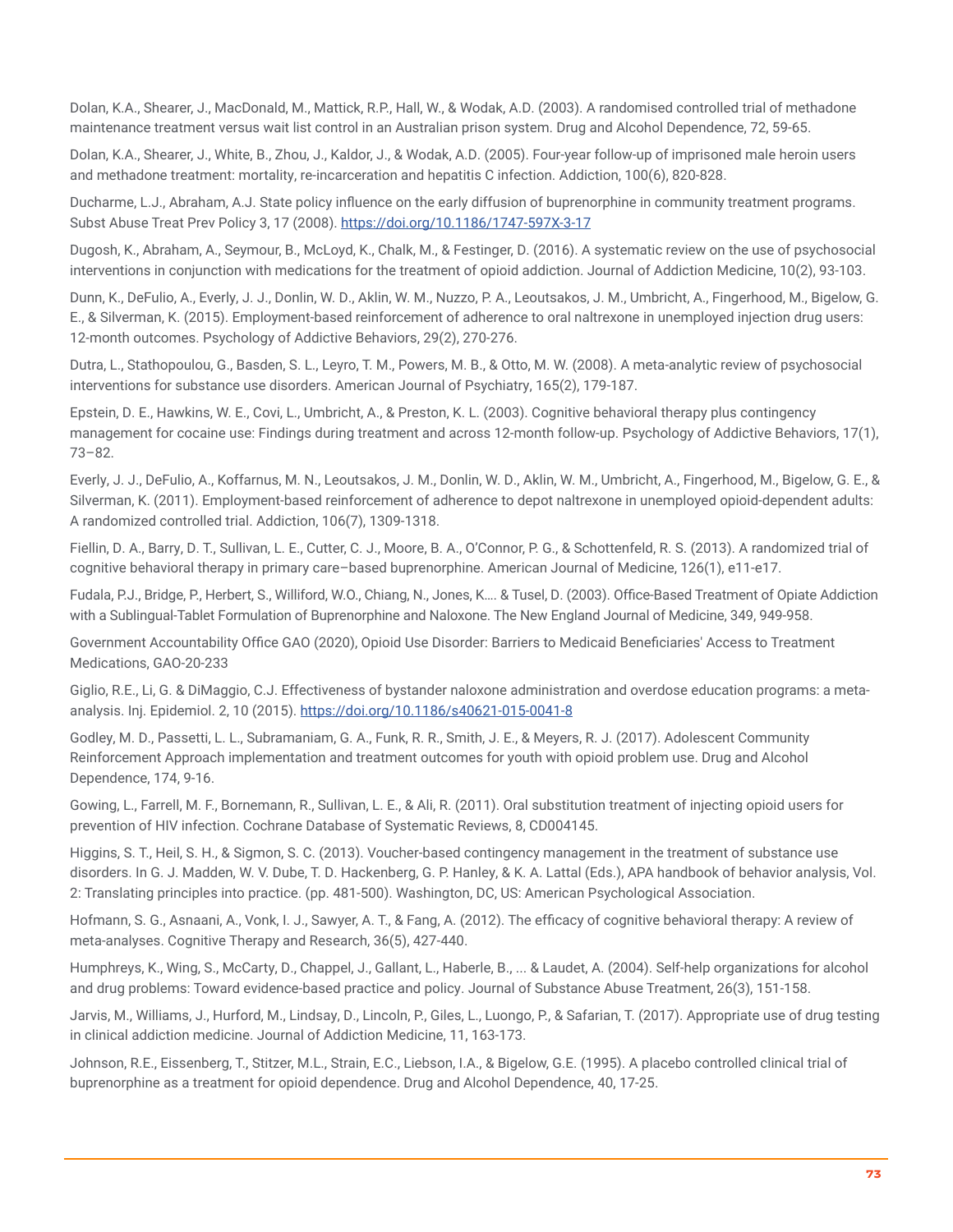KFF. (2019). Medicaid's Role in Addressing the Opioid Epidemic. Retrieved from: https://www.kff.org/infographic/medicaids-role-inaddressing-opioid-epidemic/

Kakko, J., Svanborg, K. D., Kreek, M. J., & Heilig, M. (2003). 1-year retention and social function after buprenorphine-assisted relapse prevention treatment for heroin dependence in Sweden: A randomised, placebo-controlled trial. Lancet, 361(9358), 662-668.

Kampman, K., & Jarvis, M. (2015). American Society of Addiction Medicine (ASAM) national practice guideline for the use of medications in the treatment of addiction involving opioid use. Journal of Addiction Medicine, 9(5), 358–367. Retrieved from https://www.asam.org/docs/default-source/practice-support/guidelines-and-consensus-docs/asam-national-practice-guidelinesupplement.pdf.

Kelly, J.F., Humphreys, K., & Ferri, M. (2020). Alcoholics Anonymous and other 12-step programs for alcohol use disorder. Cochrane Database of Systematic Reviews, 3, CD012880.

Kleber, H. D., Weiss, R. D., Anton, R. F., George, T. P., Greenfield, S. F., Kosten, T. R., . . . Smith Connery, H. (2006). Practice guideline for the treatment of patients with substance use disorders. Arlington, VA: American Psychiatric Association.Knudsen, Hannah K. 2015. "The Supply of Physicians Waivered to Prescribe Buprenorphine for Opioid Use Disorders in the United States: A State-Level Analysis." Journal of Studies on Alcohol and Drugs 76 (4): 644–54.

Knudsen HK, LJ Ducharme, PM Roman (2006), Early Adoption of Buprenorphine in Substance Abuse Treatment Centers: Data from the Private and Public Sectors, J Substance Abuse Treatment 30(4):363-373.

Lagisetty, P., Klasa, K., Bush, C., Heisler, M., Chopra, V., & Bohnert, A. (2017). Primary care models for treating opioid use disorders: What actually works? A systematic review. PLoS ONE, 12(10), e0186315.

Larochelle, M. R., Bernson, D., Land, T., Stopka, T. J., Wang, N., Xuan, Z., Bagley, S. M., Liebschutz, J. M., & Walley, A. Y. (2018). Medication for opioid use disorder after nonfatal opioid overdose and association with mortality: A cohort study. Annals of Internal Medicine, 169, 137-145.

Liddle, H., Dakof, G., Turner, R., Henderson, C., & Greenbaum, P. (2008). Treating adolescent drug abuse: A randomized trial comparing multidimensional family therapy and cognitive behavior therapy. Addiction, 103(10), 1660-1670.

Ling, W., Charuvastra, C., Collins, J.F., Batki, S., Brown Jr., L.S., Kintaudi, P., … & Segal, D. (1998). Buprenorphine maintenance treatment of opiate dependence: a multicenter, randomized clinical trial. Addiction, 93(4), 475-486.

Ling, W., Hillhouse, M., Ang, A., Jenkins, J., & Fahey, J. (2013). Comparison of behavioral treatment conditions in buprenorphine maintenance. Addiction, 108(10), 1788–1798.

Lo Sasso, A.T., Byro, E., Jason, L.A., Ferrari, J.R., & Olsen, B. (2012). Benefits and costs associated with mutual-help communitybased recovery homes: The Oxford House model. Evaluation and Program Planning, 35, 47-53.

Luborsky, L., McLellan, A., Woody, G., O'Brien, C., & Auerbach, A. (1985). Therapist success and its determinants. Archives of General Psychiatry, 42(6), 602-11.

McGinty EE, SH Busch, A Stuart et al (2015), Federal Parity Law Associated with Increased Probability of Out of Network Services for Substance Use Disorder Services, Health Affairs 34 (8): 1331-1339.

Maclean, JC, and B Saloner. 2017. "The Effect of Public Insurance Expansions on Substance Use Disorder Treatment: Evidence from the Affordable Care Act." NBER Working Paper 23342 (September).

Magill, M., & Ray, L. A. (2009). Cognitive behavioral treatment with adult alcohol and illicit drug users: A meta-analysis of randomized control trials. Journal of Studies on Alcohol and Drugs, 70(4), 516-527.

Marsch, L. A. (1998). The efficacy of methadone maintenance interventions in reducing illicit opioid use, HIV risk behavior and criminality: a meta-analysis. Addiction, 93(4), 515-532.

Marsh, J. C., D'Aunno, T. A., & Smith, B. D. (2000). Increasing access and providing social services to improve drug abuse treatment for women with children. Addiction, 95(8), 1237-1247.

Mattick, R. P. Ali, R., White, J. M., O'Brien, S., Wolk, S., & Danz, C. (2003). Buprenorphine versus methadone maintenance therapy: a randomized double-blind trial with 405 opioid-dependent patients. Addiction, 98(4), 441-452.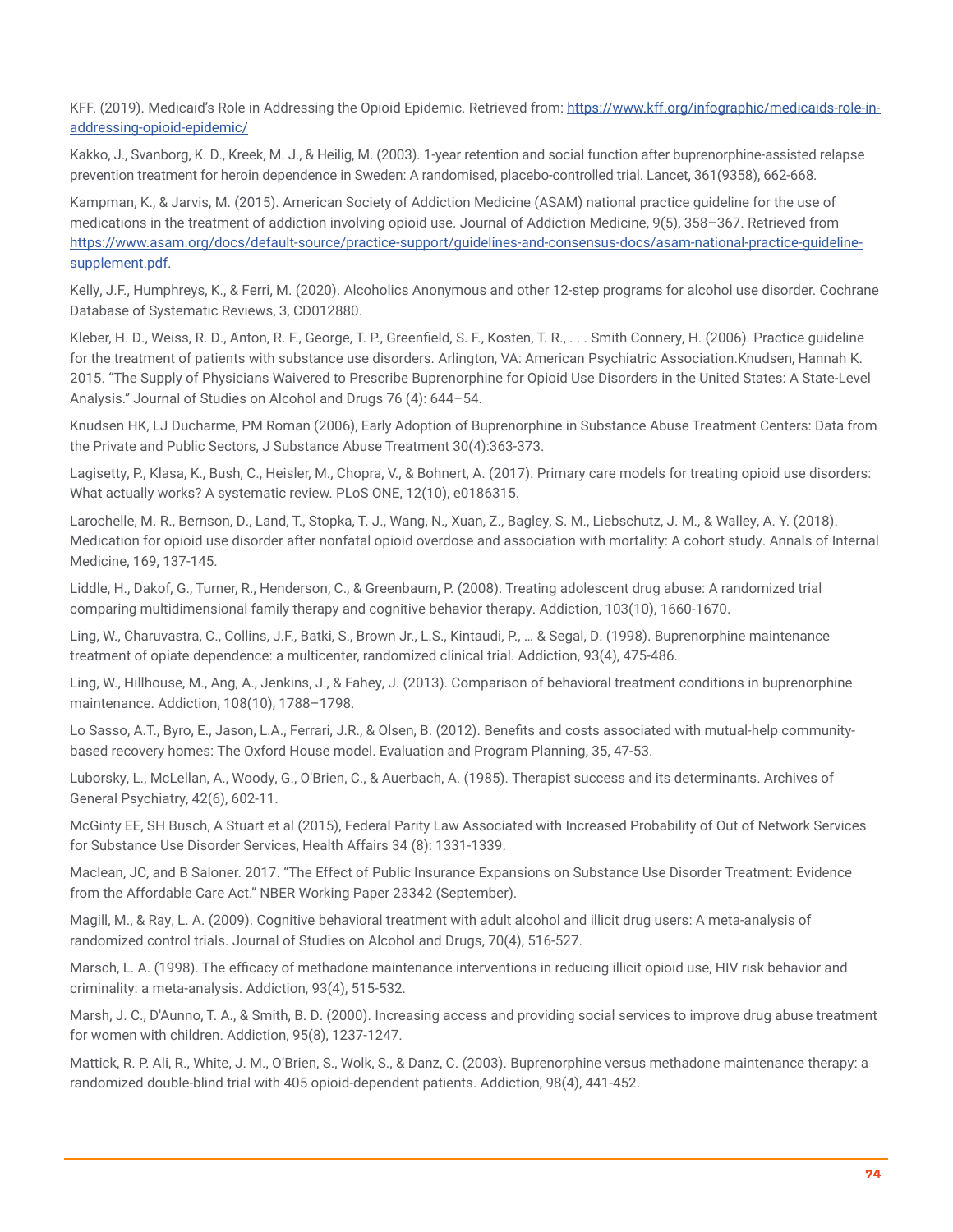Mattick, R. P., Breen, C., Kimber, J., & Davoli, M. (2009). Methadone maintenance therapy versus no opioid replacement therapy for opioid dependence (Review). Cochrane Database of Systematic Reviews, 3, CD002209.

Mattick, R.P., Breen, C., Kimber, J., & Davoli, M. (2014). Buprenorphine maintenance versus placebo or methadone maintenance for opioid dependence (Review). Cochrane Database of Systematic Reviews, 2, CD002207.

McGovern, M. P., & Carroll, K. M. (2003). Evidence-based practices for substance use disorders. Psychiatric Clinics of North America, 26(4), 991-1010.

McHugh, R. K., Hearon, B. A., & Otto, M. W. (2010). Cognitive-behavioral therapy for substance use disorders. Psychiatric Clinics of North America, 33(3), 511-525.

Medicaid and CHIP Payment and Access Commission (MACPAC) (2019), Report to Congress: Utilization Management of Medicaid Assisted Treatment in Medicaid (October)

Mee-Lee, D., Shulman, G. D., Fishman, M. J., Gastfriend, D. R., Miller, M. M., & Provence, S. M. (Eds). (2013). The ASAM criteria: Treatment criteria for addictive, substance-related and co-occurring conditions. (3rd ed). Carson City, NV: The Change Companies.

Milby, J. B., Schumacher, J. E., Wallace, D., Freedman, M. J., & Vuchinich, R. E. (2005). To house or not to house: The effects of providing housing to homeless substance abusers in treatment. American Journal of Public Health, 95(7), 1259-1265.

Mitchell, S. G., Kelly, S. M., Brown, B. S., Schacht Reisinger, H., Peterson, J. A., Ruhf, A., Agar, M. H., O'Grady, K. E., & Schwartz, R. P. (2009). Uses of diverted methadone and buprenorphine by opioid-addicted individuals in Baltimore, Maryland. American Journal on Addictions, 18(5), 346-355.

Morgenstern, J., Morgan, T. J., McCrady, B. S., Keller, D. S., & Carroll, K. M. (2001). Manual-guided cognitive behavioral therapy training: A promising method for disseminating empirically supported substance abuse treatments to practice community. Psychology of Addictive Behaviors, 15(2), 83–88.

National Academies of Sciences, Engineering, and Medicine (2019). Medications for opioid use disorder save lives. Washington, DC: The National Academies Press. Retrieved from http://www.nationalacademies.org/hmd/Reports/2019/medications-for-opioiduse-disorder-save-lives.aspx.

National Institute on Drug Abuse. (1998). A cognitive-behavioral approach. Treating cocaine addiction. Retrieved from https:// archives.drugabuse.gov/publications/cognitive-behavioral-approach-treating-cocaine-addiction.

Orgera & Tolbert. (2019). The Opioid Epidemic and Medicaid's Role in Facilitating Access to Treatment. KFF. Retrieved from: https:// www.kff.org/medicaid/issue-brief/the-opioid-epidemic-and-medicaids-role-in-facilitating-access-to-treatment/

Park-Lee, E., Lipari, R.N., Hedden, S.L., Copello, E.A.P., & Kroutil, L.A. (2016). Receipt of services for substance use and mental health issues among adults: Results from the 2015 National Survey on Drug Use and Health. Retrieved from https://www.samhsa. gov/data/sites/default/files/NSDUH-ServiceUseAdult-2015/NSDUH-ServiceUseAdult-2015/NSDUH-ServiceUseAdult-2015.htm.

Petry, N.M. & Martin, B. (2002). Low-Cost Contingency Management for Treating Cocaine- and Opioid-Abusing Methadone Patients. Journal of Consulting and Clinical Psychology, 70(2), 398-405.

Pilkonis, P. A., Imber, S. D., Lewis, P., & Rubinsky, P. A. (1984). Comparative outcome study of individual, group, and conjoint psychotherapy. Archives of General Psychiatry, 41(5), 431-437.

Polcin, D. L., Korcha, R. A., Bond, J., & Galloway, G. (2010). Sober living houses for alcohol and drug dependence: 18-month outcomes. Journal of Substance Abuse Treatment, 38(4), 356-365.

Powers, M. B., Vedel, E., & Emmelkamp, P. M. (2008). Behavioral couples therapy (BCT) for alcohol and drug abuse disorders: A meta-analysis. Clinical Psychology Review, 28(6), 952–962.

Prendergast, M., Podus, D., Finney, J., Greenwell, L., & Roll, J. (2006). Contingency management for treatment of substance use disorders: A meta-analysis. Addiction, 101(11), 1546-1560.

Puddy, R. W. & Wilkins, N. (2011). Understanding evidence part 1: Best available research evidence. A guide to the continuum of evidence of effectiveness. Atlanta, GA: Centers for Disease Control and Prevention.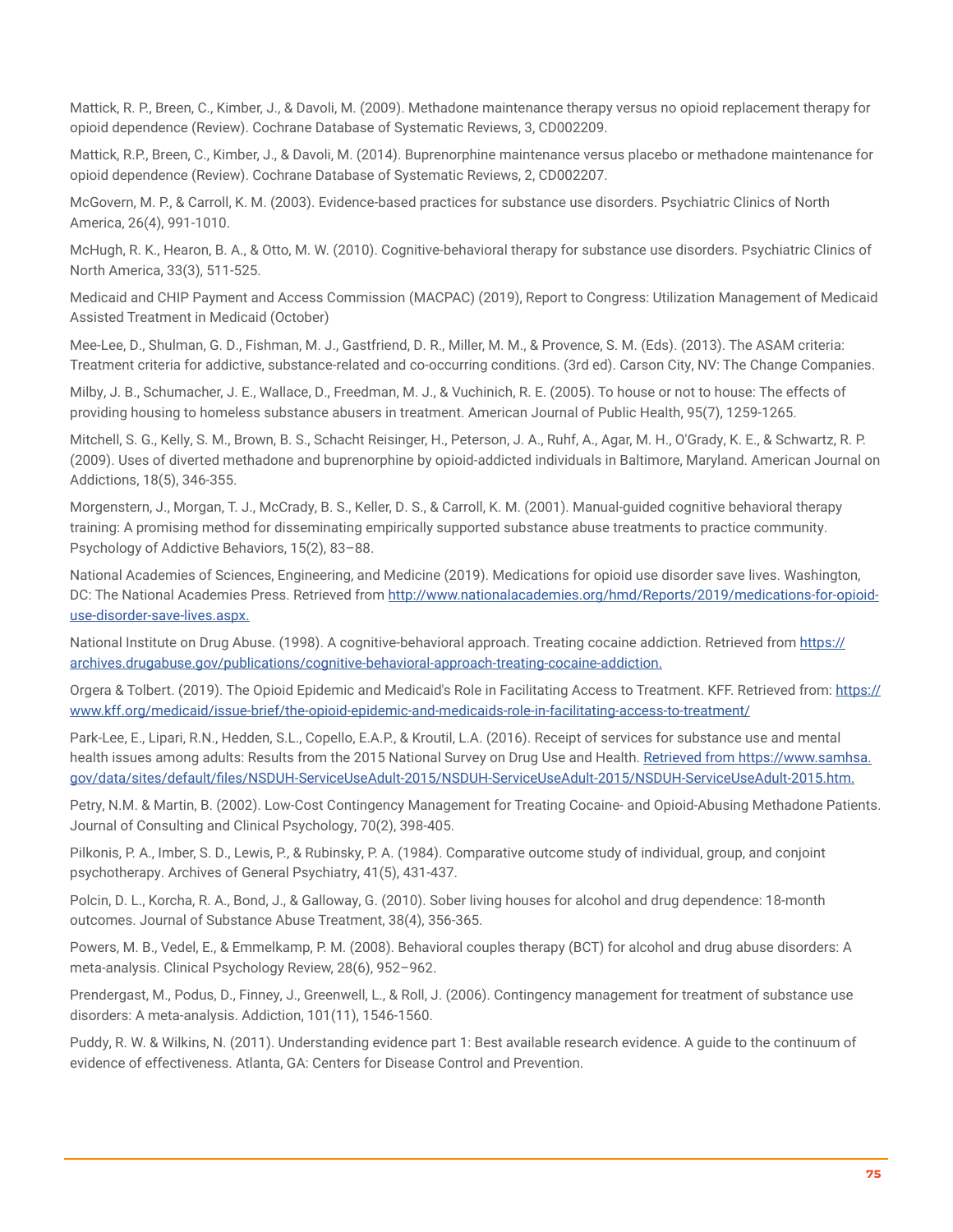Rawson, R. A., Huber, A., McCann, M., Shoptaw, S., Farabee, D., Reiber, C., & Ling, W. (2002). A comparison of contingency management and cognitive-behavioral approaches during methadone maintenance treatment for cocaine dependence. Archives of *General Psychiatry, 59*(9), 817-824.

Rowe, C. L. (2012). Family therapy for drug abuse: Review and updates 2003-2010. *Journal of Marital and Family Therapy, 38*(1), 59-81.

Schottenfeld, R. S., Chawarski, M. C., Pakes, J. R., Pantalon, M. V., Carroll, K. M., & Kosten, T. R. (2005). Methadone versus buprenorphine with contingency management or performance feedback for cocaine and opioid dependence. *American Journal of Psychiatry, 162*(2), 340-349.

Schuman-Olivier, Z., Albanese, M., Nelson, S. E., Roland, L., Puopolo, F., Klinker, L., & Shaffer, H. J. (2010). Self-treatment: illicit buprenorphine use by opioid-dependent treatment seekers. *Journal of Substance Abuse Treatment, 39*(1), 41-50.

Schwartz, R. P., Gryczynski, J., O'Grady, K. E., Sharfstein, J. M., Warren, G., Olsen, Y., Mitchell, S. G., & Jaffe, J. H. (2013). Opioid agonist treatments and heroin overdose deaths in Baltimore, Maryland, 1995–2009. *American Journal of Public Health, 103*(5), 917-922.

Schwartz, R.P., Jaffee, J.H., O'Grady, K.E., Kinlock, T.W., Gordon, M.S., Kelly, S.M., Wilson, M.E., & Ahmed, A. (2009). Interim methadone treatment: Impact on arrests. *Drug and Alcohol Dependence, 103,* 148-154.

Schwartz, R.P., Kelly, S.M., O'Grady, K.E., Gandhi, D., & Jaffe, J.H. (2011). Interim methadone treatment compared to standard methadone treatment: 4-Month findings. *Journal of Substance Abuse Treatment, 41,* 21-29.

Sees, K. L., Delucchi, K. L., Masson, C., Rosen, A., Clark, H. W., Robillard, H., Banys, P., & Hall, S. M. (2000). Methadone maintenance vs. 180-day psychosocially enriched detoxification for treatment of opioid dependence. *JAMA, 283*(10), 1303–1310.

Silverman, K., Wong, C., Higgins, S., Brooner, R., Montoya, I., Contoreggi, C., . . . Preston, K. (1996). Increasing opiate abstinence through voucher-based reinforcement therapy. *Drug and Alcohol Dependence, 41*(2), 157-165.

Sordo, L., Gregorio, B., Bravo, M. J., Iciar Indave, B., Degenhardt, L., Wiessing, L., Ferri, M., & Pastor-Barriuso, R. (2017). Mortality risk drug and after opioid substitution treatment: Systematic review and meta-analysis of cohort studies. *BMJ, 357*:j1150.

Stanger, C., & Budney, A. J. (2019). Contingency management: Using incentives to improve outcomes for adolescent substance use disorders. *Pediatric Clinics of North America, 66*(6), 1183-1192.

Strain, E. C., Bigelow, G. E., Liebson, I. A., & Stitzer, M. L. (1999). Moderate- vs high-dose methadone in the treatment of opioid dependence: A randomized trial. *JAMA, 281*(11), 1000-1005.

Strain, E. C., Stitzer, M. L., Liebson, I. A., & Bigelow, G. E. (1993). Dose-response effects of methadone in the treatment of opioid dependence. *Annals of Internal Medicine, 119,* 23-27.

Substance Abuse and Mental Health Services Administration. (2018). *Clinical guidance for treating pregnant and parenting women with opioid use disorder and their infants.* HHS Publication No. (SMA) 18-5054. Rockville, MD: Substance Abuse and Mental Health Services Administration

Tanum, L., Solli, K. K., Latif, Z. E., Benth, J. Š., Opheim, A., Sharma-Haase, K., Krajci, P., & Kunøe, N. (2017). Effectiveness of Injectable Extended-Release Naltrexone vs Daily Buprenorphine-Naloxone for Opioid Dependence: A Randomized Clinical Noninferiority Trial. *JAMA psychiatry, 74*(12), 1197–1205. https://doi.org/10.1001/jamapsychiatry.2017.3206

Terplan, M., Ramanadhan, S., Locke, A., Longinaker, N., & Lui, S. (2015). Psychosocial interventions for pregnant women in outpatient illicit drug treatment programs compared to other interventions. C*ochrane Database of Systematic Reviews, 4,* CD006037.

The National Center on Addiction and Substance Abuse. (2012). A*ddiction medicine: closing the gap between science and practice.* Retrieved from https://www.centeronaddiction.org/addiction-research/reports/addiction-medicine-closing-gap-between-scienceand-practice

Thomas, C.P., Fullerton, C.A., Kim, M., Montejano, L., Lyman, D.R., Dougherty, R.H., Daniels, A.S., Ghose, S.S., & Delphin-Rittmon, M.E. (2014). Medication-assisted treatment with buprenorphine: Assessing the evidence. *Psychiatric Services, 65*(2), 158-170.

Tracy, K., & Wallace, S. P. (2016). Benefits of peer support groups in the treatment of addiction. *Substance abuse and rehabilitation, 7,* 143.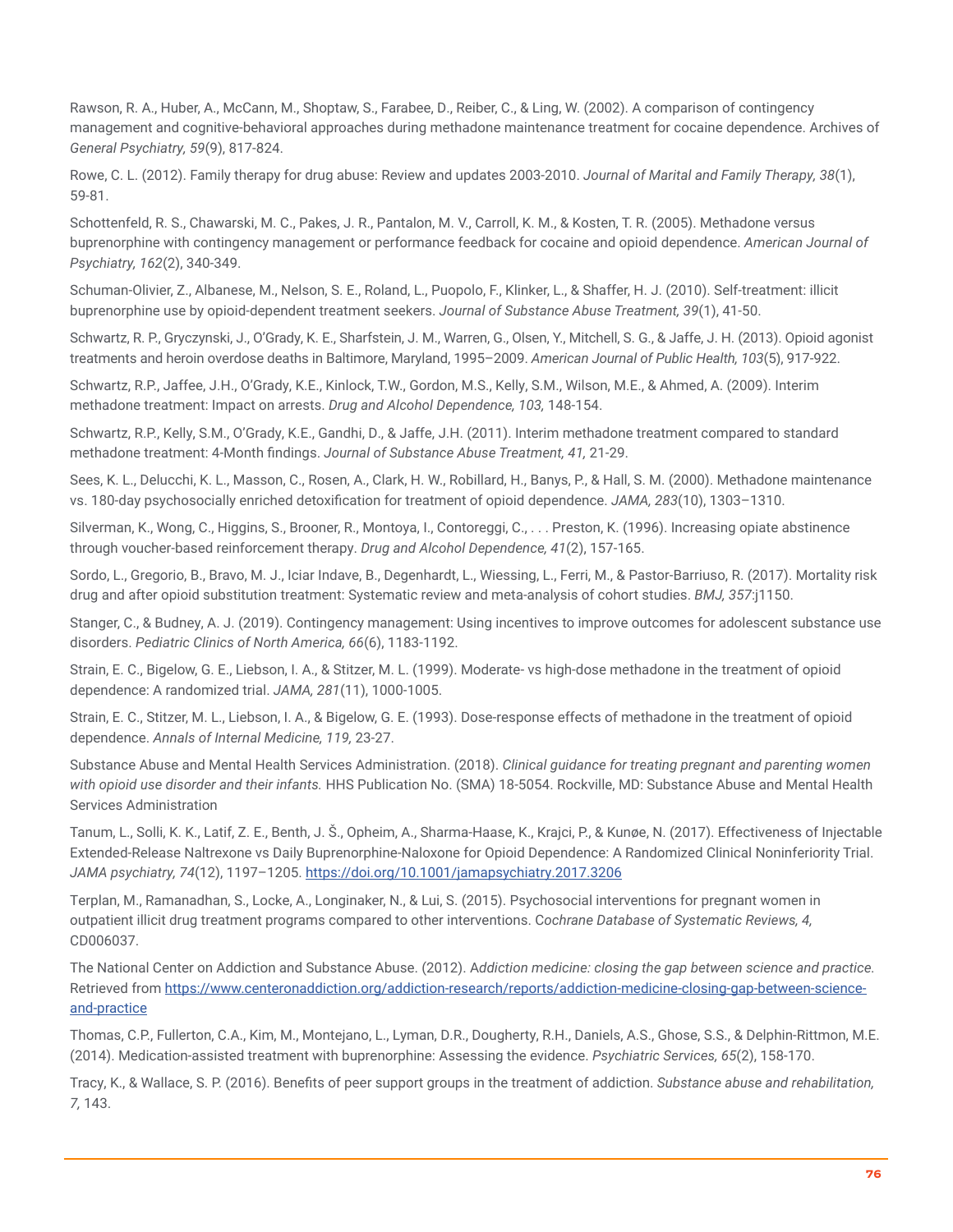U.S. Department of Health and Human Services, Office of the Surgeon General. (2016). *Facing addiction in America: The Surgeon General's report on alcohol, drugs, and health.* Washington, DC: HHS. Retrieved from https://addiction.surgeongeneral.gov/sites/ default/files/surgeon-generals-report.pdf

U.S. Department of Health and Human Services, Office of the Surgeon General. (2018). *Facing addiction in America: The Surgeon General's spotlight on opioids.* Washington, DC: HHS. Retrieved from https://addiction.surgeongeneral.gov/sites/default/files/ Spotlight-on-Opioids\_09192018.pdf

U.S. Department of Health and Human Services. (2019). *Guide for Clinicians on the Appropriate Dosage Reduction or Discontinuation of Long-Term Opioid.* Retrieved from: https://www.hhs.gov/opioids/treatment/clinicians-guide-opioid-dosagereduction/

U.S. Department of Health and Human Services, Office of Inspector General. (2020). *Geographic disparities affect access to buprenorphine services for opioid use disorder.* Retrieved from https://oig.hhs.gov/oei/reports/oei-12-17-00240.pdf

Wakeman, S. E., Larochelle, M. R., Ameli, O., Chaisson, C. E., McPheeters, J. T., Crown, W. H., Azocar, F., & Sanghavi, D. M. (2020). Comparative effectiveness of different treatment pathways for opioid use disorder. *JAMA Network Open, 3*(2), e1920622.

Waldron, H. B., & Kaminer, Y. (2004). On the learning curve: The emerging evidence supporting cognitive-behavioral therapies for adolescent substance abuse. *Addiction, 99*(Suppl. 2), 93-105.

Waldron, H. B., & Turner, C. W. (2008). Evidence-based psychosocial treatments for adolescent substance abuse. *Journal of Clinical Child and Adolescent Psychology, 37*(1), 238–261.

Walley AY, Z Xuan, HH Hackman et al (2013), Opioid Overdose Rates and Implementation of Overdose Education and Naloxone Distribution in Massachusetts: Interrupted Time Series, *BMJ* 346.

Williams, A.R., Samples, H., Crystal, S., & Olfson, M. (2020). Acute Care, Prescription Opioid Use, and Overdose Following Discontinuation of Long-Term Buprenorphine Treatment for Opioid Use Disorder. *American Journal of Psychiatry 177(2), 117*-1224.

Woody, G. E., Bruce, D., Korthuis, P. T., Chhatre, S., Poole, S., Hillhouse, M., Jacobs, P., Sorensen, J., Saxon, A. J., Metzger, D., & Ling, W. (2014). HIV risk reduction with buprenorphine-naloxone or methadone: Findings from a randomized trial. *Journal of Acquired Immune Deficiency Syndromes, 66*(3), 288-293.

Woody G. E., Luborsky L., McLellan A. T., O'Brien, C. P., Beck, A. T., Blaine, J., Herman, I., & Hole, A. (1983). Psychotherapy for opiate addicts: Does it help? *Archives of General Psychiatry, 40*(6), 639-645.

World Health Organization. (2009). *Guidelines for the psychosocially assisted pharmacological treatment of opioid dependence.* Geneva, Switzerland: World Health Organization. Retrieved from https://www.who.int/substance\_abuse/publications/opioid\_ dependence\_guidelines.pdf.

# *Treatment in Primary Care Settings*

Alford, D. P., C. T. LaBelle, N. Kretsch, A. Bergeron, M. Winter, M. Botticelli, and J. H. Samet. 2011. "Collaborative Care of Opioid-Addicted Patients in Primary Care Using Buprenorphine: Five-Year Experience." *Archives of Internal Medicine, 171*(5): 425–431, doi:10.1001/archinternmed.2010.541.

Alford, D. P., C. T. LaBelle, N. Kretsch, A. Bergeron, M. Winter, M. Botticelli, and J. H. Samet. 2011. "Collaborative Care of Opioid-Addicted Patients in Primary Care Using Buprenorphine: Five-Year Experience." *Archives of Internal Medicine, 171*(5): 425–431, doi:10.1001/archinternmed.2010.541.

Alinsky, R. H., B. T. Zima, J. Rodean, P. A. Matson, M. R. Larochelle, H. Adger, S. M. Bagley, and S. E. Hadland. 2020. "Receipt of Addiction Treatment After Opioid Overdose Among Medicaid-Enrolled Adolescents and Young Adults." *JAMA Pediatrics:* e195183– e195183, doi:10.1001/jamapediatrics.2019.5183.

American Psychiatric Association Academy of Psychosomatic Medicine. 2016. "Dissemination of Integrated Care within Adult Primary Care Settings: The Collaborative Care Model," [accessed on January 7, 2020]. Available at: https://www.integration. samhsa.gov/integrated-care-models/APA-APM-Dissemination-Integrated-Care-Report.pdf.

Andrilla, C. H. A., C. Coulthard, and E. H. Larson. 2017. "Barriers Rural Physicians Face Prescribing Buprenorphine for Opioid Use Disorder." *The Annals of Family Medicine, 15*(4): 359–362, doi:10.1370/afm.2099.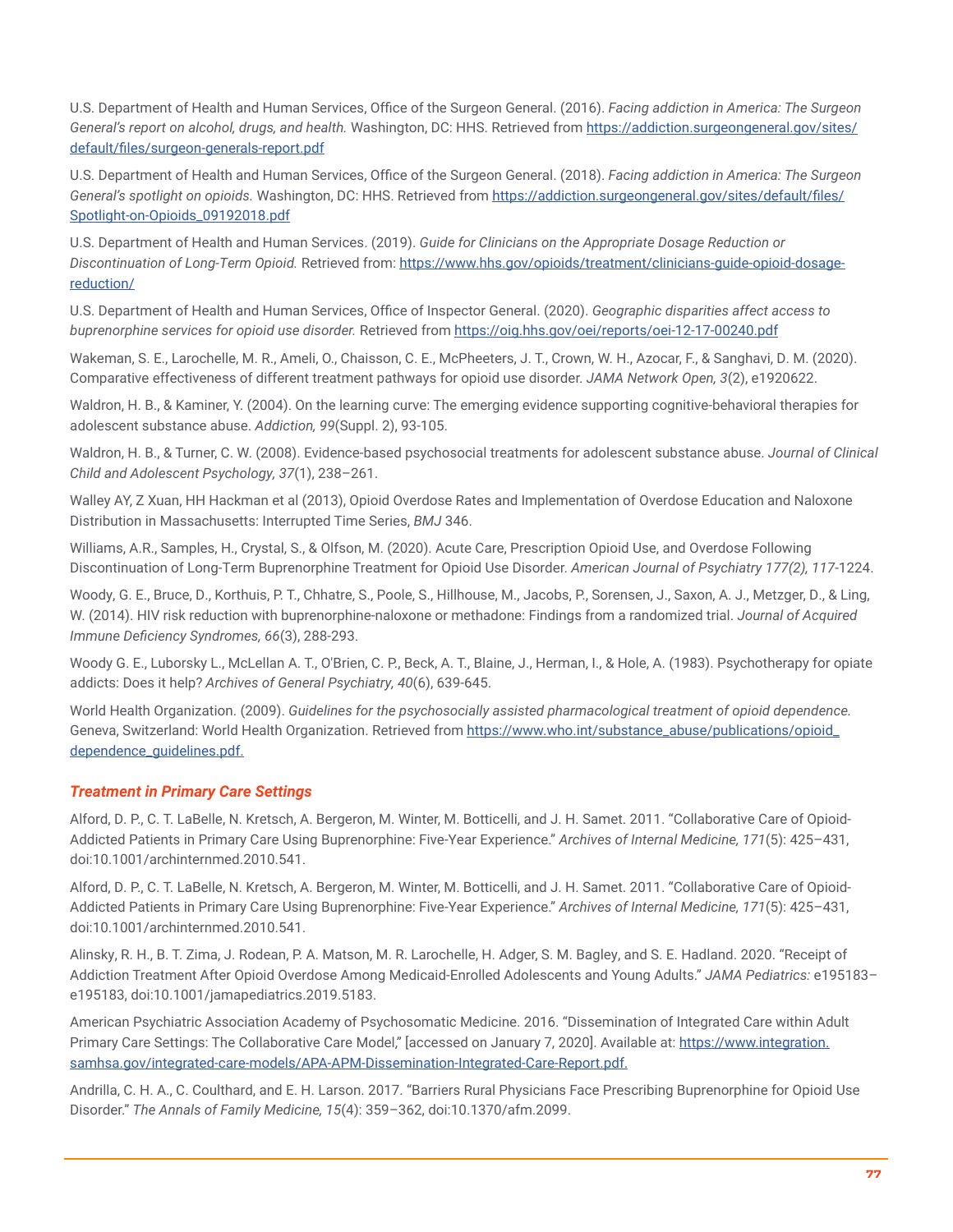Arora, S., K. Thornton, G. Murata, P. Deming, S. Kalishman, D. Dion, B. Parish, T. Burke, W. Pak, J. Dunkelberg, M. Kistin, J. Brown, S. Jenkusky, M. Komaromy, and C. Qualls. 2011. "Outcomes of Treatment for Hepatitis C Virus Infection by Primary Care Providers." *New England Journal of Medicine, 364*(23): 2199–2207, doi:10.1056/NEJMoa1009370.

ASPE. 2018. "State and Local Policy Levers for Increasing Treatment and Recovery Capacity to Address the Opioid Epidemic: Final Report," Office of the Assistant Secretary for Planning and Evaluation, U.S. Department of Health and Human Services. [Accessed on January 27, 2020]. Available at: https://aspe.hhs.gov/basic-report/state-and-local-policy-levers-increasing-treatment-andrecovery-capacity-address-opioid-epidemic-final-report.

Barnett, M. L., D. Lee, and R. G. Frank. 2019. "In Rural Areas, Buprenorphine Waiver Adoption Since 2017 Driven By Nurse Practitioners And Physician Assistants." *Health Affairs, 38*(12): 2048–2056, doi:10.1377/hlthaff.2019.00859.

Brooklyn, J. R. and S. C. Sigmon. 2017. "Vermont Hub-and-Spoke Model of Care For Opioid Use Disorder: Development, Implementation, and Impact." *Journal of addiction medicine, 11*(4): 286–292, doi:10.1097/ADM.0000000000000310.

California Substance Use Line | Clinician Consultation Center. Available at: https://nccc.ucsf.edu/clinician-consultation/substanceuse-management/california-substance-use-line/

Chou, R., P. T. Korthuis, M. Weimer, C. Bougatsos, I. Blazina, B. Zakher, S. Grusing, B. Devine, and D. McCarty. 2016. Medication-Assisted Treatment Models of Care for Opioid Use Disorder in Primary Care Settings, AHRQ Comparative Effectiveness Technical Briefs, Rockville (MD): Agency for Healthcare Research and Quality (US).

D'Onofrio, G., M. C. Chawarski, P. G. O'Connor, M. V. Pantalon, S. H. Busch, P. H. Owens, K. Hawk, S. L. Bernstein, and D. A. Fiellin. 2017. "Emergency Department-Initiated Buprenorphine for Opioid Dependence with Continuation in Primary Care: Outcomes During and After Intervention." *Journal of General Internal Medicine, 32*(6): 660–666, doi:10.1007/s11606-017-3993-2.

D'Onofrio, G., P. G. O'Connor, M. V. Pantalon, M. C. Chawarski, S. H. Busch, P. H. Owens, S. L. Bernstein, and D. A. Fiellin. 2015. "Emergency Department-Initiated Buprenorphine/Naloxone Treatment for Opioid Dependence: A Randomized Clinical Trial." *JAMA, 313(*16): 1636–1644, doi:10.1001/jama.2015.3474.

Haffajee, R. L., A. S. B. Bohnert, and P. A. Lagisetty. 2018. "Policy Pathways to Address Provider Workforce Barriers to Buprenorphine Treatment." *American Journal of Preventive Medicine, 54*(6, Supplement 3): S230–S242, doi:10.1016/j. amepre.2017.12.022.

Jabbarpour, Y., E. DeMarchis, A. Bazemore, and P. Grundy. 2017. The Impact of Primary Care Practice Transformation on Cost, Quality, and Utilization. Available at: https://www.graham-center.org/content/dam/rgc/documents/publications-reports/reports/ ImpactPrimaryCarePracticeTransformationCostQualityUtilization.PDF.

Joudrey, P. J., E. J. Edelman, and E. A. Wang. 2019. "Drive Times to Opioid Treatment Programs in Urban and Rural Counties in 5 US States." *JAMA, 322*(13): 1310–1312, doi:10.1001/jama.2019.12562.

Larochelle, M. R., D. Bernson, T. Land, T. J. Stopka, N. Wang, Z. Xuan, S. M. Bagley, J. M. Liebschutz, and A. Y. Walley. 2018. "Medication for Opioid Use Disorder After Nonfatal Opioid Overdose and Association With Mortality: A Cohort Study." *Annals of Internal Medicine, 169*(3): 137, doi:10.7326/M17-3107.

Liebschutz, J. M., D. Crooks, D. Herman, B. Anderson, J. Tsui, L. Z. Meshesha, S. Dossabhoy, and M. Stein. 2014. "Buprenorphine Treatment for Hospitalized, Opioid-Dependent Patients: A Randomized Clinical Trial." *JAMA internal medicine, 174*(8): 1369–1376, doi:10.1001/jamainternmed.2014.2556.

Louie, D. L., M. T. Assefa, and M. P. McGovern. 2019. "Attitudes of Primary Care Physicians toward Prescribing Buprenorphine: A Narrative Review." *BMC Family Practice, 20*(1): 157, doi:10.1186/s12875-019-1047-z.

MCSTAP. [accessed on February 27, 2020 b]. Available at: https://www.mcstap.com/Default.aspx.

McBain, R. K., A. Dick, M. Sorbero, and B. D. Stein. 2020. "Growth and Distribution of Buprenorphine-Waivered Providers in the United States, 2007–2017." *Annals of Internal Medicine* Available at: https://annals.org/aim/fullarticle/2758512/growthdistribution-buprenorphine-waivered-providers-united-states-2007-2017, doi:10.7326/M19-2403.

Rawson, R. A. "Vermont Hub-and-Spoke Model of Care for Opioid Use Disorders: An Evaluation." : 185.

Spetz, J., C. Toretsky, S. Chapman, B. Phoenix, and M. Tierney. 2019. "Nurse Practitioner and Physician Assistant Waivers to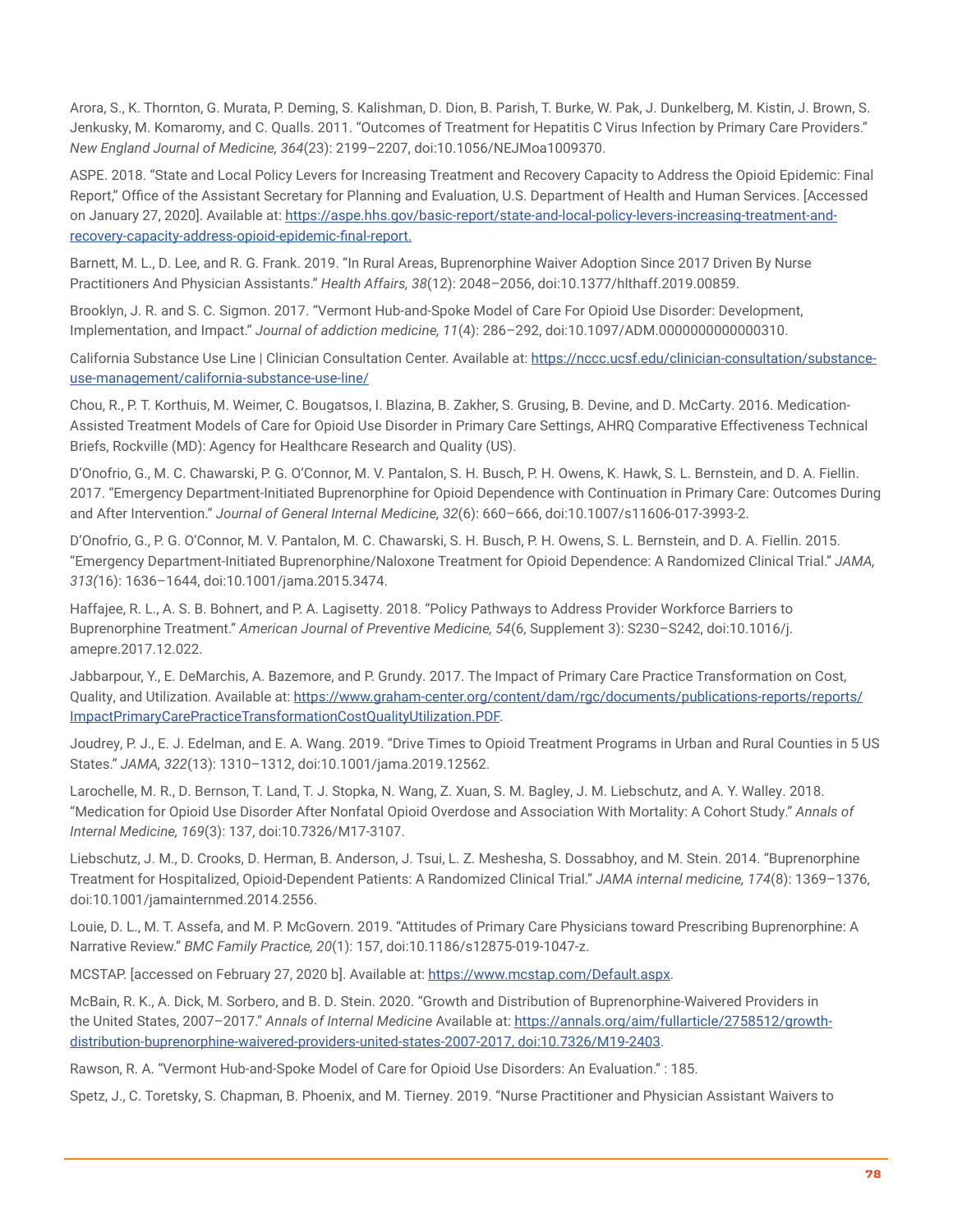Prescribe Buprenorphine and State Scope of Practice Restrictions." *JAMA, 321*(14): 1407–1408, doi:10.1001/jama.2019.0834.

Stein, M., D. Herman, M. Conti, B. Anderson, and G. Bailey. 2020. "Initiating Buprenorphine Treatment for Opioid Use Disorder during Short-Term in-Patient 'Detoxification': A Randomized Clinical Trial." *Addiction (Abingdon, England),* 115(1): 82–94, doi:10.1111/ add.14737.

Stoller, K. 2015. Linking Buprenorphine Prescribers with Opioid Treatment Programs: Expand Capacity While Improving Quality. Available at: http://www.atforum.com/pdf/CoOPtalkforONDCP\_SAMHSAAug2015Stoller.pdf.

Stoller, K. B. 2015. "A Collaborative Opioid Prescribing (CoOP) Model Linking Opioid Treatment Programs with Office-Based Buprenorphine Providers." *Addiction Science & Clinical Practice, 10*(1): A63, doi:10.1186/1940-0640-10-S1-A63.

Van Donsel, A., A. Folland, and M. Levine. 2019. A Public Health Guide to Ending the Opioid Epidemic, Chapter 10: Expanding Access to Treatment and Recovery Services Using a Hub-and-Spoke Model of Care, New York, NY: Oxford University Press.

Wakeman, S. E. and M. L. Barnett. 2018. "Primary Care and the Opioid-Overdose Crisis — Buprenorphine Myths and Realities." *New England Journal of Medicine, 379*(1): 1–4, doi:10.1056/NEJMp1802741.

Watkins, K. E., A. J. Ober, K. Lamp, M. Lind, C. Setodji, K. C. Osilla, S. B. Hunter, C. M. McCullough, K. Becker, P. O. Iyiewuare, A. Diamant, K. Heinzerling, and H. A. Pincus. 2017. "Collaborative Care for Opioid and Alcohol Use Disorders in Primary Care: The SUMMIT Randomized Clinical Trial." *JAMA Internal Medicine, 177*(10): 1480–1488, doi:10.1001/jamainternmed.2017.3947.

Xue, Y., Smith, J.A., and Spetz, J. (2019). "Primary Care Nurse Practitioners and Physicians in Low-Income and Rural Areas, 2010- 2016." *JAMA, 321* (1): 102-105, doe:10.1001.jama.2018.17944.

### *Chapter 3: Harm Reduction*

Abouk, R., Pacula, R. L., & Powell, D. (2019). Association between State Laws Facilitating Pharmacy Distribution of Naloxone and Risk of Fatal Overdose. *JAMA Internal Medicine, 179*(6), 805–811. https://doi.org/10.1001/jamainternmed.2019.0272

Aspinall, E. J., Nambiar, D., Goldberg, D. J., Hickman, M., Weir, A., Van Velzen, E., … Hutchinson, S. J. (2014). Are needle and syringe programmes associated with a reduction in hiv transmission among people who inject drugs: A systematic review and metaanalysis. *International Journal of Epidemiology, 43*(1), 235–248. https://doi.org/10.1093/ije/dyt243

Boyer, E. W. (2012). Management of opioid analgesic overdose. New England Journal of Medicine, 367(2), 146–155. https://doi. org/10.1056/NEJMra1202561

Bradford Hill, A. (1965). The environment and disease: association or causation. *Procedures of the Royal Society of Medicine, 58,* 295–300.

Broadhead, R., van Hulst, Y., & Heckathorn, D. (1999). The impact of a needle exchange's closure. *Public Health Reports, 114,* 439–447.

Cabase, J., & Sanchez, E. (2003). Costs and effectiveness of a syringe distribution and needle exchange program for HIV prevention in a regional setting. *Eur J Health Econ, 4,* 203–208.

Campbell, N. D. (2019). Naloxone as a technology of solidarity: History of opioid overdose prevention. Cmaj, 191(34), E945–E946. https://doi.org/10.1503/cmaj.190257

Canary, L., Hariri, S., Campbell, C., Young, R., Whitcomb, J., Kaufman, H., & Vellozzi, C. (2017). Geographic Disparities in Access to Syringe Services Programs Among Young Persons With Hepatitis C Virus Infection in the United States. *Clin Infect Dis, 65*(3), 514–517.

Caulkins, J. P., Pardo, B., & Kilmer, B. (2019). Supervised consumption sites: a nuanced assessment of the causal evidence. Addiction, 114(12), 2109-2115. https://doi.org/10.1111/add.14747

Centers for Disease Control and Prevention. (2010). Establishing a Holistic Framework to Reduce Inequities in HIV, Viral Hepatitis, STDs, and Tuberculosis in the United States. Atlanta, GA. Retrieved from https://www.cdc.gov/socialdeterminants/docs/SDH-White-Paper-2010.pdf

Centers for Medicare and Medicaid Services. (2019). National Average Drug Acquisition Cost. Retrieved from https://data. medicaid.gov/Drug-Pricing-and-Payment/NADAC-National-Average-Drug-Acquisition-Cost-/a4y5-998d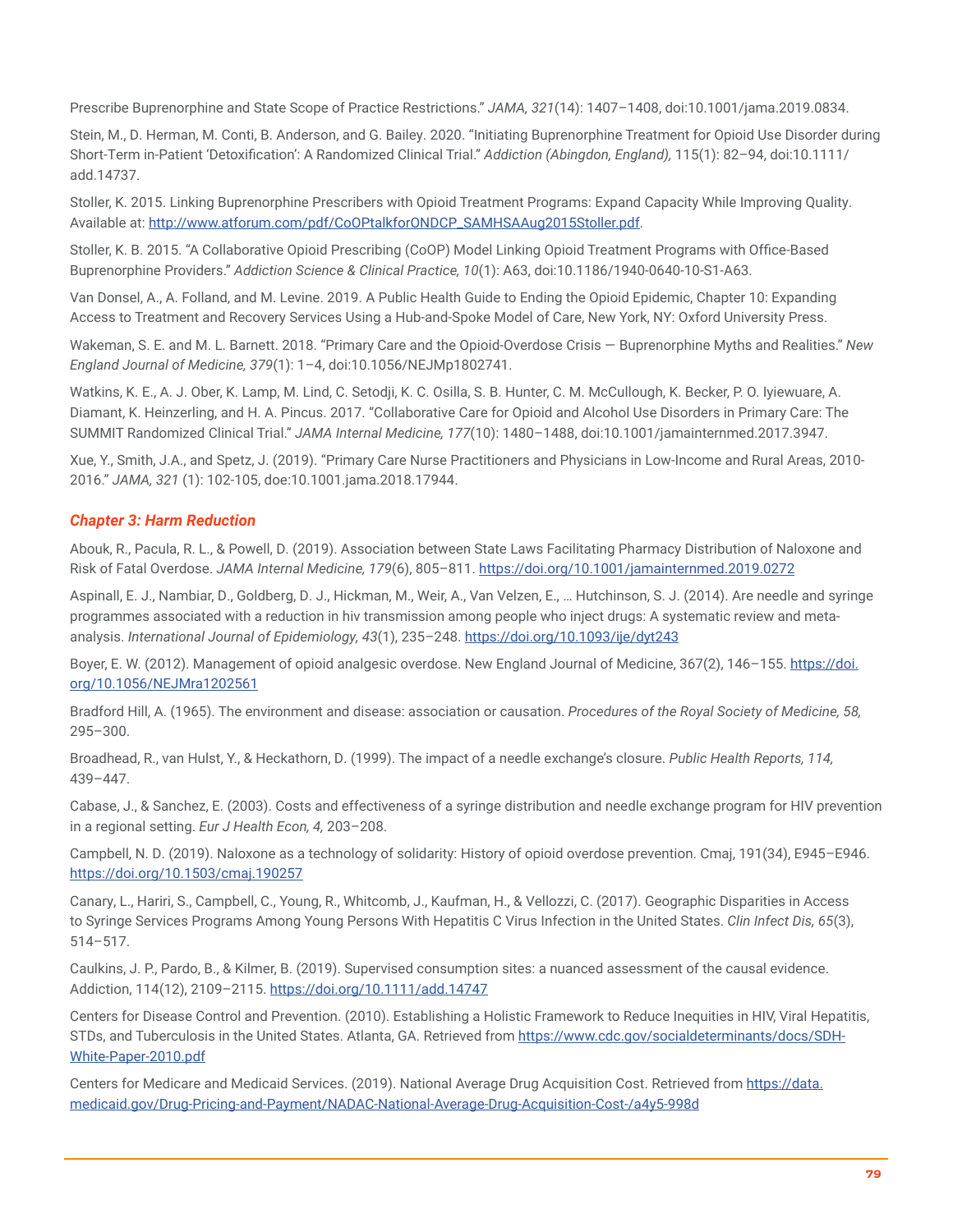Coffin, P. O., & Sullivan, S. D. (2013). Cost-effectiveness of distributing naloxone to heroin users for lay overdose reversal in Russian cities. *Journal of Medical Economics, 16*(8), 1051–1060. https://doi.org/10.3111/13696998.2013.811080

Davidson, P. J., Lopez, A. M., & Kral, A. H. (2018). Using drugs in un/safe spaces: Impact of perceived illegality on an underground supervised injecting facility in the United States. *International Journal of Drug Policy, 53,* 37–44. https://doi.org/10.1016/j. drugpo.2017.12.005

Davis, C. S., Carr, D., Southwell, J. K., & Beletsky, L. (2015). Engaging law enforcement in overdose reversal initiatives: Authorization and liability for naloxone administration. *American Journal of Public Health, 105*(8), 1530–1537. https://doi.org/10.2105/ AJPH.2015.302638

Davis, C. S., Southwell, J. K., Niehaus, V. R., Walley, A. Y., & Dailey, M. W. (2014). Emergency medical services naloxone access: A national systematic legal review. *Academic Emergency Medicine, 21*(10), 1173–1177. https://doi.org/10.1111/acem.12485

Des Jarlais, D., Friedman, S., Friedmann, P., Wenston, J., Sotheran, J., K, C., & Al, E. (1995). HIV/AIDS-related behavior change among injecting drug users in different national settings. *AIDS, 9*(6), 611.

Doherty, M., Junge, B., Rathouz, P., Garfein, R., Riley, E., & Vlahov, D. (2002). The effect of needle exchange program on numbers of discarded needles: a 2-year follow-up. *Amer J Public Health, 90*, 936–939.

Donoghoe, M., Stimson, G., Dolan, K., & Alldritt, L. (1989). Changes in HIV risk behaviour in clients of syringe-exchange schemes in England and Scotland. *AIDS, 3*(5), 267.

Fernandes, R. M., Cary, M., Duarte, G., Jesus, G., Alarcão, J., Torre, C., … Carneiro, A. V. (2017). Effectiveness of needle and syringe Programmes in people who inject drugs - An overview of systematic reviews. *BMC Public Health, 17*(1), 1–15. https://doi. org/10.1186/s12889-017-4210-2

Food and Drug Administration. (2019). FDA approves first generic naloxone nasal spray to treat opioid overdose. Retrieved February 20, 2020, from https://www.fda.gov/news-events/press-announcements/fda-approves-first-generic-naloxone-nasal-spraytreat-opioid-overdose

Frank, R. G., & Pollack, H. A. (2017). Addressing the Fentanyl Threat to Public Health. *NEJM, 376*(7), 605–607.

Garfein, R. S., Golub, E. T., Greenberg, A. E., Hagan, H., Hanson, D. L., Hudson, S. M., … Thiede, H. (2007). A peer-education intervention to reduce injection risk behaviors for HIV and hepatitis C virus infection in young injection drug users. *AIDS, 21*(14), 1923–1932. https://doi.org/10.1097/QAD.0b013e32823f9066

Gilchrist, G., Swan, D., Widyaratna, K., Marquez-Arrico, J. E., Hughes, E., Mdege, N. D., … Tirado-Munoz, J. (2017). A Systematic Review and Meta-analysis of Psychosocial Interventions to Reduce Drug and Sexual Blood Borne Virus Risk Behaviours Among People Who Inject Drugs. *AIDS and Behavior, 21*(7), 1791–1811. https://doi.org/10.1007/s10461-017-1755-0

Gold, M., Gafni, A., Nelligan, P., & Millson, P. (1997). Needle exchange programs: An economic evaluation of a local experience. *Can Med Assoc J, 157,* 255–262.

GoodRx, I. (2020). GoodRx. Retrieved from goodrx.com

Gupta, R., Shah, N. D., & Ross, J. S. (2016). The rising price of naloxone - risks to efforts to stem overdose deaths. *NEJM2, 375*(23), 2213–2215.

Hagan, H., McGough, J., Thiede, H., Hopkins, S., Duchin, J., & Alexander, E. (2000). Reduced injection frequency and increased entry and retention in drug treatment associated with needle-exchange participation in Seattle drug injectors. *J Subst Abuse Treat, 19*(3), 247–252.

Harris, Z. K. (2006). Efficient allocation of resources to prevent HIV infection among injection drug users: The Prevention Point Philadelphia (PPP) needle exchange program. *Health Economics, 15*(2), 147–158. https://doi.org/10.1002/hec.1021

Hartgers, C., van Ameijden, E., van den Hoek, J., & Coutinho, R. (1992). Needle sharing and participation in the Amsterdam Syringe Exchange program among HIV-seronegative injecting users. *Public Health Reports, 107,* 675–681.

Hurley, S., Jolley, D., & Kaldor, J. (1997). Effectiveness of needle-exchange programmes for prevention of HIV infection. Lancet, 349, 1797.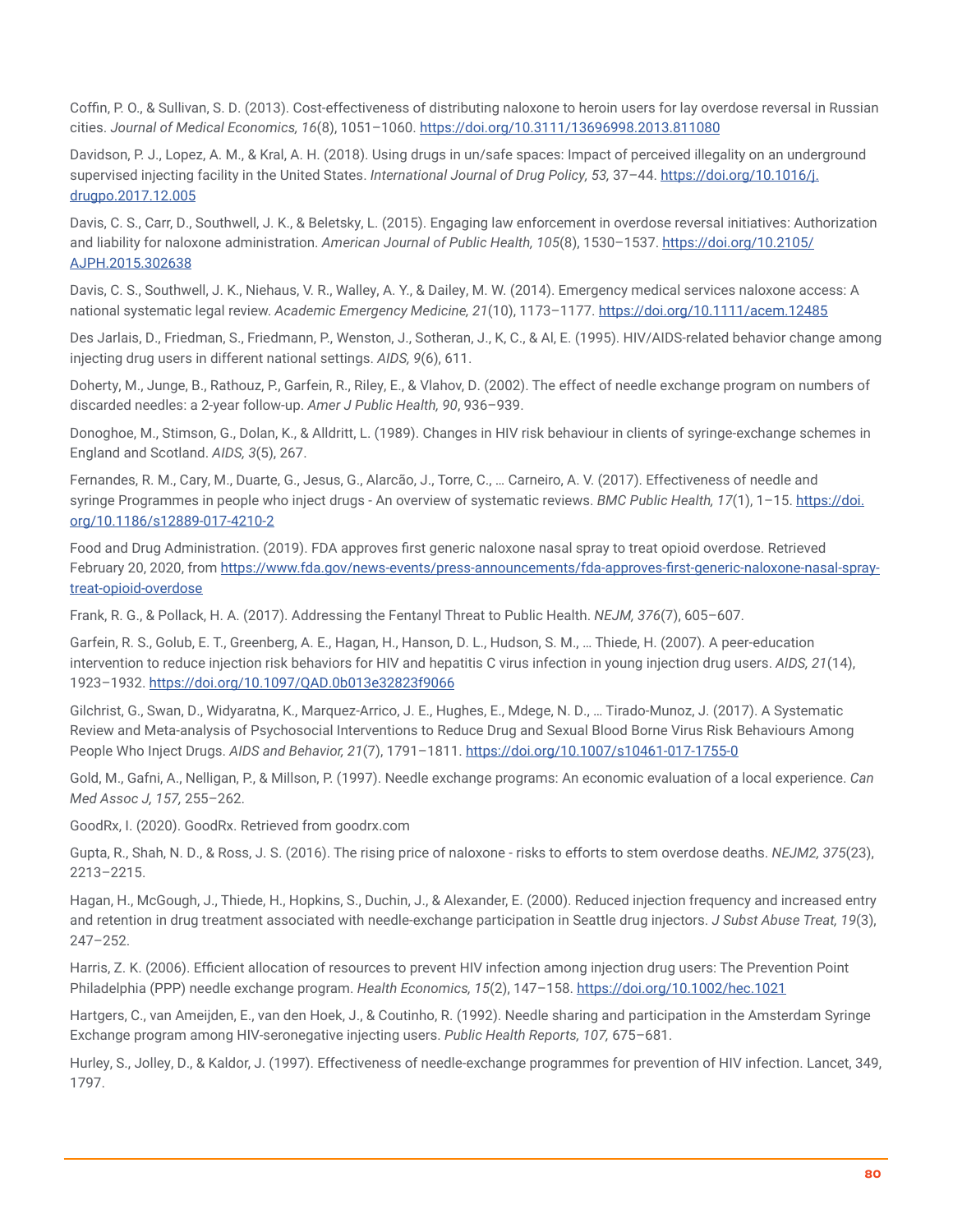Jiang, T. (2018). Clinical and Regulatory Overview of Naloxone Products Intended for Use in the Community. Retrieved from https:// www.fda.gov/media/121189/download

Jones, L., Pickering, L., Sumnall, H., McVeigh, J., Mark, A., & Bellis, M. (2008). *A review of the effectiveness and cost-effectiveness of needle and syringe programmes for injecting drug users.* Liverpool. Retrieved from https://www.nice.org.uk/guidance/ph18/ documents/needle-and-syringe-programmes-review-of-effectiveness-and-cost-effectiveness-full-report-2

Kerr, T., Small, W., Buchner, C., Zhang, R., Li, K., Montaner, J., & Wood, E. (2010). Syringe sharing and HIV incidence among injection drug users and increased access to sterile syringes. *American Journal of Public Health, 100*(8), 1449–1453. https://doi. org/10.2105/AJPH.2009.178467

Kilmer, B., Taylor, J., Caulkins, J., Mueller, P., Ober, A., Pardo, B., … Reuter, P. (2019). Considering Heroin-Assisted Treatment and Supervised Drug Consumption Sites in the United States. *Considering Heroin-Assisted Treatment and Supervised Drug Consumption Sites in the United States.* https://doi.org/10.7249/rr2693

Kral, A. H., & Davidson, P. J. (2017). Addressing the Nation's Opioid Epidemic: Lessons from an Unsanctioned Supervised Injection Site in the U.S. *American Journal of Preventive Medicine, 53*(6), 919–922. https://doi.org/10.1016/j.amepre.2017.06.010

Kwon, J., Anderson, J., Kerr, C., Thein, H., Zhang, L., Iversen, J., … Wilson, D. (2012). Estimating the Cost-Effectiveness of Needle-Syringe Programs in Australia. *AIDS, 26*(17), 2201–2210.

Latka, M. H., Hagan, H., Kapadia, F., Golub, E. T., Bonner, S., Campbell, J. V., … Strathdee, S. A. (2008). A randomized intervention trial to reduce the lending of used injection equipment among injection drug users infected with hepatitis C. *American Journal of Public Health, 98*(5), 853–861. https://doi.org/10.2105/AJPH.2007.113415

Laufer, F. (2001). Cost-effectiveness of syringe exchange as an HIV prevention strategy. *J Acquir Immune Defic Syndr, 28,* 273–278.

MacKesy-Amiti, M. E., Finnegan, L., Ouellet, L. J., Golub, E. T., Hagan, H., Hudson, S. M., … Garfein, R. S. (2013). Peer-education intervention to reduce injection risk behaviors benefits high-risk young injection drug users: A latent transition analysis of the CIDUS 3/DUIT study. *AIDS and Behavior, 17*(6), 2075–2083. https://doi.org/10.1007/s10461-012-0373-0

McClellan, C., Lambdin, B. H., Ali, M. M., Mutter, R., Davis, C. S., Wheeler, E., … Kral, A. H. (2018). Opioid-overdose laws association with opioid use and overdose mortality. *Addictive Behaviors, 86*(August 2017), 90–95. https://doi.org/10.1016/j. addbeh.2018.03.014

McDonald, R., Campbell, N. D., & Strang, J. (2017). Twenty years of take-home naloxone for the prevention of overdose deaths from heroin and other opioids—Conception and maturation. *Drug and Alcohol Dependence, 178*(March), 176–187. https://doi. org/10.1016/j.drugalcdep.2017.05.001

Meader, N., Li, R., Dc, D. J., & Pilling, S. (2010). Psychosocial interventions for reducing injection and sexual risk behaviour for preventing HIV in drug users (Review). *Cochrane Database Syst Rev,* (1), CD07192. https://doi.org/10.1002/14651858.CD007192. pub2.www.cochranelibrary.com

Nguyen, T. Q., Weir, B. W., Des Jarlais, D. C., Pinkerton, S. D., & Holtgrave, D. R. (2014). Syringe Exchange in the United States: A National Level Economic Evaluation of Hypothetical Increases in Investment. *AIDS and Behavior, 18*(11), 2144–2155. https://doi. org/10.1007/s10461-014-0789-9

North American Syringe Exchange Network (NASEN): A Dave Purchase Initiative. (2020). North American Syringe Exchange Network (NASEM) Location Map. Retrieved from https://nasen.org/map/

Oliver, K., Friedman, S., Maynard, H., Magnuson, L., & Des Jarlais, D. (1992). Impact of a needle exchange program on potentially infectious syringes in public places. *Journal of Acquired Immune Deficiency Syndrome, 5,* 534–535.

Platt, L., Minozzi, S., Reed, J., Vickerman, P., Hagan, H., French, C., … Hickman, M. (2017). Needle syringe programmes and opioid substitution therapy for preventing hepatitis C transmission in people who inject drugs. *Cochrane Database of Systematic Reviews, 2017*(9). https://doi.org/10.1002/14651858.CD012021.pub2

Rees, D. I., Sabia, J. J., Argys, L. M., Latshaw, J., & Dave, D. (2017). With a little help from my friends: The effects of naloxone access and good samaritan laws on opioid-related deaths. *NBER, Working Pa.* https://doi.org/10.1016/j.pulmoe.2019.05.008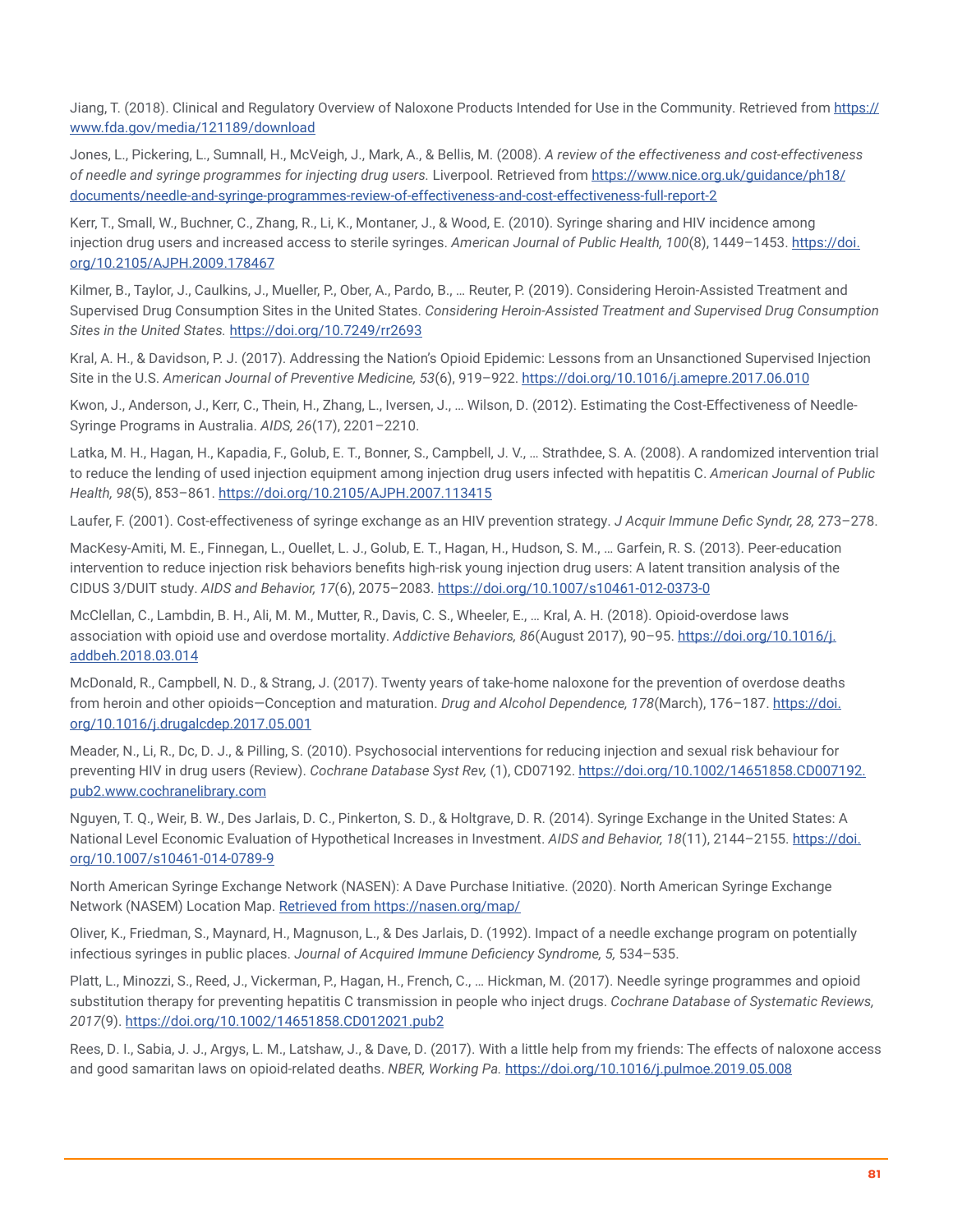Rosenberg, M., Chai, G., Mehta, S., & Schick, A. (2018). Trends and economic drivers for United States naloxone pricing, January 2006 to February 2017. Addict Behav, 86, 86–89. https://doi.org/10.1016/j.physbeh.2017.03.040

Sacks-Davis, R., Horyniak, D., Grebely, J., & Hellard, M. (2012). Behavioural interventions for preventing hepatitis C infection in people who inject drugs: A global systematic review. International Journal of Drug Policy, 23(3), 176-184. https://doi. org/10.1016/j.drugpo.2011.08.002

Sharpless, Norman E.. (2019). Statement on continued efforts to increase availability of all forms of naloxone to help reduce opioid overdose deaths. Retrieved from https://www.fda.gov/news-events/press-announcements/statement-continued-efforts-increaseavailability-all-forms-naloxone-help-reduce-opioid-overdose

Sherman, S., Morales, K., Park, J., McKenzie, M., Marshall, B., & Green, T. (2019). Acceptability of implementing community-based drug checking services for people who use drugs in three United States cities: Baltimore, Boston and Providence. Int J Drug Policy, 68, 46–53.

Strathdee, S., & Vlahov, D. (2001). The effectiveness of needle exchange programs: A review of the science and policy. AIDS Science, 1(1).

Sweeney, S., Ward, Z., Platt, L., Guinness, L., Hickman, M., Hope, V., … Vickerman, P. (2019). Evaluating the cost-effectiveness of existing needle and syringe programmes in preventing hepatitis C transmission in people who inject drugs. Addiction, 114(3), 560–570. https://doi.org/10.1111/add.14519

Teshale, E. H., Asher, A., Aslam, M. V., Augustine, R., Duncan, E., Rose-Wood, A., … Dietz, P. M. (2019). Estimated cost of comprehensive syringe service program in the United States. PLoS ONE, 14(4), 1–10. https://doi.org/10.1371/journal. pone.0216205

UNAIDS. (2016). Do no harm - Health, human rights and people who use drugs. Geneva, Switzerland: UNAIDS: Joint United Nations Programme on HIV/AIDS.

Vlahov, D., Junge, B., Brookmeyer, R., Cohn, S., Riley, E., Armenian, H., & Al, E. (1997). Reductions in high-risk drug use behaviors among participants in the Baltimore needle exchange program. J Acquir Immune Defic Syndr Hum Retrovirol, 16(5), 400.

Walley, A. Y., Xuan, Z., Hackman, H. H., Quinn, E., Doe-Simkins, M., Sorensen-Alawad, A., … Ozonoff, A. (2013). Opioid overdose rates and implementation of overdose education and nasal naloxone distribution in Massachusetts: Interrupted time series analysis. BMJ (Online), 346(7894). https://doi.org/10.1136/bmj.f174

Watters, J., Estilo, M., Clark, G., & Lorvick, J. (1994). Syringe and needle exchange as HIV/AIDS prevention for injection drug users. JAMA, 271, 115–120.

Wheeler, E., Jones, T. S., Gilbert, M. K., & Davidson, P. J. (2015). Opioid overdose prevention programs providing naloxone to laypersons -- United States, 2014. MMWR, 64(23), 631–635.

Wodak, A., & Cooney, A. (2004). Effectiveness of Sterile Needle and Syringe Programming in Reducing HIV/AIDS. World Health Organization. Geneva, Switzerland: World Health Organization. Retrieved from http://www.who.int/hiv/pub/prev\_care/ effectivenesssterileneedle.pdf?ua=1

Wodak, A., & Cooney, A. (2006). Do needle syringe programs reduce HIV infection among injecting drug users: A comprehensive review of the international evidence. Substance Use and Misuse, 41(6–7), 777–813. https://doi.org/10.1080/10826080600669579

#### *Chapter 4: Care for Opioid Use Disorder in the Criminal Justice System*

Belenko, S. et al. 2013. Treating Substance Use Disorders in the Criminal Justice System. Curr Psychiatry Rep. 15(11).

Boutwell, A. E., Nijhawan, A., Zaller, N., & Rich, J. D. (2007). Arrested on heroin: A national opportunity. Journal of Opioid Management, 3, 328-332;

Bronson, J., Stroop, J., Zimmer, S., & Berzofsky, M. (2017). Drug use, dependence, and abuse among state prisoners and jail inmates, 2007-2009. (Rep. No. NCJ #250546). Washington, DC: United States Department of Justice, Bureau of Justice Statistics. Available from https://www.bjs.gov/ content/pub/pdf/dudaspji0709.pdf. As cited in Substance Abuse and Mental Health Services Administration: Use of Medication-Assisted Treatment for Opioid Use Disorder in Criminal Justice Settings. HHS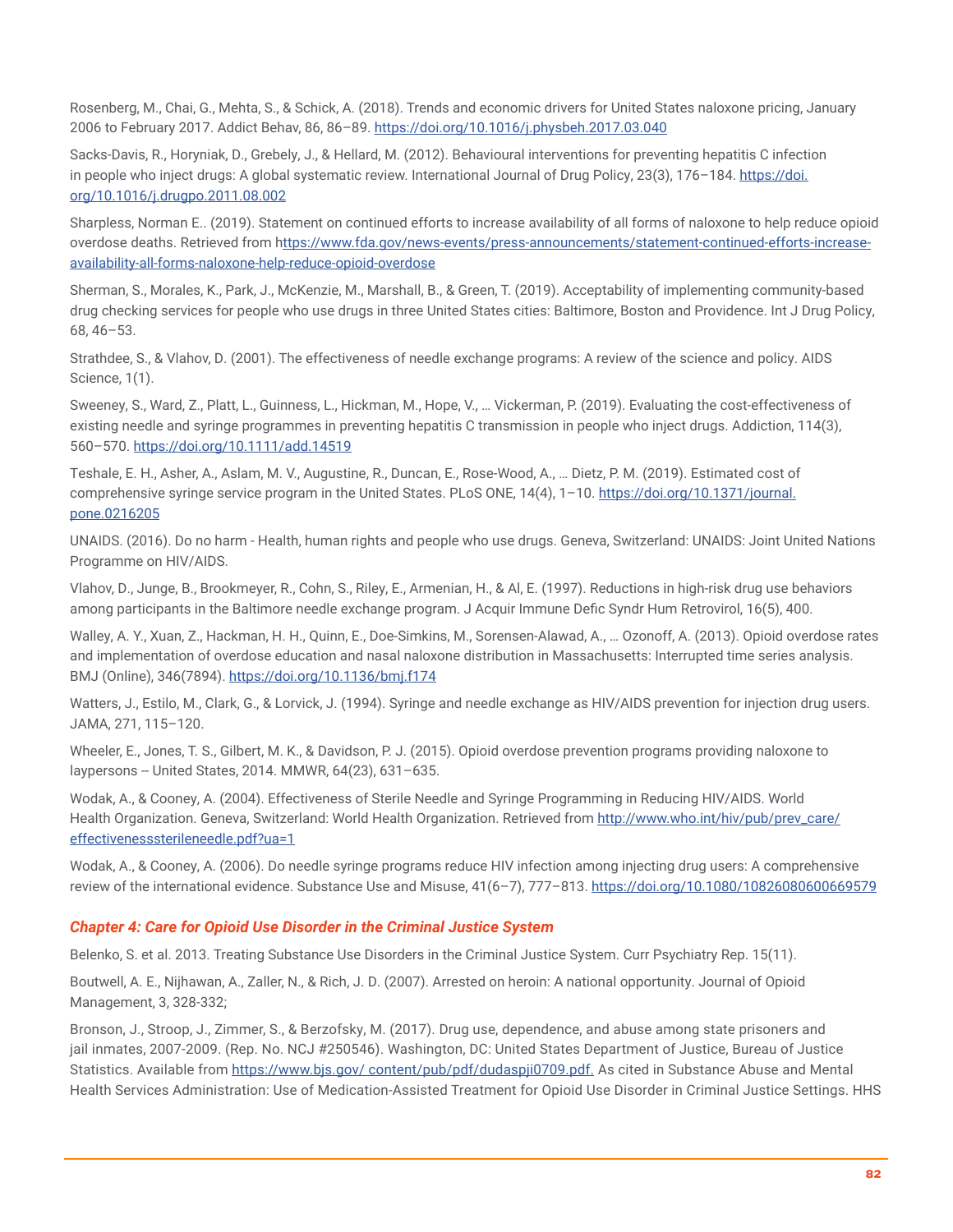Publication No. PEP19-MATUSECJS Rockville, MD: National Mental Health and Substance Use Policy Laboratory. Substance Abuse and Mental Health Services Administration, 2019.

Clark, C. B., Hendricks, P. S., Lane, P. S., Trent, L., & Cropsey, K. L. (2014). Methadone maintenance treatment may improve completion rates and delay opioid relapse for opioid dependent individuals under community corrections supervision. *Addictive Behaviors, 39,* 1736-1740

Clifasefi, S. L., Lonczak, H. S., Collins, S. E. (2017). Seattle's law enforcement assisted diversion (LEAD) program: Within-subjects changes on housing, employment, and income/benefits outcomes and associations with recidivism. *Crime & Delinquency, 63,* 429-445.

### **Criminal Justice**

Evans, EA et al., 2019, Criminal Justice Outcomes Over 5 Years After Randomization to Buprenorphine-Naloxone or Methadone Treatment for Opioid Use Disorder, *Addiction, Vol. 114*.

Farrell-Macdonald S et al., 2014, Impact of Methadone Maintenance Treatment on Women Offenders' Post-Release Recidivism, *European Addiction Research, Vol. 20.*

Farrell-Macdonald S et al., 2014, Impact of Methadone Maintenance Treatment on Women Offenders' Post-Release Recidivism, *European Addiction Research, Vol. 20.*

Friedmann, P. D., Hoskinson Jr, R., Gordon, M., Schwartz, R., Kinlock, T., Knight, K. et al. (2012). Medication-assisted treatment in criminal justice agencies affiliated with the criminal justice-drug abuse treatment studies (CJ-DATS): Availability, barriers, and intentions. *Substance Abuse, 33,* 9-18.

Gardner, T.M., Samuels, P.N., Nikolic, S., Woodworth, A.M., Fleshler, D. Health and Justice: Bridging The Gap. Lessons from New York State Initiatives to Provide Access to Care After Incarceration. *Legal Action Center, 2018.* 

Green, Traci & Clarke, Jennifer & Brinkley-Rubinstein, Lauren & Marshall, Brandon & Alexander-Scott, Nicole & Boss, Rebecca & Rich, Josiah. (2018). Postincarceration Fatal Overdoses After Implementing Medications for Addiction Treatment in a Statewide Correctional System. *JAMA Psychiatry. 75.* 10.1001/jamapsychiatry.2017.4614.

Guyer et al., State Strategies for Establishing Connections to Health Care for Justice-Involved Populations: The Central Role of Medicaid (Commonwealth Fund, Jan. 2019). https://doi.org/10.26099/cm62-tb94.

Jannetta, Jesse, Jane B. Wishner, and Rebecca Peters, "Ohio's Medicaid Prerelease Enrollment Program: Medicaid Areas of Flexibility to Provide Coverage and Care to Justice-Involved Populations" (Washington, DC: Urban Institute, 2017).

Krawczyk, N., C. E. Picher, K. A. Feder, and B. Saloner. 2017. Only one in twenty justice- referred adults in specialty treatment for opioid use receive methadone or buprenorphine. Health Affairs 36(12):2046–2053.

Lee JD, Friedmann PD, Kinlock TW, et al. Extended-Release Naltrexone to Prevent Opioid Relapse in Criminal Justice Offenders. N Engl J Med. 2016;374(13):1232–1242. doi:10.1056/NEJMoa1505409

Legal Action Center. (2011). Legality of denying access to medication assisted treatment in the criminal justice system. Available from https://lac. org/wp-content/uploads/2014/12/MAT\_Report\_ FINAL\_12-1-2011.pdf;

Marsden, J. et al. 2017. Does exposure to opioid substitution treatment in prison reduce the risk of death after release? A national prospective observational study in England. Addiction. 112(8):1408-1418.

McMillan G.P., Lapham S.C. 2005. Staff perspectives on methadone maintenance therapy (MMT) in a large southwestern jail. Addict Res Theory. 13:53–63.

Mumola, C. J. & Bonczar, T. P. (1998). Substance abuse and treatment of adults on probation, 1995. (Rep. No. NCJ 166611). Washington, DC: Bureau of Justice Statistics.

National Academies of Sciences, Engineering, and Medicine 2019. Medications for Opioid Use Disorder Save Lives. Washington, DC: The National Academies Press. https://doi.org/10.17226/25310.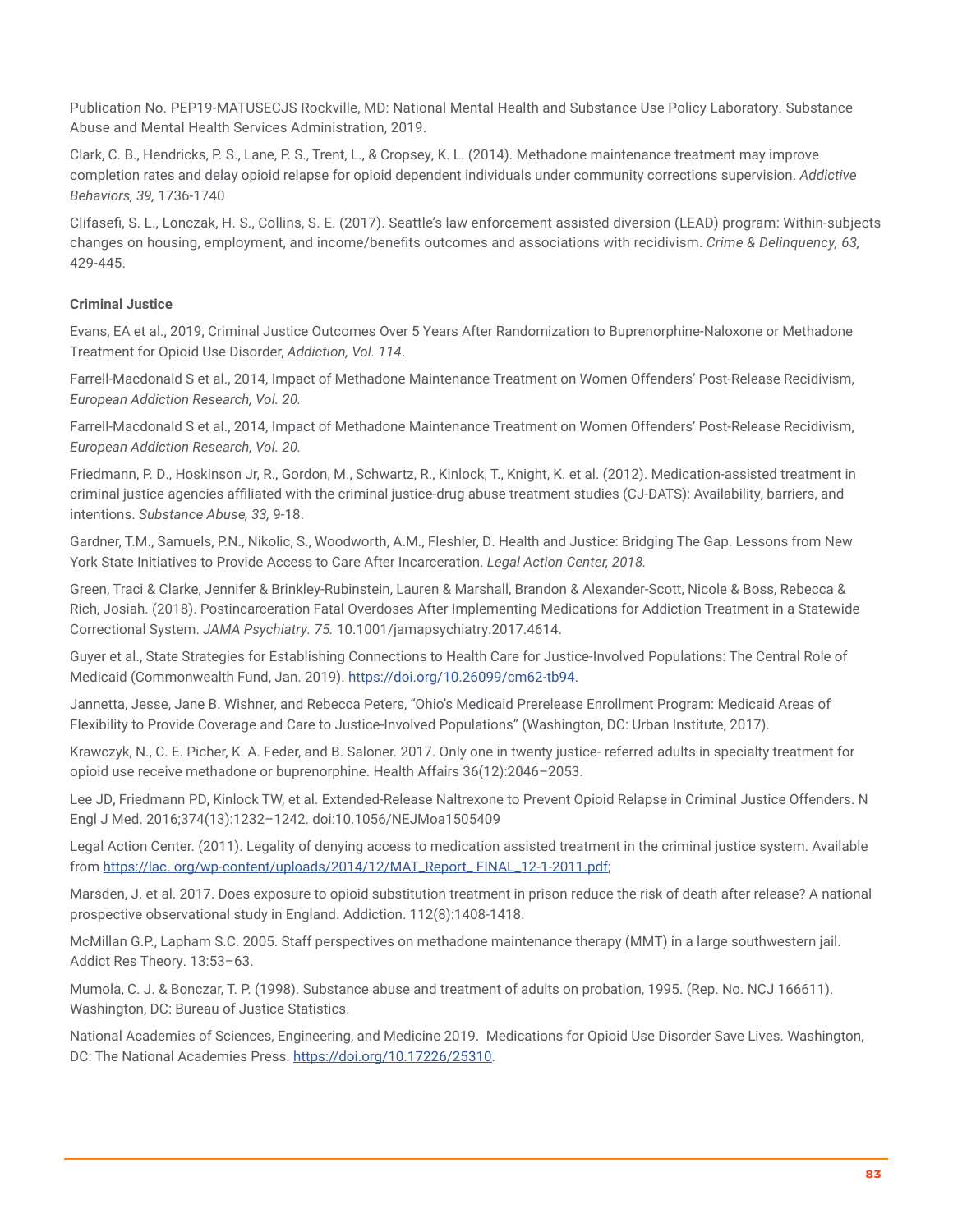National Institute on Drug Abuse; National Institutes of Health; U.S. Department of Health and Human Services. 2014. Principles of Drug Abuse Treatment for Criminal Justice Populations: A Research-Based Guide. https://d14rmgtrwzf5a.cloudfront.net/ sites/default/files/txcriminaliustice\_0.pdf

Nordstrom, B. R. & Marlowe, D. B. (2016). Medication- assisted treatment for opioid use disorders in drug courts: Ensuring the safe, effective, and responsible use of addiction medications for drug court participants. Drug Court Practitioner Fact Sheet, 11.

President's Commission on Combating Drug Addiction and the Opioid Crisis: Final Report, 2017, https://www.whitehouse.gov/ sites/whitehouse.gov/files/images/Final\_Report\_Draft\_11-15-2017.pdf

Prison Policy Institute, 2019. Mass Incarceration: The Whole Pie 2019. https://www.prisonpolicy.org/reports/pie2019.html

Substance Abuse and Mental Health Services Administration: Use of Medication-Assisted Treatment for Opioid Use Disorder in Criminal Justice Settings. HHS Publication No. PEP19-MATUSECJS Rockville, MD: National Mental Health and Substance Use Policy Laboratory. Substance Abuse and Mental Health Services Administration, 2019. https://store.samhsa.gov/system/files/ pep19-matusecjs.pdf.

The National Center on Addiction and Substance Abuse at Columbia University, 2010. Behind Bars II: Substance Abuse and America's Prison Problem, https://www.centeronaddiction.org/addiction-research/reports/behind-bars-ii-substance-abuse-andamerica%E2%80%99s-prison-populationhttp%3A

The Pew Charitable Trusts, 2018. Probation and Parole Systems Marked by High Stakes, Missed Opportunities. https://www. pewtrusts.org/-/media/assets/2018/09/probation\_and\_parole\_systems\_marked\_by\_high\_stakes\_missed\_opportunities\_pew.pdf

U.S. Department of Health and Human Services (HHS), Office of the Surgeon General, Facing Addiction in America: The Surgeon General's Report on Alcohol, Drugs, and Health. Washington, DC: HHS, November 2016. https://addiction.surgeongeneral.gov/sites/ default/files/surgeon-generals-report.pdf.

Westerberg, VS et al., 2016, Community-Based Methadone Maintenance in a Large Detention Center is Associated with Decreases in Inmate Recidivism, Journal of Substance Abuse Treatment, Vol. 70;

Winkelman, T. N., Chang, V. W., & Binswanger, I.A. (2018). Health, polysubstance use, and criminal justice involvement among adults with varying levels of opioid use. JAMA Network Open, 1, e180558. doi: 10.1001/jamanetworkopen.2018.0558

# *Chapter 5: Prevention of Opioid Misuse and its Harmful Effects on Children and Families*

Agarwal S, Bryan JD, Hu HM, Lee JS, Chua KP, Haffajee RL, Brummett CM, Englesbe MJ, Waljee JF. Association of State Opioid Duration Limits With Postoperative Opioid Prescribing. JAMA Netw Open. 2019;2(12):e1918361. PMCID: PMC6991309.

Anda RF, Felitti VJ, Bremner JD, Walker JD, Whitfield C, Perry BD, Dube SR, Giles WH. The enduring effects of abuse and related adverse experiences in childhood. A convergence of evidence from neurobiology and epidemiology. Eur Arch Psychiatry Clin Neurosci. 2006;256(3):174-86. PMCID: PMC3232061.

Anderson D, Zlateva I, Davis B, Bifulco L, Giannotti T, Coman E, Spegman D. Improving Pain Care with Project ECHO in Community Health Centers. Pain Med. 2017;18(10):1882-9. PMCID: PMC5914304.

Azzi-Lessing L. Serving highly vulnerable families in home-visitation programs. Infant Ment Health J. 2013;34(5):376-90.

Barnett ML, Olenski AR, Thygeson NM, Ishisaka D, Wong S, Jena AB, Mehrotra A. A Health Plan's Formulary Led To Reduced Use Of Extended-Release Opioids But Did Not Lower Overall Opioid Use. Health Aff (Millwood). 2018;37(9):1509-16. PMCID: PMC6407123.

Bartle-Haring S, Slesnick N, Murnan A. BENEFITS TO CHILDREN WHO PARTICIPATE IN FAMILY THERAPY WITH THEIR SUBSTANCE-USING MOTHER. J Marital Fam Ther. 2018;44(4):671-86.

Bono KE, Sheinberg N, Scott KG, Claussen AH. Early intervention for children prenatally exposed to cocaine. Infants Young Child. 2007;20(1):26-37.

Brook J, Akin BA, Lloyd MH, Johnson-Motoyama M, Yan Y. Family Drug Treatment Courts As Comprehensive Service Models: Cost Considerations. Juv Fam Court J. 2016;67(3):23-43.

Buchmueller, Thomas C., and Colleen Carey. 2018. "The Effect of Prescription Drug Monitoring Programs on Opioid Utilization in Medicare." American Economic Journal: Economic Policy, 10 (1): 77-112.DOI: 10.1257/pol.20160094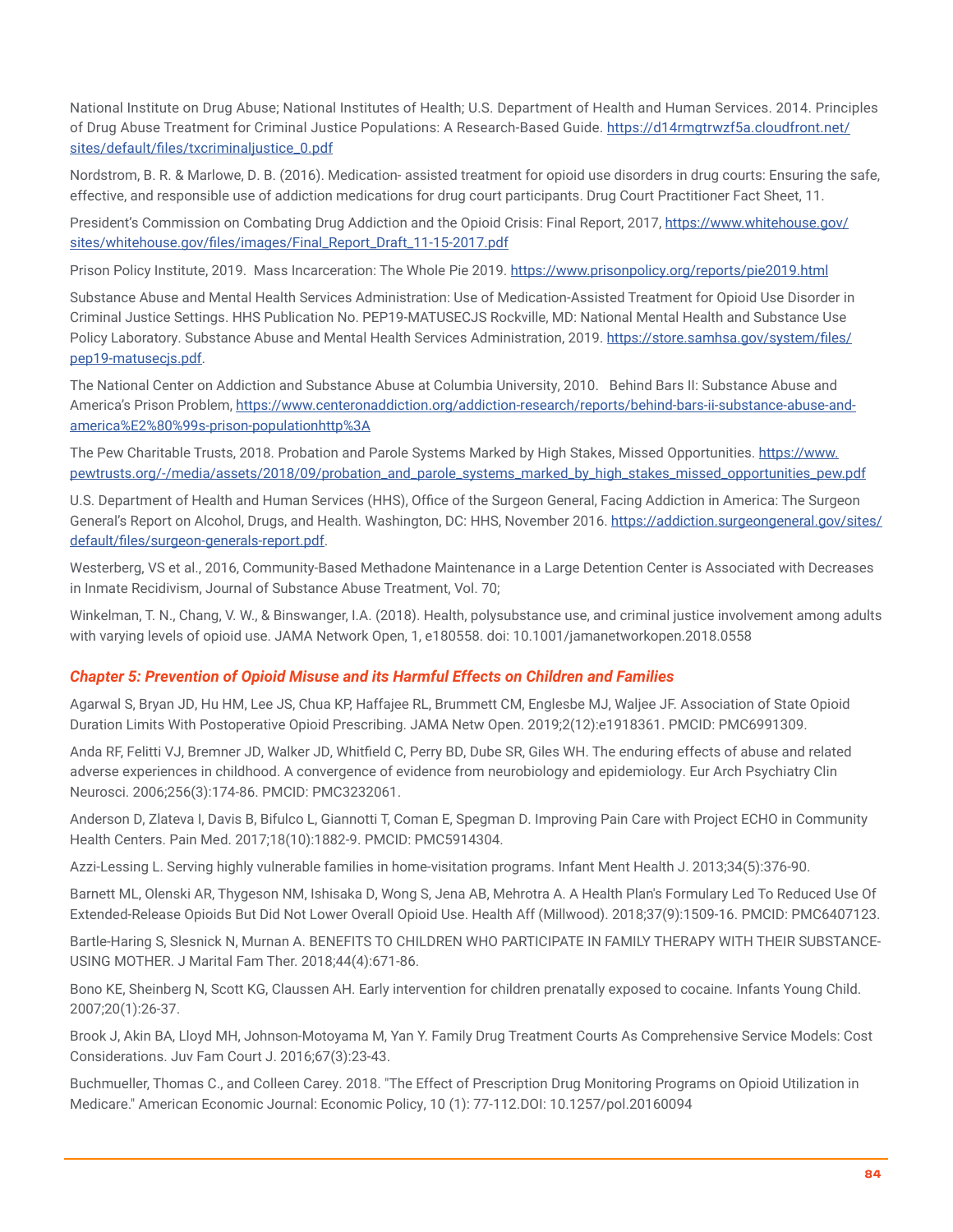Burrus SW, Mackin JR, Finigan MW. Show me the money: Child welfare cost savings of a family drug court. Juv Fam Court J. 2011;62(3):1-14.

Burwick A, Zaveri H, Shang L, Boller K, Daro D, Strong DA. Costs of Early Childhood Home Visiting: An Analysis of Programs Implemented in the Supporting Evidence-Based Home Visiting to Prevent Child Maltreatment Initiative - Final Report. Princeton, NJ: Mathematica Policy Research, 2014 Contract No.: 40110.

Catalano RF, Gainey RR, Fleming CB, Haggerty KP, Johnson NO. An experimental intervention with families of substance abusers: one-year follow-up of the focus on families project. Addiction. 1999;94(2):241-54.

Choi S. Family Drug Courts in Child Welfare. Child Adolesc Soc Work J. 2012;29(6):447-61.

Chuang E, Moore K, Barrett B, Young MS. Effect of an integrated family dependency treatment court on child welfare reunification, time to permanency and re-entry rates. Child Youth Serv Rev. 2012;34(9):1896-902.

Cicero TJ, Ellis MS, Surratt HL, Kurtz SP. The changing face of heroin use in the United States: a retrospective analysis of the past 50 years. JAMA Psychiatry. 2014;71(7):821-6.

Danovich D, Greenstein J, Chacko J, Hahn B, Ardolic B, Ilyaguyev B, Berwald N. Effect of New York State Electronic Prescribing Mandate on Opioid Prescribing Patterns. J Emerg Med. 2019;57(2):156-61.

Dauber S, Neighbors C, Dasaro C, Riordan A, Morgenstern J. Impact of Intensive Case Management on Child Welfare System Involvement for Substance-Dependent Parenting Women on Public Assistance. Child Youth Serv Rev. 2012;34(7):1359-66.

Devlin LA, Lau T, Radmacher PG. Decreasing Total Medication Exposure and Length of Stay While Completing Withdrawal for Neonatal Abstinence Syndrome during the Neonatal Hospital Stay. Front Pediatr. 2017;5:216. PMCID: PMC5641300.

Dickes L, Summey J, Mayo R, Hudson J, Sherrill WW, Chen L. Potential for Medicaid Savings: A State and National Comparison of an Innovative Neonatal Abstinence Syndrome Treatment Model. Popul Health Manag. 2017;20(6):458-64.

Dillender M. The impact of a closed formulary on prescribing patterns in the treatment of injured workers. Economic Letters. 2016;145:88-91.

Dillender M. What happens when the insurer can say no? Assessing prior authorization as a tool to prevent high-risk prescriptions and to lower costs. J Public Econ. 2018;165:170-200.

Dubowitz H. The Safe Environment for Every Kid model: promotion of children's health, development, and safety, and prevention of child neglect. Pediatr Ann. 2014;43(11):e271-7.

Elder JW, DePalma G, Pines JM. Optimal implementation of prescription drug monitoring programs in the emergency department. West J Emerg Med. 2018;19(2):387-91. PMCID: 29560070.

Faherty LJ, Kranz AM, Russell-Fritch J, Patrick SW, Cantor J, Stein BD. Association of Punitive and Reporting State Policies Related to Substance Use in Pregnancy With Rates of Neonatal Abstinence Syndrome. JAMA Netw Open. 2019;2(11):e1914078. PMCID: PMC6902764.

Feder KA, Letourneau EJ, Brook J. Children in the Opioid Epidemic: Addressing the Next Generation's Public Health Crisis. Pediatrics. 2019;143(1). PMCID: PMC6317647.

Fenton JJ, Agnoli AL, Xing G, Hang L, Altan AE, Tancredi DJ, Jerant A, Magnan E. Trends and Rapidity of Dose Tapering Among Patients Prescribed Long-term Opioid Therapy, 2008-2017. JAMA Netw Open. 2019;2(11):e1916271. PMCID: PMC6902834.

Freeman PR, Curran GM, Drummond KL, Martin BC, Teeter BS, Bradley K, Schoenberg N, Edlund MJ. Utilization of prescription drug monitoring programs for prescribing and dispensing decisions: Results from a multi-site qualitative study. Research in social & administrative pharmacy : RSAP. 2019;15(6):754-60. PMCID: PMC6417986.

Fulton-Kehoe D, Sullivan MD, Turner JA, Garg RK, Bauer AM, Wickizer TM, Franklin GM. Opioid poisonings in Washington State Medicaid: trends, dosing, and guidelines. Med Care. 2015;53(8):679-85.

Green BL, Furrer C, Worcel S, Burrus S, Finigan MW. How effective are family treatment drug courts? Outcomes from a four-site national study. Child Maltreat. 2007;12(1):43-59.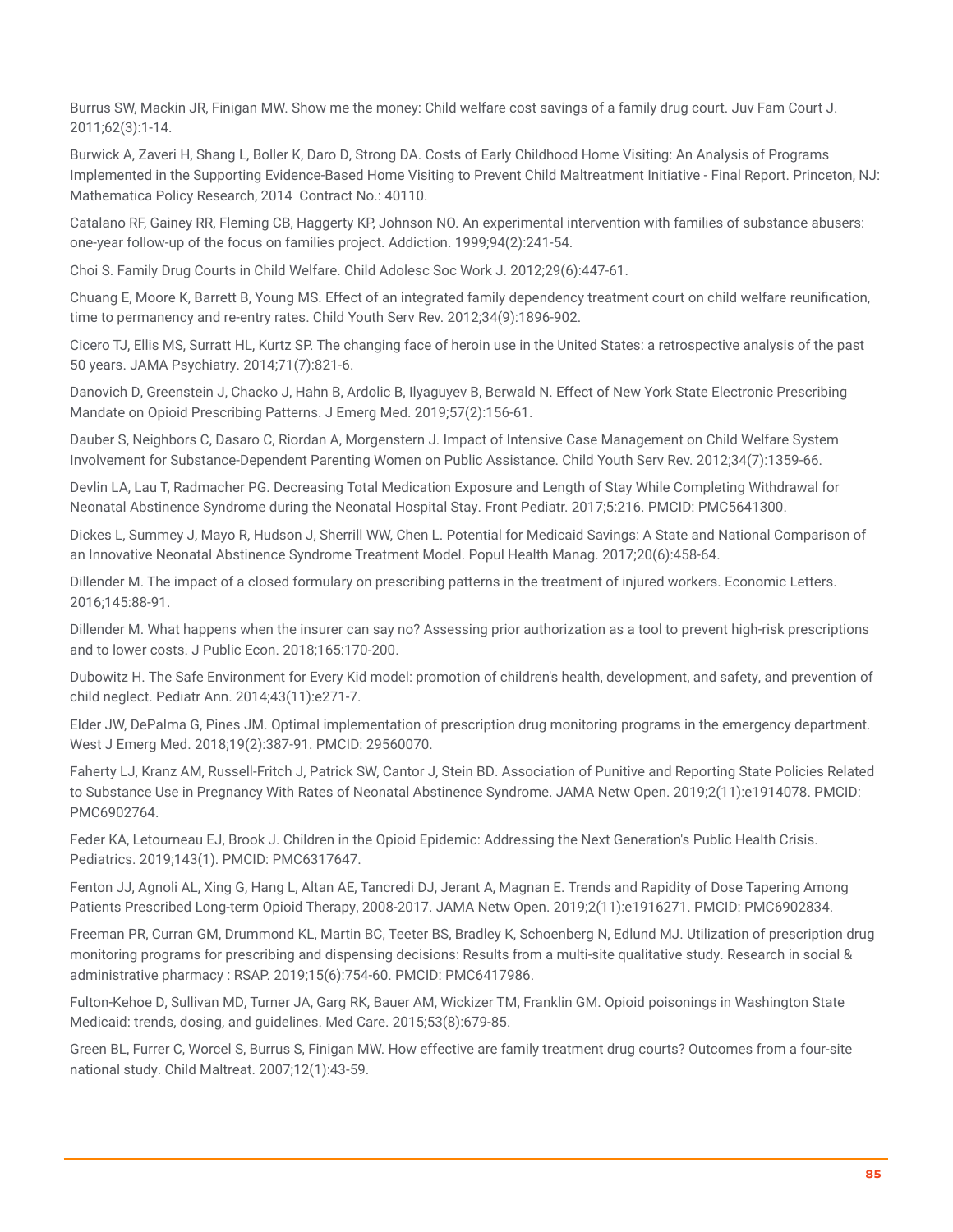Haegerich TM, Jones CM, Cote PO, Robinson A, Ross L. Evidence for state, community and systems-level prevention strategies to address the opioid crisis. Drug Alcohol Depend. 2019;204:107563.

Haffajee RL, Mello MM, Zhang F, Zaslavsky AM, Larochelle MR, Wharam JF. Four States With Robust Prescription Drug Monitoring Programs Reduced Opioid Dosages. Health Aff (Millwood). 2018;37(6):964-74. PMCID: PMC6298032.

Haffajee RL. Prescription Drug Monitoring Programs - Friend or Folly in Addressing the Opioid-Overdose Crisis? The New England journal of medicine. 2019;381(8):699-701.

Hartung DM, Kim H, Ahmed SM, Middleton L, Keast S, Deyo RA, Zhang K, McConnell KJ. Effect of a high dosage opioid prior authorization policy on prescription opioid use, misuse, and overdose outcomes. Subst Abus. 2018;39(2):239-46.

Holmes AV, Atwood EC, Whalen B, Beliveau J, Jarvis JD, Matulis JC, Ralston SL. Rooming-In to Treat Neonatal Abstinence Syndrome: Improved Family-Centered Care at Lower Cost. Pediatrics. 2016;137(6):9.

Jacob V, Thota AB, Chattopadhyay SK, Njie GJ, Proia KK, Hopkins DP, Ross MN, Pronk NP, Clymer JM. Cost and economic benefit of clinical decision support systems for cardiovascular disease prevention: a community guide systematic review. J Am Med Inform Assoc. 2017;24(3):669-76. PMCID: PMC5538577.

Johnson-Motoyama M, Brook J, Yan Y, McDonald TP. Cost analysis of the strengthening families program in reducing time to family reunification among substance-affected families. Children and Youth Services Review. 2013;35(2):244-52.

Kattan JA, Tuazon E, Paone D, Dowell D, Vo L, Starrels JL, Jones CM, Kunins HV. Public Health Detailing-A Successful Strategy to Promote Judicious Opioid Analgesic Prescribing. Am J Public Health. 2016;106(8):1430-8. PMCID: PMC4940667.

Katz LF, Ullery MA, Lederman CS. Realizing the Promise of Well-Being: Longitudinal Research from an Effective Early Intervention Program for Substance Exposed Babies and Toddlers Identifies Essential Components. Juv Fam Court J. 2014;65(2):1-11.

Katzman JG, Comerci GD, Landen M, Loring L, Jenkusky SM, Arora S, Kalishman S, Marr L, Camarata C, Duhigg D, Dillow J, Koshkin E, Taylor DE, Geppert CM. Rules and values: a coordinated regulatory and educational approach to the public health crises of chronic pain and addiction. Am J Public Health. 2014;104(8):1356-62. PMCID: PMC4103251.

Kumpfer KL, Alvarado R, Whiteside HO. Family-based interventions for substance use and misuse prevention. Subst Use Misuse. 2003;38(11-13):1759-87.

Kumpfer KL, Brown JL. A Parenting Behavior Intervention (the Strengthening Families Program) for Families: Noninferiority Trial of Different Program Delivery Methods. JMIR Pediatr Parent. 2019;2(2):e14751. PMCID: PMC6887825.

Kumpfer KL, Fowler MA. Parenting skills and family support programs for drug-abusing mothers. Semin Fetal Neonatal Med. 2007;12(2):134-42.

Kumpfer KL. Family-based interventions for the prevention of substance abuse and other impulse control disorders in girls. ISRN Addict. 2014;2014:308789. PMCID: PMC4392980.

Kuo YF, Raji MA, Chen NW, Hasan H, Goodwin JS. Trends in Opioid Prescriptions Among Part D Medicare Recipients From 2007 to 2012. Am J Med. 2016;129(2):221 e21-30. PMCID: PMC4718856.

Lagisetty PA, Healy N, Garpestad C, Jannausch M, Tipirneni R, Bohnert ASB. Access to Primary Care Clinics for Patients With Chronic Pain Receiving Opioids. JAMA Netw Open. 2019;2(7):e196928. PMCID: PMC6628590.

Lin LA, Bohnert ASB, Kerns RD, Clay MA, Ganoczy D, Ilgen MA. Impact of the Opioid Safety Initiative on opioid-related prescribing in veterans. Pain. 2017;158(5):833-9.

Lloyd MH. Family drug courts: Conceptual frameworks, empirical evidence, and implications for social work. Fam Soc. 2015;96(1):49-57.

Lowell DI, Carter AS, Godoy L, Paulicin B, Briggs-Gowan MJ. A randomized controlled trial of Child FIRST: a comprehensive homebased intervention translating research into early childhood practice. Child Dev. 2011;82(1):193-208.

Maalouf FI, Cooper WO, Slaughter JC, Dudley J, Patrick SW. Outpatient Pharmacotherapy for Neonatal Abstinence Syndrome. J Pediatr. 2018;199:151-7 e1. PMCID: PMC6558980.

Marsh JC, Smith BD. Integrated Substance Abuse and Child Welfare Services for Women: A Progress Review. Child Youth Serv Rev. 2011;33(3):466-72.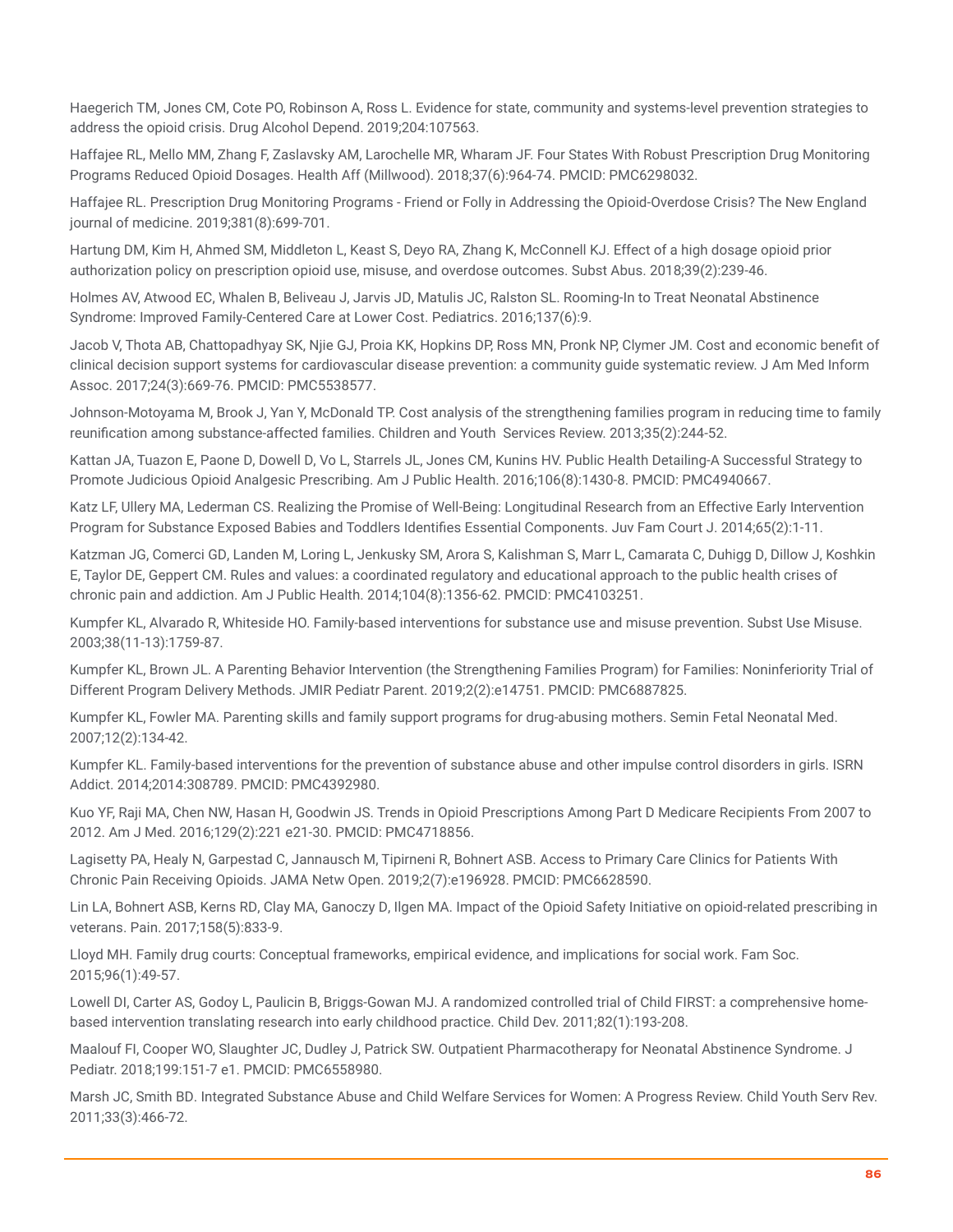Martin JA, Hamilton BE, Osterman MJK. Births in the United States, 2017. NCHS Data Brief. 2018(318):1-8.

Mastarone GL, Wyse JJ, Wilbur ER, Morasco BJ, Saha S, Carlson KF. Barriers to Utilization of Prescription Drug Monitoring Programs Among Prescribing Physicians and Advanced Practice Registered Nurses at Veterans Health Administration Facilities in Oregon. Pain medicine (Malden, Mass). 2019.

Mauri AI, Townsend TN, Haffajee RL. The Association of State Opioid Misuse Prevention Policies With Patient- and Provider-Related Outcomes: A Scoping Review. The Milbank quarterly. 2019.

Meara E, Horwitz JR, Powell W, McClelland L, Zhou W, O'Malley AJ, Morden NE. State Legal Restrictions and Prescription-Opioid Use among Disabled Adults. N Engl J Med. 2016;375(1):44-53. PMCID: PMC4985562.

Meyer M, Phillips J. Caring for pregnant opioid abusers in Vermont: A potential model for non-urban areas. Prev Med. 2015;80:18- 22. PMCID: 26212632.

Michael SS, Babu KM, Androski C, Jr., Reznek MA. Effect of a Data-driven Intervention on Opioid Prescribing Intensity Among Emergency Department Providers: A Randomized Controlled Trial. Acad Emerg Med. 2018;25(5):482-93.

Milligan K, Niccols A, Sword W, Thabane L, Henderson J, Smith A. Birth outcomes for infants born to women participating in integrated substance abuse treatment programs: A meta-analytic review. Addict Res Theory. 2011;19(6):542-55.

Murphy-Oikonen J, McQueen K. Outpatient pharmacologic weaning for neonatal abstinence syndrome: a systematic review. Prim Health Care Res Dev. 2018:1-9. PMCID: PMC6567897.

National Academies of Sciences E, and Medicine, . Pain Management and the Opioid Epidemic: Blancing Societal and Individual Benefits and Risks of Prescription Opioid Use. Washington, DC: The National Academies Press; 2017.

Naumann RB, Marshall SW, Lund JL, Gottfredson NC, Ringwalt CL, Skinner AC. Evaluating short- and long-term impacts of a Medicaid "lock-in" program on opioid and benzodiazepine prescriptions dispensed to beneficiaries. Drug Alcohol Depend. 2018;182:112-9.

Neger EN, Prinz RJ. Interventions to address parenting and parental substance abuse: conceptual and methodological considerations. Clin Psychol Rev. 2015;39:71-82.

Niccols A, Milligan K, Smith A, Sword W, Thabane L, Henderson J. Integrated programs for mothers with substance abuse issues and their children: A systematic review of studies reporting on child outcomes. Child Abuse Negl. 2012;36(4):308-22.

O'Farrell TJ, Schein AZ. Behavioral couples therapy for alcoholism and drug abuse. J Fam Psychother. 2011;22(3):193-215.

Ogbonnaya IN, Keeney AJ. A systematic review of the effectiveness of interagency and cross-system collaborations in the United States to improve child welfare outcomes. Child Youth Serv Rev. 2018;94:225-45.

Olds DL. The nurse-family partnership: An evidence-based preventive intervention. Infant Ment Health J. 2006;27(1):5-25.

Oliva EM, Bowe T, Manhapra A, Kertesz S, Hah JM, Henderson P, Robinson A, Paik M, Sandbrink F, Gordon AJ, Trafton JA. Associations between stopping prescriptions for opioids, length of opioid treatment, and overdose or suicide deaths in US veterans: observational evaluation. Bmj. 2020;368:m283.

Ornoy A, Segal J, Bar-Hamburger R, Greenbaum C. Developmental outcome of school-age children born to mothers with heroin dependency: importance of environmental factors. Dev Med Child Neurol. 2001;43(10):668-75.

Patel S, Carmichael JM, Taylor JM, Bounthavong M, Higgins DT. Evaluating the Impact of a Clinical Decision Support Tool to Reduce Chronic Opioid Dose and Decrease Risk Classification in a Veteran Population. Ann Pharmacother. 2018;52(4):325-31.

Patrick SW, Frank RG, McNeer E, Stein BD. Improving the Child Welfare System to Respond to the Needs of Substance-Exposed Infants. Hosp Pediatr. 2019;9(8):651-4. PMCID: PMC6663518.

Patrick SW, Fry CE, Jones TF, Buntin MB. Implementation of Prescription Drug Monitoring Programs Associated with Reductions in Opioid-Related Death Rates. Health Aff (Millwood). 2016;35(7):1324-32.

Patrick SW, Schiff DM, Committee On Substance USE, Prevention. A Public Health Response to Opioid Use in Pregnancy. Pediatrics. 2017;139(3).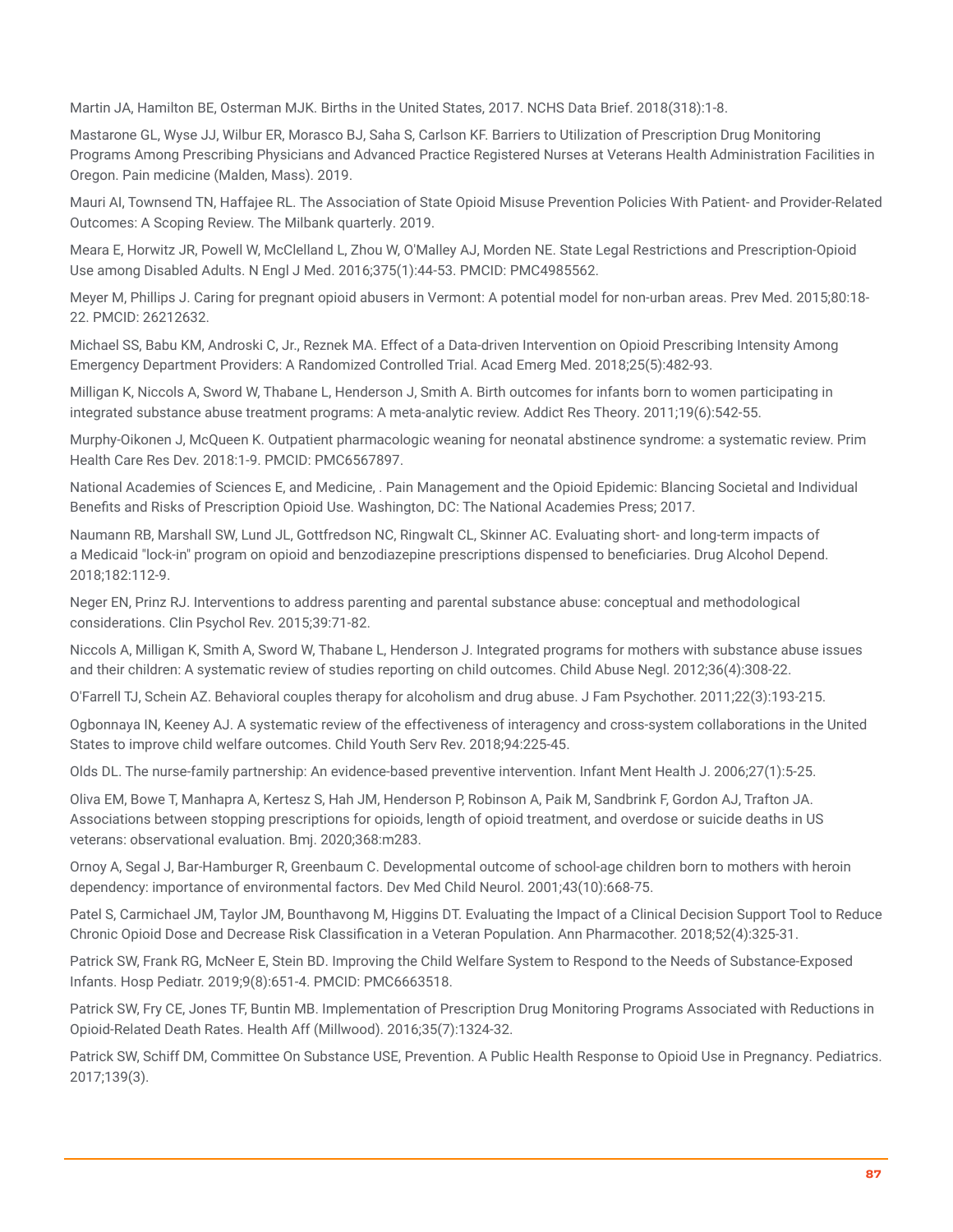Patrick SW, Schumacher RE, Horbar JD, Buus-Frank ME, Edwards EM, Morrow KA, Ferrelli KR, Picarillo AP, Gupta M, Soll RF. Improving Care for Neonatal Abstinence Syndrome. Pediatrics. 2016;137(5):8.

Peacock S, Konrad S, Watson E, Nickel D, Muhajarine N. Effectiveness of home visiting programs on child outcomes: a systematic review. BMC Public Health. 2013;13:17. PMCID: PMC3546846.

Powell D, Alpert A, Pacula RL. A transitioning epidemic: How the opioid crisis is driving the rise in hepatitis C. Health Aff (Millwood). 2019;38(3):287-94.

Powell D, Alpert A, Pacula RL. A Transitioning Epidemic: How the Opioid Crisis is Driving the Rise in Hepatitis C. Health Aff (Millwood). 2019;38(2):287-94.

Quanbeck A, Brown RT, Zgierska AE, Jacobson N, Robinson JM, Johnson RA, Deyo BM, Madden L, Tuan WJ, Alagoz E. A randomized matched-pairs study of feasibility, acceptability, and effectiveness of systems consultation: a novel implementation strategy for adopting clinical guidelines for Opioid prescribing in primary care. Implement Sci. 2018;13(1):21. PMCID: PMC5784593.

Reist J, Frazier J, Rottingham A, Welsh M, Viyyuri BR, Witry M. Provider beliefs on the Barriers and Facilitators to Prescription Monitoring Programs and Mandated Use. Substance use & misuse. 2020;55(1):1-11.

Rhodes E, Wilson M, Robinson A, Hayden JA, Asbridge M. The effectiveness of prescription drug monitoring programs at reducing opioid-related harms and consequences: a systematic review. BMC Health Serv Res. 2019;19(1):784. PMCID: PMC6825333.

Ringwalt C, Shanahan M, Wodarski S, Jones J, Schaffer D, Fusaro A, Paulozzi L, Garrettson M, Ford M. A Randomized Controlled Trial of an Emergency Department Intervention for Patients with Chronic Noncancer Pain. J Emerg Med. 2015;49(6):974-83. PMCID: PMC6684210.

Roberts AW, Skinner AC, Lauffenburger JC, Galt KA. The lock-in loophole: Using mixed methods to explain patient circumvention of a Medicaid opioid restriction program. Subst Abus. 2019:1-9.

Ryan JP, Choi S, Hong JS, Hernandez P, Larrison CR. Recovery coaches and substance exposed births: an experiment in child welfare. Child Abuse Negl. 2008;32(11):1072-9.

Ryan JP, Perron BE, Moore A, Victor BG, Park K. Timing matters: A randomized control trial of recovery coaches in foster care. J Subst Abuse Treat. 2017;77:178-84.

Sacco L, Duff JH, Sarata AK. Prescription Drug Monitoring Programs. 2018.

Sacks DW, Hollingsworth A, Nguyen TD, Simon KI. Can policy affect initiation of addictive substance use? Evidence from opioid prescribing. In: Research NBoE, editor. NBER Working Papers. Cambridge, MA2019.

Shirle L, McCabe BE. State variation in opioid and benzodiazepine prescriptions between independent and non-independent APRN prescribing states. Nurs Outlook. 2016;64(1):86-93.

Substance Abuse and Mental Health Services Administration. Key substance use and mental health indicators in the United States: Results from the 2018 National Survey on Drug Use and Health. HHS Publication No. PEP19-5068. Rockville, MD: Center for Behavioral Health Statistics and Quality, Substance Abuse and Mental Health Services Administration. NSDUH Series H-54, 2019.

Sullivan MD, Bauer AM, Fulton-Kehoe D, Garg RK, Turner JA, Wickizer T, Franklin GM. Trends in Opioid Dosing Among Washington State Medicaid Patients Before and After Opioid Dosing Guideline Implementation. J Pain. 2016;17(5):561-8.

Summey J, Chen L, Mayo R, Charron E, Hudson JA, Sherrill WW, Dickes L. Early Treatment Innovation for Opioid-Dependent Newborns: A Retrospective Comparison of Outcomes, Utilization, Quality, and Safety, 2006-2014. Jt Comm J Qual Patient Saf. 2018;44(6):312-20.

Tabashneck S. Family Drug Courts: Combatting the Opioid Epidemic. Family Law Quarterly. 2018;52(1):183-202.

Turner A, Miller G, Clark S. Impacts of Prior Authorization on Health Care Costs and Quality. Center for Value in Health Care, Altarum, 2019.

Ullery MA, Katz L. The Positive Impact of Early Intervention for Children With Developmental Delays, Gestational Cocaine Exposure, and Co-Occurring Risk Factors. J Educ Stud Placed Risk. 2017;22(3):146-56.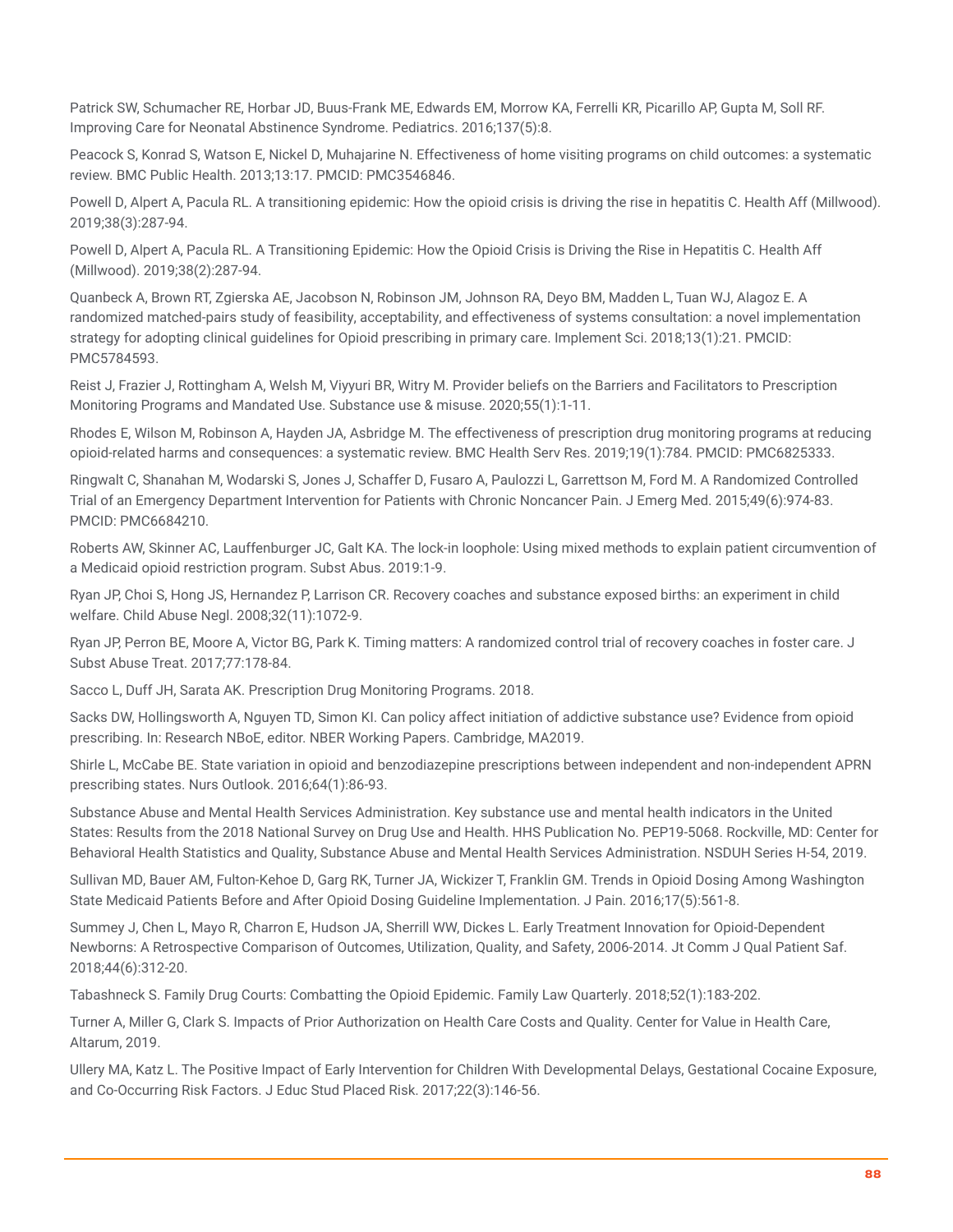Van der Put CE, Assink M, Gubbels J, Boekhout van Solinge NF. Identifying Effective Components of Child Maltreatment Interventions: A Meta-analysis. Clin Child Fam Psychol Rev. 2018;21(2):171-202. PMCID: PMC5899109.

Van Wormer J, Hsieh ML. Healing Families: Outcomes from a Family Drug Treatment Court. Juv Fam Court J. 2016;67(2):49-65.

Von Korff M, Dublin S, Walker RL, Parchman M, Shortreed SM, Hansen RN, Saunders K. The Impact of Opioid Risk Reduction Initiatives on High-Dose Opioid Prescribing for Patients on Chronic Opioid Therapy. J Pain. 2016;17(1):101-10. PMCID: PMC4698093.

Weiner SG, Baker O, Poon SJ, Rodgers AF, Garner C, Nelson LS, Schuur JD. The Effect of Opioid Prescribing Guidelines on Prescriptions by Emergency Physicians in Ohio. Ann Emerg Med. 2017;70(6):799-808 e1.

Weiner SG, Sherritt KM, Tseng Z, Tripathi J. Advanced visualizations to interpret prescription drug monitoring program information. Drug and alcohol dependence. 2019;201:260-5. PMCID: PMC6737934.

Whalen BL, Holmes AV, Blythe S. Models of care for neonatal abstinence syndrome: What works? Semin Fetal Neonatal Med. 2019;24(2):121-32.

Winkelman TNA, Villapiano N, Kozhimannil KB, Davis MM, Patrick SW. Incidence and Costs of Neonatal Abstinence Syndrome Among Infants With Medicaid: 2004-2014. Pediatrics. 2018;141(4). PMCID: PMC5869343.

Zeller D, Hornby H, Ferguson A. Evaluation of Maine's Family Treatment Drug Courts: A preliminary analysis of short and long-term outcomes. Portland, ME: 2007.

# *Chapter 7: Policy Infrastructure*

Abouk, R., Pacula, R. L., & Powell, D. (2019). Association between State Laws Facilitating Pharmacy Distribution of Naloxone and Risk of Fatal Overdose. JAMA Internal Medicine, 179(6), 805–811. https://doi.org/10.1001/jamainternmed.2019.0272

Angelotta C, Weiss CJ, Angelotta JW, Friedman RA. A Moral or Medical Problem? The Relationship between Legal Penalties and Treatment Practices for Opioid Use Disorders in Pregnant Women. Womens Health Issues. 2016;26(6):595-601.

Association of State and Territorial Health Officials. State Home Visiting Approaches Improve Early Childhood Outcomes and Systems. 2018.

Cantwell R, Clutton-Brock T, Cooper G, Dawson A, Drife J, Garrod D, Harper A, Hulbert D, Lucas S, McClure J, Millward-Sadler H, Neilson J, Nelson-Piercy C, Norman J, O'Herlihy C, Oates M, Shakespeare J, de Swiet M, Williamson C, Beale V, Knight M, Lennox C, Miller A, Parmar D, Rogers J, Springett A. Saving Mothers' Lives: Reviewing maternal deaths to make motherhood safer: 2006-2008. The Eighth Report of the Confidential Enquiries into Maternal Deaths in the United Kingdom. Bjog. 2011;118 Suppl 1:1-203.

Carmichael SL, Shaw GM, Nelson V. Timing of prenatal care initiation and risk of congenital malformations. Teratology. 2002;66(6):326-30.

Castello A, Rio I, Martinez E, Rebagliato M, Barona C, Llacer A, Bolumar F. Differences in preterm and low birth weight deliveries between spanish and immigrant women: influence of the prenatal care received. Ann Epidemiol. 2012;22(3):175-82.

Clemans-Cope L, Lynch V, Winiski E, Epstein M. State Variation in Medicaid Prescriptions for Opioid Use Disorder from 2011 to 2018. Urban Institute, 2019.

Dennis K, Rodi MS, Robinson G, DeCerchio K, Young NK, Gardner SL, Stedt E, Corona M. Promising Results for Cross-Systems Collaborative Efforts to Meet the Needs of Families Impacted by Substance Use. Child Welfare. 2015;94(5):21-43.

Drabble L. Advancing collaborative practice between substance abuse treatment and child welfare fields: What helps and hinders the process? Admin Soc Work. 2011;35(1):88-106.

Drabble L. Pathways to collaboration: exploring values and collaborative practice between child welfare and substance abuse treatment fields. Child Maltreat. 2007;12(1):31-42.

Faherty LJ, Kranz AM, Russell-Fritch J, Patrick SW, Cantor J, Stein BD. Association of Punitive and Reporting State Policies Related to Substance Use in Pregnancy With Rates of Neonatal Abstinence Syndrome. JAMA Netw Open. 2019;2(11):e1914078. PMCID: PMC6902764.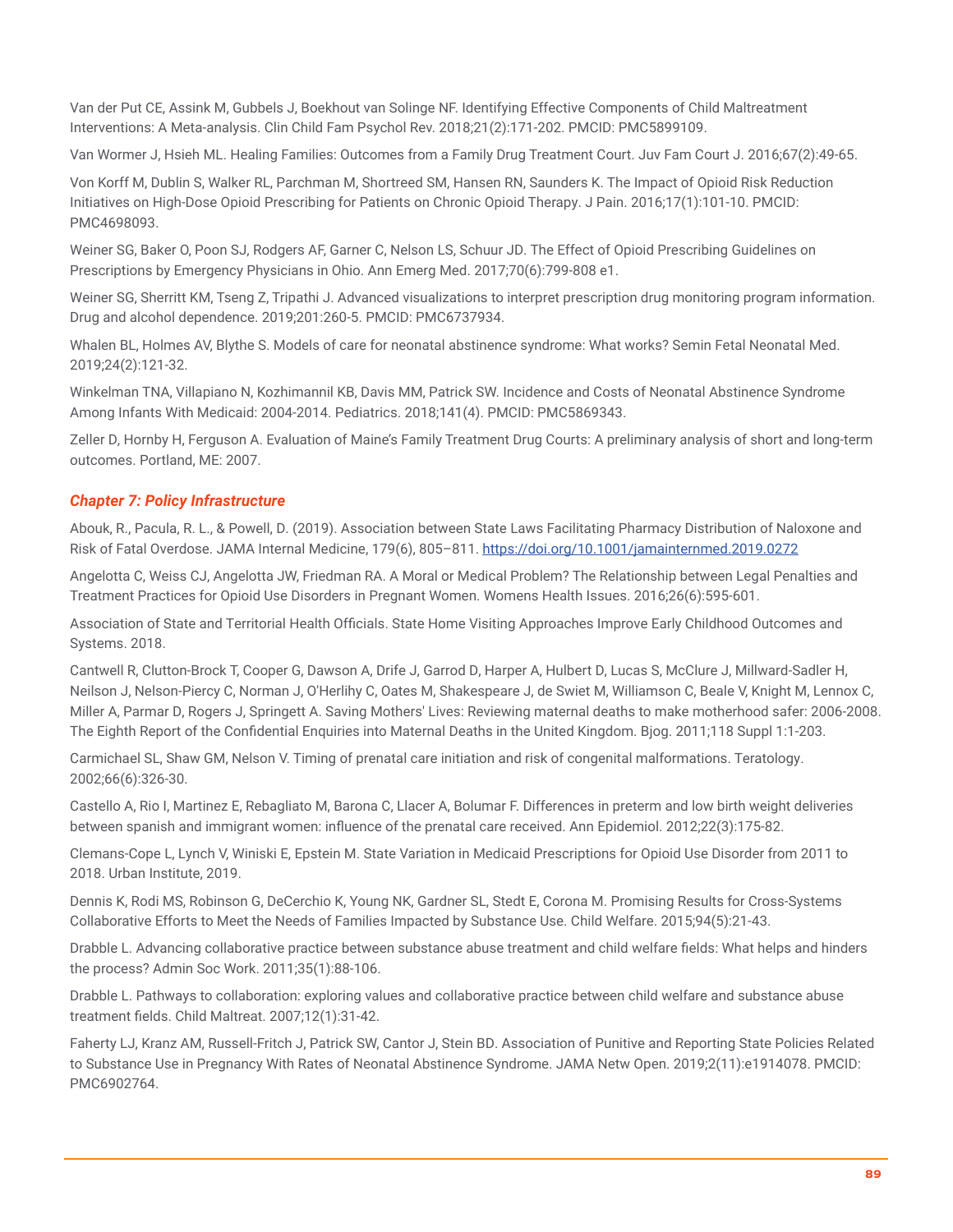Frank, R. G., & Fry, C. E. (2019). The impact of expanded Medicaid eligibility on access to naloxone. Addiction, 114(9), 1567–1574. https://doi.org/10.1111/add.14634

Gertner, A. K., Domino, M. E., & Davis, C. S. (2018). Do naloxone access laws increase outpatient naloxone prescriptions? Evidence from Medicaid. Drug and Alcohol Dependence, 190(June), 37–41. https://doi.org/10.1016/j.drugalcdep.2018.05.014

Gressler LE, Shah S, Shaya FT. Association of Criminal Statutes for Opioid Use Disorder With Prevalence and Treatment Among Pregnant Women With Commercial Insurance in the United States. JAMA Netw Open. 2019;2(3):e190338. PMCID: PMC6484651.

Guttmacher Institute. Substance Use During Pregnancy. 2020 updated April 1, 2020; Accessed April 14, 2020, from: https://www. guttmacher.org/state-policy/explore/substance-use-during-pregnancy.

Haffajee RL. Prescription Drug Monitoring Programs - Friend or Folly in Addressing the Opioid-Overdose Crisis? The New England journal of medicine. 2019;381(8):699-701.

Hartung DM, Kim H, Ahmed SM, Middleton L, Keast S, Deyo RA, Zhang K, McConnell KJ. Effect of a high dosage opioid prior authorization policy on prescription opioid use, misuse, and overdose outcomes. Subst Abus. 2018;39(2):239-46.

He AS, Phillips J. Interagency collaboration: Strengthening substance abuse resources in child welfare. Child Abuse Negl. 2017;64:101-8.

Health Resources & Services Administration. Maryland's MIECHV Program FY 2019. 2019.

Huebner RA, Young NK, Hall MT, Posze L, Willauer T. Serving families with child maltreatment and substance use disorders: A decade of learning. J Fam Soc Work. 2017;20(4):288-305.

Iachini AL, DeHart DD, McLeer J, Hock R, Browne T, Clone S. Facilitators and barriers to interagency collaboration in mother-child residential substance abuse treatment programs. Child Youth Serv Rev. 2015;53:176-84.

Jose A, Wetzler S. Implementing a Provider Partnership to Improve Substance Abuse and Child Welfare Outcomes in Urban High-Needs Parents. Families in Society-the Journal of Contemporary Social Services. 2019;100(3):328-35.

Kaiser Family Foundation. Medicaid and CHIP Income Eligibility Limits for Children as a Percent of the Federal Poverty Level. 2020; Accessed April 12, from: https://www.kff.org/health-reform/state-indicator/medicaid-and-chip-income-eligibility-limits-for-childrenas-a-percent-of-the-federal-poverty-level/.

Kaiser Family Foundation. Medicaid and CHIP Income Eligibility Limits for Pregnant Women as a Percent of the Federal Poverty Level. 2020 updated January 1, 2020; Accessed April 12, from: https://www.kff.org/health-reform/state-indicator/medicaid-andchip-income-eligibility-limits-for-pregnant-women-as-a-percent-of-the-federal-poverty-level/?currentTimeframe=0&sortModel=%7B% 22colId%22:%22Location%22,%22sort%22:%22asc%22%7D.

Kaiser Family Foundation. (2018). Medicaid Behavioral Health Services: Naloxone Coverage Provided for Family Members or Friends Obtaining a Naloxone Prescription on Enrollee's Behalf. Retrieved January 17, 2019, from https://www.kff.org/other/stateindicator/medicaid-behavioral-health-services-naloxone-coverage-provided-for-family-members-or-friends-obtaining-naloxoneprescription-on-enrollees-behalf/?currentTimeframe=0&sortModel=%257B%2522colId%2522:%2522Location%2522,%2522sort%25

Keast SL, Kim H, Deyo RA, Middleton L, McConnell KJ, Zhang K, Ahmed SM, Nesser N, Hartung DM. Effects of a prior authorization policy for extended-release/long-acting opioids on utilization and outcomes in a state Medicaid program. Addiction. 2018.

Krans EE, Patrick SW. Opioid Use Disorder in Pregnancy: Health Policy and Practice in the Midst of an Epidemic. Obstet Gynecol. 2016;128(1):4-10. PMCID: PMC4917415.

Marsh JC, Smith BD. Integrated Substance Abuse and Child Welfare Services for Women: A Progress Review. Child Youth Serv Rev. 2011;33(3):466-72. PMCID: PMC3076740.

Martin JA, Hamilton BE, Osterman MJK. Births in the United States, 2017. NCHS Data Brief. 2018(318):1-8.

Maryland Children's Cabinet. Report on the Implementation and Outcomes of State-Funded Home Visiting Programs in Maryland. Governor's Office for Children, 2017 December 1, 2017. Report No.

Mastarone GL, Wyse JJ, Wilbur ER, Morasco BJ, Saha S, Carlson KF. Barriers to Utilization of Prescription Drug Monitoring Programs Among Prescribing Physicians and Advanced Practice Registered Nurses at Veterans Health Administration Facilities in Oregon. Pain Med. 2020;21(4):695-703.